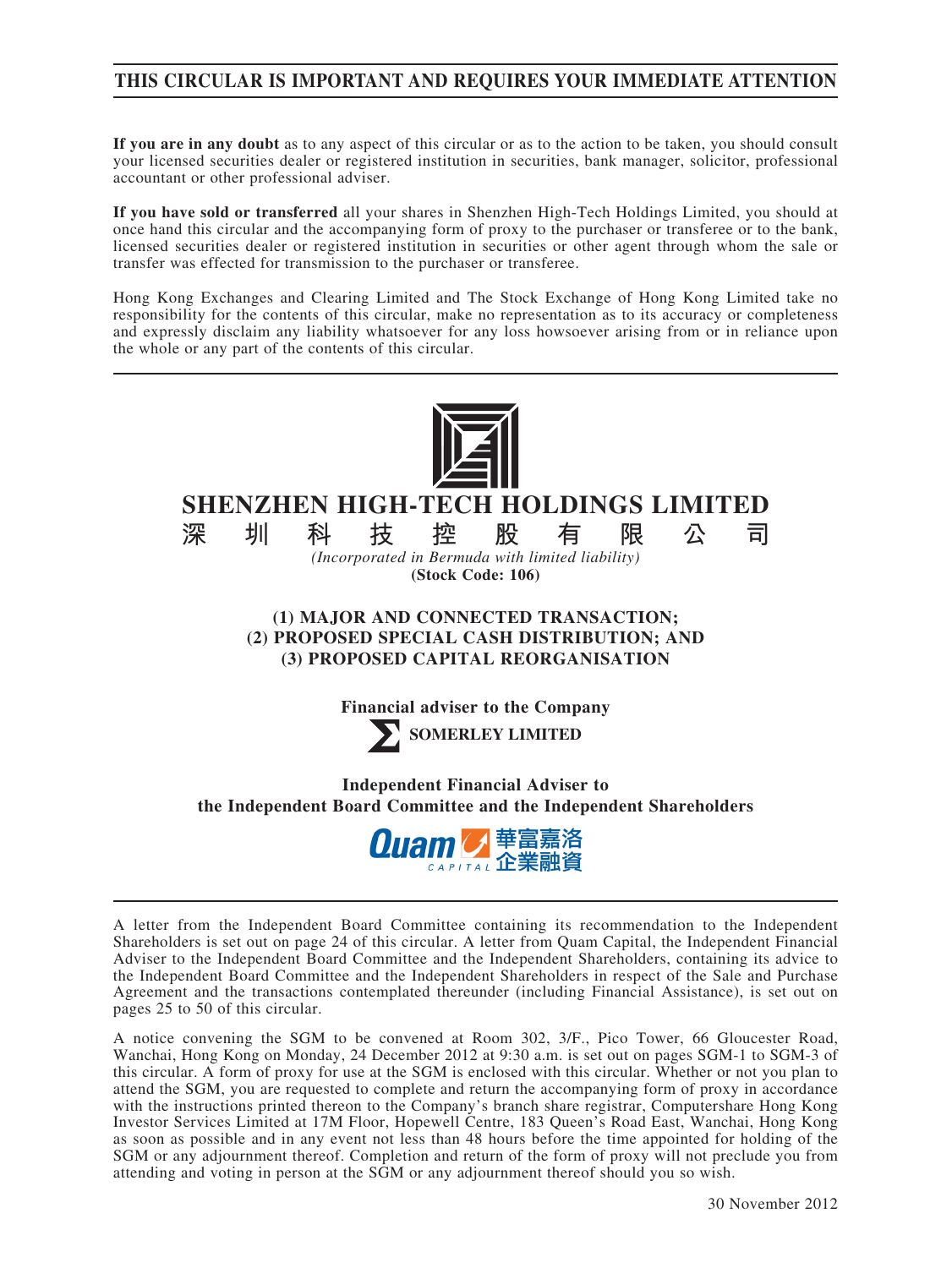# **CONTENTS**

### *Page*

| $\overline{1}$ |
|----------------|
| $\overline{5}$ |
| 6              |
| 24             |
| 25             |
| $I-1$          |
| $II-1$         |
| $III-1$        |
|                |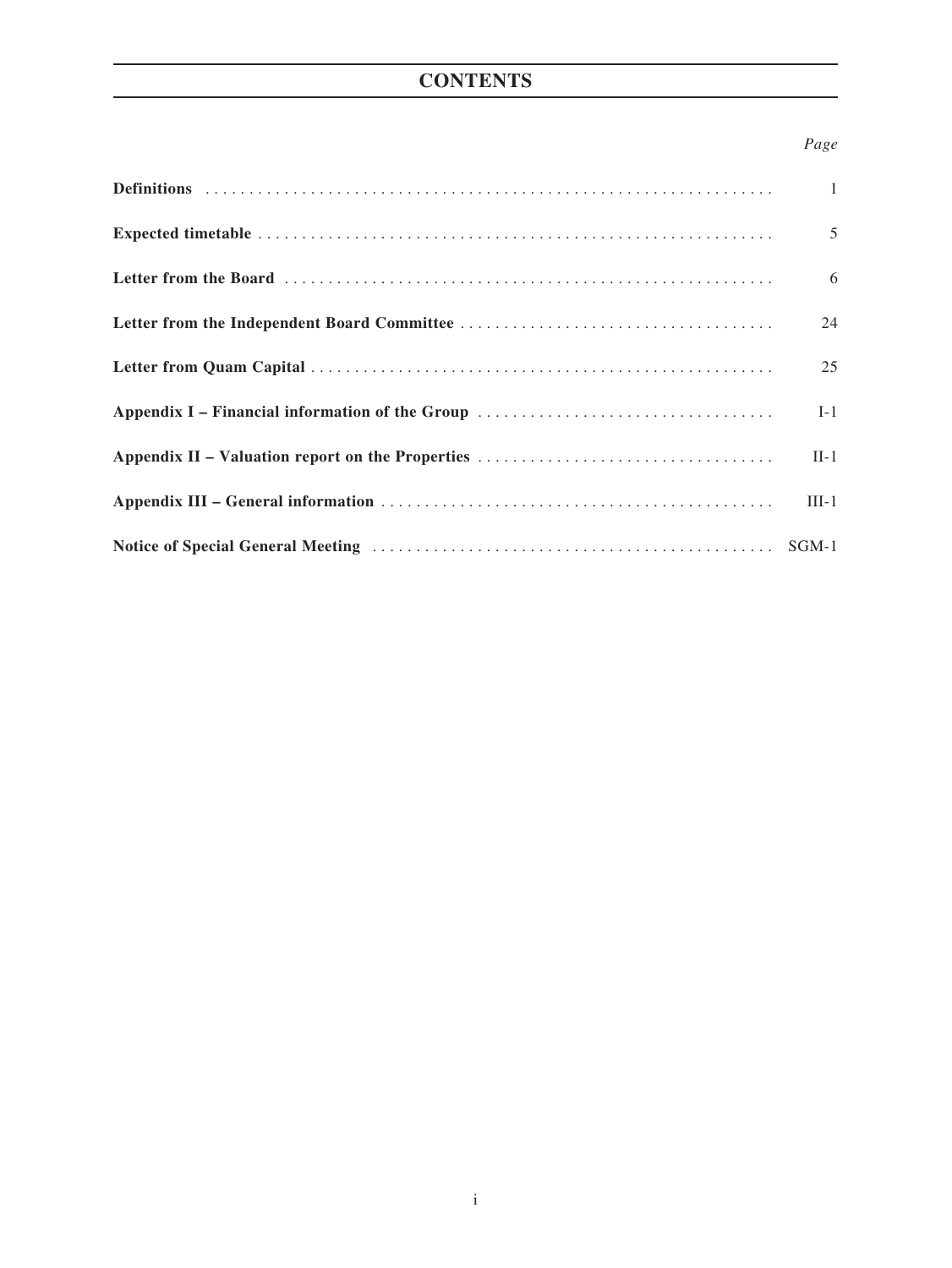*In this circular, unless the context otherwise requires, the following expressions have the following meanings:*

| "Announcement"                             | the announcement dated 23 October 2012 issued by the Company<br>in respect of, among other things, the Disposal, the Cash Dividend<br>and the Capital Reorganisation                                                                                                                                                                                                                                                                                                                                          |
|--------------------------------------------|---------------------------------------------------------------------------------------------------------------------------------------------------------------------------------------------------------------------------------------------------------------------------------------------------------------------------------------------------------------------------------------------------------------------------------------------------------------------------------------------------------------|
| "Adjusted Share(s)"                        | the proposed adjusted ordinary share(s) of HK\$0.01 each in<br>the share capital of the Company as will exist on the Capital<br>Reorganisation Effective Date                                                                                                                                                                                                                                                                                                                                                 |
| "Asset Partners"                           | Asset Partners Group Limited, a company incorporated in the BVI<br>with limited liability                                                                                                                                                                                                                                                                                                                                                                                                                     |
| "associate(s)"                             | has the meaning ascribed to it under the Listing Rules                                                                                                                                                                                                                                                                                                                                                                                                                                                        |
| "Board"                                    | the board of Directors                                                                                                                                                                                                                                                                                                                                                                                                                                                                                        |
| "Business Day(s)"                          | any day (excluding a Sunday or Saturday) on which banks in<br>Hong Kong are generally open for business                                                                                                                                                                                                                                                                                                                                                                                                       |
| "BVI"                                      | the British Virgin Islands                                                                                                                                                                                                                                                                                                                                                                                                                                                                                    |
| "CCASS"                                    | the Central Clearing and Settlement System established and<br>operated by HKSCC                                                                                                                                                                                                                                                                                                                                                                                                                               |
| "Capital Reorganisation"                   | the reorganisation of the capital of the Company involving (i)<br>the reduction of the par value of the Shares from HK\$0.20 to<br>HK\$0.01 per share; (ii) the cancellation of the entire sum standing<br>to the credit of the Company's share premium account; and (iii)<br>the transfer of the credit arising from the cancellation of the<br>Company's share premium account and the reduction of the par<br>value of the issued Shares respectively to the contributed surplus<br>account of the Company |
| "Capital Reorganisation<br>Effective Date" | 27 December 2012, being the date on which the Capital<br>Reorganisation becomes effective, which will be the Business Day<br>immediately following the date of passing the special resolution<br>approving the Capital Reorganisation at the SGM                                                                                                                                                                                                                                                              |
| "Cash Dividend"                            | the conditional cash dividend proposed to be declared and paid by<br>the Company in the amount of HK\$0.62 per Adjusted Share held<br>by Qualifying Shareholders on the Record Date                                                                                                                                                                                                                                                                                                                           |
| "Company"                                  | Shenzhen High-Tech Holdings Limited, a company incorporated<br>in Bermuda as an exempted company with limited liability, the<br>issued Shares of which are listed on the Stock Exchange                                                                                                                                                                                                                                                                                                                       |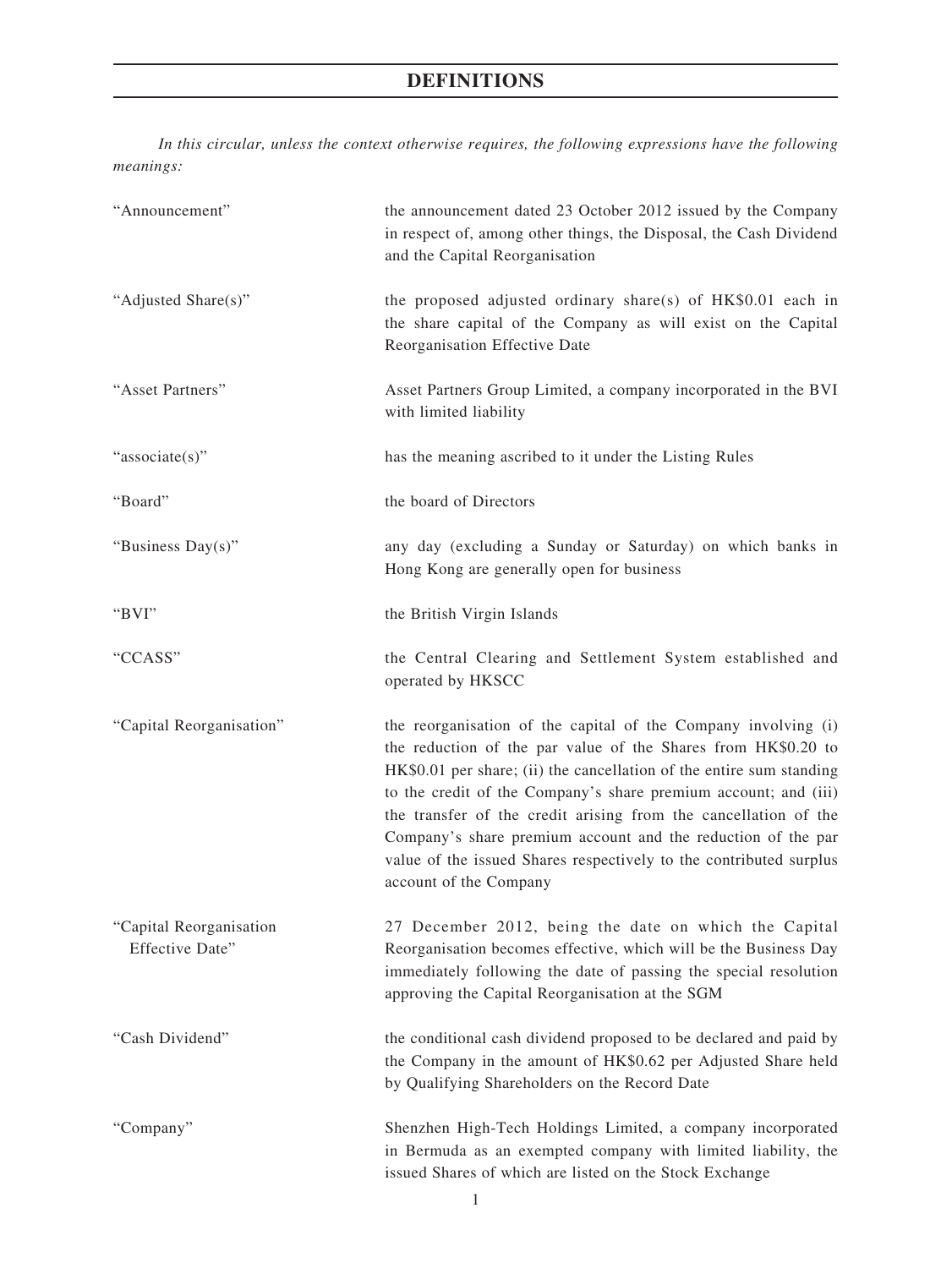| "connected person(s)"                                | has the meaning ascribed to it under the Listing Rules                                                                                                                                                                                                                                                                                                                                        |
|------------------------------------------------------|-----------------------------------------------------------------------------------------------------------------------------------------------------------------------------------------------------------------------------------------------------------------------------------------------------------------------------------------------------------------------------------------------|
| "Consideration"                                      | the aggregate consideration of HK\$890 million (subject to the<br>Working Capital Adjustment) payable by the Purchaser for the<br>Disposal under the Sale and Purchase Agreement                                                                                                                                                                                                              |
| " $Directory$ "                                      | director(s) of the Company                                                                                                                                                                                                                                                                                                                                                                    |
| "Disposal"                                           | the proposed disposal of the entire equity interests in each of the<br>Disposal Companies by the Company and the assignment of the<br>Shareholder Loans pursuant to the Sale and Purchase Agreement                                                                                                                                                                                           |
| "Disposal Company(ies)"                              | Asset Partners, Grandtex Development, Stadium Holdings, Trinity<br>Sino and Value Shine                                                                                                                                                                                                                                                                                                       |
| "Disposal Completion"                                | completion of the transactions contemplated under the Sale and<br>Purchase Agreement                                                                                                                                                                                                                                                                                                          |
| "Financial Assistance"                               | the financial assistance within the meaning of Chapter 14A of the<br>Listing Rules to be provided by the Company to the Purchaser<br>resulting from the issue of the Promissory Note by the Purchaser<br>to the Company upon Disposal Completion pursuant to the Sale<br>and Purchase Agreement                                                                                               |
| "Grandtex Development"                               | Grandtex Development Limited, a company incorporated in Hong<br>Kong with limited liability                                                                                                                                                                                                                                                                                                   |
| "Group"                                              | the Company and its subsidiaries                                                                                                                                                                                                                                                                                                                                                              |
| "Hong Kong"                                          | Hong Kong Special Administrative Region of the PRC                                                                                                                                                                                                                                                                                                                                            |
| "HK\$"                                               | Hong Kong dollars, the lawful currency of Hong Kong                                                                                                                                                                                                                                                                                                                                           |
| "HKSCC"                                              | Hong Kong Securities Clearing Company Limited                                                                                                                                                                                                                                                                                                                                                 |
| "Independent Board<br>Committee"                     | the independent board committee of the Company whose members<br>comprise all the independent non-executive Directors to advise<br>the Independent Shareholders on the terms of the Sale and<br>Purchase Agreement and the transactions contemplated thereunder<br>(including the Financial Assistance)                                                                                        |
| "Independent Financial Adviser"<br>or "Quam Capital" | Quam Capital Limited, a licensed corporation to carry out type 6<br>(advising on corporate finance) regulated activity under the SFO,<br>being the independent financial adviser to the Independent Board<br>Committee and the Independent Shareholders in respect of the<br>Sale and Purchase Agreement and the transactions contemplated<br>thereunder (including the Financial Assistance) |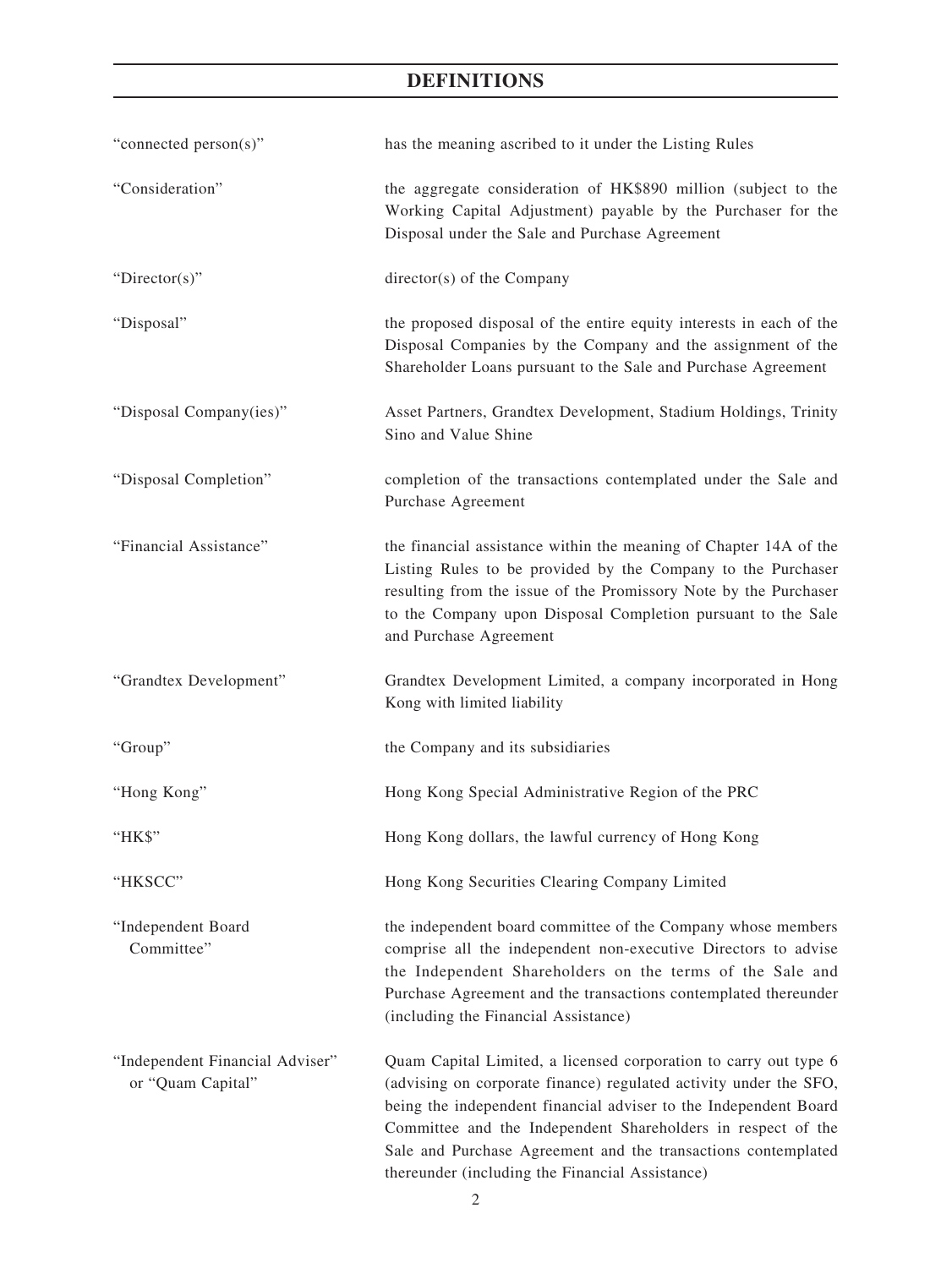| "Independent Shareholders"  | Shareholders other than Mr. Wong and his associates                                                                                                                                                                                                                |
|-----------------------------|--------------------------------------------------------------------------------------------------------------------------------------------------------------------------------------------------------------------------------------------------------------------|
| "Latest Practicable Date"   | 27 November 2012, being the latest practicable date prior to the<br>printing of this circular for the purpose of ascertaining certain<br>information contained herein                                                                                              |
| "Lease Agreement"           | the agreement to be entered into between the Company and<br>Grandtex Development in relation to the lease of the Leased<br>Property following Disposal Completion                                                                                                  |
| "Leased Property"           | a portion of 17th Floor, Bank of East Asia Harbour View Centre,<br>56 Gloucester Road, Wanchai, Hong Kong currently used by the<br>Company as office premises                                                                                                      |
| "Listing Rules"             | Rules Governing the Listing of Securities on the Stock Exchange                                                                                                                                                                                                    |
| "Mr. Derick Wong"           | Mr. Wong Ngo, Derick, a non-executive Director and a son of the<br>elder brother of Mr. Wong                                                                                                                                                                       |
| "Mr. Wong"                  | Mr. Wong Chung Tak, Richard, the sole and beneficial owner<br>of the Purchaser, an executive Director, the chairman of the<br>Company and the controlling Shareholder                                                                                              |
| "PRC"                       | the People's Republic of China (for the purpose of this circular,<br>excluding Hong Kong, Macau Special Administrative Region of<br>the People's Republic of China and Taiwan)                                                                                     |
| "Promissory Note"           | the Promissory Note to be issued by the Purchaser in favour of the<br>Company upon Disposal Completion to satisfy the Consideration                                                                                                                                |
| "Properties"                | the property interests currently held by the Disposal Companies<br>(or their respective subsidiary(ies)) in Hong Kong and the PRC<br>as detailed under the section headed "Information on the Disposal<br>Companies" of the letter from the Board of this circular |
| "Purchaser"                 | Thing On Group Limited, a company incorporated in the BVI with<br>limited liability                                                                                                                                                                                |
| "Qualifying Shareholder(s)" | Shareholders whose names appear on the Company's share<br>register or branch share register on the Record Date                                                                                                                                                     |
| "Record Date"               | Wednesday, 2 January 2013, being the record date for the purpose<br>of ascertaining entitlements of the Shareholders to the Cash<br>Dividend                                                                                                                       |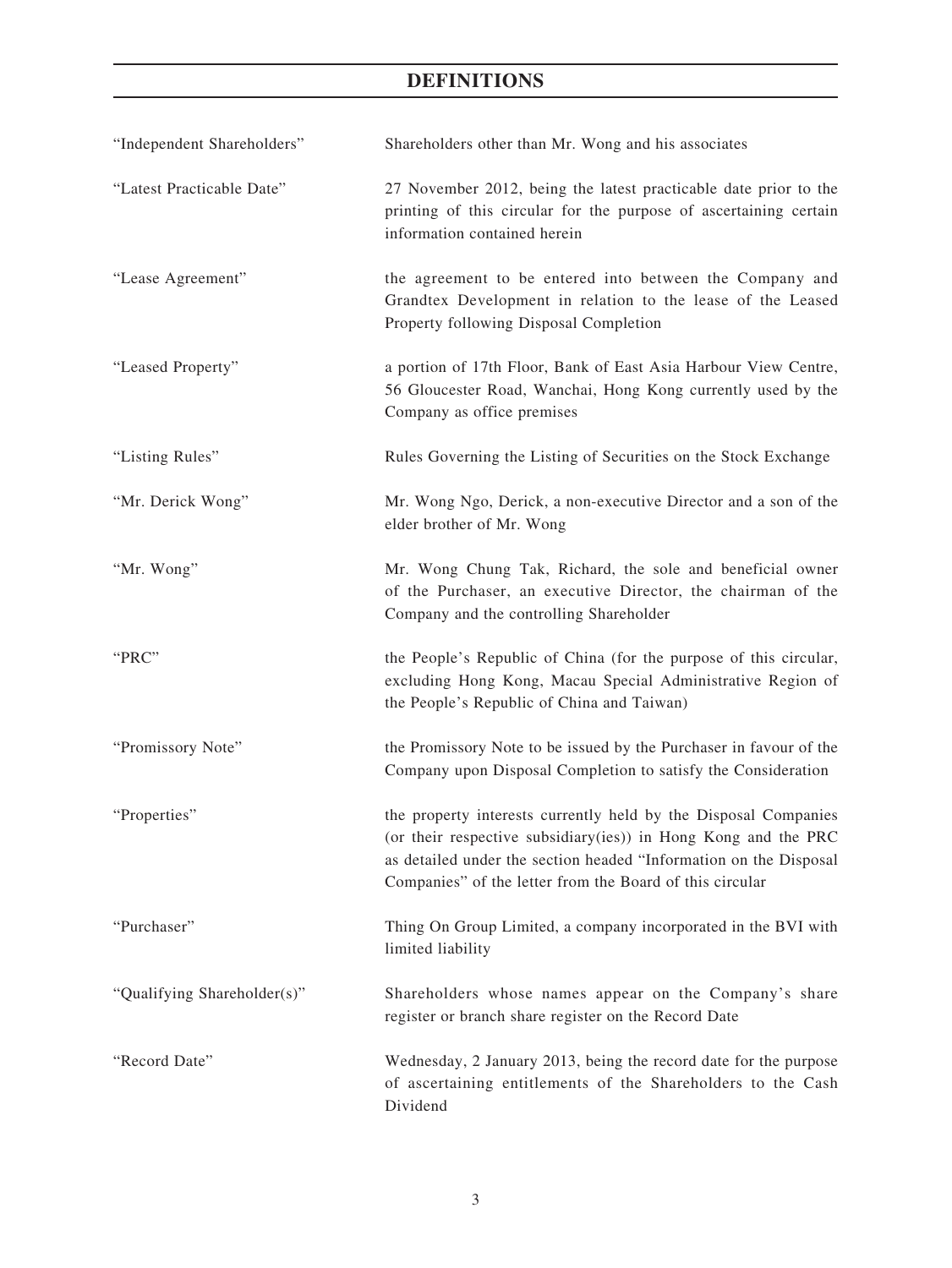| "Registrar"                      | Computershare Hong Kong Investor Services Limited, the branch<br>share registrar of the Company                                                                                                                                                                                                      |
|----------------------------------|------------------------------------------------------------------------------------------------------------------------------------------------------------------------------------------------------------------------------------------------------------------------------------------------------|
| "Remaining Group"                | the Group immediately after Disposal Completion                                                                                                                                                                                                                                                      |
| "Sale and Purchase<br>Agreement" | the sale and purchase agreement entered into by and among<br>the Company, the Purchaser and Mr. Wong on 23 October 2012<br>regarding the Disposal                                                                                                                                                    |
| "Sale Shares"                    | the entire issued share capital of the Disposal Companies as at the<br>date of the Sale and Purchase Agreement which are owned by the<br>Company                                                                                                                                                     |
| "SFO"                            | The Securities and Futures Ordinance (Chapter 571 of the Laws of<br>Hong Kong)                                                                                                                                                                                                                       |
| "SGM"                            | the special general meeting of the Company to be convened for<br>the purpose of considering and, if thought fit, approving the Sale<br>and Purchase Agreement, the Capital Reorganisation, the Cash<br>Dividend and the transactions contemplated thereunder (including<br>the Financial Assistance) |
| "Share $(s)$ "                   | ordinary share(s) of HK\$0.20 each in the issued and unissued<br>share capital of the Company                                                                                                                                                                                                        |
| "Shareholders"                   | holders of the Shares or Adjusted Shares                                                                                                                                                                                                                                                             |
| "Shareholder Loans"              | the loans and advances made by the Company to the Disposal<br>Companies                                                                                                                                                                                                                              |
| "Stadium Holdings"               | Stadium Holdings Limited, a company incorporated in Hong Kong<br>with limited liability                                                                                                                                                                                                              |
| "Stock Exchange"                 | The Stock Exchange of Hong Kong Limited                                                                                                                                                                                                                                                              |
| "Trinity Sino"                   | Trinity Sino Limited, a company incorporated in Hong Kong with<br>limited liability                                                                                                                                                                                                                  |
| "Value Shine"                    | Value Shine Limited, a company incorporated in the BVI with<br>limited liability                                                                                                                                                                                                                     |
| $``\%"$                          | per cent                                                                                                                                                                                                                                                                                             |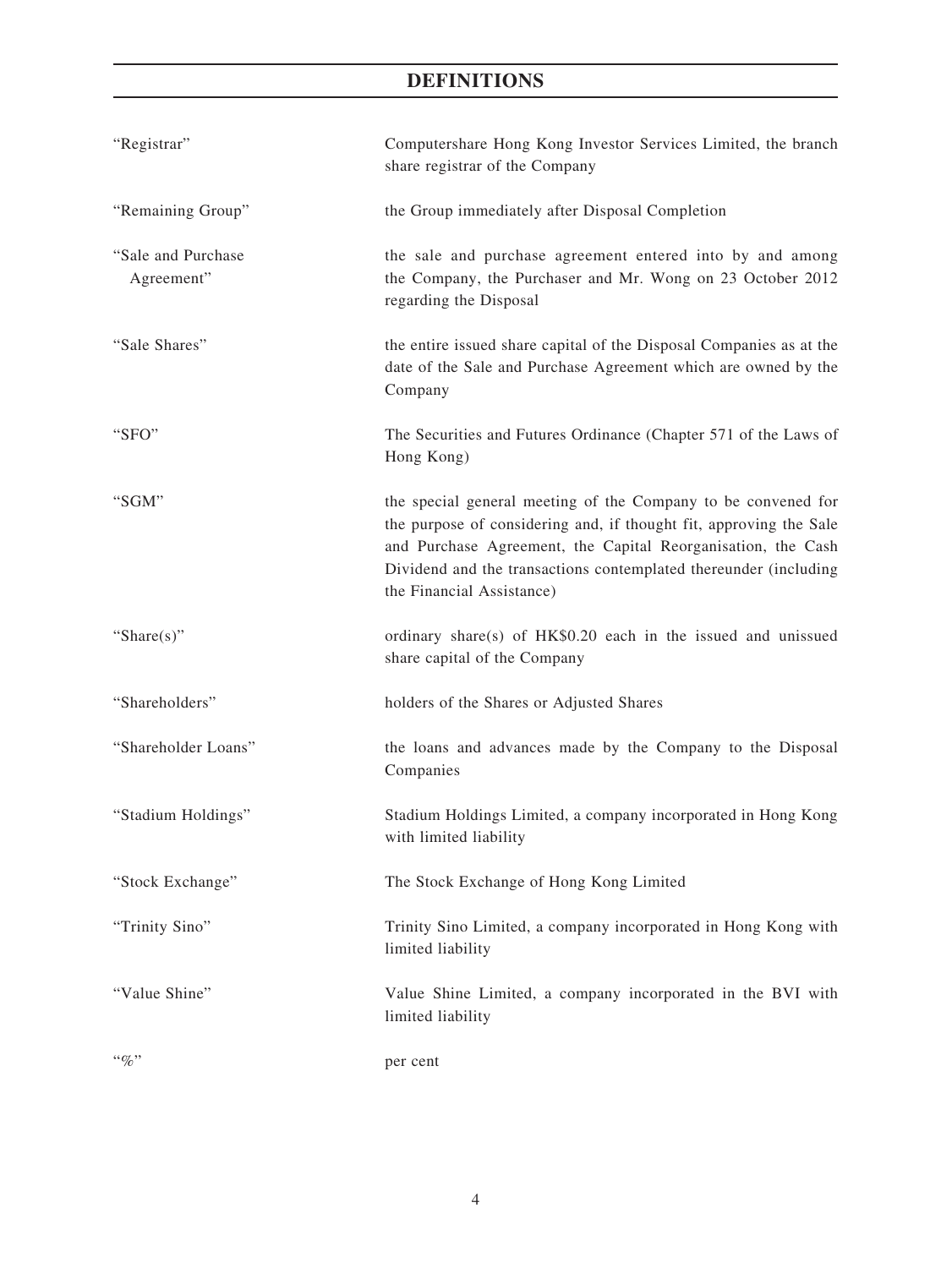## **EXPECTED TIMETABLE**

*The expected timetable set out below is indicative only and subject to change. Further announcement(s) will be made as and when appropriate.*

| Disposal Completion and                                        |
|----------------------------------------------------------------|
| Free exchange of existing share certificates for new share     |
| Last day of dealings in the Adjusted Shares cum-entitlement to |
| First day of dealings in the Adjusted Shares ex-entitlement to |
| Latest time for lodging transfers of the Adjusted Shares with  |

the Registrar in order to be qualified for  $4:30 \text{ p.m.}$ the Cash Dividend *(Note)* . . on Monday, 31 December

#### *2013*

*2012*

| Closure of the register of members of the Company                       |  |
|-------------------------------------------------------------------------|--|
| for determining the entitlements of the Qualifying                      |  |
|                                                                         |  |
| Record Date for determining the entitlements of                         |  |
|                                                                         |  |
|                                                                         |  |
| Expected date of despatch of the dividend warrants for                  |  |
|                                                                         |  |
| Last day of free exchange of existing share certificates<br>$4:30$ p.m. |  |
|                                                                         |  |

*Note:* The distribution of the Cash Dividend is subject to Disposal Completion and the Capital Reorganisation becoming effective.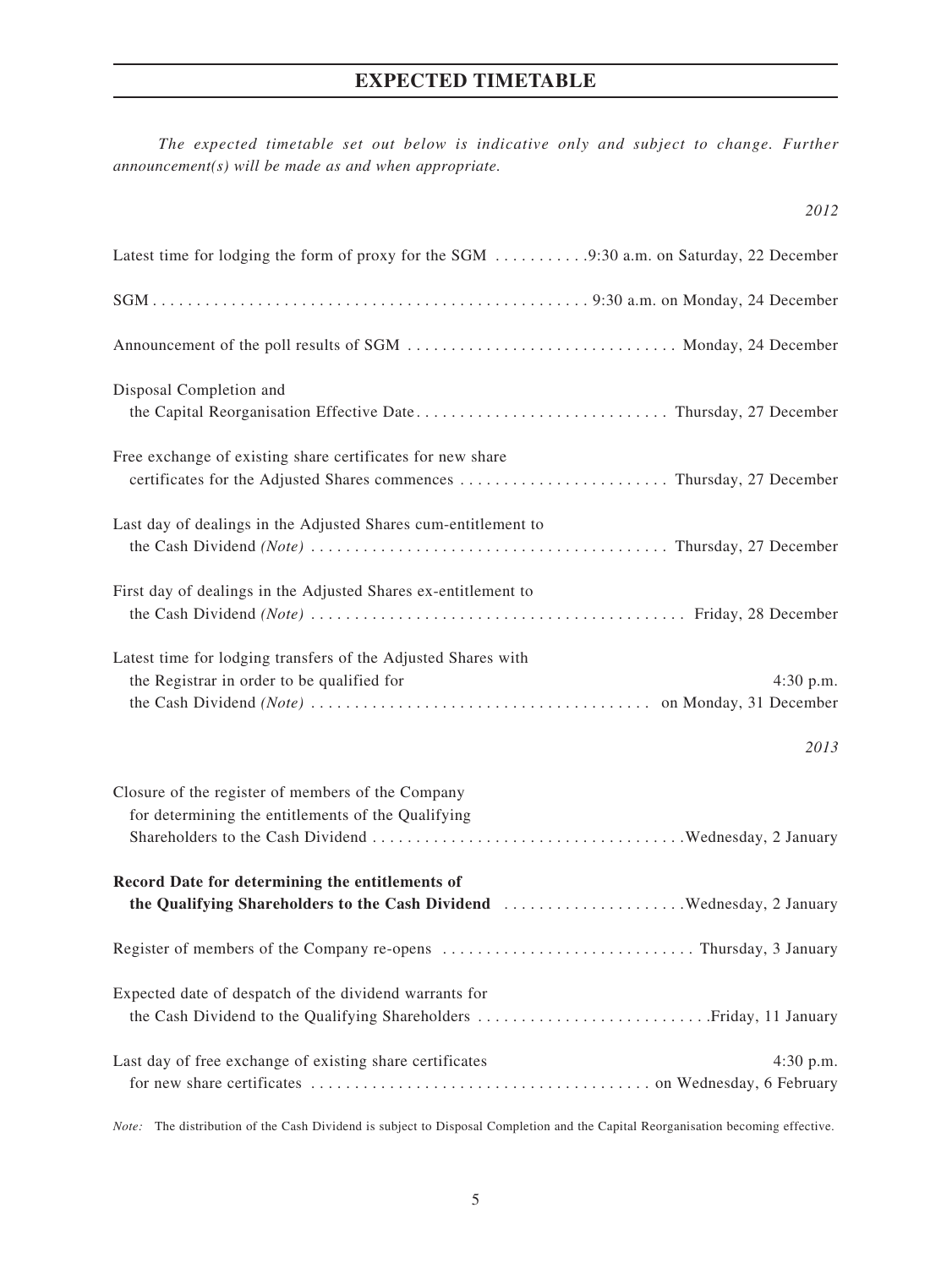

**(Stock Code: 106)**

*Executive Director: Registered office:* WONG Chung Tak, Richard *(Chairman)* Clarendon House

*Non-Executive Directors:* Hamilton, HM11 LIU Sing Piu, Chris Bermuda WONG Ngo, Derick

*Independent Non-Executive Directors: business in Hong Kong:* CHUNG Koon Yan 17/F., BEA Harbour View Centre LEE Kuo Ching, Stewart 56 Gloucester Road CHONG Kally Wanchai, Hong Kong

2 Church Street

*Head office and principal place of*

30 November 2012

*To the Shareholders*

Dear Sir or Madam,

### **(1) MAJOR AND CONNECTED TRANSACTION; (2) PROPOSED SPECIAL CASH DISTRIBUTION; AND (3) PROPOSED CAPITAL REORGANISATION**

On 23 October 2012, the Board announced that the Company as vendor, the Purchaser and Mr. Wong as the guarantor to the Purchaser entered into the Sale and Purchase Agreement, pursuant to which the Purchaser conditionally agreed to acquire and the Company conditionally agreed to dispose of the Sale Shares and the Shareholder Loans at the aggregate consideration of HK\$890 million (subject to the Working Capital Adjustment (as defined below)). In addition, the Board proposed that subject to, among other things, Disposal Completion and the Capital Reorganisation becoming effective, the Company will effect a special distribution of the Cash Dividend of HK\$0.62 per Adjusted Share. In order to create sufficient distributable reserves in the accounts of the Company to effect the payment of the Cash Dividend, the Company further proposed to effect a reorganisation of the capital of the Company.

The purpose of this circular is to provide you with, among other things, (i) further information on the Sale and Purchase Agreement, the Cash Dividend, the Capital Reorganisation and the transactions contemplated thereunder; (ii) a letter of recommendation from the Independent Board Committee to the Independent Shareholders; (iii) a letter of advice from Quam Capital to the Independent Board Committee and the Independent Shareholders in relation to the Disposal; (iv) a valuation report on the Properties; and (v) a notice of the SGM.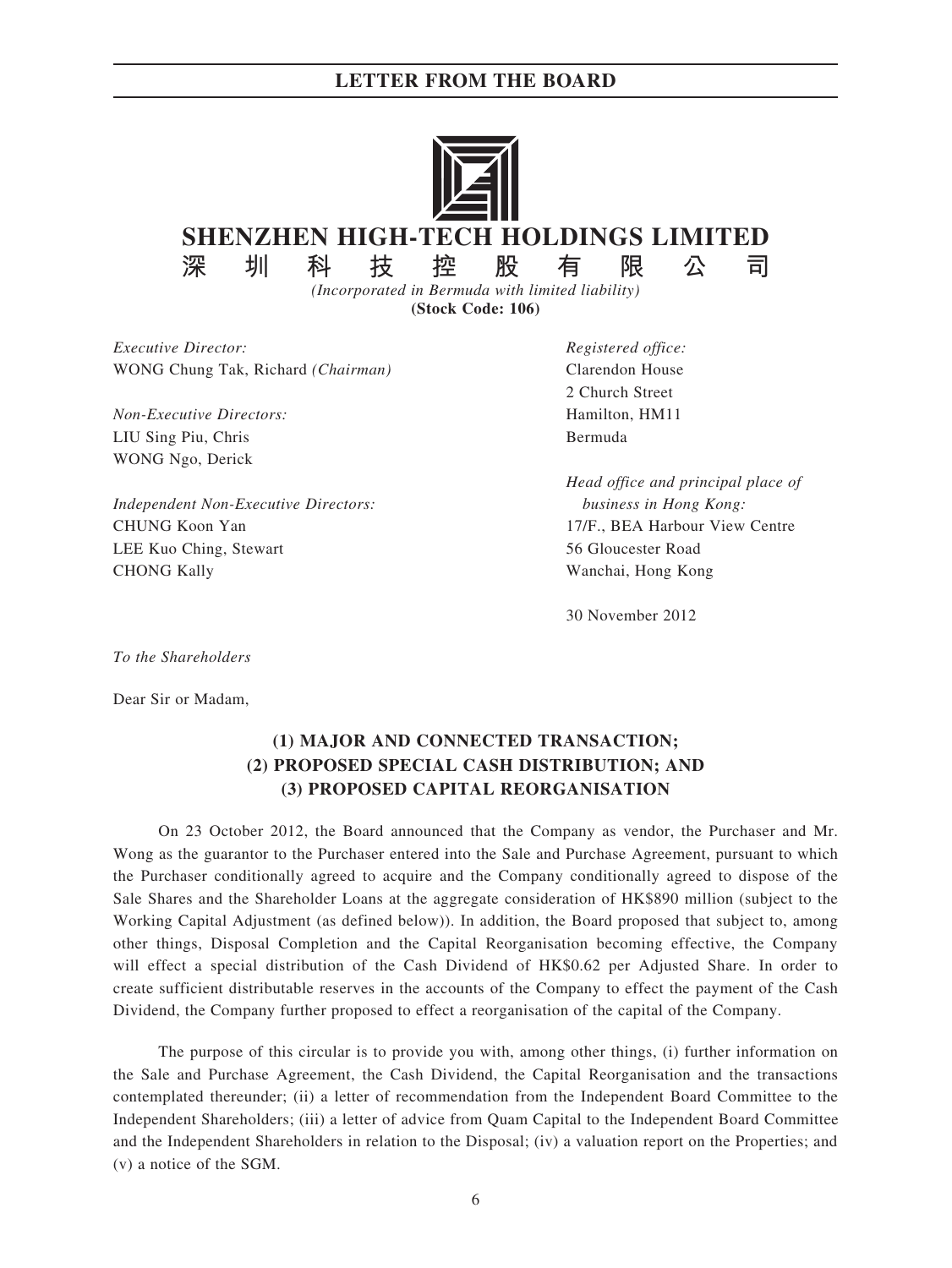#### **THE DISPOSAL**

#### **The Sale and Purchase Agreement**

The Board is pleased to announce that on 23 October 2012, the Company as vendor, the Purchaser and Mr. Wong as the guarantor to the Purchaser entered into the Sale and Purchase Agreement, pursuant to which the Purchaser conditionally agreed to acquire and the Company conditionally agreed to dispose of the Sale Shares and the Shareholder Loans for the aggregate consideration of HK\$890 million (subject to the Working Capital Adjustment (as defined below)).

**Date**

23 October 2012

#### **Parties**

| The vendor:                     | the Company            |
|---------------------------------|------------------------|
| The purchaser:                  | Thing On Group Limited |
| The guarantor to the Purchaser: | Mr. Wong               |

The Purchaser is an investment holding company wholly owned by Mr. Wong who is an executive Director, the chairman of the Company and the controlling Shareholder beneficially interested in, through the Purchaser, an aggregate of 1,448,440,623 Shares, representing approximately 72.9% of the total issued share capital of the Company as at the Latest Practicable Date.

#### **Subject**

The Sale Shares, representing the entire issued share capital of the Disposal Companies, and the Shareholder Loans.

#### **Consideration**

Pursuant to the terms of the Sale and Purchase Agreement, the Consideration for the sale of the Sale Shares and the assignment of the Shareholder Loans is in the aggregate of HK\$890 million (subject to the Working Capital Adjustment (as defined below)).

The Consideration has been arrived at with reference to, among other things, (i) the market value of the principal assets of the Disposal Companies and their subsidiaries, which are the Properties, of approximately HK\$1,109.1 million as at 30 September 2012 based on the valuation (the "**Valuation**") conducted by LCH (Asia-Pacific) Surveyors Limited (the "**Valuer**"), an independent professional valuer; and (ii) the amount of the outstanding Shareholder Loans of approximately HK\$894.6 million as at 30 September 2012.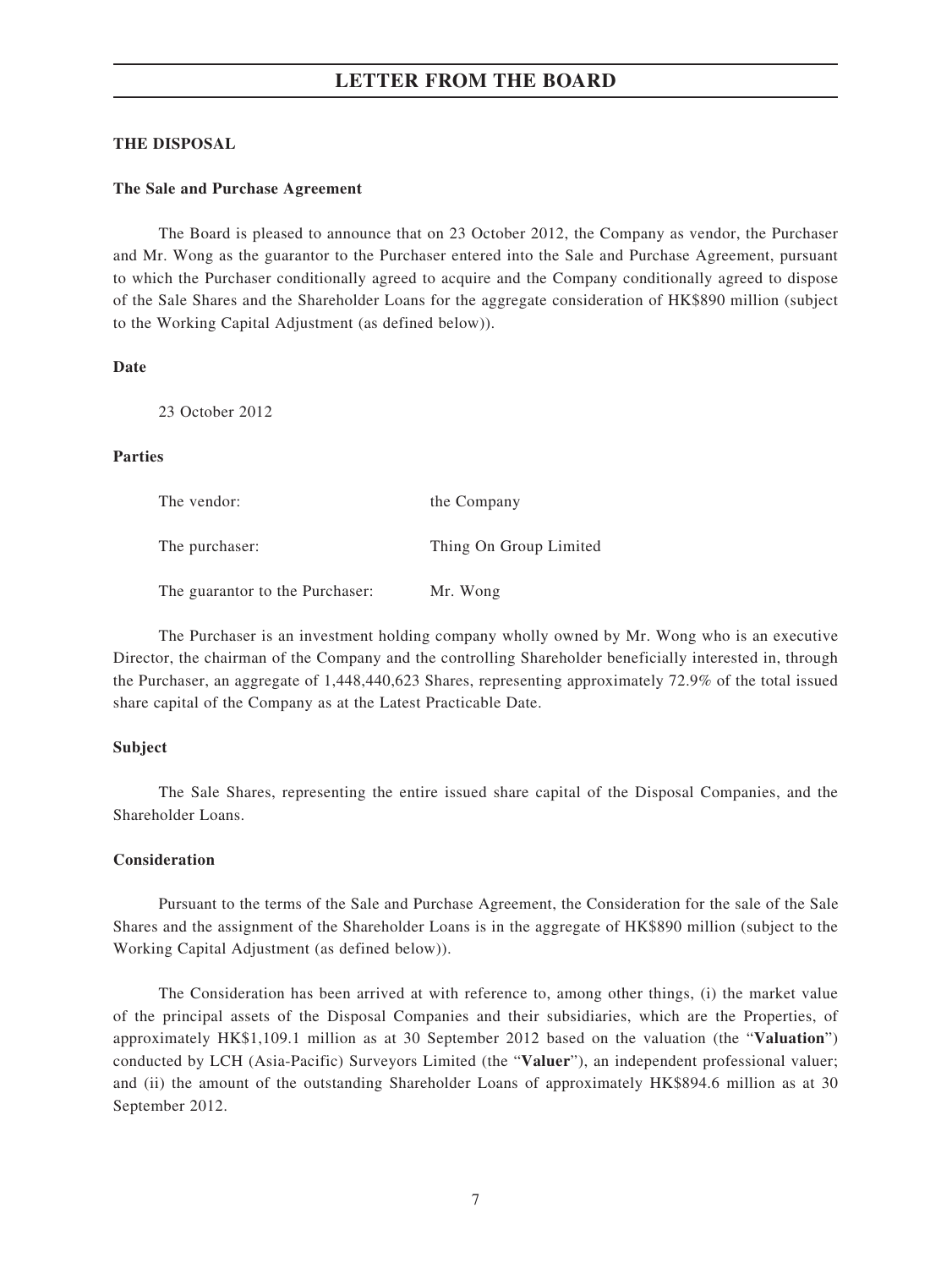The Board has reviewed the valuation report prepared by the Valuer which set out in Appendix II of this circular and understands that, in particular:

- the Valuation is prepared in compliance with The HKIS Valuation Standards on Properties published by The Hong Kong Institute of Surveyors; and
- the adoption of the Sales Comparison Approach is a common practice for valuing property interests, while the investment method is the commonly used and accepted method in the determination of value of properties held for investment, in particular, by factoring in the element of the existing tenancy agreement to the market value of the property which is subject to a tenancy agreement and the owner could receive rental income from the tenancy agreement.

On such basis, the Company considers that the methodologies adopted and the bases used in arriving at the Valuation are reasonable. The Directors also note that a portion of the Property No.1 (as defined below) was subject to a connected party lease arrangement made between Grandtex Development and a company owned by Mr. Wong as at the date of the Valuation. As disclosed in the announcement of the Company dated 11 September 2012, the tenancy agreement relating to such lease was entered into on normal commercial terms which were negotiated at arm's length basis with reference to the fair market rental of the property. Thus, the Company considers the valuation of the Property No.1 based on Sales Comparison Approach is reasonable.

The Consideration is subject to adjustments on a dollar for dollar basis by adding the cash, prepaid expenses, account receivables and other current assets of the Disposal Companies and deducting any debt (other than the Shareholder Loans), accrued expenses, rental deposit and other current liabilities of the Disposal Companies (collectively, the "**Working Capital Adjustment**") as of the date of Disposal Completion, all provided and recorded in accordance with Hong Kong Financial Reporting Standards and consistent with the Disposal Companies past practices.

For the purposes of determining the amount payable by the Purchaser to the Company at Disposal Completion, the parties shall calculate an estimate of the Working Capital Adjustment (the "**Estimated Price Adjustment**") based on the working capital shown in the estimated balance sheets of the Disposal Companies to be delivered to the Purchaser five (5) days before the date of Disposal Completion. Within five (5) Business Days following Disposal Completion, the Company shall deliver to the Purchaser the balance sheets of the Disposal Companies prepared as at the date of Disposal Completion (the "**Closing Balance Sheets**"), at which time the Working Capital Adjustment shall be recalculated based on the Closing Balance Sheets ("**Actual Price Adjustment**"). In the event that there is any discrepancy between the Actual Price Adjustment and the Estimated Price Adjustment, the Promissory Note will be amended with the principal amount of the Promissory Note being restated with retroactive effect from the date of Disposal Completion in accordance with the Actual Price Adjustment.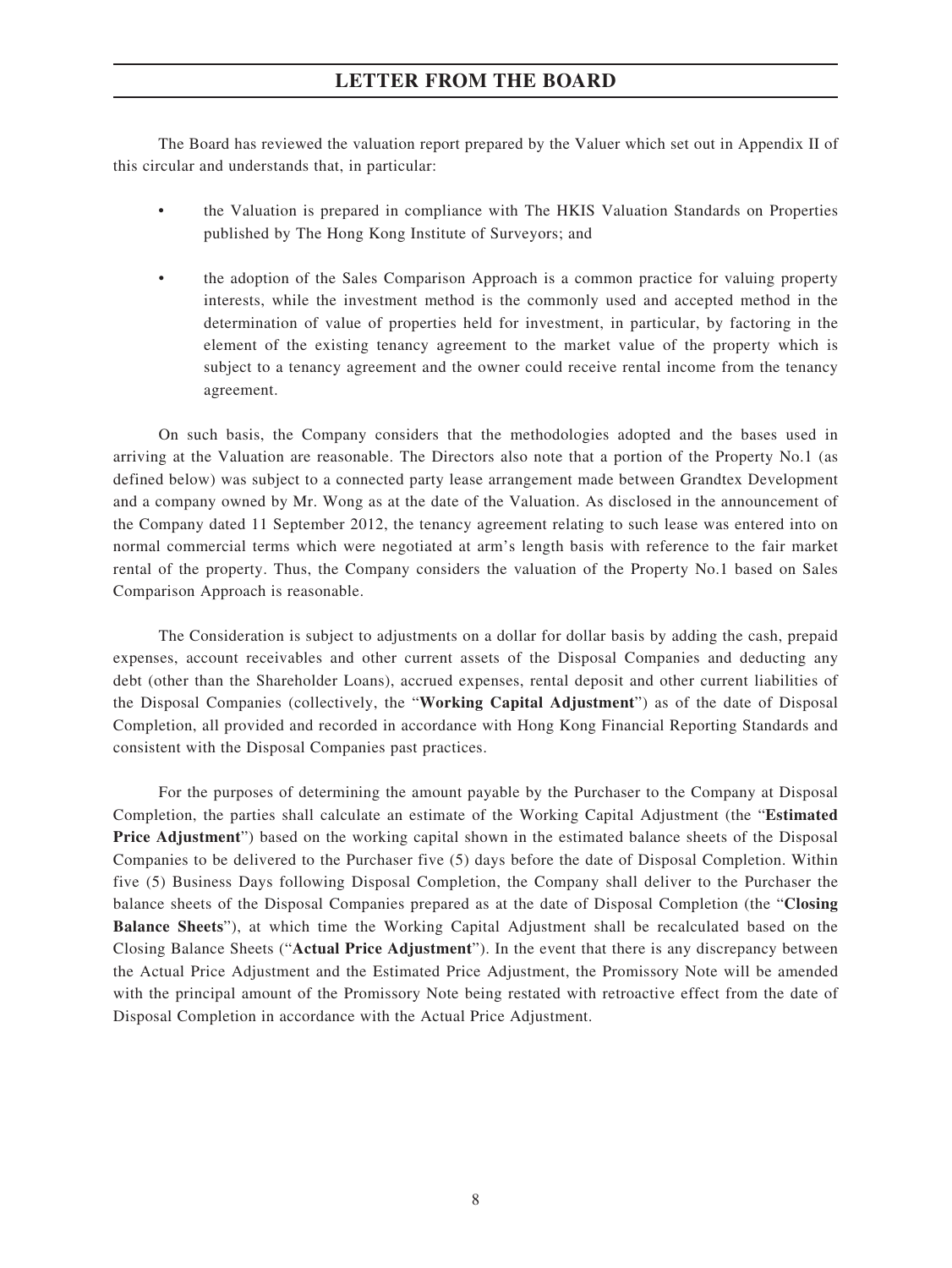The Working Capital Adjustment is a mechanical adjustment based on the actual monetary amount of the total working capital of the Disposal Companies as at the date of Disposal Completion. Given that the subjects of the Disposal are the Disposal Companies (instead of the Properties) which have other assets and liabilities (other than the Properties and the Shareholder Loans), it is considered common and reasonable to make adjustments to the Consideration with reference to those other assets and liabilities upon Completion. Difference between the actual Working Capital Adjustment and the estimated Working Capital Adjustment as at the date of Disposal Completion, if any, could be contributed by changes in the net current assets/liabilities position of the Disposal Companies as a result of any increase/decrease in assets (i.e. cash level, accounts receivables, etc.) and/or in liabilities (i.e. accounts payables, etc.).

Based on the unaudited management accounts of the Disposal Companies as at 30 September 2012, the Disposal Companies' aggregate net current liabilities (excluding the Properties and the Shareholder Loans) totaled approximately HK\$19.5 million as at 30 September 2012. On the assumption that if the Working Capital Adjustment was made on 30 September 2012, a downward adjustment of approximately HK\$19.5 million would be made to the Consideration. The Company does not envisage that there will be any material change in the net current assets and/or liabilities of the Disposal Companies from 30 September 2012 up to Disposal Completion. Therefore, the Directors consider that it is unlikely to have a material upward adjustment (if any upward adjustment at all) to the Consideration pursuant to the Working Capital Adjustment upon Disposal Completion.

As the Cash Dividend (as detailed below) will become distributable following Disposal Completion and in order to eliminate credit risk of the Company relating to the settlement of the Consideration, the Consideration is therefore agreed to be satisfied by the issue of the Promissory Note by the Purchaser to the Company. The principal amount of the Promissory Note will be equal to the Consideration after the Working Capital Adjustment. The principal terms of the Promissory Note are as follows:

| Issuer                         |                      | the Purchaser                                                                                                                                                                                                                                                                                                                                                                                                                                                                                                         |
|--------------------------------|----------------------|-----------------------------------------------------------------------------------------------------------------------------------------------------------------------------------------------------------------------------------------------------------------------------------------------------------------------------------------------------------------------------------------------------------------------------------------------------------------------------------------------------------------------|
| Principal amount               | ÷                    | the Consideration after the Working Capital Adjustment                                                                                                                                                                                                                                                                                                                                                                                                                                                                |
| Maturity date                  |                      | the sixtieth (60th) day after the date of Disposal Completion (the<br>"Maturity Date")                                                                                                                                                                                                                                                                                                                                                                                                                                |
| Interest                       |                      | $2\%$ per annum                                                                                                                                                                                                                                                                                                                                                                                                                                                                                                       |
| Early Redemption/<br>Repayment | $\ddot{\phantom{a}}$ | In the event that payment of the Cash Dividend becomes<br>unconditional before the Maturity Date, the Promissory Note will be<br>automatically redeemed by the Purchaser at the date of payment<br>of the Cash Dividend by offsetting in whole or in part (as the<br>case may be) the Purchaser's entitlement to the Cash Dividend<br>("Set-off Arrangement") by an amount equal to the sum of the<br>outstanding principal amount of the Promissory Note and interest<br>thereon accrued up to such redemption date. |
|                                |                      | The Durchaser may repay in whole or in part the outstanding principal                                                                                                                                                                                                                                                                                                                                                                                                                                                 |

The Purchaser may repay in whole or in part the outstanding principal amount of the Promissory Note at any time prior to the Maturity Date.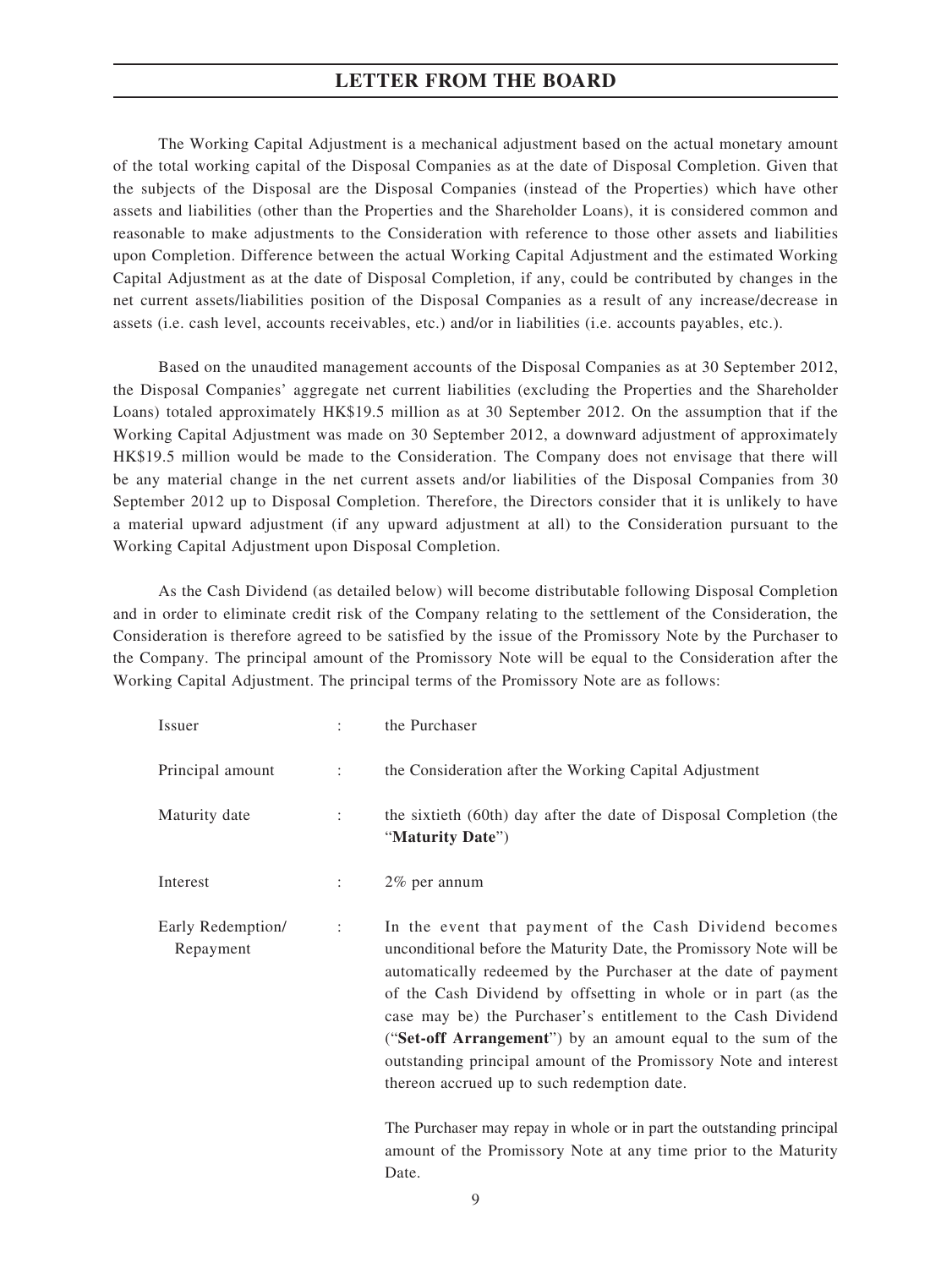As further discussed in the section headed "Proposed Cash Dividend" below, the Board proposes that the Company will, subject to the conditions set out therein, declare and pay a special Cash Dividend of HK\$0.62 per Adjusted Share following Disposal Completion. Pursuant to the Sale and Purchase Agreement, in the event that the face value of the Promissory Note after Actual Price Adjustment exceeds the Purchaser's entitlement to the Cash Dividend, the Purchaser will pay the Company in cash the shortfall together with the interest accrued at 2% per annum up to the payment of the shortfall within three (3) Business Days from the Record Date or the date of fixing the Actual Price Adjustment, whichever is later. Payment of the shortfall (if any) will constitute early and part repayment and the outstanding principal amount of the Promissory Note will be reduced by the amount of repayment.

If the Cash Dividend is implemented, and based on the proposed Cash Dividend of HK\$0.62 per Adjusted Share and the 1,448,440,623 Shares held by the Purchaser as at the Latest Practicable Date, the Cash Dividend payable to the Purchaser will amount to approximately HK\$898 million.

Given the fact that the Cash Dividend will be paid shortly following the Disposal Completion, the issue of the Promissory Note is just a way to facilitate the fund flows of the parties to the Disposal. As stated above, it is estimated that the Purchaser will receive a net cash dividend after the Set-Off Arrangement. In other words, the Purchaser's entitlement to the Cash Dividend will exceed the face value of the Promissory Note. The Company is also able to completely control the process and payment of the Cash Dividend and there is no intermediary involved in the Set-off Arrangement. Based on the above, the receipt of the Promissory Note as the Consideration is virtually a risk free arrangement to the Company. Moreover, given the payment of the Consideration for the Disposal and payment of the Cash Dividend involving reciprocal flows of funds between the Company and the Purchaser and the proximity of timing between Disposal Completion and payment of the Cash Dividend, it is commercially sensible for the contracting parties to arrange for a direct set-off to effect the reciprocal flows of funds. Without the Set-off Arrangement, the Company will need to deposit well in advance dividend payable to the Purchaser into its dividend payment account together with the dividend payable to other Shareholders. The set-off arrangement and the Promissory Note avoid unnecessary lock-up of funds in financial intermediary and are beneficial to both the Company and the Purchaser, and are particularly beneficial to the Company in view of the fact that money in the dividend payment account yields almost zero interest while the Promissory Note bears interest at 2% per annum. On such basis, the Directors are of the view that it is acceptable to use the Promissory Note as the payment of the Consideration and the terms of the Promissory Note (including its interest rate) are fair and reasonable and in the interests of the Company and the Shareholders as a whole.

#### **Conditions Precedent**

Completion of the Sale and Purchase Agreement shall be subject to and conditional upon satisfaction or waiver as applicable of each of the following conditions:

(i) the Independent Shareholders having approved by way of poll at a special general meeting of the Company of the Sale and Purchase Agreement and the transactions contemplated thereunder including but not limited to the sale by the Company of the Sale Shares and the Shareholder Loans;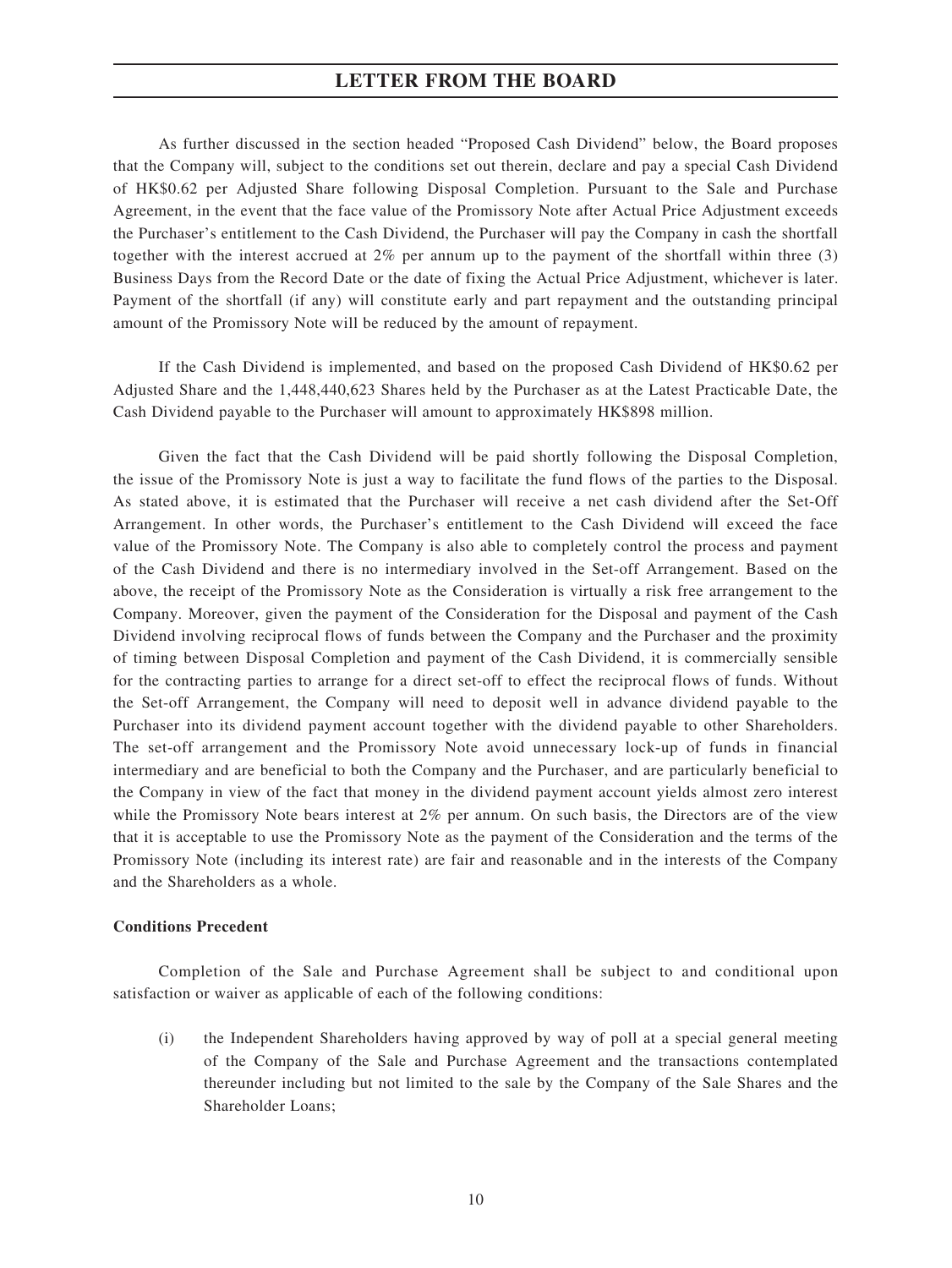- (ii) all other consents, approvals and authorisations (if any) required under any applicable laws and regulations having jurisdiction over the Sale and Purchase Agreement and to give effect to the transactions contemplated thereunder having been obtained and not withdrawn, revoked or amended on or before the date of Disposal Completion;
- (iii) none of the parties having received notice of any injunction or other order, directive or notice restraining Disposal Completion and there being no action restraining or prohibiting Disposal Completion or seek damages in connection therewith, which is pending or any such injunction, other order or action which is threatened;
- (iv) payment of the Cash Dividend having been approved by the Shareholders at a special general meeting; and
- (v) the Capital Reorganisation becoming effective.

The conditions precedent in (i), (iv) and (v) above shall not be waived in any event. If any of the conditions precedent set out above shall not have been fulfilled by 31 January 2013, the Sale and Purchase Agreement shall thereupon become null and void ab initio.

#### **Disposal Completion**

Subject to the terms and conditions of the Sale and Purchase Agreement, Disposal Completion shall take place on or before the tenth (10th) Business Day after all the conditions precedent have been fulfilled in accordance with the Sale and Purchase Agreement (or such other date as the Company and the Purchaser may agree).

#### **Warranties by the Company**

Customary warranties (including those in relation to title to assets, accounts, litigations and material contracts) have been given by the Company to the Purchaser pursuant to the Sale and Purchase Agreement.

#### **Information on the Disposal Companies**

The Disposal Companies comprise Asset Partners, Grandtex Development, Stadium Holdings, Trinity Sino and Value Shine. Each of the Disposal Companies is a direct wholly-owned subsidiary of the Company. The Disposal Companies and their respective subsidiaries are principally engaged in property investment in Hong Kong and/or the PRC and/or property trading. As at the Latest Practicable Date, the principal assets of the Disposal Companies and their respective subsidiaries are their interests in the Properties.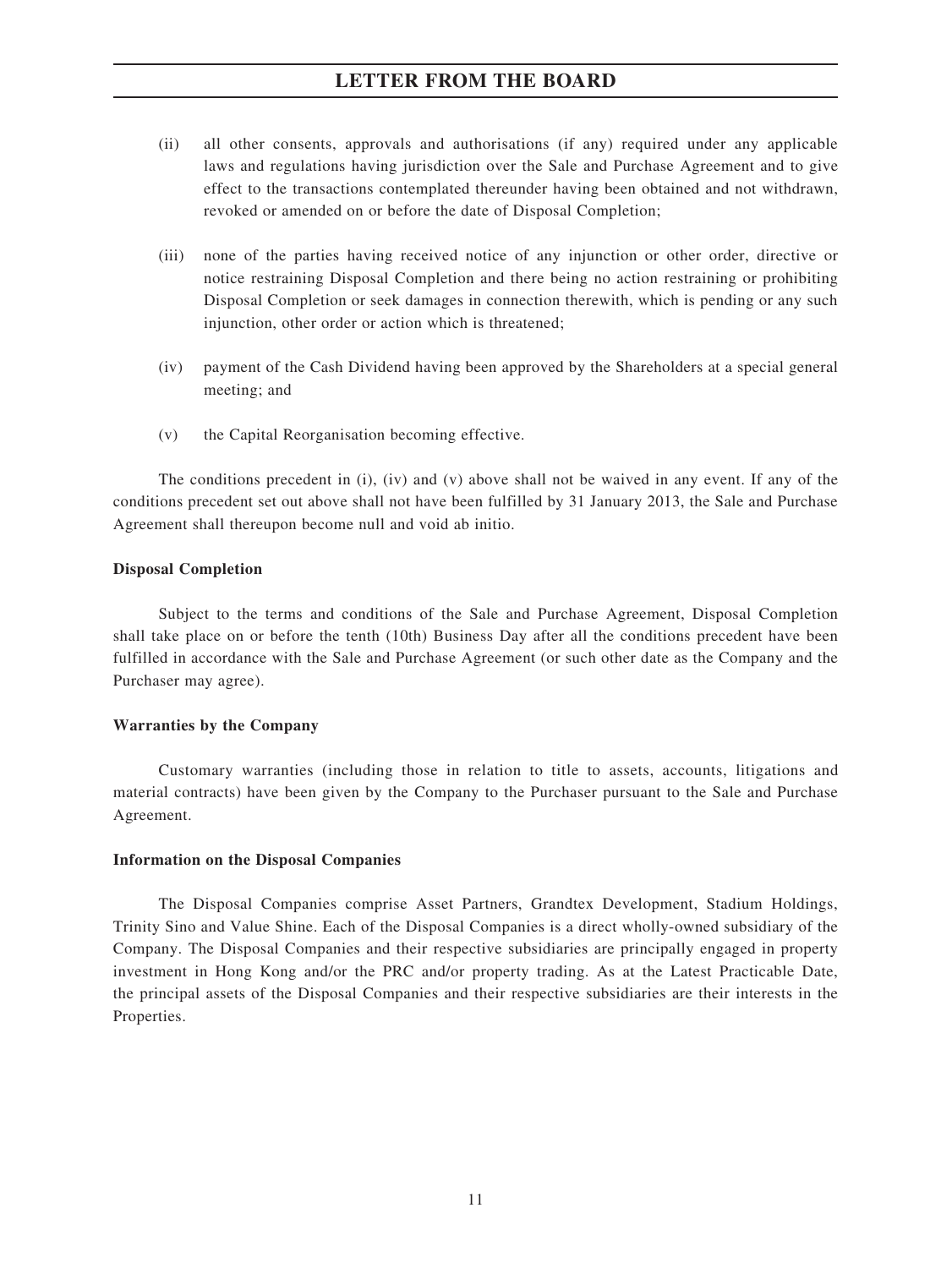Set out below is the list of the Properties. Each of the Properties was acquired and held for sale/ investment purposes. The Company has not changed its intention towards the Properties. All Properties (except for the Property No.7 which has been acquired on 3 September 2012) were revalued in 2010 and/ or 2011. The list below also includes the breakdown of fair value gain/loss for each of the Properties for 2010 and 2011.

|    | Locations                                                                                                                                                                               | Date of<br>acquisition | Fair value<br>gain/(loss)<br>for 2010<br>(Note)<br>HK\$ | Fair value<br>gain/(loss)<br>for 2011<br>(Note)<br>HK\$ | Attributable<br>property<br>interests<br>held by<br>the Disposal<br><b>Companies</b><br>or their<br>respective<br>subsidiaries |
|----|-----------------------------------------------------------------------------------------------------------------------------------------------------------------------------------------|------------------------|---------------------------------------------------------|---------------------------------------------------------|--------------------------------------------------------------------------------------------------------------------------------|
|    | <b>Hong Kong</b>                                                                                                                                                                        |                        |                                                         |                                                         |                                                                                                                                |
| 1. | 17th Floor and<br>Car Parking Space Nos. 18, 19<br>and 20 on 2nd Floor<br>Bank of East Asia Harbour View Centre<br>No. 56 Gloucester Road<br>Wanchai<br>Hong Kong (the "Property No.1") | 30 June 2011           |                                                         | (9,623,000)                                             | 100%                                                                                                                           |
| 2. | Flat A on 23rd Floor, Block 2 and<br>Car Parking Space No. 31 on 2nd Basement<br>Ronsdale Garden, No. 25 Tai Hang Drive<br>Jardine's Lookout, Hong Kong                                 | 19 August 2009         | 2,500,000                                               | (300,000)                                               | 100%                                                                                                                           |
| 3. | Office Space on 30th Floor<br><b>United Centre</b><br>No. 95 Queensway<br>Admiralty<br>Hong Kong                                                                                        | 30 March 2009          |                                                         |                                                         | 100%                                                                                                                           |
| 4. | Office Units 1 and 2 (excluding<br>property no. 5 below) on 24th Floor<br>World-Wide House<br>No. 19 Des Voeux Road Central<br>Hong Kong                                                | 19 August 2009         | 67,000,000                                              | 7,300,000                                               | 100%                                                                                                                           |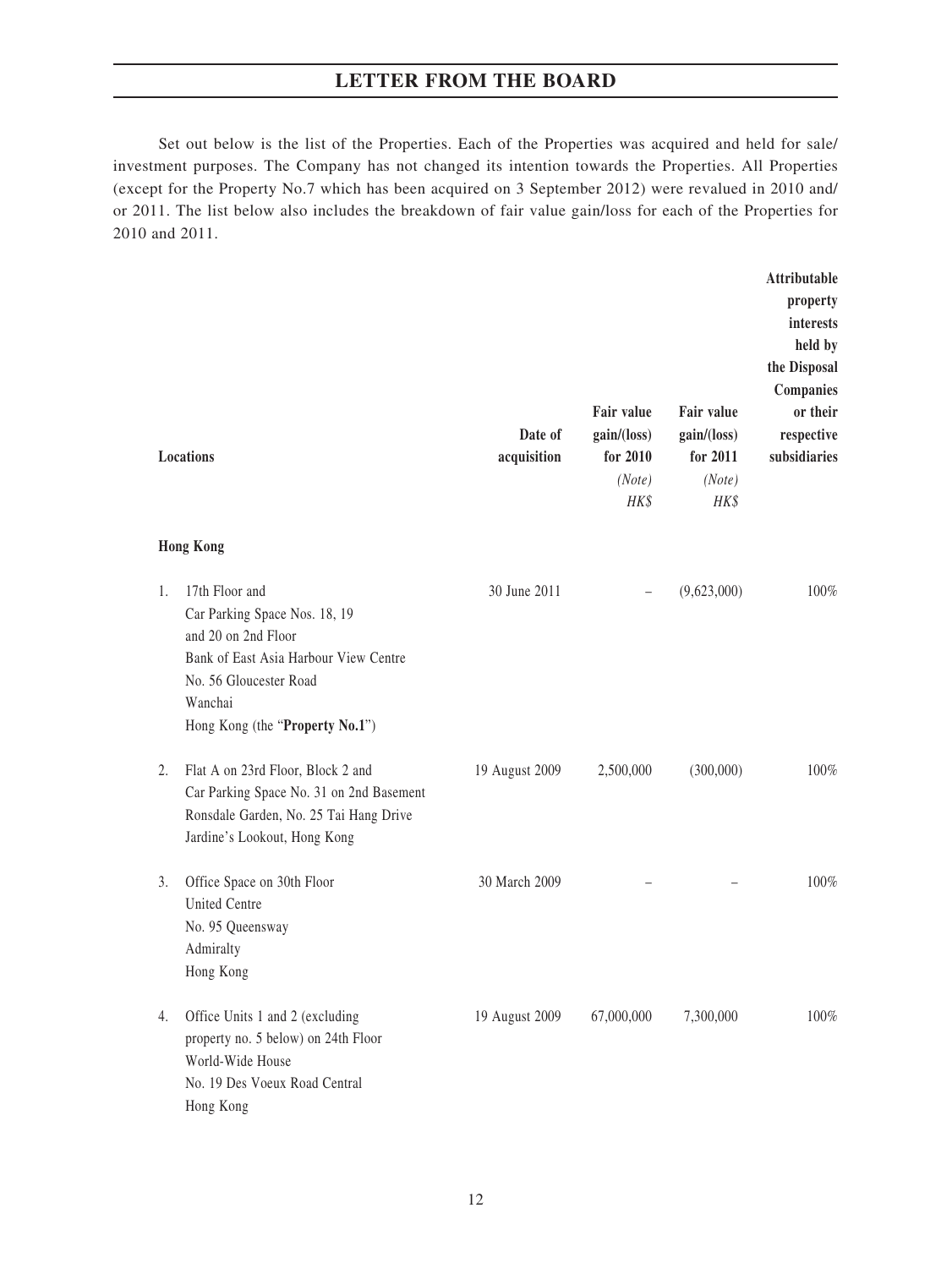| 5. | Portion of Office Unit 2 (also referred by<br>the Company as Unit 2406) on 24th Floor<br>World-Wide House<br>No. 19 Des Voeux Road Central<br>Hong Kong                                                                                                                                                                    | 19 August 2009    |            | 4,300,000   | 100%    |
|----|----------------------------------------------------------------------------------------------------------------------------------------------------------------------------------------------------------------------------------------------------------------------------------------------------------------------------|-------------------|------------|-------------|---------|
| 6. | Portion A of Office No. 805 and<br>Office No. 806 (formerly known as Portion B<br>of Office No. 805) on 8th Floor<br>World-Wide House<br>No. 19 Des Voeux Road Central<br>Hong Kong                                                                                                                                        | 28 September 2011 |            | (2,926,793) | 100%    |
| 7. | Unit A with Rear Yard, B with Rear Yard,<br>C, D, E with Rear Yard and F with Rear Yard<br>on Ground Floor, Unit 1 and 3 on 1st Floor,<br>Unit 2 on 1st Floor together with A/C Plinth<br>on 2nd Floor, and Advertising Space<br>Glory Rise<br>No. 128 Chun Yeung Street<br>North Point<br>Hong Kong (the "Property No.7") | 3 September 2012  |            |             | $100\%$ |
| 8. | Shops 4 and 5 on Ground Floor<br>Flats 1 to 8 on 1st Floor and<br>Flats 3 and 4 on 2nd Floor<br>South Wall Mansion, Nos. 63, 63A, 65, 67, 69<br>and 71 South Wall Road<br>Kowloon City, Kowloon, Hong Kong                                                                                                                 | 19 August 2009    | 3,500,000  | 4,600,000   | $100\%$ |
|    | The PRC                                                                                                                                                                                                                                                                                                                    |                   |            |             |         |
| 9. | The whole of Level 4 and Units 501-506<br>on Level 5,<br>Block B, Beijing East Gate Plaza<br>No. 29 Dong Zhong Street<br>Dong Cheng District<br>Beijing, the PRC                                                                                                                                                           | 23 January 2007   | 10,830,000 | 6,370,000   | 100%    |
|    |                                                                                                                                                                                                                                                                                                                            | Total             | 83,830,000 | 9,720,207   |         |

*Note:*

According to the accounting policies adopted by the Company, investment properties (Property nos. 2, 4, 5, 8 & 9 above) are stated at fair value while properties held for sale nos. 1, 3, 6 & 7 above) are stated at the lower of cost and net realisable value, in the accounts of the Group. No gain will be recorded for the properties held for sale if the market value of the revaluation of such properties is higher than its cost/net realisable value.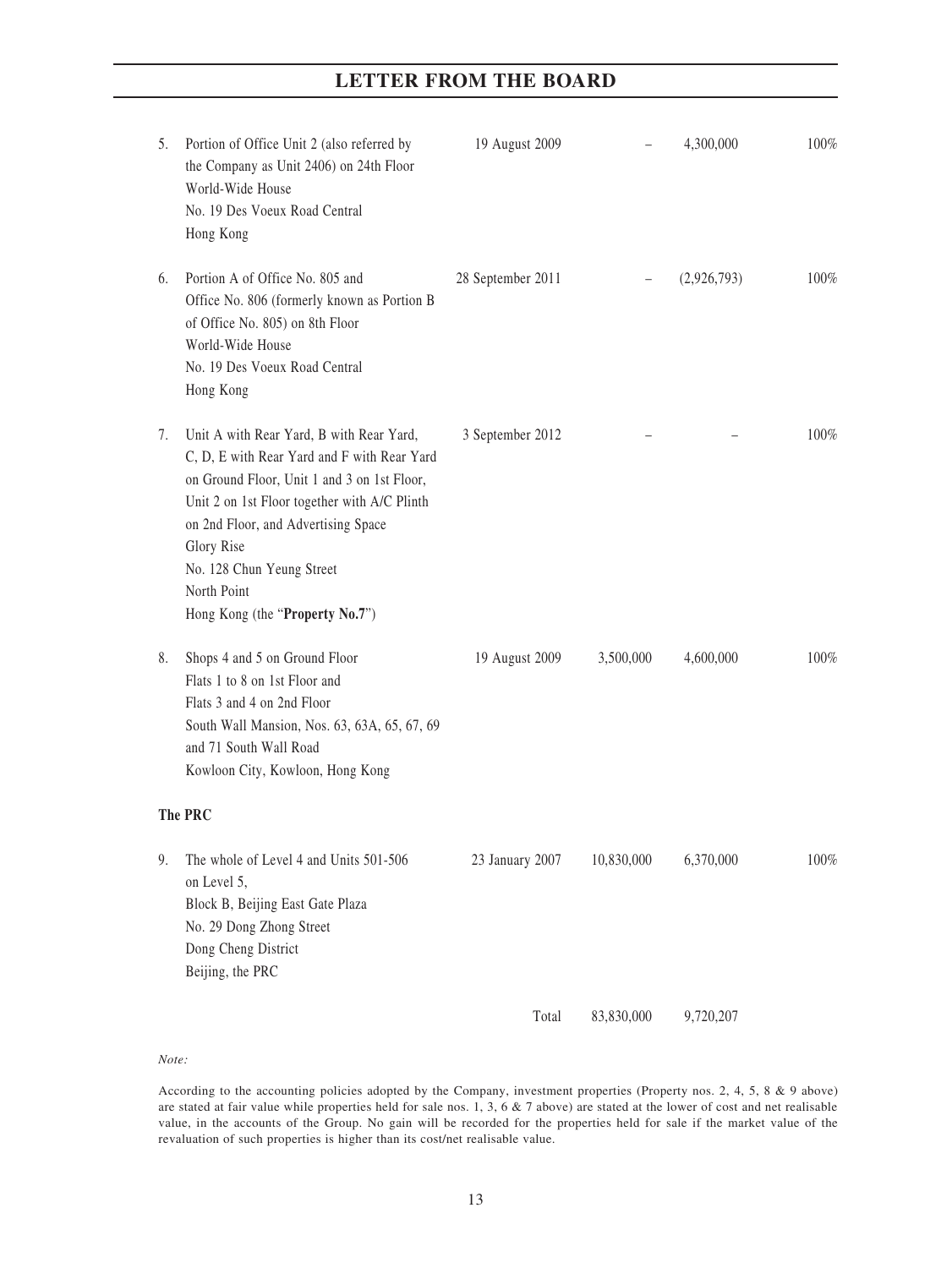According to the Valuation, the fair market value of the Properties as at 30 September 2012 was in aggregate approximately HK\$1,109.1 million. Further details on the Properties are set out in the valuation report issued by the Valuer as set out in Appendix II to this circular.

The Company has not made any impairment or provision against the Properties since the acquisitions of the Properties.

Set out below is a summary of the financial information of each of the Disposal Companies for the two years ended 31 December 2010 and 31 December 2011 respectively according to the audited accounts of Grandtex Development, Stadium Holdings and Trinity Sino, and the unaudited management accounts of Asset Partners and Value Shine, which were prepared under Hong Kong Financial Reporting Standards. The net asset/liability value of the Disposal Companies are extracted from their respective unaudited management accounts as at 30 September 2012.

|                         | For the              |                 | For the              |                 | As at        |  |
|-------------------------|----------------------|-----------------|----------------------|-----------------|--------------|--|
|                         | financial year ended |                 | financial year ended |                 | 30 September |  |
|                         | 31 December 2010     |                 | 31 December 2011     |                 | 2012         |  |
|                         | Net profit/          | Net profit/     | Net profit/          | Net profit/     |              |  |
|                         | $(\text{loss})$      | $(\text{loss})$ | $(\text{loss})$      | $(\text{loss})$ | Net asset/   |  |
| <b>Disposal</b>         | before               | after           | before               | after           | (liability)  |  |
| Company                 | taxation             | taxation        | taxation             | taxation        | value        |  |
|                         | HK\$'000             | HK\$'000        | HK\$'000             | HK\$'000        | HK\$'000     |  |
| <b>Asset Partners</b>   | 14,940               | 13,857          | 11,618               | 10,981          | 20,320       |  |
| Grandtex                |                      |                 |                      |                 |              |  |
| Development             | 66,017               | 66,017          | (13,212)             | (13,212)        | (99,068)     |  |
| <b>Stadium Holdings</b> | (12, 649)            | (12, 649)       | (9, 742)             | (9,742)         | (27,093)     |  |
| <b>Trinity Sino</b>     | (29)                 | (29)            | (21)                 | (21)            | (983)        |  |
| Value Shine             | 72,113               | 72,113          | 12,506               | 12,506          | 72,904       |  |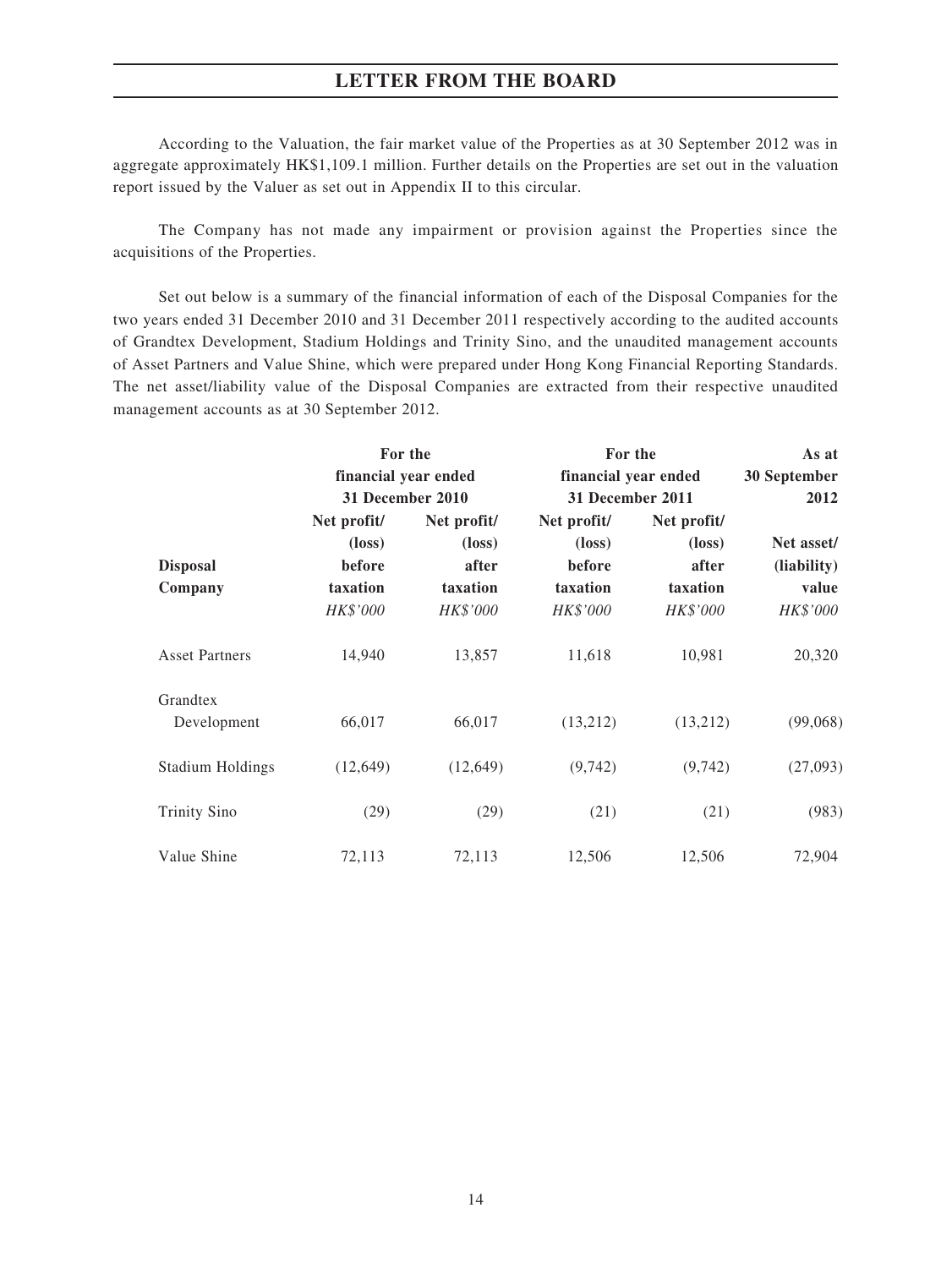Set out below is the reconciliation statement of the adjusted combined net asset value of the Disposal Companies based on their respective unaudited management accounts as at 30 September 2012 and the Valuation:

|                                                                                     | <i>HK\$'000</i> |
|-------------------------------------------------------------------------------------|-----------------|
| Combined net liabilities of the Disposal Companies as at 30 September 2012          | (33,920)        |
| Add:                                                                                |                 |
| Revaluation surplus arising from the Valuation of the Properties                    |                 |
| attributable to the Group as at 30 September 2012 ( <i>Note</i> )                   | 227,391         |
| Adjusted combined net asset value of the Disposal Companies as at 30 September 2012 | 193,471         |

*Note:* the revaluation surplus is calculated by the fair value of the Properties as at 30 September 2012 (according to the Valuation conducted by the Valuer) net of the book value of the Properties as of 30 September 2012 and relevant potential PRC tax liability.

Based on the unaudited aggregate net asset value of the Disposal Companies and the outstanding Shareholder Loans as at 30 September 2012 of approximately HK\$193.5 million and HK\$894.6 million respectively, the fair value of the Sale Shares and the Shareholder Loans in aggregate amounted to approximately HK\$1,088.1 million (the "**Disposal Value**"). The Consideration, if assumed to be adjusted for the estimated Working Capital Adjustment based on the unaudited management accounts of the Disposal Companies as at 30 September 2012 of approximately HK\$19.5 million, would be approximately HK\$870.5 million (the "**Adjusted Consideration**"), which represents a discount of approximately 20.0% to the Disposal Value.

#### **Use of Proceeds**

The net proceeds of the Disposal (after payment of the relevant expenses) are estimated to be of approximately HK\$867.5 million calculated based on the Adjusted Consideration. The Company intends to apply the entire net proceeds of the Disposal as part of the Cash Dividend for distribution to the Qualifying Shareholders.

#### **Financial effects of the Disposal**

Upon Disposal Completion, each of the Disposal Companies will cease to be a subsidiary of the Company and the financial results and position of each of them will be deconsolidated from the financial statements of the Group.

Based on, amongst others, the Adjusted Consideration in an aggregate of HK\$870.5 million and the consolidated net asset/liability value of each of the Disposal Companies as at 30 September 2012, the Group is expected to record a gain of approximately HK\$6.8 million. However, the actual gain or loss on the Disposal may be different from the expected amount as stated above, as the actual gain or loss will depend on, amongst others, the actual consolidated net asset/liability value of each of the Disposal Companies as at the date of Disposal Completion.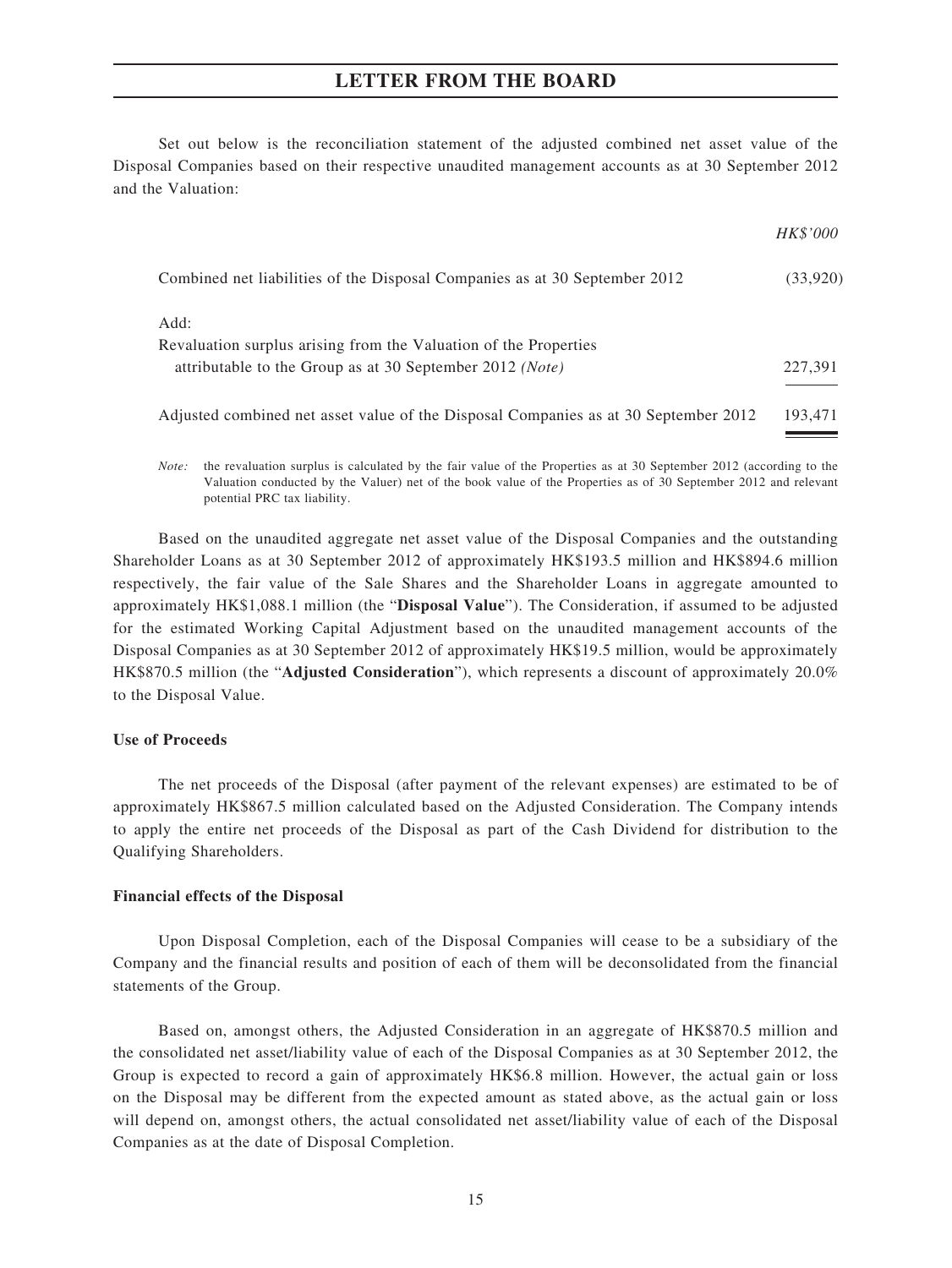Based on the assets and liabilities of the Disposal Companies and the effect of the distribution of the Cash Dividend, the total assets and total liabilities of the Group are expected to decrease immediately after Disposal Completion. The expected decrease in the total assets is mainly due to the deconsolidation of the value of the investment properties and properties held for sale held by the Disposal Companies and the distribution of the Cash Dividend. The expected decrease in the total liabilities is mainly attributable to the deconsolidation of payables, deposits received and accrued charges of the Disposal Companies. Assuming the Disposal Completion and the payment of the Cash Dividend had taken place on 30 September 2012, it is estimated that upon the Disposal Completion the net assets per Share would have decreased from approximately HK\$0.87 to approximately HK\$0.25 as a result of the Disposal and the payment of the Cash Dividend, based on the total number of issued Share of 1,986,606,059 as at the Latest Practicable Date.

#### **PROPOSED CASH DIVIDEND**

The Board further proposes that, subject to the satisfaction of the conditions set out below, the Company will effect a special distribution of the Cash Dividend of HK\$0.62 per Adjusted Share, amounting to approximately HK\$1,232 million in aggregate. As the Cash Dividend will become distributable following Disposal Completion, the Consideration is therefore to be satisfied by the issue of the Promissory Note by the Purchaser to the Company and the entire amount of the Promissory Note would be offset against the Purchaser's entitlement to the Cash Dividend.

#### **Conditions to the Cash Dividend**

The Cash Dividend is conditional upon:

- (a) the passing, at the SGM, of all resolutions to approve the Capital Reorganisation and the Cash Dividend;
- (b) the passing, at the SGM, of all resolutions to approve the Disposal;
- (c) the Capital Reorganisation becoming effective; and
- (d) completion of the Disposal.

If the conditions referred to above are not fulfilled, the Cash Dividend will not be implemented.

Subject to the foregoing conditions being satisfied, the payment of the proposed Cash Dividend is to be payable on or about 11 January 2013 to the Qualifying Shareholders whose names appear on the register of members of the Company on the Record Date.

The register of members of the Company will be closed on Wednesday, 2 January 2013, during which no transfer of shares of the Company will be registered, for the purpose of ascertaining Shareholders' entitlement to the Cash Dividend. In order to qualify for the Cash Dividend, all transfers accompanied by the relevant share certificates must be lodged with the Registrar and transfer office, Computershare Hong Kong Investor Services Limited at Shops 1712-1716, 17th Floor, Hopewell Centre, 183 Queen's Road East, Wanchai, Hong Kong, not later than 4:30 p.m. on Monday, 31 December 2012.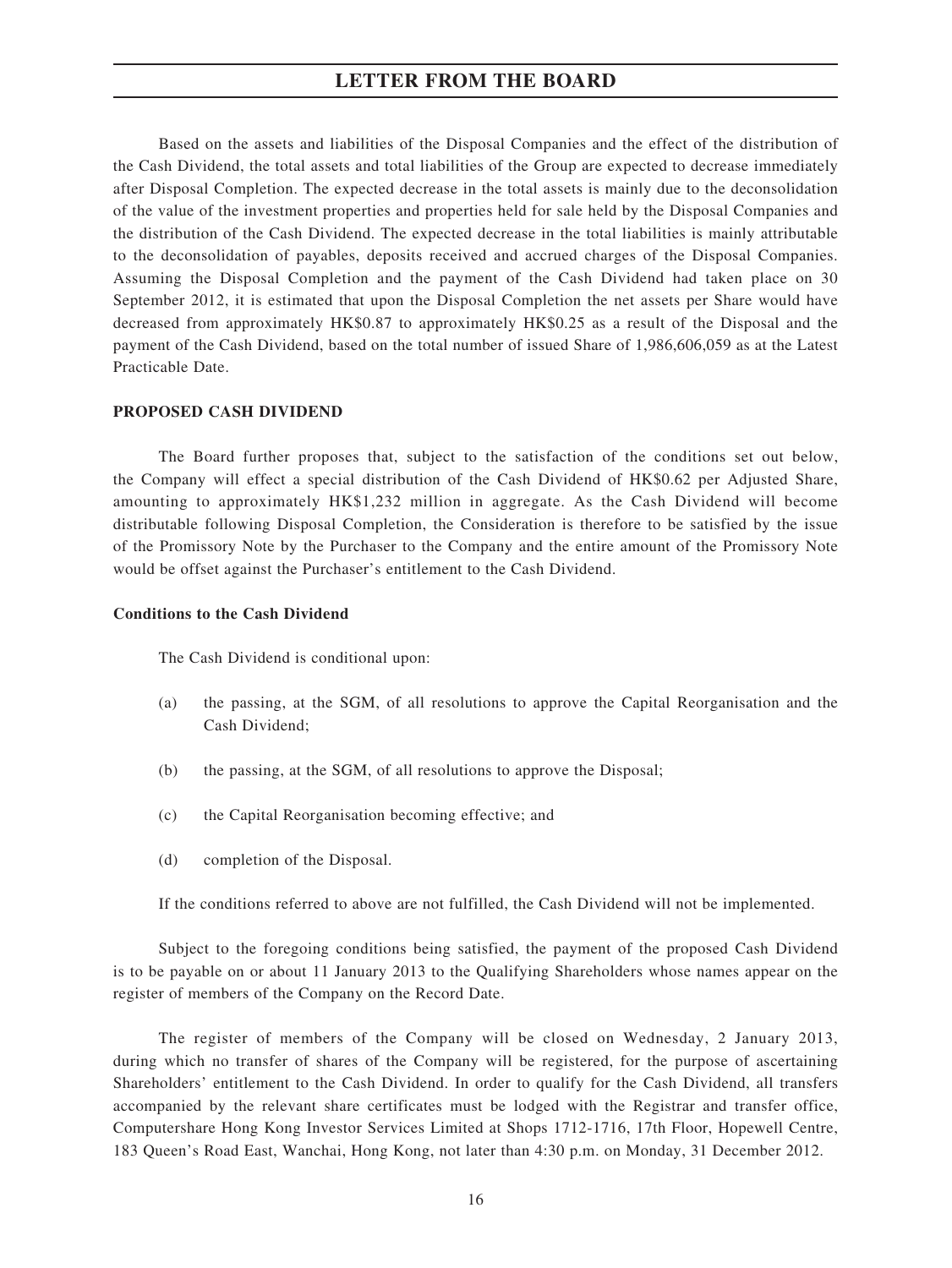#### **PROPOSED CAPITAL REORGANISATION**

The Board proposes to effect a reorganisation of the capital of the Company by way of:

- (i) a reduction of the par value of the Shares from HK\$0.20 to HK\$0.01 per Share;
- (ii) the cancellation of the entire sum standing to the credit of the Company's share premium account; and
- (iii) the transfer of the credit arising from the cancellation of the share premium account and the reduction of the par value of the issued Shares to the contributed surplus account of the Company.

Following the Capital Reorganisation, the authorised share capital of the Company will be reduced from HK\$600 million divided into 3,000 million shares of HK\$0.20 each to HK\$30 million divided into 3,000 million shares of HK\$0.01 each; and the issued share capital of the Company will be reduced from approximately HK\$397,321,212 divided into 1,986,606,059 shares of HK\$0.20 each to approximately HK\$19,866,061 divided into 1,986,606,059 shares of HK\$0.01 each. It would also have the effect of creating an addition to the contributed surplus account of approximately HK\$377.5 million. On completion of the Capital Reorganisation, the credit arising from the reduction of the par value of the issued Shares and the reduction of the share premium account will be transferred to the contributed surplus account of the Company and the Directors be authorised to apply the amount standing to the credit of the contributed surplus account for the implementation of the Cash Dividend.

The Company is an exempted company incorporated in Bermuda. As such, the Capital Reorganisation is a process governed by Bermuda law. This does not involve any court procedure in Bermuda (or Hong Kong). The Capital Reorganisation must be approved by a special resolution of the Shareholders, which will be proposed at the SGM. Moreover, the Directors must be satisfied that the Company will, after the capital reduction, continue to be able to pay its liabilities as they become due. Based upon information presently available to the Directors, and having made all reasonable enquiries, the Directors are satisfied with the Company's financial position, and expect that the Company will be able to meet its liabilities after the Capital Reorganisation.

The Capital Reorganisation will not become effective until all the conditions to the Capital Reorganisation have been satisfied. The Capital Reorganisation is conditional upon:

- (a) the passing of a special resolution to approve the Capital Reorganisation at the SGM; and
- (b) receipt by the Group of all relevant consents, authorisations or approvals required from any governmental or other competent regulatory authorities (including but not limited to the approval of the Bermuda Monetary Authority if required) and, or, from any bank(s) pursuant to facility agreements entered into by members of the Group and, or, from any other counterparties to contracts entered into by members of the Group.

For the avoidance of doubt, the Capital Reorganisation is not conditional upon the Disposal and the Cash Dividend becoming unconditional.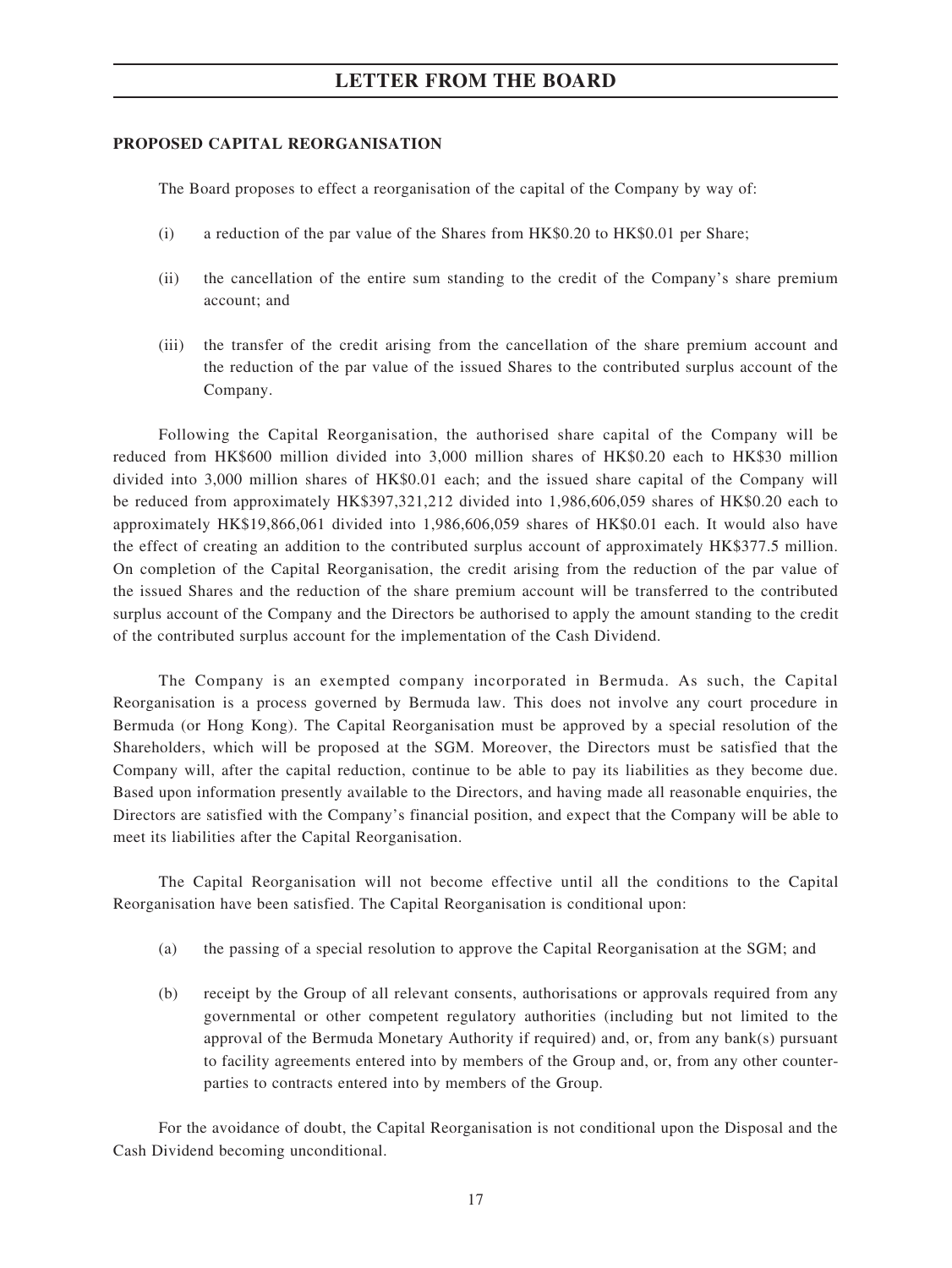Implementation of the Capital Reorganisation will not, of itself, alter the underlying assets, business operations, management or financial position of the Company or the proportionate interests of the Shareholders (except for the payment of related expenses). The Directors believe that the Capital Reorganisation will not have any adverse effect on the financial position of the Company or the Group. As explained above, the Capital Reorganisation is a necessary step for the Company to effect the payment of the Cash Dividend.

The Board is of the opinion that the Capital Reorganisation will provide the Company with greater flexibility for the issue of new Adjusted Shares in the future. Further, the credit in the contributed surplus account arising from the Capital Reorganisation may be applied for distribution to the Shareholders as and when the Directors consider it appropriate in the future.

#### **Application for listing**

Application will be made by the Company to the Stock Exchange for the listing of, and permission to deal in, the Adjusted Shares. The Adjusted Shares will rank pari passu in all respects with each other and the Capital Reorganisation will not result in any change in the relative rights of the Shareholders.

No part of the share capital of the Company is listed or dealt in on any other stock exchanges and no such listing or permission to deal is being or is proposed to be sought.

#### **CCASS eligibility**

Subject to the granting of the listing of, and permission to deal in, the Adjusted Shares on the Stock Exchange, the Adjusted Shares will be accepted as eligible securities by HKSCC for deposit, clearance and settlement in CCASS with effect from the commencement date of dealings in the Adjusted Shares on the Stock Exchange or such other date as determined by HKSCC. Settlement of transactions between participants of the Stock Exchange on any trading day is required to take place in CCASS on the second trading day thereafter. All activities under CCASS are subject to the General Rules of CCASS and CCASS Operational Procedures in effect from time to time.

All necessary arrangements will be made for the Adjusted Shares to be admitted into the CCASS established and operated by HKSCC.

#### **Free exchange of Adjusted Share certificates and trading arrangements**

Subject to the Capital Reorganisation becoming effective, Shareholders may, on or after Thursday, 27 December 2012 and until 4:30 p.m. on Wednesday, 6 February 2013, submit certificates for the Shares (in pink color) to the Registrar, Computershare Hong Kong Investor Services Limited at Shops 1712-1716, 17th Floor, Hopewell Centre, 183 Queen's Road East, Wanchai, Hong Kong in exchange for certificates for the Adjusted Shares (in yellow color) at the expense of the Company. Thereafter, certificates for the Shares will be accepted for exchange only on payment of a fee of HK\$2.50 (or such other amount as may from time to time be allowed by the Stock Exchange) for each new certificate issued for the Adjusted Shares. Nevertheless, certificates for Shares will continue to be good evidence of legal title and may be exchanged for certificates for the Adjusted Shares at any time at the expense of the Shareholders in question.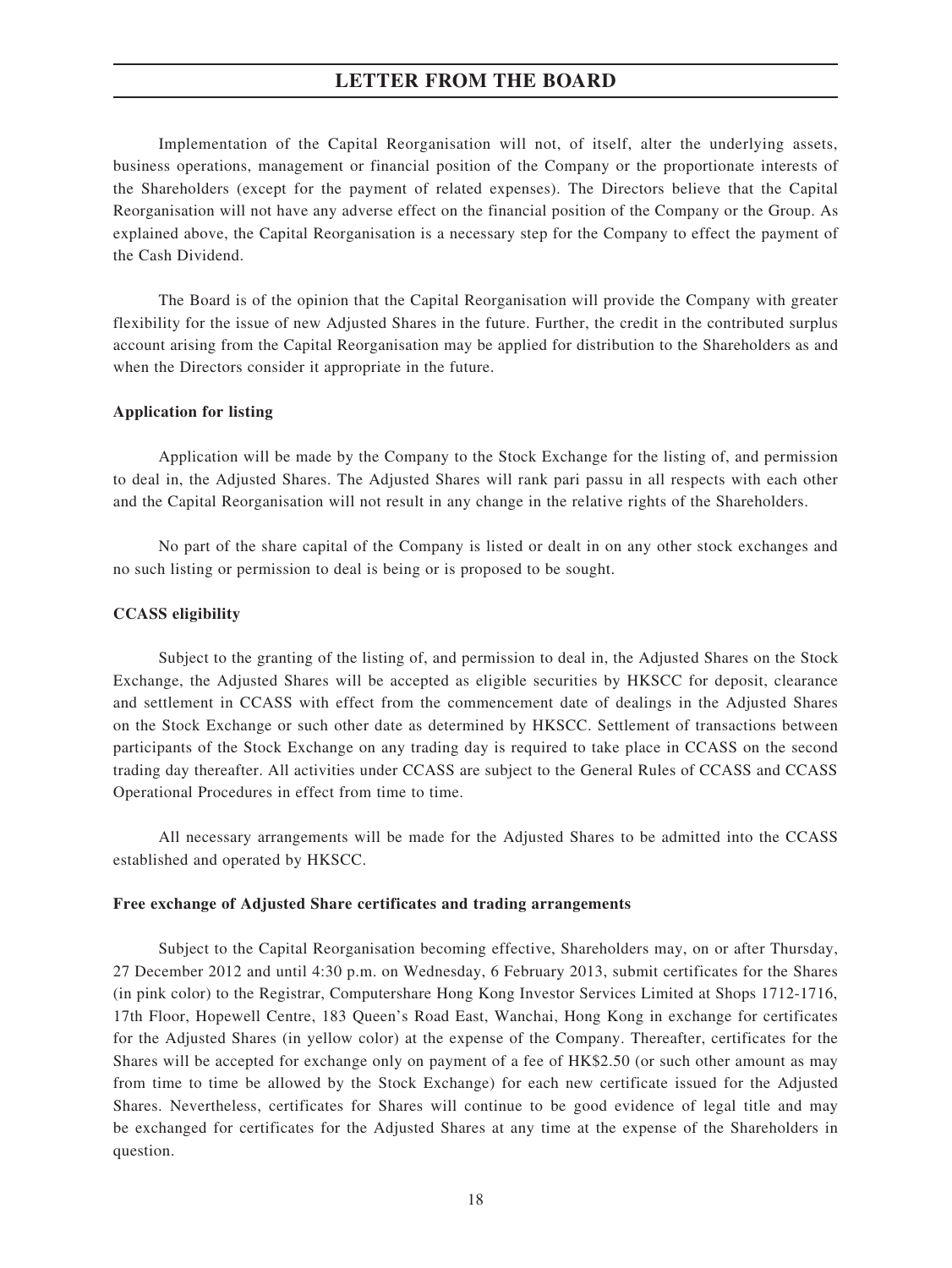### **REASONS FOR AND BENEFIT OF THE DISPOSAL, CASH DIVIDEND AND CAPITAL REORGANISATION**

The Group is principally engaged in property investment in Hong Kong and the PRC, property trading, securities investment and securities trading and provision of financial services.

The property prices in the PRC and Hong Kong have remained at high levels in the past 12 months. However, while the global economy remained overshadowed by the slowing economic growth in China and the unresolved European debt crisis, the Directors consider that the Disposal is a good opportunity for the Group to dispose of its investments in the Properties at a profit. In addition, since mid-2009 the Shares have been traded at a discount to the Group's net asset value and the trading volume of the Shares on the Stock Exchange has been low with an average daily volume of less than 0.4% of the Company's issued share capital. The Board therefore considers the Disposal and the payment of the Cash Dividend provide an opportunity for the Independent Shareholders to achieve immediate liquidity of their investment in the Shares. The Cash Dividend is a special distribution to return excess capital to the Shareholders after a majority of the Company's assets are realised following the Disposal. If the Disposal does not happen, the Company will retain the Properties and a majority of the Company's assets will be landed properties rather than liquid assets and, therefore, the Company will reconsider whether it has sufficient financial resources to return excess capital to the Shareholders by distribution of a cash dividend. As such, the Board considers that the payment of the Cash Dividend being inter-conditional upon the Disposal is reasonable.

If the Disposal and the payment of the Cash Dividend (including the Capital Reorganisation) can be successfully implemented, Independent Shareholders will receive a special cash distribution of HK\$0.62 per Adjusted Share, which represents:

- (a) a premium of approximately 4.7% over the average of the closing prices of approximately HK\$0.592 per Share for the 10 consecutive trading days prior to 15 October 2012, being the day on which the publication of the announcement by the Company in relation to price sensitive information regarding a possible disposal of certain property interests of the Company and the possible special cash distribution;
- (b) a premium of approximately 6.5% over the average of the closing prices of approximately HK\$0.582 per Share for the 30 consecutive trading days prior to 15 October 2012;
- (c) a premium of approximately 18.9% over the average of the closing prices of approximately HK\$0.522 per Share for the 90 consecutive trading days prior to 15 October 2012;
- (d) a premium of approximately 21.4% over the average of the closing prices of approximately HK\$0.511 per Share for the 180 consecutive trading days prior to 15 October 2012;
- (e) a discount of approximately 21.5% to the closing price of HK\$0.790 per Share as quoted on the Stock Exchange on 22 October 2012, being the last trading day immediately preceding the publication of the Announcement; and
- (f) a discount of approximately 31.3% to the closing price of HK\$0.900 per Share as quoted on the Stock Exchange on the Latest Practicable Date.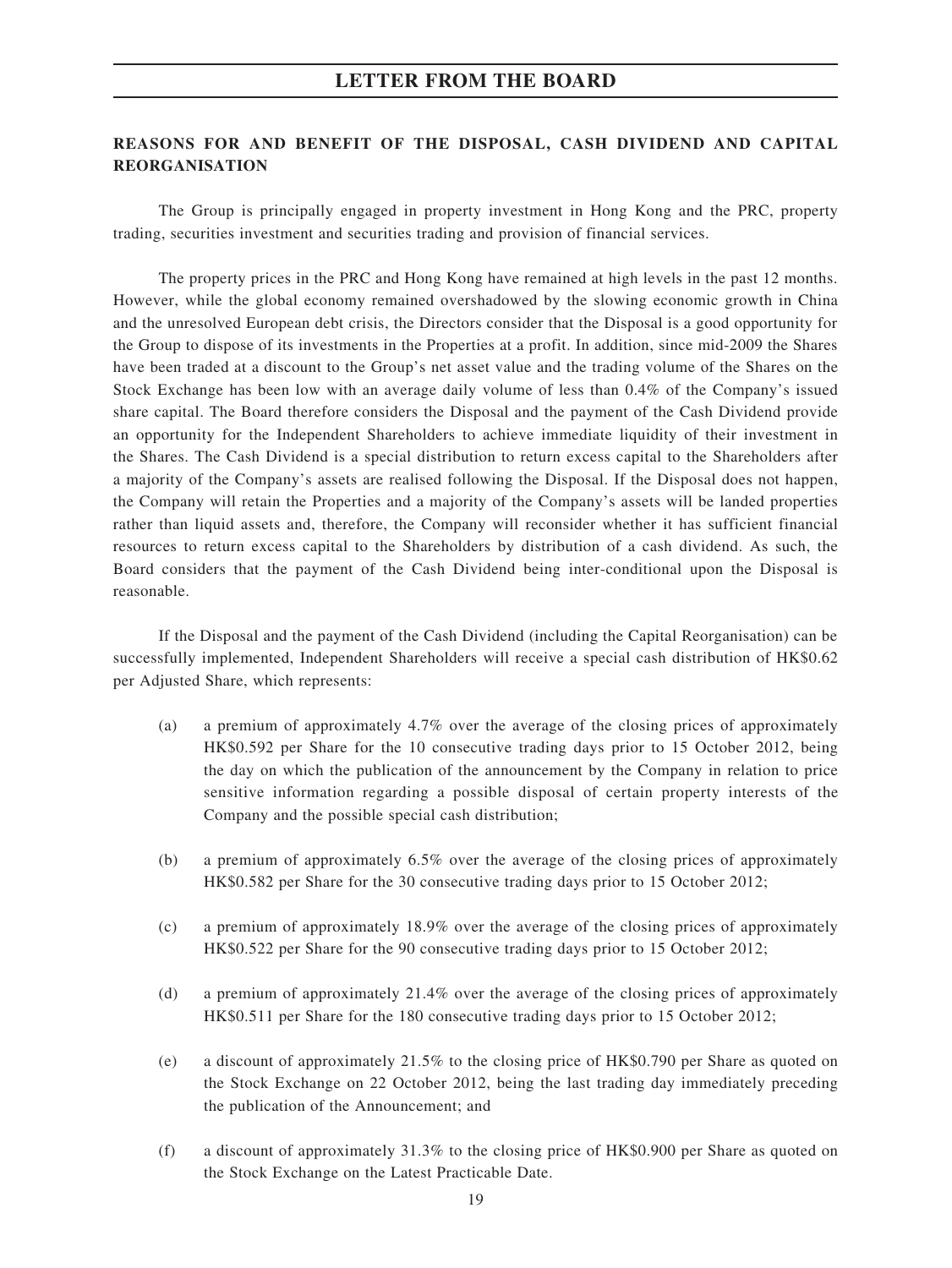As disclosed in the section headed "Information on the Disposal Companies" above, the Adjusted Consideration represents a discount of approximately 20.0% to the Disposal Value of approximately HK\$1,088.1 million. However, given that (i) the Disposal will lead to the distribution of the Cash Dividend following Disposal Completion; and (ii) the Cash Dividend of HK\$0.62 per Adjusted Share exceeds the Share price of around HK\$0.60 prior to the publication of the announcement dated 15 October 2012, the Board considered that it is not unreasonable to put forward such arrangement for Independent Shareholders' sanction albeit the Adjusted Consideration represents a discount to the Disposal Value.

Although no active attempt was made by the Company to sell the Properties to independent third parties, the Company has, however, taken into account the following factors before deciding to put forward the whole arrangement for Independent Shareholders' consideration, including but not limited to:

- (i) the actual consideration for disposing of the Properties in the market can be higher or lower than the independent valuation and there is no guarantee that the Company can achieve the Disposal Value if all the Properties are sell to independent third party;
- (ii) under the terms of the Sale and Purchase Agreement, the Company is transferring the equity interests of the Disposal Companies to the Purchaser. Some of the Disposal Companies have been established for a considerable period of time. Property buyers are generally less willing to take up companies with long history owing to the risk exposure of hidden liabilities of the target companies. Direct sale of properties to third party buyers involves a higher total transaction costs than that involved in the sale of equity interests, and buyers would normally take into account of the transaction costs when negotiating for the purchase price; and
- (iii) as discussed above, the Cash Dividend of HK\$0.62 per Adjusted Share exceeds the Share price of around HK\$0.60 prior to the publication of the announcement dated 15 October 2012.

Following Disposal Completion, the Remaining Group will continue to be engaged in property investment in Hong Kong and the PRC, property trading, securities trading and provision of financial services, and will continue to hold interests in two properties in Hong Kong and one property namely Dawning Tower in Shenzhen, the PRC. It is the Group's intention to continue to occupy the premises in Chaiwan for its storage purposes. The Group currently intends to continue to hold the premises in Central as property held for sale and the premises in Dawning Tower in Shenzhen as investments for generating stable rental income for the Remaining Group but may also consider from time to time realising such properties if suitable and profitable opportunities arise. On the other hand, the Group will continue to maintain its financial services business operation to provide, including but not limited to, short to medium term loans to the Group's business associates and partners. In view of the Group's sufficient working capital and the bank deposits rates remaining at low level, the financial services segment is expected to continue to contribute a satisfactory return to the Group. In the meantime, the Group will also continue to look for suitable investment opportunities in other areas but with stable returns such as projects characterized by stable cash inflows and simple management mechanism. Independent Shareholders will continue to retain their investment in the Company after Disposal Completion.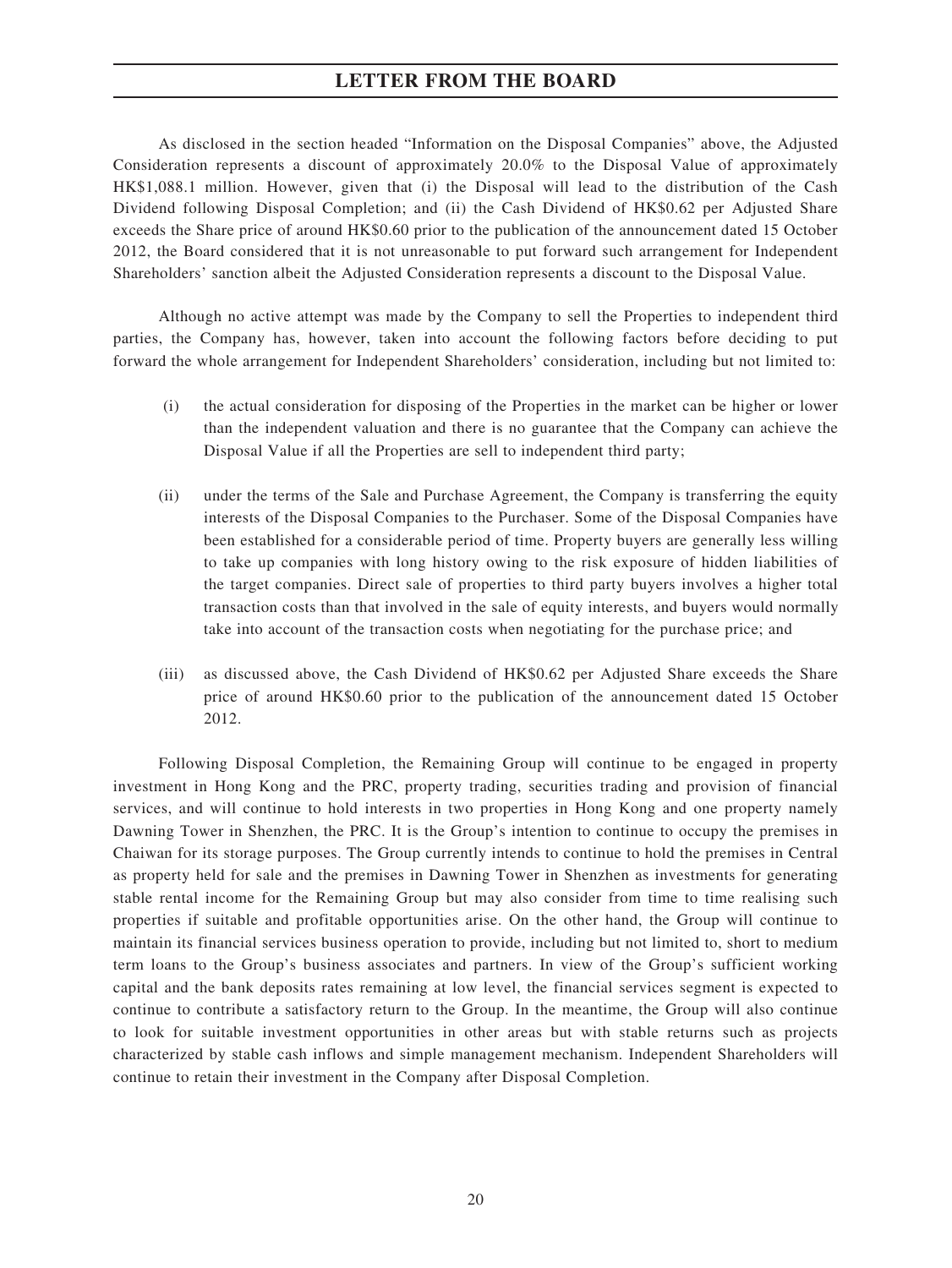The Directors (excluding Mr. Wong and Mr. Derick Wong, who abstained from the voting on the relevant Board resolutions due to Mr. Wong's interests in the Sale and Purchase Agreement, and the independent non-executive Directors whose views are expressed in the letter from the Independent Board Committee) consider that the terms of the Sale and Purchase Agreement are fair and reasonable and on normal commercial terms and in the interests of the Company and the Shareholders as a whole. Save as disclosed above, no other Directors are considered to have a material interest in the Disposal and the Cash Dividend and need to abstain from voting on the relevant Board resolutions.

### **EXEMPTED CONTINUING CONNECTED TRANSACTION**

The Group has been using the Leased Property, one of the Properties, as its office. The Directors consider that it is in the interests of the Company and the Shareholders as a whole for the Company to continue to rent the Leased Property from Grandtex Development after Disposal Completion to avoid relocation costs provided that the lease terms including rents are in line with the market. Accordingly, it is intended that immediately upon Disposal Completion, the Company and Grandtex Development will enter into the Lease Agreement in relation to the lease of the Leased Property. It is envisaged that the Lease Agreement will be on normal commercial terms and the maximum annual consideration under the Lease Agreement shall represent less than 5% of the applicable percentage ratios of the Company and is less than HK\$1,000,000 under Rule 14A.33 of the Listing Rules. As a result, the Lease Agreement is expected to constitute an exempted continuing connected transaction and no disclosure or independent shareholders' approval is required.

#### **LISTING RULES IMPLICATIONS**

Based on the relevant percentage ratios calculations under the Listing Rules, the entering into of the Sale and Purchase Agreement constitutes a major transaction of the Company and therefore is subject to reporting, announcement and shareholders' approval requirements under Chapter 14 of the Listing Rules.

The Purchaser, which holds an aggregate of 1,448,440,623 Shares representing approximately 72.9% of the total issued share capital of the Company as at the Latest Practicable Date, is wholly owned by Mr. Wong who is an executive Director, the chairman of the Company and the controlling Shareholder. The Purchaser is therefore a connected person of the Company under Chapter 14A of the Listing Rules. Accordingly, the Disposal also constitutes a connected transaction of the Company pursuant to Rule 14A.13(1)(a) of the Listing Rules and is subject to reporting, announcement and Independent Shareholders' approval requirements under Chapter 14A of the Listing Rules. In addition, pursuant to the Sale and Purchase Agreement, the Consideration will be satisfied by the issue of the Promissory Note by the Purchaser to the Company upon Disposal Completion and therefore, constitutes financial assistance provided by the Company to the Purchaser under Rules 14A.13(2)(a)(i) and 14A.14 of the Listing Rules and is subject to reporting, announcement and Independent Shareholders' approval requirement under Chapter 14A of the Listing Rules.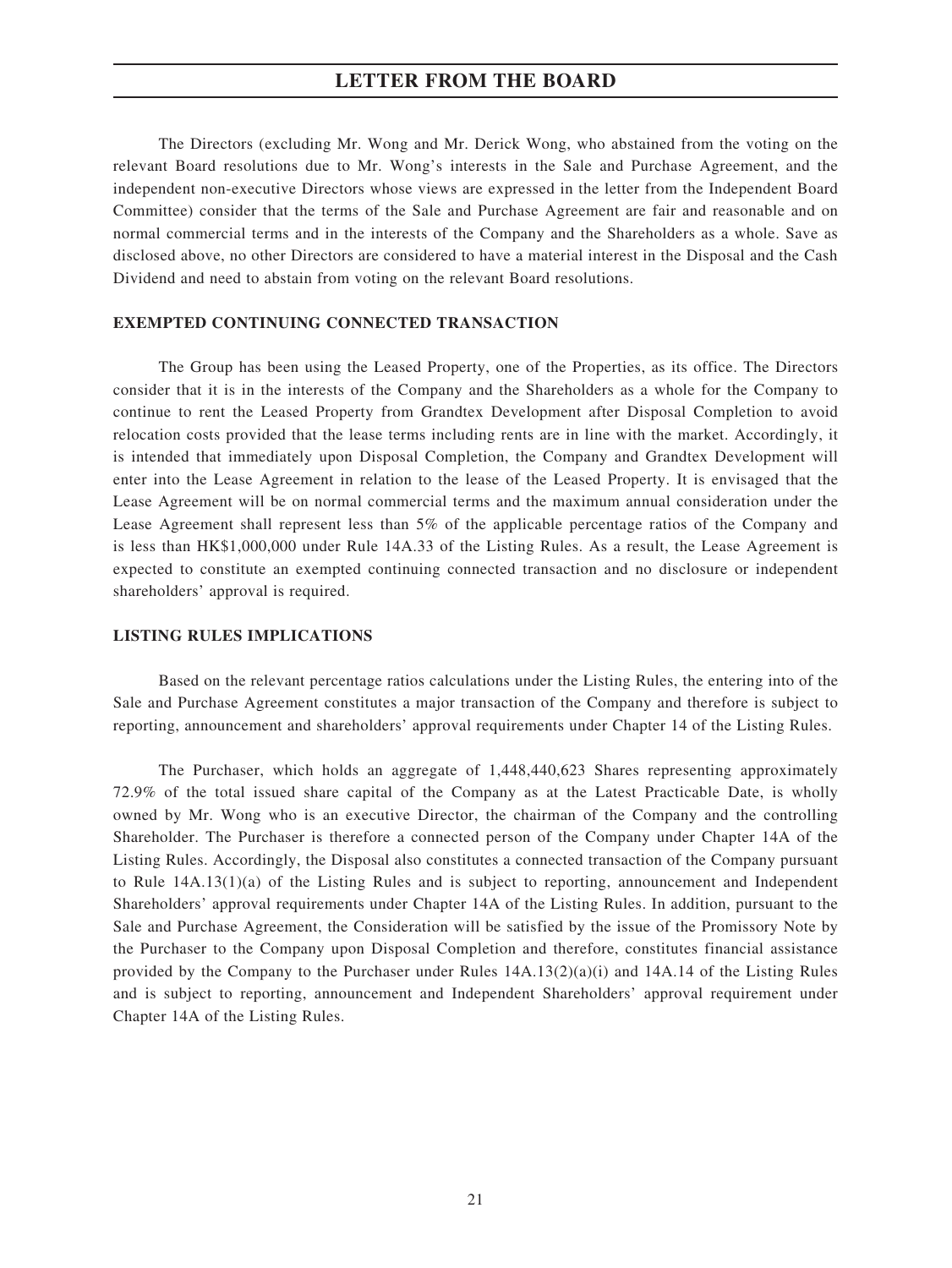The Capital Reorganisation will proceed regardless of whether the Disposal and the Cash Dividend will become unconditional. It is proposed that the Capital Reorganisation be implemented regardless of the completion of the Disposal and payment of the Cash Dividend. Accordingly, Mr. Wong, who does not have a material interest in the Capital Reorganisation which is different from other Shareholders, shall not be required to abstain from voting on the resolution approving the Capital Reorganisation. Therefore the resolution approving the Capital Reorganisation should be subject to approval by all Shareholders.

**Shareholders should be aware that each of the Disposal and the Cash Dividend is conditional upon, among others, the approval of the Independent Shareholders, whereas the Capital Reorganisation is conditional and subject to, among others, the approval of the Shareholders, and therefore, they may or may not proceed. Shareholders and potential investors are urged to exercise caution when dealing in the Shares.**

#### **SGM**

Set out on pages SGM-1 to SGM-3 is a notice convening the SGM to be held at Room 302, 3/F., Pico Tower, 66 Gloucester Road, Wanchai, Hong Kong on Monday, 24 December 2012 at 9:30 a.m. at which resolutions will be proposed to consider and, if thought fit, approve the Disposal, the Cash Dividend, the Capital Reorganisation and the transactions contemplated thereunder (including the Financial Assistance).

A form of proxy for use at the SGM is enclosed with this circular. Whether or not you are able to attend the SGM, you are requested to complete and return the accompanying form of proxy in accordance with the instructions printed thereon to the Registrar, Computershare Hong Kong Investor Services Limited at 17M Floor, Hopewell Centre, 183 Queen's Road East, Wanchai, Hong Kong, as soon as possible and in any event not less than 48 hours before the time appointed for the holding of the SGM or any adjournment thereof. Completion and return of the form of proxy will not preclude you from attending and voting in person at the SGM or any adjournment thereof should you so wish. Voting on the proposed resolutions at the SGM will be taken by poll.

Mr. Wong and his associates (beneficially interested in an aggregate of 1,448,440,623 Shares, representing approximately 72.9% of the total issued share capital of the Company as at the Latest Practicable Date) shall abstain from voting on the proposed resolutions to approve the Disposal and the Cash Dividend at the SGM. The Independent Board Committee has been established to advise the Independent Shareholders in respect of the Sale and Purchase Agreement and the transactions contemplated thereunder (including the Financial Assistance). The Company has appointed Quam Capital as the independent financial adviser to advise the Independent Board Committee and the Independent Shareholders in this regard.

#### **RECOMMENDATIONS**

Your attention is drawn to the letter of recommendation from the Independent Board Committee to the Independent Shareholders set out on page 24 of this circular which contains its recommendation to the Independent Shareholders on the Sale and Purchase Agreement and the transactions contemplated thereunder (including the Financial Assistance).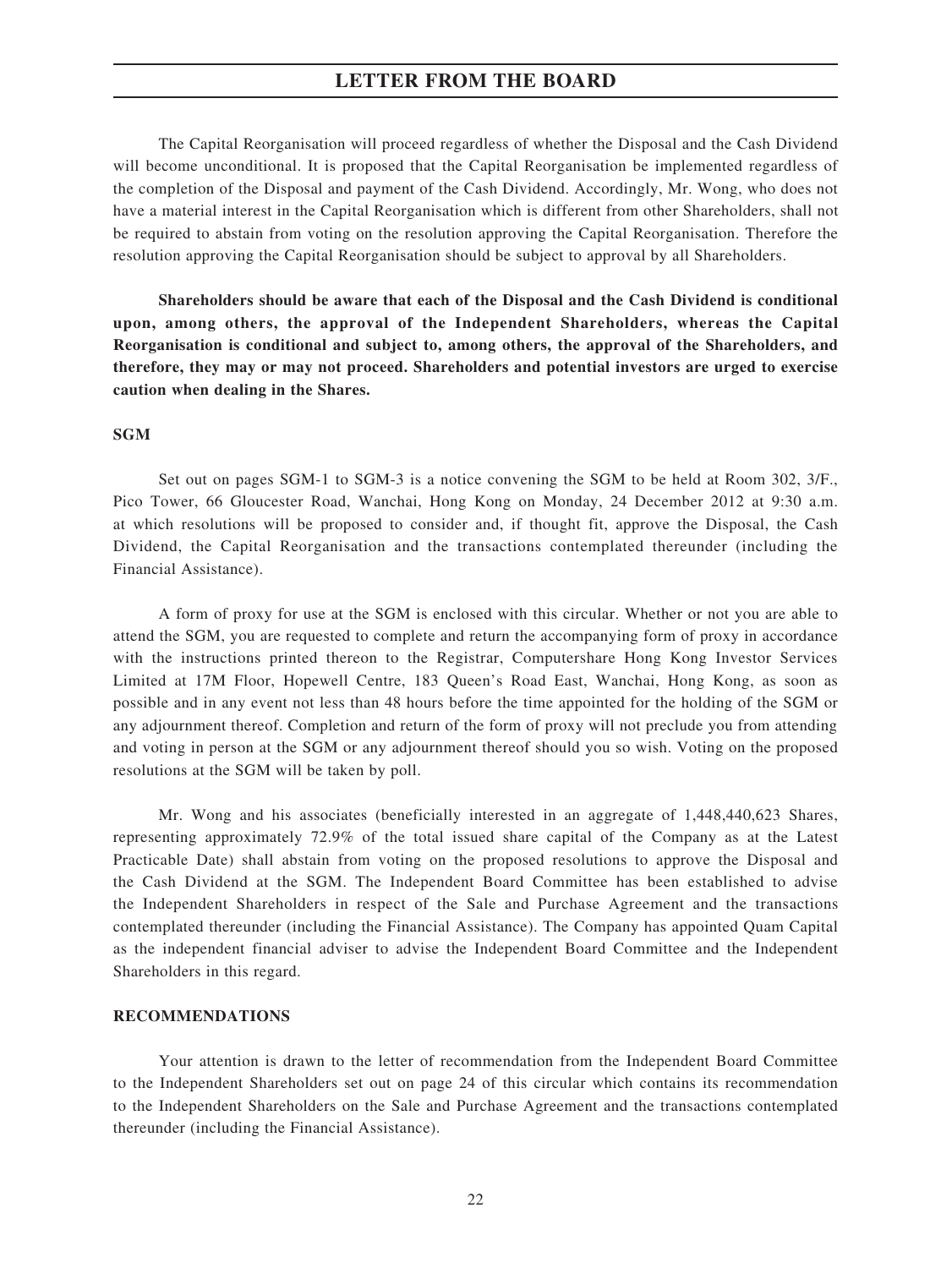Your attention is also drawn to the letter from Quam Capital on pages 25 to 50 of this circular which contains, among other matter, its advice to the Independent Board Committee and the Independent Shareholders regarding the Sale and Purchase Agreement and the transactions contemplated thereunder (including the Financial Assistance).

The Board (including the Independent Board Committee after taking into account the advice of Quam Capital) considers that (i) the terms of the Sale and Purchase Agreement and the transactions contemplated thereunder (including the Financial Assistance); (ii) the Cash Dividend; and (iii) the Capital Reorganisation are in the interests of the Company and the Shareholders as a whole. Accordingly, the Board recommends the Shareholders or the Independent Shareholders (as the case maybe) should vote in favour of the resolutions to be proposed at the SGM to approve (i) the Disposal (including the Financial Assistance); (ii) the Cash Dividend; and (iii) the Capital Reorganisation.

### **ADDITIONAL INFORMATION**

Your attention is also drawn to the additional information set out in the appendices to this circular.

Yours faithfully, By order of the Board **Shenzhen High-Tech Holdings Limited Wong Chung Tak, Richard** *Chairman*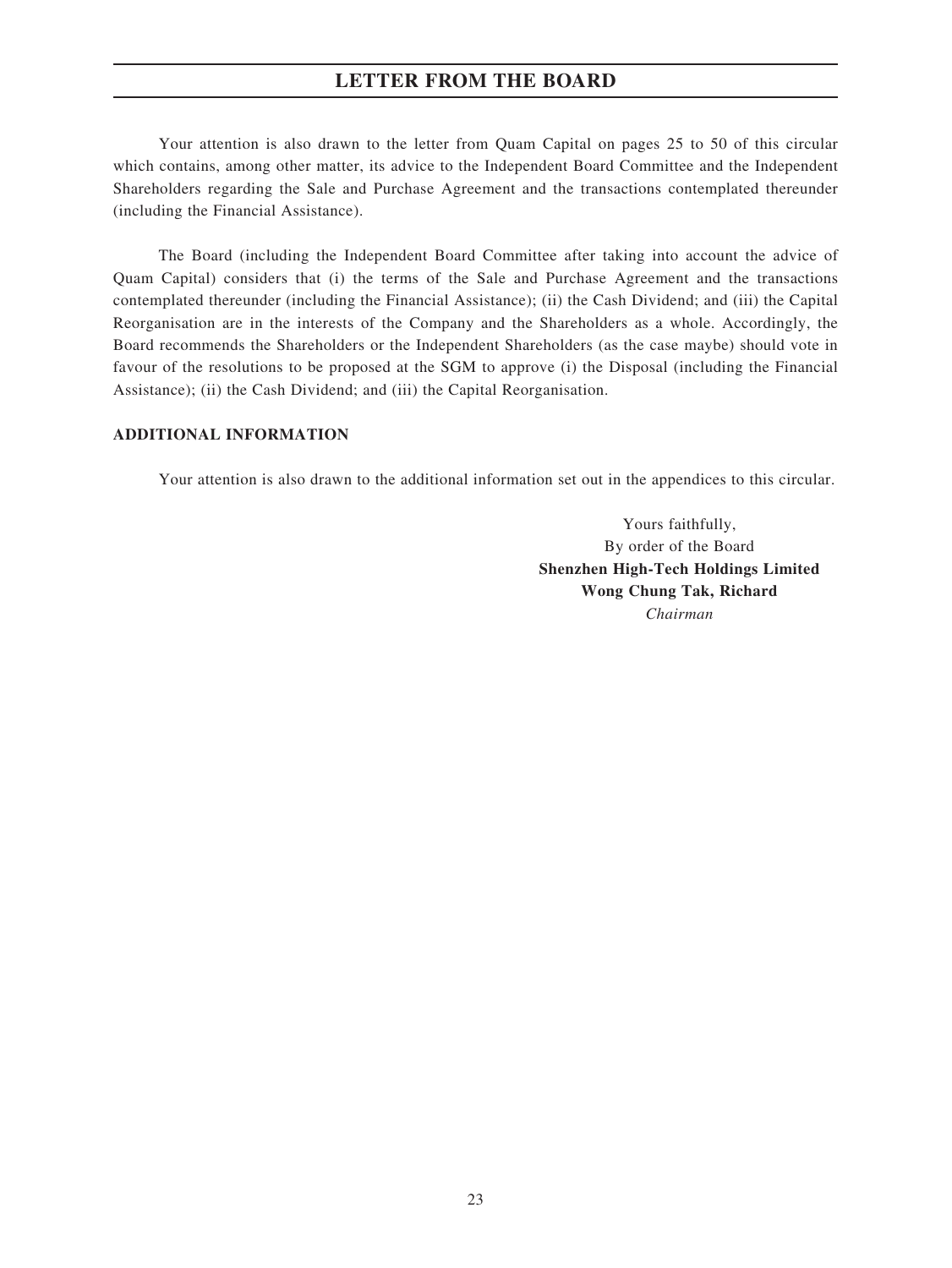### **LETTER FROM THE INDEPENDENT BOARD COMMITTEE**

*The following is the text of the letter of recommendation from the Independent Board Committee to the Independent Shareholders prepared for the purpose of inclusion in this circular.*



# **SHENZHEN HIGH-TECH HOLDINGS LIMITED**

**深圳科技控股有限公司** *(Incorporated in Bermuda with limited liability)* **(Stock Code: 106)**

30 November 2012

*To the Independent Shareholders,*

Dear Sirs,

### **(1) MAJOR AND CONNECTED TRANSACTION; (2) PROPOSED SPECIAL CASH DISTRIBUTION; AND (3) PROPOSED CAPITAL REORGANISATION**

We refer to the circular of the Company to the Shareholders dated 30 November 2012 (the "**Circular**"), of which this letter forms part. Unless specified otherwise, capitalised terms used herein shall have the same meanings as those defined in the Circular.

We have been appointed as the members of the Independent Board Committee to advise you as to whether, in our opinion, the terms of the Sale and Purchase Agreement and the transactions contemplated thereunder (including the Financial Assistance) are fair and reasonable so far as the Independent Shareholders are concerned. Quam Capital has been appointed as the independent financial adviser to advise us and the Independent Shareholders in this respect. Details of its advice, together with the principal factors taken into consideration in arriving at such advice, are set out on pages 25 to 50 of the Circular. Your attention is also drawn to the "Letter from the Board" of the Circular and the additional information set out in the appendices to the Circular.

Having considered the terms of the Sale and Purchase Agreement and the transactions contemplated thereunder (including the Financial Assistance) and the advice from Quam Capital, we consider that the terms of the Sale and Purchase Agreement and the transactions contemplated thereunder (including the Financial Assistance) are fair and reasonable as far as the Independent Shareholders are concerned and the Disposal is in the interests of the Company and the Shareholders as a whole. Accordingly, we recommend the Independent Shareholders to vote in favour of the relevant resolution to be proposed at the SGM to approve the Sale and Purchase Agreement and the transactions contemplated thereunder.

> Yours faithfully, The Independent Board Committee **Mr. Chung Koon Yan Mr. Lee Kuo Ching, Stewart Miss Kally Chong** *Independent non-executive Directors*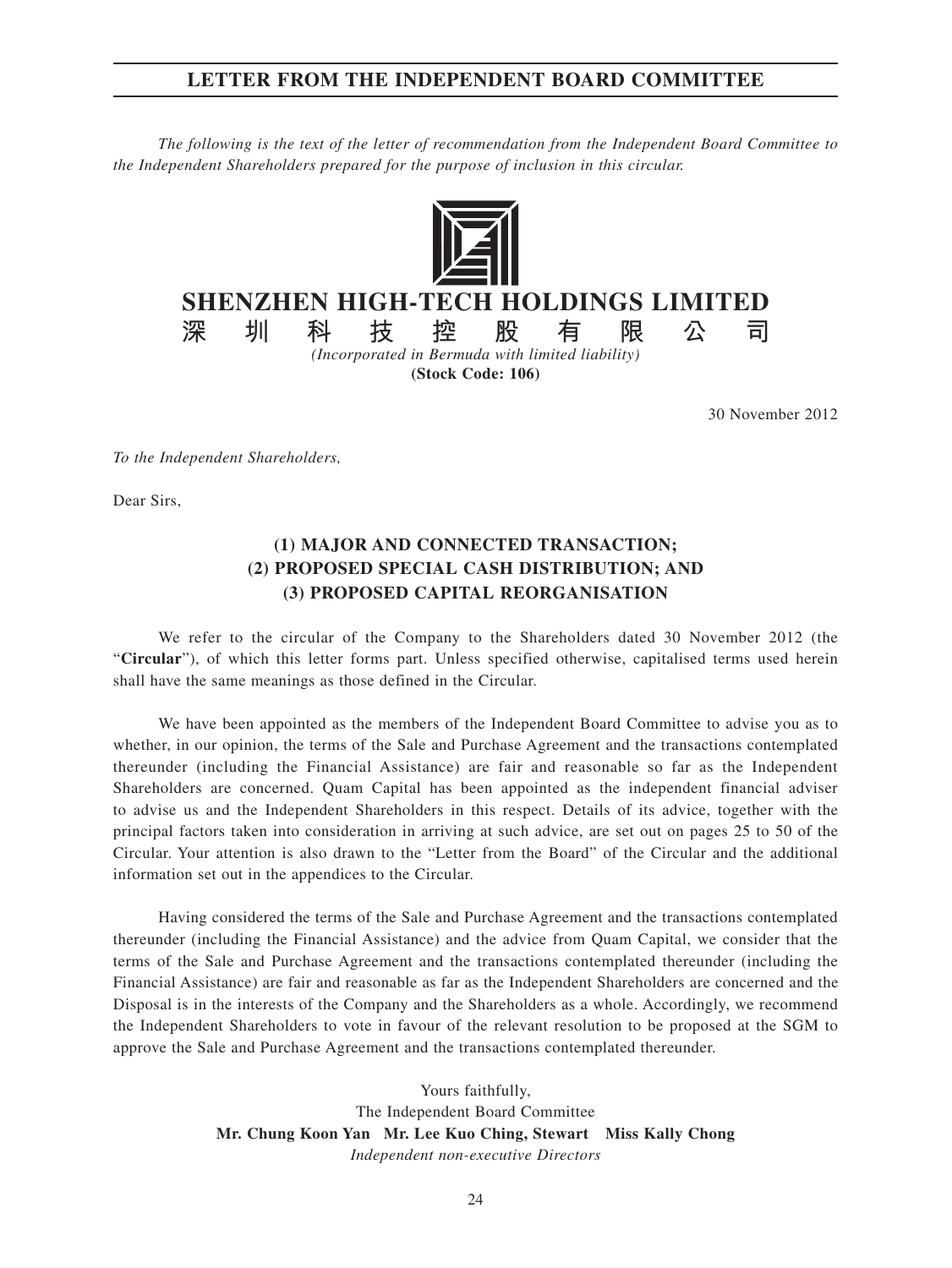*The following is the text of a letter of advice from Quam Capital, the independent financial adviser to the Independent Board Committee and the Independent Shareholders, which has been prepared for the purpose of incorporation into this circular, setting out its advice to the Independent Board Committee and the Independent Shareholders in respect of the Sale and Purchase Agreement and the transactions contemplated thereunder (including the Financial Assistance).*



**Quam Capital Limited** 

A Member of The Quam Group

30 November 2012

*To the Independent Board Committee and the Independent Shareholders*

Shenzhen High-Tech Holdings Limited 17/F., BEA Harbour View Centre 56 Gloucester Road Wanchai, Hong Kong

Dear Sir/Madam,

### **MAJOR AND CONNECTED TRANSACTION**

#### **INTRODUCTION**

We refer to our appointment as the independent financial adviser to the Independent Board Committee and the Independent Shareholders in connection with the Disposal. Details of the Disposal are set out in the "Letter from the Board" contained in the circular dated 30 November 2012 issued by the Company to the Shareholders (the "**Circular**"), of which this letter forms part. Terms used in this letter shall have the same meanings as defined in the Circular, unless the context otherwise requires.

On 23 October 2012, the Company (as the vendor), the Purchaser and Mr. Wong (as the guarantor to the Purchaser) entered into the Sale and Purchase Agreement pursuant to which the Purchaser conditionally agreed to acquire and the Company conditionally agreed to dispose of the Sale Shares and the Shareholder Loans at an aggregate consideration of HK\$890 million (subject to the Working Capital Adjustment (as defined below)). The Purchaser is an investment holding company wholly owned by Mr. Wong who is an executive Director, the chairman of the Company and the controlling Shareholder beneficially interested in, through the Purchaser, an aggregate of 1,448,440,623 Shares, representing approximately 72.9% of the total issued share capital of the Company as at the Latest Practicable Date. Accordingly, the Purchaser is a connected person of the Company pursuant to the Listing Rules. As such, the Disposal constitutes a connected transaction of the Company and is subject to the approval of the Independent Shareholders at the SGM by way of poll.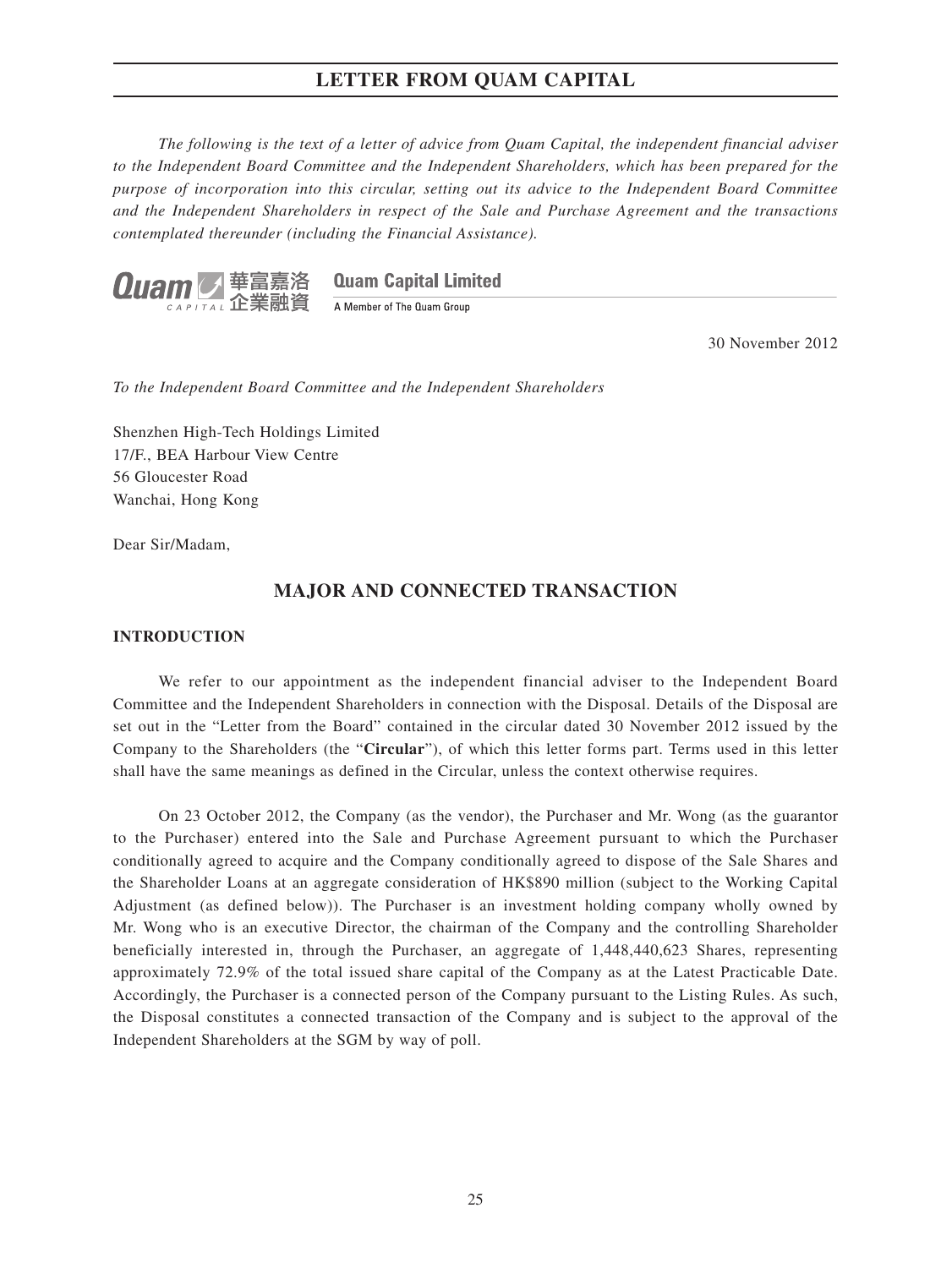Mr. Chung Koon Yan, Mr. Lee Kuo Ching, Stewart and Miss Kally Chong, the independent nonexecutive Directors, have been appointed as members of the Independent Board Committee to advise the Independent Shareholders as to whether the Sale and Purchase Agreement and the transactions contemplated thereunder (including the Financial Assistance) are fair and reasonable as far as the Independent Shareholders are concerned and the Disposal is in the interests of the Company and the Shareholders as a whole. As the independent financial adviser, our role is to give an independent opinion to the Independent Board Committee and the Independent Shareholders in this regard.

Quam Capital is independent of and not connected with any members of the Group or any of their substantial shareholders, directors or chief executives, or any of their respective associates, and is accordingly qualified to give an independent advice in respect of the Disposal.

#### **BASIS OF OUR OPINION**

In formulating our opinion, we have relied on the information and facts supplied by the Company, and the opinions expressed by and the representations of the Directors and the management of the Company. We have assumed that all the information and representations contained or referred to in the Circular were true and accurate in all respects at the date thereof and may be relied upon. We have no reason to doubt the truth, accuracy and completeness of the information and facts supplied by the Company, and the opinions expressed by and the representations of the Directors and the management of the Company. We have also sought and received confirmation from the Directors that no material facts have been withheld or omitted from the information provided and referred to in the Circular and that all information or representations regarding the Company and the Disposal provided to us by the Company and/or the Directors and the management of the Company are true, accurate, complete and not misleading in all respects at the time they were made and continued to be so until the date of the SGM.

We consider that we have reviewed sufficient information currently available to reach an informed view and to justify our reliance on the accuracy of the information contained in the Circular so as to provide a reasonable basis for our opinion. We have not, however, carried out any independent verification of the information, nor have we conducted any form of in-depth investigation into the business, affairs, operations, financial position or future prospects of the Group (including the Disposal Companies), the Purchaser or any of their respective subsidiaries or associates.

### **PRINCIPAL FACTORS AND REASONS CONSIDERED**

In arriving at our recommendation and giving advice to the Independent Board Committee and the Independent Shareholders, we have taken into consideration the following principal factors and reasons:

#### **1. Information of the Group, the Disposal Companies and the Properties**

#### *(i) Principal business of the Group and the Disposal Companies*

The Group is principally engaged in property investment in Hong Kong and the PRC, property trading, securities investment and securities trading and provision of financial services.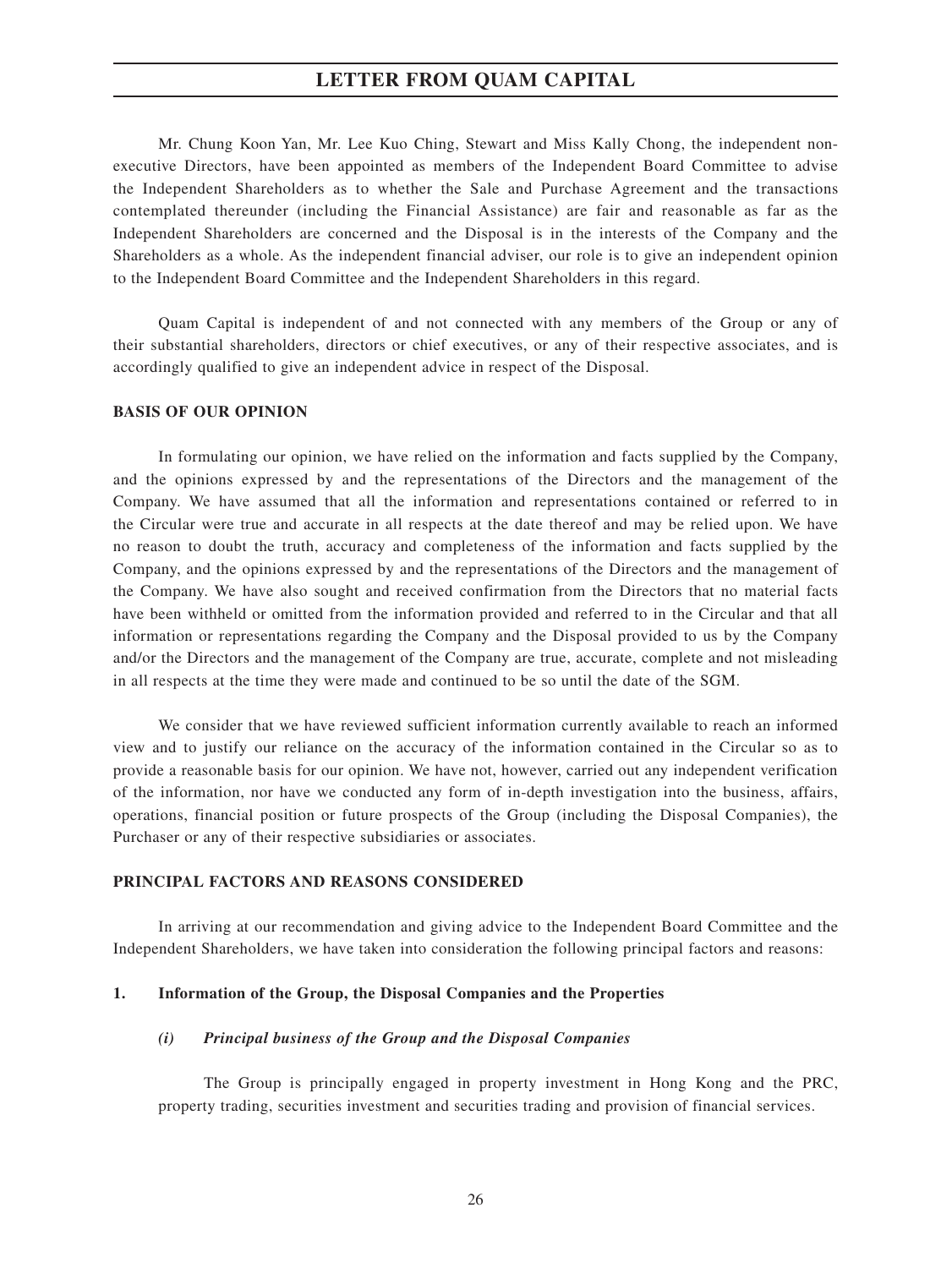The Disposal Companies comprise Asset Partners, Grandtex Development, Stadium Holdings, Trinity Sino and Value Shine. Each of the Disposal Companies is a direct whollyowned subsidiary of the Company. The Disposal Companies and their respective subsidiaries are principally engaged in property investment in Hong Kong and/or the PRC and/or property trading. As at the Latest Practicable Date, the principal assets of the Disposal Companies and their respective subsidiaries are their interests in the Properties.

#### *(ii) Financial performance and position of the Group*

We have reviewed the audited consolidated financial statements of the Group for the two years ended 31 December 2011, and the unaudited consolidated financial statements of the Group for the six months ended 30 June 2012, extracts of which are set out as follows:

### **Extracts of consolidated income statement**

|                                                                     | For the year ended<br>31 December |           | For the six months<br>ended 30 June |             |
|---------------------------------------------------------------------|-----------------------------------|-----------|-------------------------------------|-------------|
|                                                                     | 2010                              | 2011      | 2011                                | 2012        |
|                                                                     | HK\$'000                          | HK\$'000  | HK\$'000                            | HK\$'000    |
|                                                                     | (Restated)                        | (Audited) | (Unaudited)                         | (Unaudited) |
| Turnover                                                            | 712,404                           | 66,500    | 25,169                              | 43,928      |
| - Sales of properties                                               | 654,163                           |           |                                     |             |
| - Rental income                                                     | 44,506                            | 36,133    | 17,754                              | 18,728      |
| - Property management fee income                                    | 12,082                            | 13,662    | 6,245                               | 7,082       |
| – Loan interest income                                              | 1,653                             | 16,705    | 1,170                               | 18,118      |
| Gross profit                                                        | 219,425                           | 41,312    | 19,360                              | 37,456      |
| Other financial income                                              | 13,738                            | 32,104    | 14,052                              | 12,085      |
| Fair value gain/(loss) on financial<br>assets at fair value through |                                   |           |                                     |             |
| profit or loss                                                      | 13,573                            | (10, 240) | (1,305)                             | 6,442       |
| Gain on disposals of subsidiaries                                   |                                   | 5,241     |                                     |             |
| Gain on disposals of investment                                     |                                   |           |                                     |             |
| properties                                                          |                                   | 403       |                                     |             |
| Gain in fair value of investment                                    |                                   |           |                                     |             |
| properties                                                          | 90,003                            | 21,970    | 403                                 |             |
| Profit before taxation                                              | 322,290                           | 80,918    | 27,986                              | 39,830      |
| Profit after taxation                                               | 317,159                           | 70,822    | 23,931                              | 36,463      |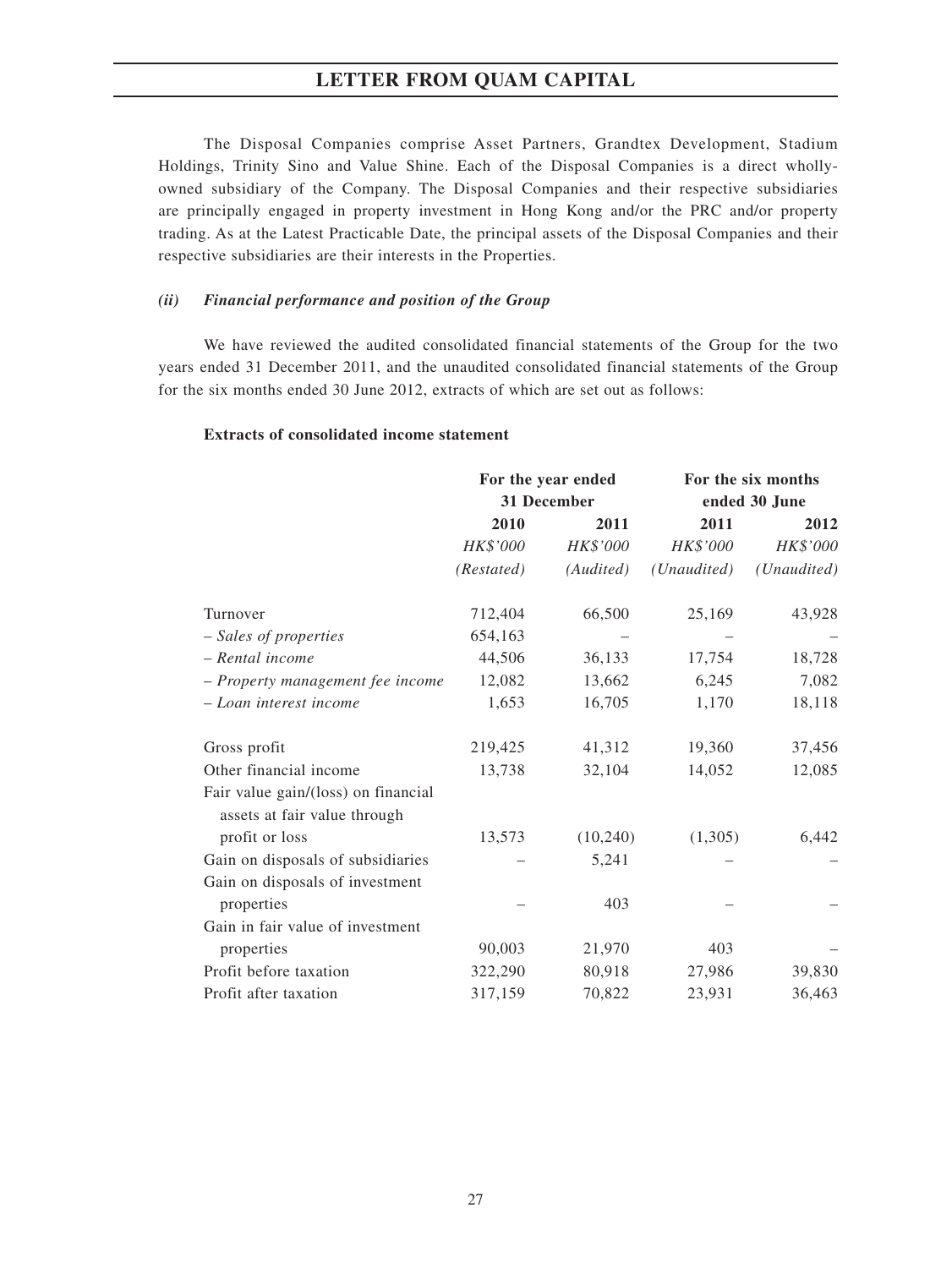### **Extracts of consolidated statement of financial position**

|                                        |                   |                 | As at           |  |
|----------------------------------------|-------------------|-----------------|-----------------|--|
|                                        | As at 31 December |                 | 30 June         |  |
|                                        | 2010              | 2011            | 2012            |  |
|                                        | <b>HK\$'000</b>   | <b>HK\$'000</b> | <b>HK\$'000</b> |  |
|                                        | (Restated)        | (Audited)       | (Unaudited)     |  |
| Investment properties                  | 623,480           | 659,700         | 659,700         |  |
| Loans and receivables                  |                   |                 |                 |  |
| (non-current and current)              | 11,353            | 152,500         | 144,000         |  |
| Properties held for sale               | 132,702           | 299,402         | 299,402         |  |
| Financial assets at fair value through |                   |                 |                 |  |
| profit or loss                         | 57,124            | 57,115          | 165,526         |  |
| Cash and cash equivalents              | 980,984           | 719,031         | 453,418         |  |
| Net asset value                        | 1,786,009         | 1,855,101       | 1,700,850       |  |

During the two years ended 31 December 2011 and the six months ended 30 June 2012, turnover of the Group mainly represented the revenue generated by sale of properties, rental and property management fee income and loan interest income. Since the year ended 31 December 2011, rental and property management fee income and loan interest income were the major source of revenue of the Group. The Group's profits for the two years ended 31 December 2011 and the six months ended 30 June 2012 were also attributable to the other financial income (mainly representing bank interest income), fair value change on financial assets at fair value through profit or loss, gain on disposals of subsidiaries and gain in fair value of investment properties.

As at each of the reporting date of the two years ended 31 December 2011 and the six months ended 30 June 2012, assets of the Group mainly represented investment properties, properties held for sale and cash and cash equivalents. The net asset value of the Group was approximately HK\$1.7 billion as at 30 June 2012.

The Properties represent part of the investment properties and properties held for sale of the Group as at 30 June 2012. Rental and management fee income generated by the Properties were approximately HK\$24.2 million and HK\$25.3 million for each of the years ended 31 December 2010 and 2011 respectively, and approximately HK\$13.3 million for the six months ended 30 June 2012, representing approximately 42.8%, 50.8% and 51.5% of rental and management fee income of the Group for the relevant period respectively.

#### **2. Overview of the property markets in Hong Kong and Beijing, the PRC**

As stated in the "Letter from the Board" in the Circular, the property prices in the PRC and Hong Kong have remained at high levels in the past 12 months. The followings are the overview of the property markets in Hong Kong and Beijing, the PRC in recent years as a general reference for the Independent Shareholders on the recent price levels and the latest development of the property markets in Hong Kong and Beijing, the PRC.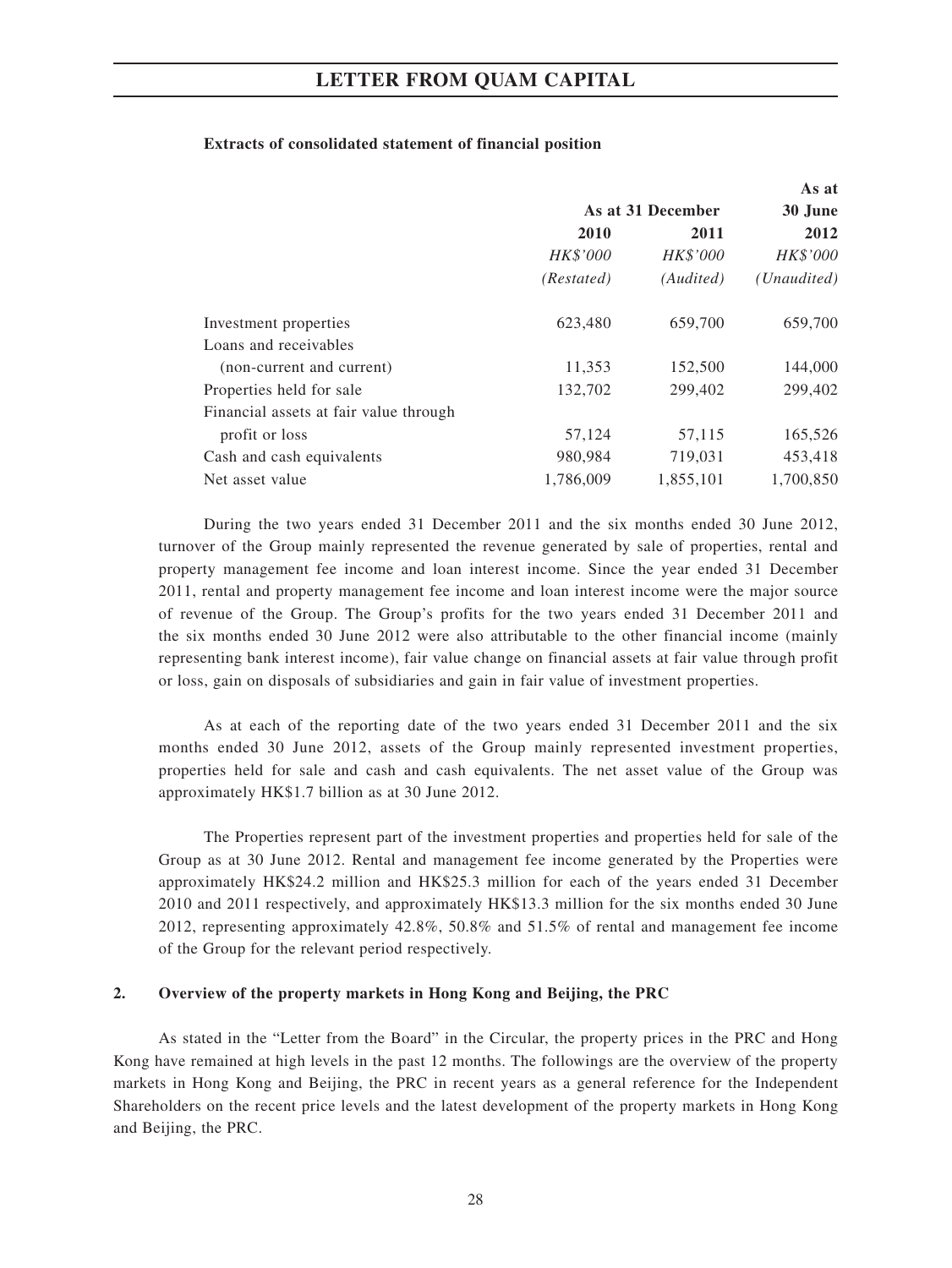### *(i) Property market in Hong Kong*

The chart below illustrates the price indices of private domestic and office properties in Hong Kong during the period from July 2009 to September 2012:



#### **Price indices of private dosmestic and office properties in Hong Kong**

*Source: Rating and Valuation Department of the Hong Kong Government*

#### *Notes:*

- 1. Private domestic units are defined by the Rating and Valuation Department of the Hong Kong Government as independent dwellings with separate cooking facilities and bathroom (and/or lavatory).
- 2. Private office premises are defined by the Rating and Valuation Department of the Hong Kong Government as premises situated in buildings designed for commercial/business purposes.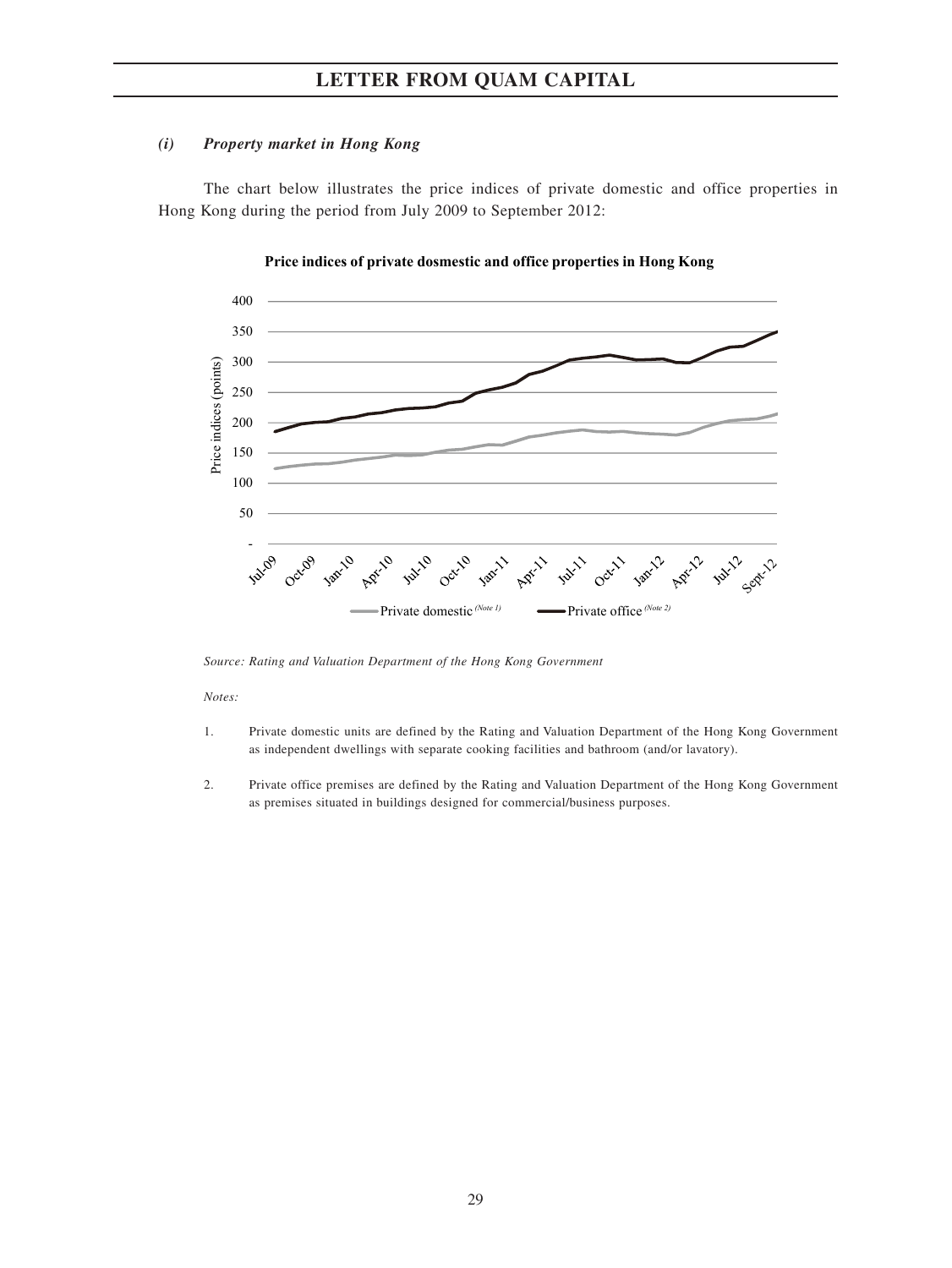Illustrated in the chart below is the gross national disposable income ("**GNDI**") of Hong Kong from the third quarter of 2009 to the second quarter of 2012:



**Gross National Disposable Income of Hong Kong**

*Source: The Census and Statistics Department of the Hong Kong Government*

As illustrated from the charts above, the prices of private domestic and office properties in Hong Kong have been trending up during the relevant period. For private domestic properties, the price index as published by the Rating and Valuation Department of the Hong Kong Government surged from 124.1 points in July 2009 to 217.4 in September 2012, representing an increase of approximately 75.2%. For private office properties, the relevant price index soared from 185.2 points in July 2009 to 353.7 points in September 2012, representing an increase of approximately 91.0%. On the other hand, the GNDI of Hong Kong only grew by approximately 17.0% from the third quarter of 2009 to the second quarter of 2012. The above suggests that there has been a widening gap between the purchasing power and the property price in Hong Kong.

In response to the overwhelming increase in property prices in Hong Kong and with an aim to curb speculation in residential properties, the Hong Kong government introduced the Special Stamp Duty ("**SSD**") on top of the ad valorem stamp duty on the disposal of residential properties with effect from 20 November 2010 pursuant to the Stamp Duty (Amendment) Ordinance 2011. Unless the transaction is exempted from SSD or SSD is not applicable, any residential property acquired on or after 20 November 2010, either by an individual or a company (regardless of where it is incorporated), and resold within 24 months, shall be subject to SSD. Subsequently on 26 October 2012, the Financial Secretary further announced that the Hong Kong government would amend the Stamp Duty Ordinance to adjust the rates and to extend the holding period in respect of SSD. Under the adjusted regime, any residential property acquired on or after 27 October 2012, either by an individual or a company (regardless of where it is incorporated), and resold within 36 months, will be subject to the new rates of SSD upon the enactment of the relevant legislation.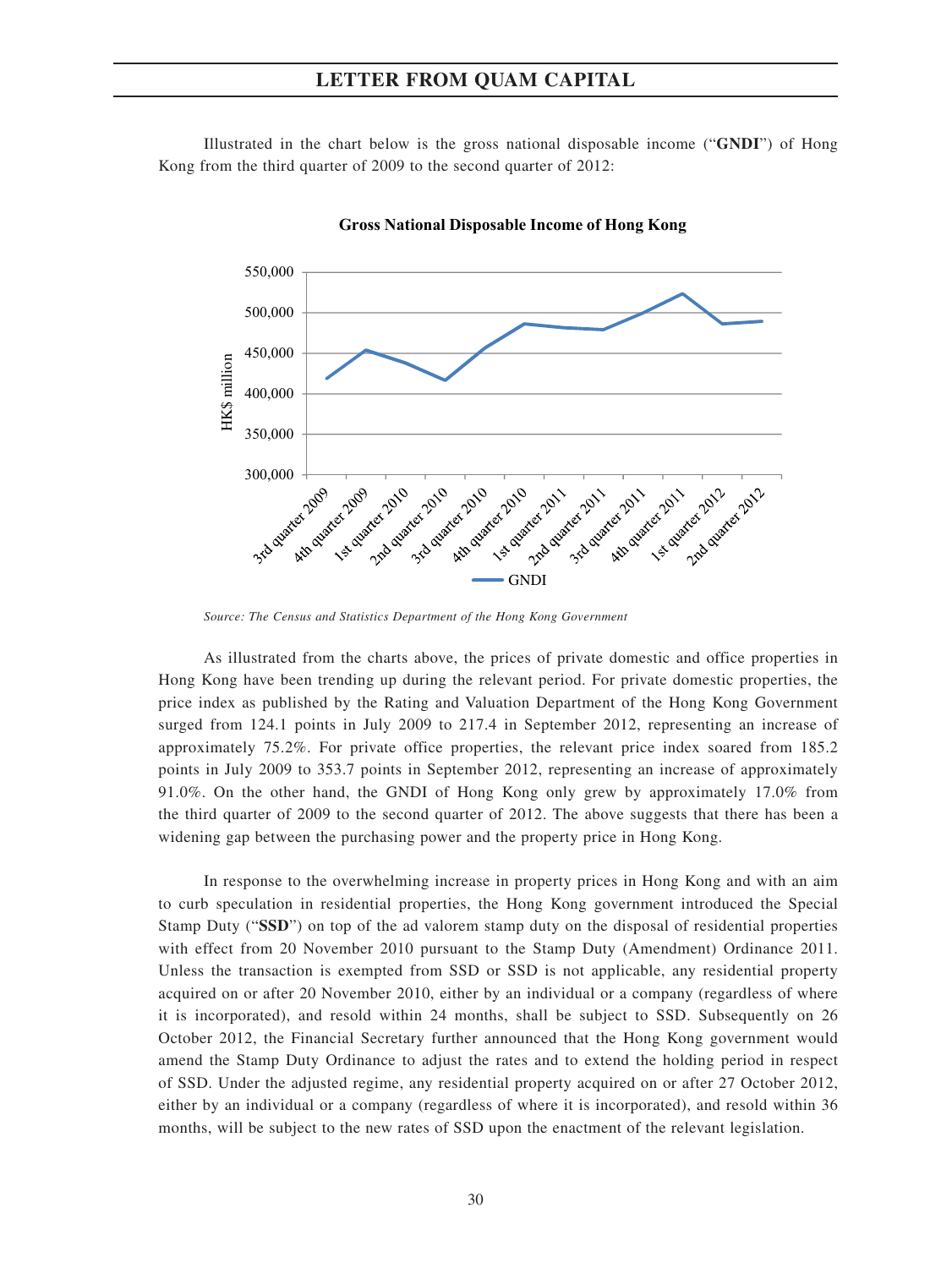In addition to the introduction and subsequent amendment of SSD, on 26 October 2012, the Financial Secretary also announced that the Hong Kong government would amend the Stamp Duty Ordinance to introduce with effect from 27 October 2012 a Buyer's Stamp Duty ("**BSD**") on residential properties acquired by any person (including a body corporate) except for a Hong Kong permanent resident. BSD is to be charged at a flat rate of 15% on all residential properties, on top of the existing stamp duty and the SSD, if applicable.

The Financial Secretary further stated that a close watch would be kept on the new measures, i.e. the amended SSD and BSD, which might be applied to commercial units if needed.

The Hong Kong government also announced in the 2012-2013 Government Budget in January 2012 that it would continue to increase land supply to ensure that land supply will not be affected by economic cycles or fluctuations of the property market. The Hong Kong government would continue to expand land resources in a multi-pronged manner to facilitate the stable development of the local property market and meet the needs for the social and economic development.

Based on the foregoing, we consider the above stringent measures and policies adopted by the Hong Kong government in response to the increase in property price and the market speculation on possible further intervention of the Hong Kong government on the property market (including the commercial property market) would have negative effect on the development of the Hong Kong property market in short to medium term.

#### *(ii) Property market in Beijing, the PRC*

The chart below illustrates the average selling price of commodity properties (including residential and office properties) in Beijing, the PRC during the period from mid-2009 to October 2012.



**Average selling price of commodity properties in Beijing, the PRC**

*Source: CREIS*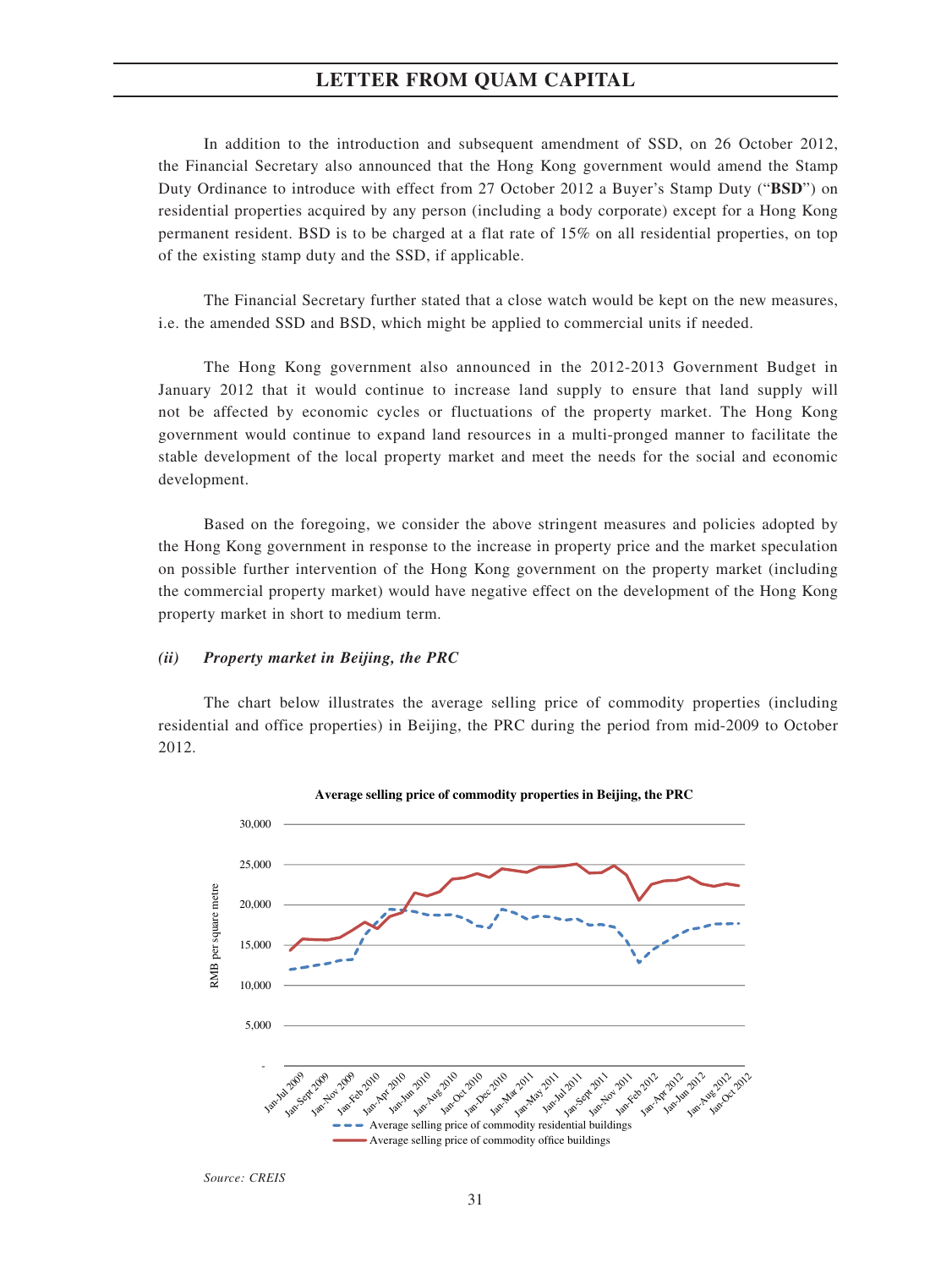As illustrated above, the average selling prices of commodity residential and office properties in Beijing presented occasinal oscillations particularly in late 2011 and early 2012.

In view of the soaring property prices and real estate investments in the local market in recent years, the local government of Beijing has implemented a variety of measures, including but not limited to purchase restrictions, hikes in lending rates and a ban on mortgage loans for third homes, etc., with an aim to curb the speculations on property and to slow down real estate investments since 2010. The property market in Beijing cooled down in 2011 after such austerity measures.

Further, the PRC government has repeatedly stated that property regulation measures shall be kept in place to prevent a rebound in housing prices and that the PRC government will remain steadfast on the controls on property market to ensure properties affordable. For instance, in response to the recent warming of property market since the introduction of stringent measures on the property market, the State Council appointed eight teams to monitor the property industry in July 2012. The teams performed inspection in 16 cities and provinces in the PRC, including among others, Beijing, to inspect how well those restrictive policies on house purchasing have been carried out, and to check the supply and the management of residential land and the implementation of relevant tax policies. The move aimed to ensure that the property regulation measures are implemented appropriately, speculative housing demand is curbed, and to strengthen the effects of the property regulation measures.

In view of the above, in particular the intention of the PRC government to control the development of the local property market and the stringent measures and policies adopted by the PRC government, we consider that the prospects of the property market in Beijing will remain uncertain in the short to medium term.

#### **3. The proposed Cash Dividend**

As proposed by the Board, subject to the satisfaction of the relevant conditions precedent set out in the "Letter from the Board" in the Circular, including among others the completion of the Disposal, the Company will effect a special distribution of the Cash Dividend of HK\$0.62 per Adjusted Share, amounting to approximately HK\$1,232 million in aggregate. If the relevant conditions are not fulfilled, the Cash Dividend will not be implemented. Subject to the conditions being satisfied, the payment of the proposed Cash Dividend is to be payable on or about 11 January 2013 to the Qualifying Shareholders.

We have noted that the Disposal and the Cash Dividend are inter-conditional on each other. The entire amount of the Promissory Note as provided under the Sale and Purchase Agreement would be offset against the Purchaser's entitlement to the Cash Dividend. As stated in the "Letter from the Board" in the Circular and to be discussed in section (4) below, the Board considers the Disposal and the payment of the Cash Dividend as a whole provide an opportunity for the Independent Shareholders to achieve immediate liquidity of their investment in the Shares.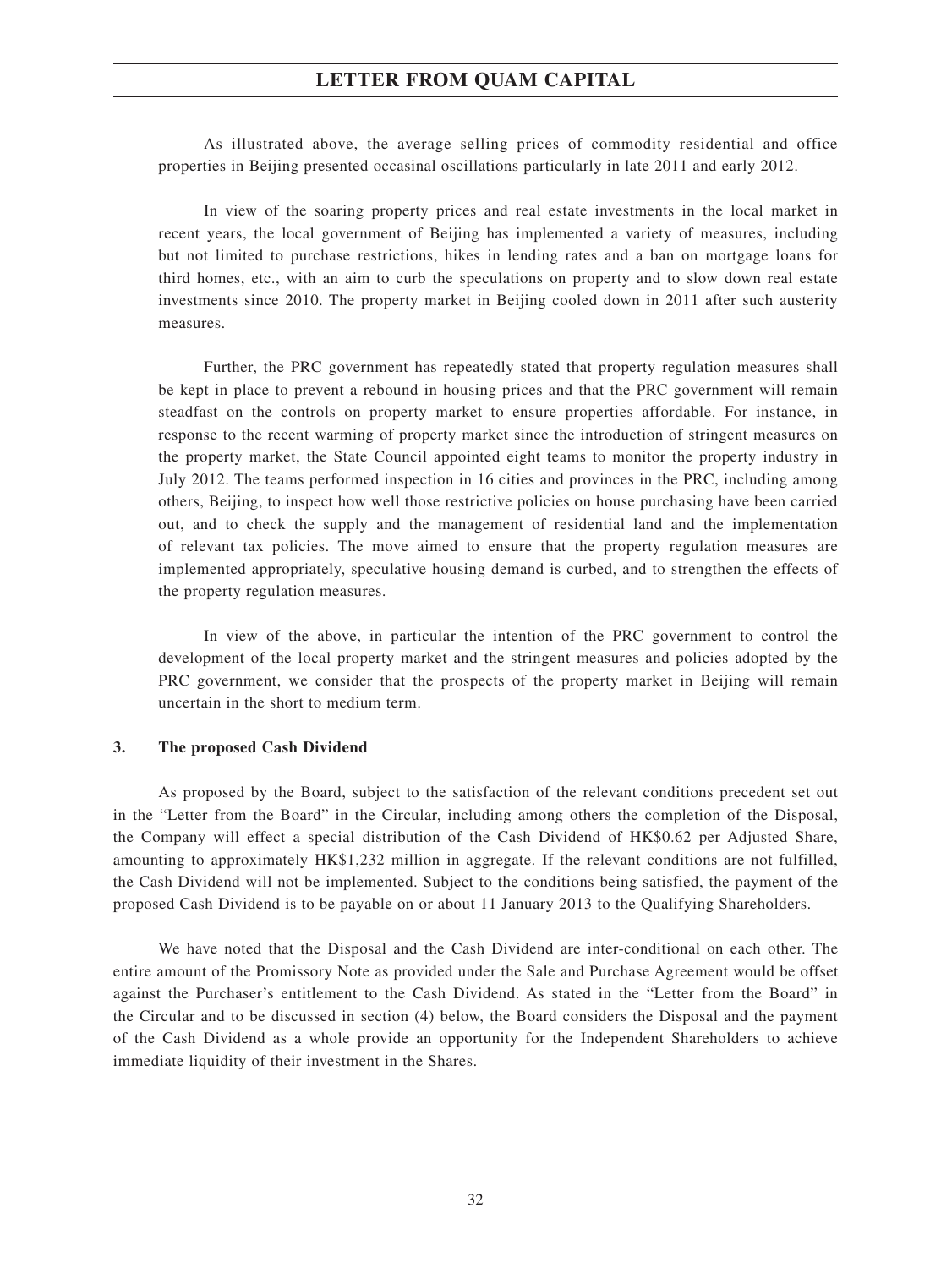The proposed Cash Dividend of HK\$0.62 per Adjusted Share represents:

- (a) a premium of approximately 4.7% over the average of the closing prices of approximately HK\$0.592 per Share for the 10 consecutive trading days prior to 15 October 2012, being the day on which the publication of the announcement by the Company in relation to price sensitive information regarding a possible disposal of certain property interests of the Company and the possible special cash distribution;
- (b) a premium of approximately 6.5% over the average of the closing prices of approximately HK\$0.582 per Share for the 30 consecutive trading days prior to 15 October 2012;
- (c) a premium of approximately 18.9% over the average of the closing prices of approximately HK\$0.522 per Share for the 90 consecutive trading days prior to 15 October 2012;
- (d) a premium of approximately 21.4% over the average of the closing prices of approximately HK\$0.511 per Share for the 180 consecutive trading days prior to 15 October 2012;
- (e) a discount of approximately 21.5% to the closing price of HK\$0.790 per Share as quoted on the Stock Exchange on 22 October 2012, being the last trading day immediately preceding the publication of the Announcement; and
- (f) a discount of approximately 31.3% to the closing price of HK\$0.900 per Share as quoted on the Stock Exchange on the Latest Practicable Date.

### **4. Reasons for and benefits of entering into of the Sale and Purchase Agreement and the Cash Dividend**

As stated in the "Letter from the Board" in the Circular, despite the property prices in the PRC and Hong Kong have remained at high levels in the past 12 months, the global economy remained overshadowed by the slowing economic growth in China and the unresolved European debt crisis, and thus the Directors consider that the Disposal is a good opportunity for the Group to dispose of its investments in the Properties at a profit. In addition, since mid-2009, the Shares have been traded at a discount to the Group's net asset value and the trading volume of the Shares on the Stock Exchange has been low with an average daily volume of less than 0.4% of the Company's issued share capital (our analysis in respect of which is set out below). The Board therefore considers the Disposal and the payment of the Cash Dividend, which are inter-conditional on each other, provide an opportunity for the Independent Shareholders to achieve immediate liquidity of their investment in the Shares.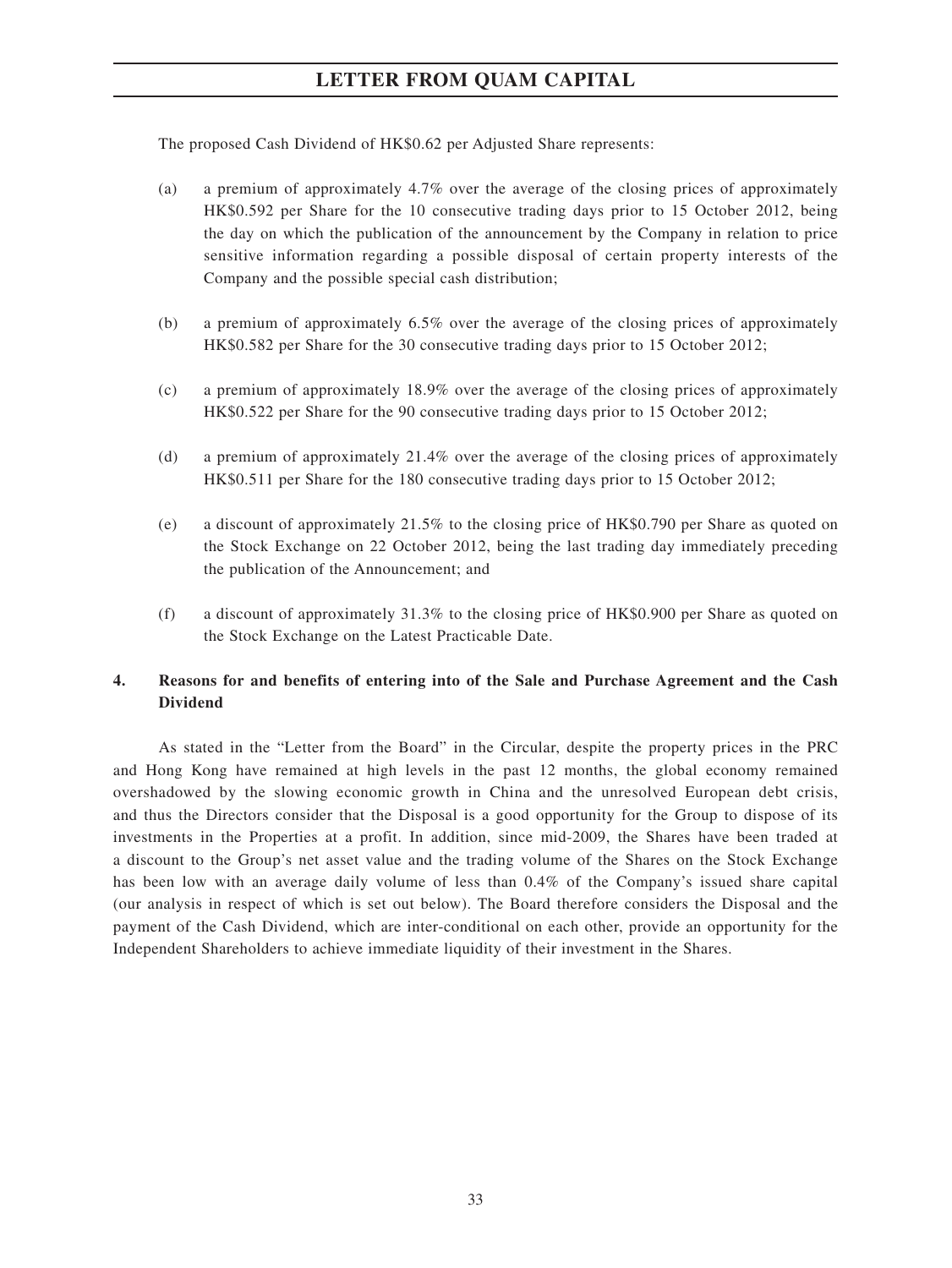The chart below illustrates the share price performance and trading volume of the Shares during the period from 1 July 2009 to 22 October 2012 (being the last trading day of the Shares immediately preceding the publication of the Announcement) (the "**Pre-announcement Period**") and the period from 24 October 2012 (being the first trading day of the Shares immediately after the publication of the Announcement, the "**Post-announcement Day**") to the Latest Practicable Date (the "**Post-announcement Period**") (collectively the "**Review Period**"):



**Share Price and trading volume of the Shares during the Review Period** 

*Source: Bloomberg and the respective annual and interim reports of the Company*

Based on the chart above, the price of the Shares has been trading at discount to the net asset value ("**NAV**") per Share (based on the net asset values as disclosed in the respective published financial statements of the Company) during the Pre-announcement Period. The average closing price of the Shares of approximately HK\$0.47 per Share during the Pre-announcement Period is substantially lower than the NAV per Share of approximately HK\$0.86 as at 30 June 2012. NAV represents a proxy of the value of equity attributable to shareholders of a company and the share price relative to NAV per share (which is also known as the price-to-book ratio ("**P/B ratio**")) is commonly and widely accepted method for assessing the share price performance of a listed company. In particular, a discount of the share price relative to NAV per share (or a P/B ratio below 1.0) means that the shares are traded at a price lower than the equity value attributable to shareholders, which in turn implies that shareholders are not able to realise their investments in the company at a price reflecting their attributable equity in the company. In terms of the performance of the Shares of the Company, albeit there may be many reasons for the Shares being undervalued as compared to NAV per Share and none of them may be conclusive, it was a matter of fact that the Shares were traded at a discount to NAV per Share during the Pre-announcement Period.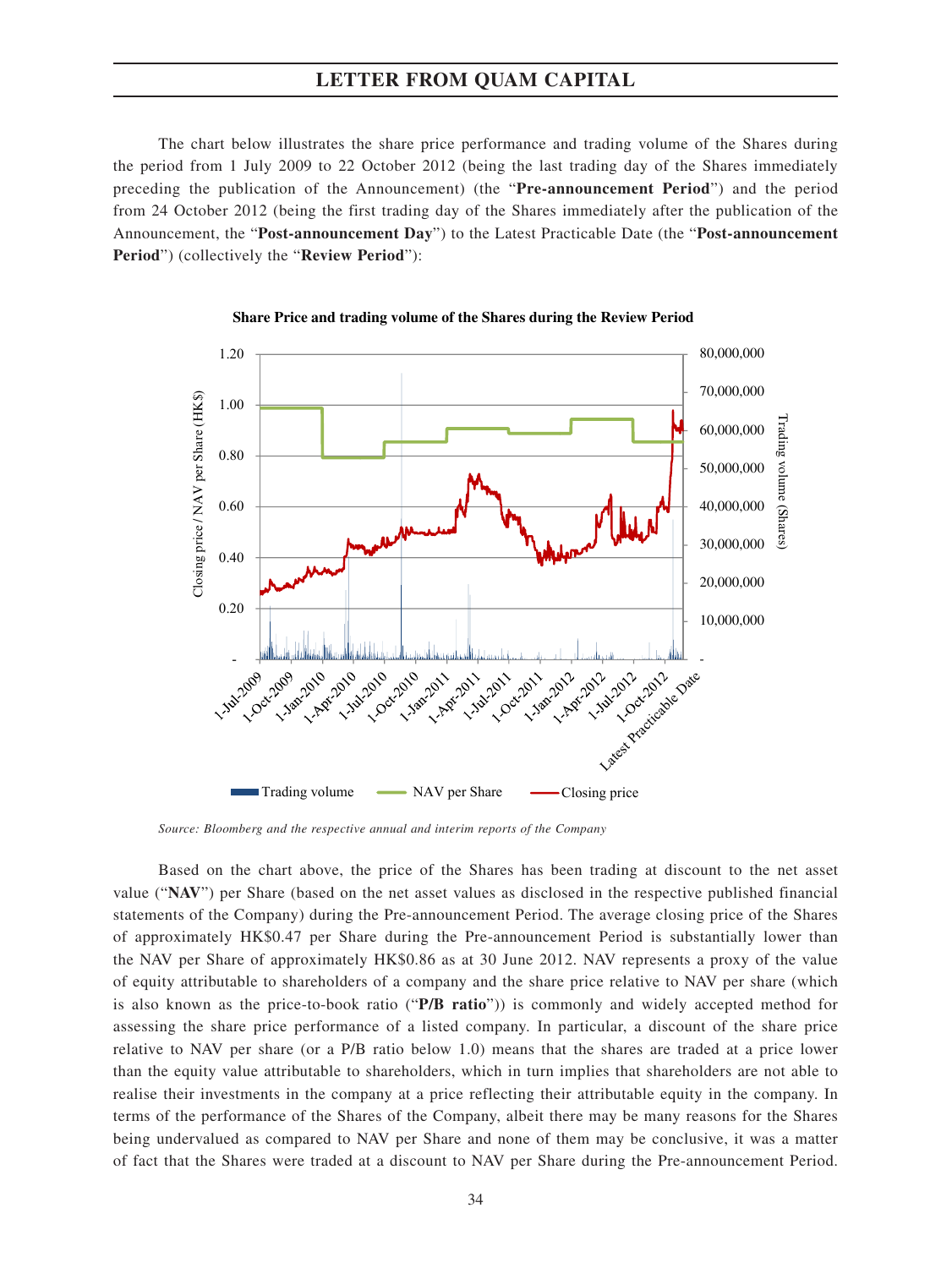The proposed Cash Dividend of HK\$0.62 per Adjusted Share is higher than the average closing price of the Shares of approximately HK\$0.47 per Share during the Pre-announcement Period, by approximately 31.9%. Since the proposed Cash Dividend represents a premium over the average closing price of the Shares during the Pre-announcement Period, we consider that the proposed Cash Dividend effectively provides an opportunity for the Independent Shareholders to realise part of their investments in the Company at a price closer to their attributable equity claim in the Company and thus it is in the interest of the Independent Shareholders.

During the Post-announcement Period, the average closing price of the Shares was approximately HK\$0.91 per Share. We consider that the surge of the price of the Shares during the Post-announcement Period was stimulated by the publication of the Announcement. As the share price/trading movement was distorted during the Post-Announcement Period and that such price/trading performance may not be sustainable in the absence of the Disposal and the proposed Cash Dividend, we consider it is not appropriate to compare the proposed Cash Dividend with the average closing price of the Shares for the Post-announcement Period.

Further, in respect of the length of the Pre-announcement Period adopted in our analysis on the price and trading volume of the Shares, given that (i) a shorter and more recent period may lead to potential bias (particularly, the prices and trading volume of the Shares were distorted during the Postannouncement Period); (ii) the relatively thin liquidity of the Shares which the trading prices may be distorted by very small trading volume over a short period of time; and (iii) the Pre-announcement Period has covered a length of period so as to provide informative and objective analysis without being distorted by short term fluctuation, we consider that the Pre-announcement Period represents a reasonable length of period for us to assess the historical price performance and trading volume of the Shares. In addition, we are of the view that the share price/trading performance during the Pre-announcement Period is more relevant to our analysis and it is not appropriate to form our opinion based on the share price/trading movement, which was distorted, during the Post-announcement Period.

Based on the foregoing, we consider that (i) the price of the Shares during the Pre-announcement Period was undervalued relative to the NAV per Share; and (ii) the Disposal and the proposed Cash Dividend as a whole represent a good opportunity for the Independent Shareholders to realise their investment in the Shares in the way of the Cash Dividend of HK\$0.62 per Adjusted Share.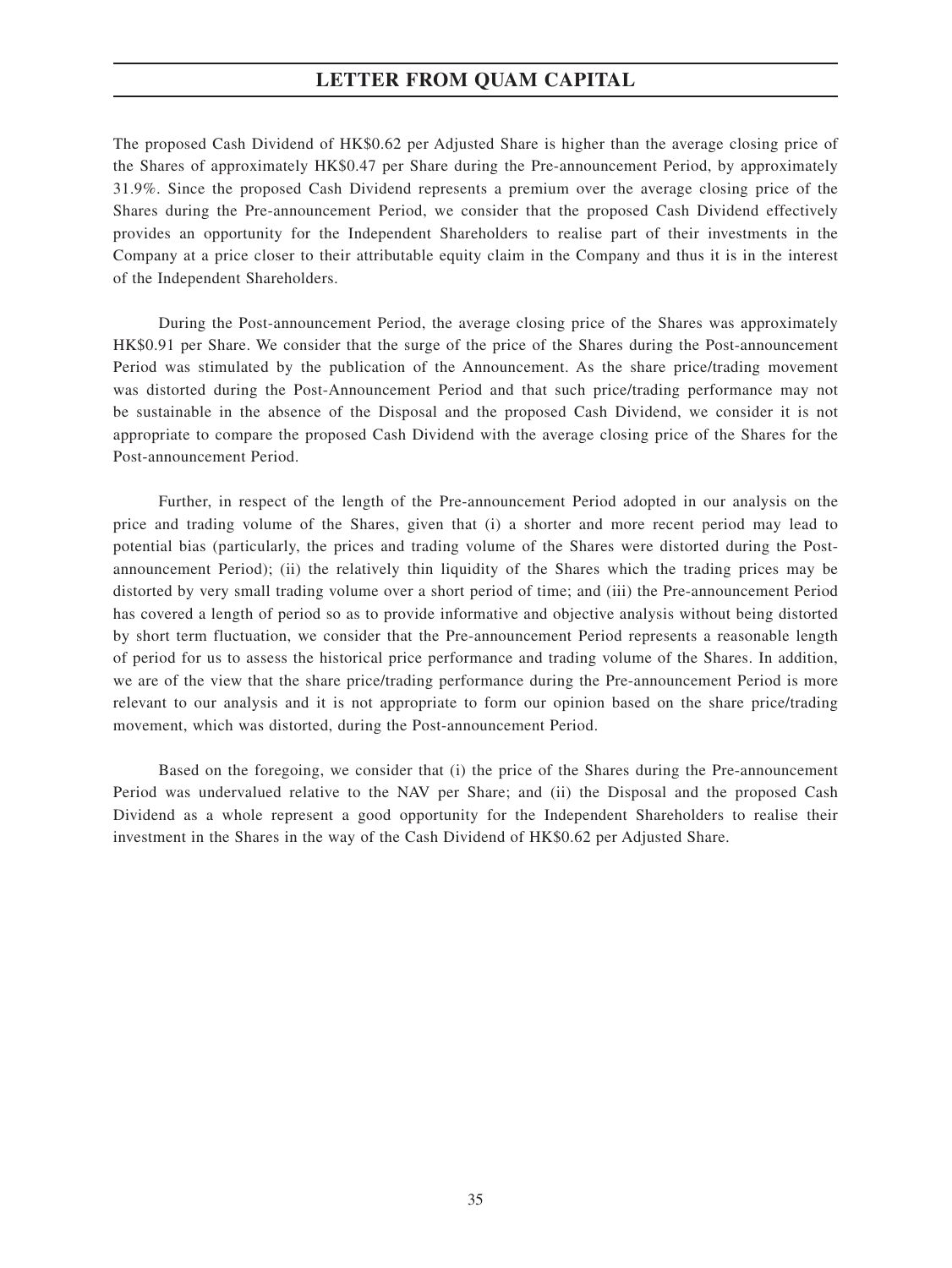The following table sets out the trading volume of the Shares during the Review Period:

|              |                      |                         | Percentage of           |
|--------------|----------------------|-------------------------|-------------------------|
|              |                      |                         | average daily           |
|              |                      |                         | trading volume to       |
|              |                      | Percentage of           | total number of         |
|              |                      | average daily           | Shares held by          |
|              | <b>Average daily</b> | trading volume to       | Independent             |
|              | trading volume       | total issued Shares     | <b>Shareholders</b>     |
|              | for the month/       | as at the Latest        | as at the Latest        |
| Month/period | period of the Shares | <b>Practicable Date</b> | <b>Practicable Date</b> |
|              | (Note 1)             | (Note 2)                | (Note 3)                |
| 2009         |                      |                         |                         |
| July         | 3,030,571            | 0.153%                  | 0.563%                  |
| August       | 1,960,202            | 0.099%                  | 0.364%                  |
| September    | 1,254,700            | 0.063%                  | 0.233%                  |
| October      | 1,282,900            | 0.065%                  | 0.238%                  |
| November     | 2,533,876            | 0.128%                  | 0.471%                  |
| December     | 1,473,536            | 0.074%                  | 0.274%                  |
| 2010         |                      |                         |                         |
| January      | 2,751,910            | 0.139%                  | 0.511%                  |
| February     | 717,111              | 0.036%                  | 0.133%                  |
| March        | 4,760,583            | 0.240%                  | 0.885%                  |
| April        | 1,527,137            | 0.077%                  | 0.284%                  |
| May          | 1,606,548            | 0.081%                  | 0.299%                  |
| June         | 1,211,341            | 0.061%                  | 0.225%                  |
| July         | 512,676              | 0.026%                  | 0.095%                  |
| August       | 6,984,424            | 0.352%                  | 1.298%                  |
| September    | 755,962              | 0.038%                  | 0.140%                  |
| October      | 712,790              | 0.036%                  | 0.132%                  |
| November     | 1,353,595            | 0.068%                  | 0.252%                  |
| December     | 803,563              | 0.040%                  | 0.149%                  |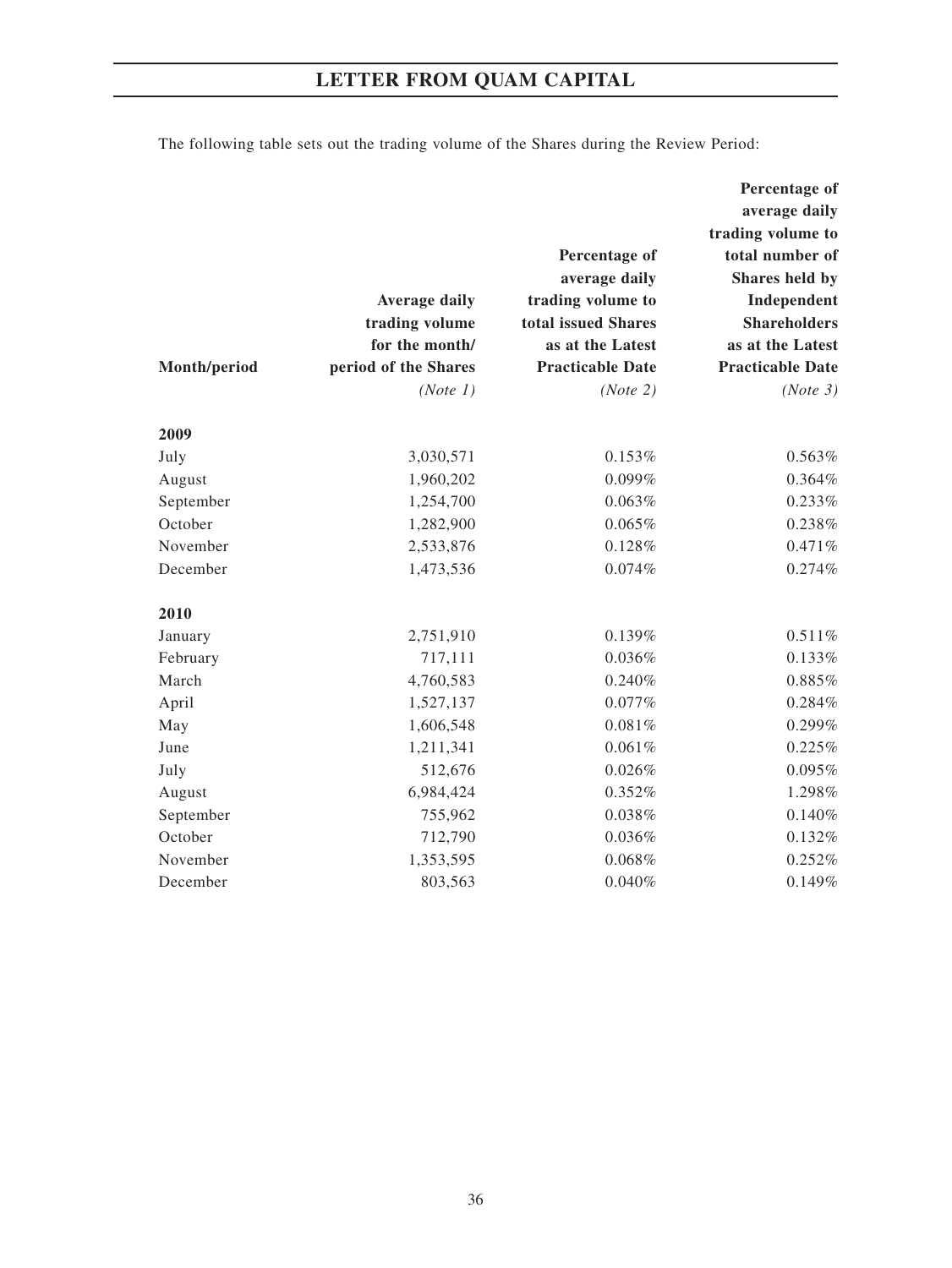|                   |                      |                         | Percentage of           |
|-------------------|----------------------|-------------------------|-------------------------|
|                   |                      |                         | average daily           |
|                   |                      |                         | trading volume to       |
|                   |                      | Percentage of           | total number of         |
|                   |                      | average daily           | Shares held by          |
|                   | <b>Average daily</b> | trading volume to       | Independent             |
|                   | trading volume       | total issued Shares     | <b>Shareholders</b>     |
|                   | for the month/       | as at the Latest        | as at the Latest        |
| Month/period      | period of the Shares | <b>Practicable Date</b> | <b>Practicable Date</b> |
|                   | (Note 1)             | (Note 2)                | (Note 3)                |
| 2011              |                      |                         |                         |
| January           | 1,261,352            | 0.063%                  | 0.234%                  |
| February          | 898,022              | 0.045%                  | 0.167%                  |
| March             | 2,881,043            | 0.145%                  | 0.535%                  |
| April             | 739,433              | 0.037%                  | 0.137%                  |
| May               | 481,350              | 0.024%                  | $0.089\%$               |
| June              | 589,441              | 0.030%                  | 0.110%                  |
| July              | 190,390              | 0.010%                  | 0.035%                  |
| August            | 249,843              | 0.013%                  | 0.046%                  |
| September         | 280,000              | 0.014%                  | 0.052%                  |
| October           | 132,139              | 0.007%                  | 0.025%                  |
| November          | 270,255              | 0.014%                  | $0.050\%$               |
| December          | 50,610               | 0.003%                  | 0.009%                  |
| 2012              |                      |                         |                         |
| January           | 780,889              | 0.039%                  | 0.145%                  |
| February          | 314,352              | 0.016%                  | 0.058%                  |
| March             | 764,136              | 0.038%                  | 0.142%                  |
| April             | 598,722              | 0.030%                  | 0.111%                  |
| May               | 156,170              | 0.008%                  | 0.029%                  |
| June              | 25,571               | 0.001%                  | 0.005%                  |
| July              | 124,990              | 0.006%                  | 0.023%                  |
| August            | 312,539              | 0.016%                  | 0.058%                  |
| September         | 408,540              | 0.021%                  | 0.076%                  |
| October           | 3,147,100            | 0.158%                  | $0.585\%$               |
| November          |                      |                         |                         |
| (up to the Latest |                      |                         |                         |
| Practicable Date) | 1,070,801            | 0.054%                  | 0.199%                  |
| <b>Maximum</b>    |                      | $0.352\%$               | 1.298%                  |
| <b>Minimum</b>    |                      | 0.001%                  | $0.005\%$               |
| Average           |                      | 0.063%                  | 0.231%                  |
|                   |                      |                         |                         |

*Source: Bloomberg and website of the Stock Exchange*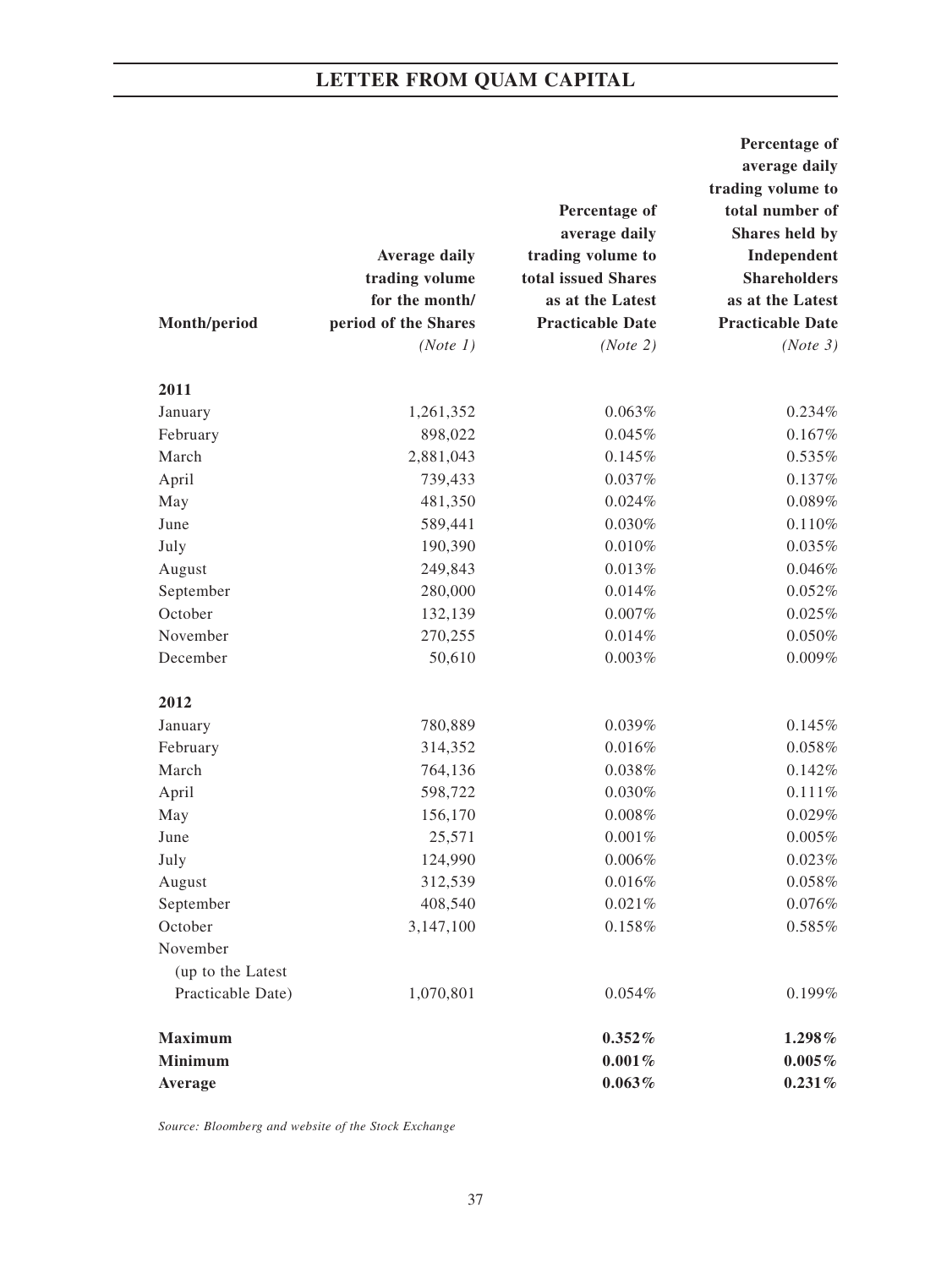*Notes:*

- 1. Average daily trading volume is calculated by dividing the total trading volume for the month/period by the number of trading days during the month/period which exclude any trading day on which trading of the Shares on the Stock Exchange was suspended for the whole trading day;
- 2. Based on 1,986,606,059 Shares in issue as at the Latest Practicable Date; and
- 3. Based on 538,165,436 Shares held by the Independent Shareholders as at the Latest Practicable Date.

As illustrated in the above table, the average daily trading volume of the Shares during the Review Period ranged from approximately 25,571 Shares in June 2012 to approximately 6,984,424 Shares in August 2010, representing approximately 0.001% to 0.352% of the total number of Shares in issue as at the Latest Practicable Date, and approximately 0.005% to 1.298% of the total number of Shares held by the Independent Shareholders as at the Latest Practicable Date.

It is noted that the trading volume on 24 October 2012, being the Post-announcement Day, was particularly large which amounted to 36,658,000 Shares, representing approximately 1.845% of the total number of Shares in issue as at the Latest Practicable Date and approximately 6.812% of the total number of Shares held by the Independent Shareholders as at the Latest Practicable Date. During the Postannouncement Period, the total trading volume surged to 67,658,612 Shares representing approximately 3.406% of the total number of the Shares in issue as at the Latest Practicable Date and approximately 12.572% of the total number of Shares held by the Independent Shareholders as at the Latest Practicable Date. We consider that the relatively higher level of trading volume during the Post-announcement Period was stimulated by the publication of the Announcement.

In view of the above, in particular the overall liquidity of the Shares was relatively low in normal circumstances during the Review Period, the Independent Shareholders may find it difficult to dispose of a large number of the Shares in the open market without exerting a downward pressure on the price of the Shares.

Further, based on our review of the public information, we are not aware of any other price sensitive information except for the Disposal and the proposed Cash Dividend as disclosed in the Announcement published on 22 October 2012 which could help explain the price/trading volume surge on the Post-announcement Day and thereafter. We believe that the surge in share price and liquidity on and after the publication of the Announcement was mainly due to the market speculation and investors' positive perception on the Disposal and the proposed Cash Dividend as disclosed in the Announcement and may not be sustainable in the absence of such proposal given that the Shares were trading at a discount to the NAV per Share and the trading volume of the Shares was generally thin during the Preannouncement Period. As such, we consider that the Disposal and the proposed Cash Dividend as a whole represent a good opportunity for the Independent Shareholders to achieve immediate liquidity of their investment in the Shares.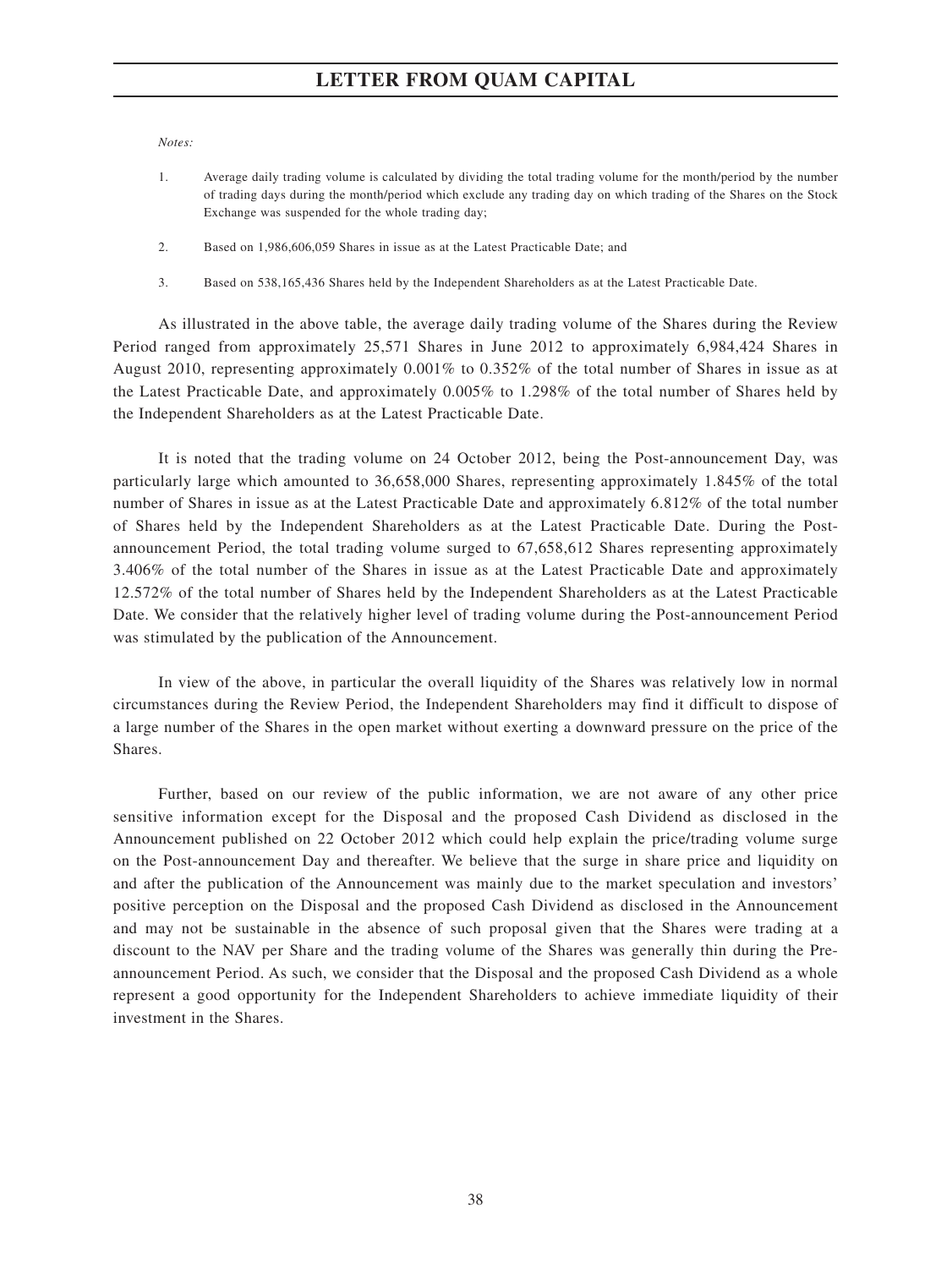## *Conclusion*

In light of the above, in particular taking into consideration (i) the Disposal represents an opportunity for the Group to dispose of its investments in the Properties at a profit; (ii) the historical price performance of the Shares being traded at discount to NAV per Share; (iii) the historically thin trading volume and therefore low liquidity of the Shares; (iv) the entitlement of the Independent Shareholders of the proposed Cash Dividend of HK\$0.62 per Adjusted Share which is at a premium over the average closing price of the Shares over the Pre-announcement Period; and (v) the inter-conditional nature of the Disposal and the Cash Dividend on each other and that the Independent Shareholders will not be able to enjoy the benefits of the Cash Dividend unless the Disposal is proceeded, we concur with the Directors' view that the Disposal and the payment of the Cash Dividend as a whole arrangement is in the interests of the Company and the Shareholders as a whole as it would allow the Group to recognise a profit from realising its investments in the Properties and provide an opportunity for the Independent Shareholders to achieve immediate liquidity of their investments in the Shares.

It should be noted that the proposed Cash Dividend represents a special distribution to return excess capital to the Shareholders after the realisation of a majority of the Company's assets following the Disposal. In the case the Disposal does not proceed, the Company will retain the Properties and reconsider whether the Company has sufficient financial resources to return excess capital to the Shareholders by distribution of a special cash dividend. As such, the payment of the proposed Cash Dividend is inter-conditional upon the Disposal. Given the inter-conditionality of the Disposal and the proposed Cash Dividend, we consider that the Disposal should not be assessed on a standalone basis but as a whole with the proposed Cash Dividend.

### **5. Principal terms of the Sale and Purchase Agreement**

### *(i) The Consideration*

### *Basis of determination*

Pursuant to the Sale and Purchase Agreement, the Consideration for the sale of the Sale Shares and the assignment of the Shareholder Loans is in an aggregate of HK\$890 million (subject to the Working Capital Adjustment (as defined below)).

As stated in the "Letter from the Board" in the Circular, the Consideration has been arrived at with reference to, among other things, (i) the market value of the principal assets of the Disposal Companies and their subsidiaries, which are the Properties, of approximately HK\$1,109.1 million as at 30 September 2012 based on the valuation (the "**Valuation**") conducted by LCH (Asia-Pacific) Surveyors Limited (the "**Valuer**"), an independent professional valuer; and (ii) the amount of the outstanding Shareholder Loans of approximately HK\$894.6 million as at 30 September 2012.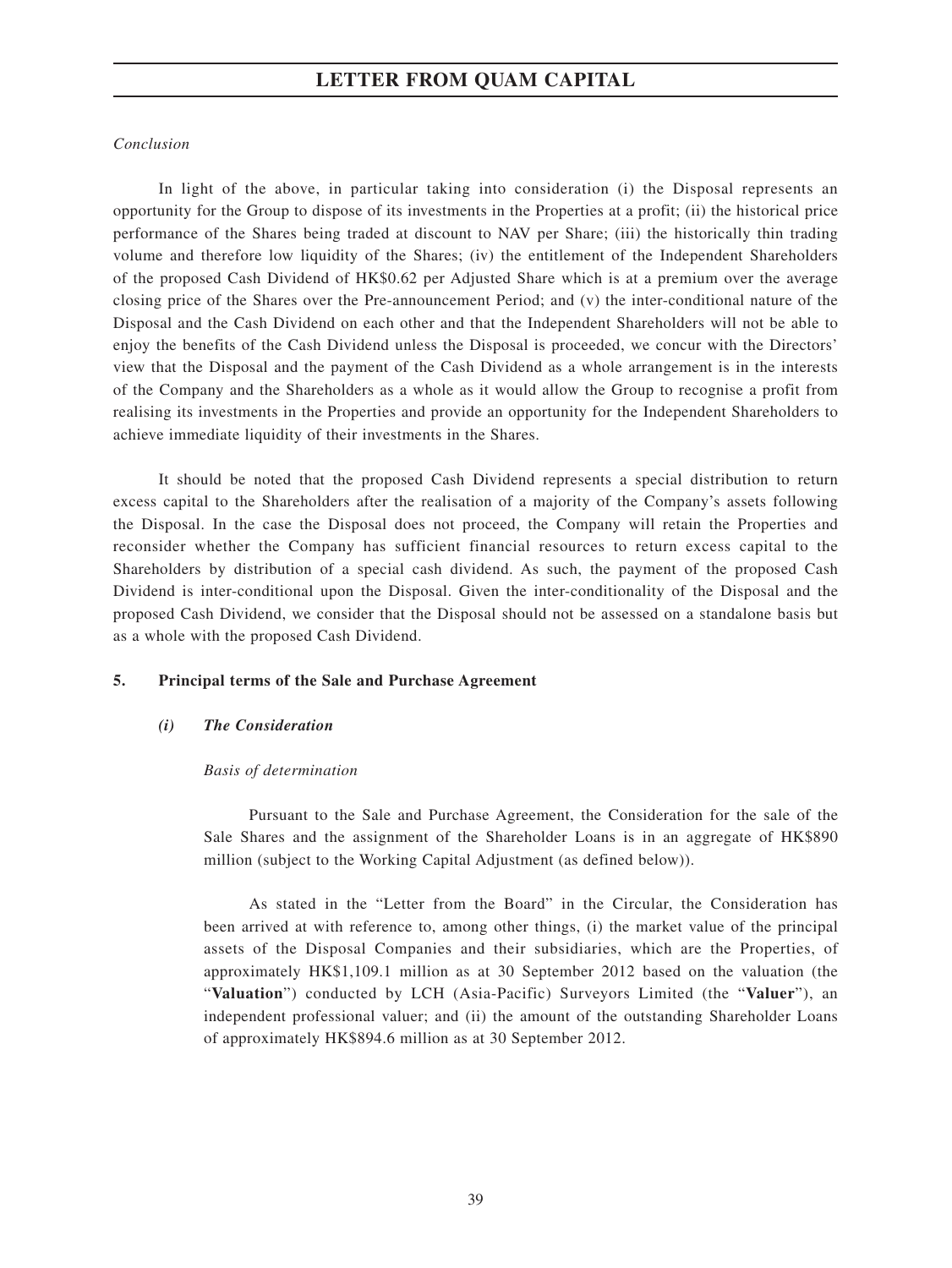### *Adjustment mechanism*

The Consideration is subject to adjustments on a dollar for dollar basis by adding the cash, prepaid expenses, account receivables and other current assets of the Disposal Companies and deducting any debt (other than the Shareholder Loans), accrued expenses, rental deposit and other current liabilities of the Disposal Companies (collectively, the "**Working Capital Adjustment**") as at the date of the Disposal Completion, all provided and recorded in accordance with Hong Kong Financial Reporting Standards and consistent with the past practices of the Disposal Companies.

We have reviewed the unaudited management accounts of the Disposal Companies for the nine months ended 30 September 2012 and noted that the Disposal Companies recorded an aggregate unaudited net current liabilities (under the definition of the Working Capital Adjustment) of approximately HK\$19.5 million as at 30 September 2012. As advised by the management of the Company, the current assets and liabilities of the Disposal Companies are not expected to experience any material change from 30 September 2012 up to the date of the Disposal Completion, implying that a downward adjustment would be made to the Consideration. Based on the above, it is expected that the Consideration would be adjusted downward by approximately HK\$19.5 million (the "**Estimated Price Adjustment**") to approximately HK\$870.5 million (the "**Adjusted Consideration**"), subject to the actual amounts of the current assets and liabilities of the Disposal Companies based on the balance sheets of the Disposal Companies to be prepared as at the date of the Disposal Completion.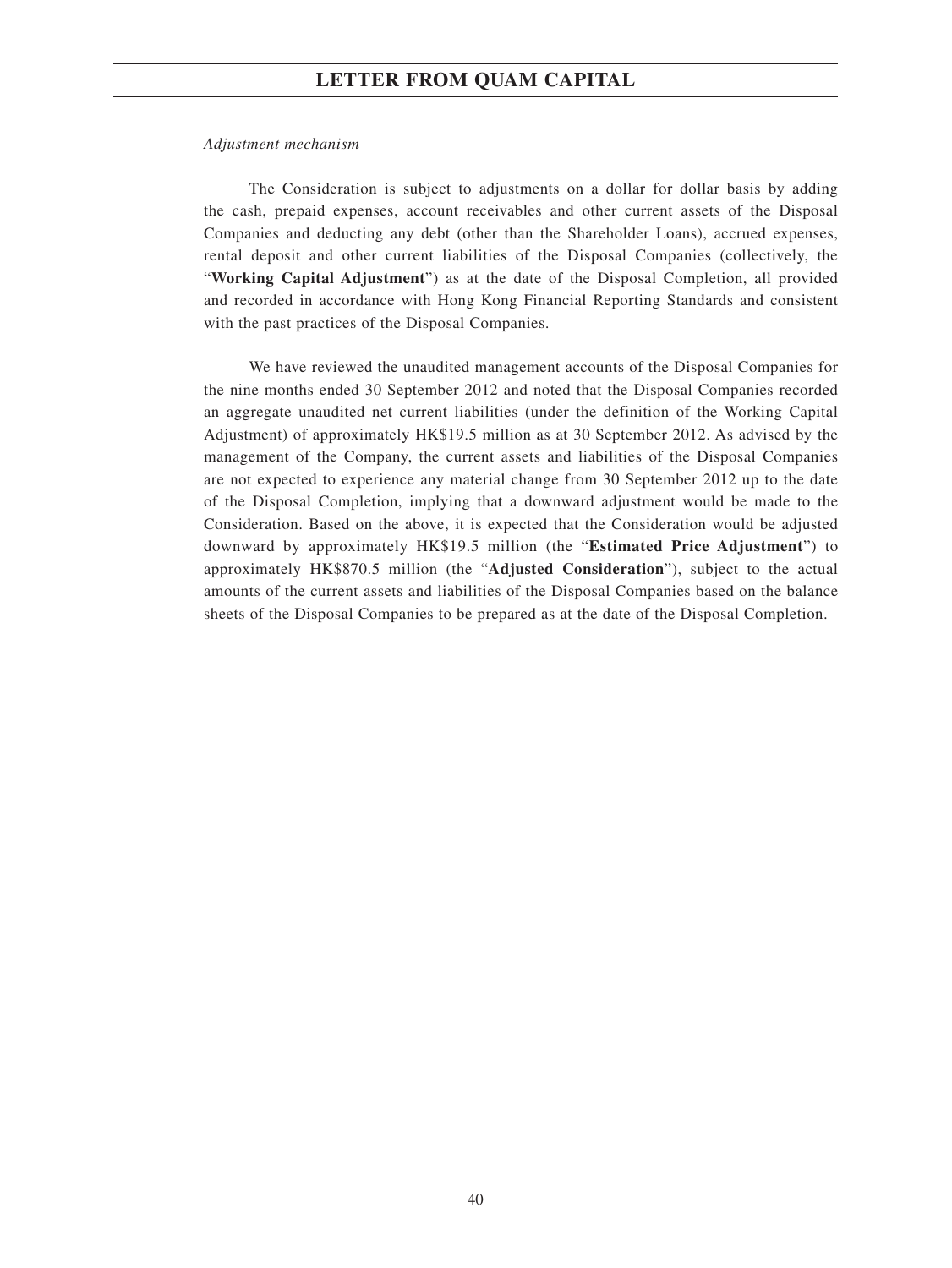*Financial information of the Disposal Companies and the values of the Sale Shares and Shareholder Loans*

The table below summaries and reconciles the fair value of the Sale Shares and the Shareholder Loans as at 30 September 2012:

|                         |                  | <b>Revaluation</b> |                   |              |                   |
|-------------------------|------------------|--------------------|-------------------|--------------|-------------------|
|                         |                  | surplus            |                   |              |                   |
|                         |                  | (together          |                   |              |                   |
|                         |                  | with the           |                   |              |                   |
|                         |                  | impact on          |                   |              |                   |
|                         |                  | deferred           |                   |              |                   |
|                         |                  | taxation, where    | Adjusted          |              |                   |
|                         |                  | applicable)        | net asset/        |              |                   |
|                         |                  | arising from       | (liability)       |              | Fair value of     |
|                         | <b>Unaudited</b> | the Valuation      | value of the      |              | the Sale          |
|                         | net asset/       | attributable       | <b>Disposal</b>   | Amount of    | <b>Shares</b> and |
|                         | (liability)      | to the Group       | Companies         | Shareholder  | Shareholder       |
|                         | value as at      | as at              | as at             | Loans as at  | Loans as at       |
| <b>Disposal</b>         | 30 September     | 30 September       | 30 September      | 30 September | 30 September      |
| Companies               | 2012             | 2012               | 2012              | 2012         | 2012              |
|                         | (a)              | (b)                | $(c) = (a) + (b)$ | (d)          | $(e) = (c) + (d)$ |
|                         | HK\$'000         | HK\$'000           | HK\$'000          | HK\$'000     | HK\$'000          |
|                         |                  |                    |                   |              |                   |
| <b>Asset Partners</b>   | 20,320           | 14,850             | 35,170            | 83,218       | 118,388           |
|                         |                  |                    |                   |              |                   |
| Grandtex Development    | (99,068)         | 21,500             | (77, 568)         | 265,753      | 188,185           |
|                         |                  |                    |                   |              |                   |
| <b>Stadium Holdings</b> | (27,093)         | 165,826            | 138,733           | 134,949      | 273,682           |
|                         |                  |                    |                   |              |                   |
| <b>Trinity Sino</b>     | (983)            | (3,385)            | (4,368)           | 82,633       | 78,265            |
|                         |                  |                    |                   |              |                   |
| Value Shine             | 72,904           | 28,600             | 101,504           | 328,046      | 429,550           |
|                         |                  |                    |                   |              |                   |
| Total                   | (33,920)         | 227,391            | 193,471           | 894,599      | 1,088,070         |

The aggregate unaudited NAV and the outstanding Shareholder Loans of the Disposal Companies as at 30 September 2012 were approximately HK\$193.5 million and HK\$894.6 million respectively. The fair value of the Sale Shares and the Shareholder Loans in aggregate amounted to approximately HK\$1,088.1 million (the "**Disposal Value**"). It is noted that the Consideration (before Working Capital Adjustment) represents a discount of approximately 18.2% to the Disposal Value and, taking into account the aforesaid estimated Working Capital Adjustment of approximately HK\$19.5 million, the Adjusted Consideration of approximately HK\$870.5 million represents a discount of approximately 20.0% to the Disposal Value.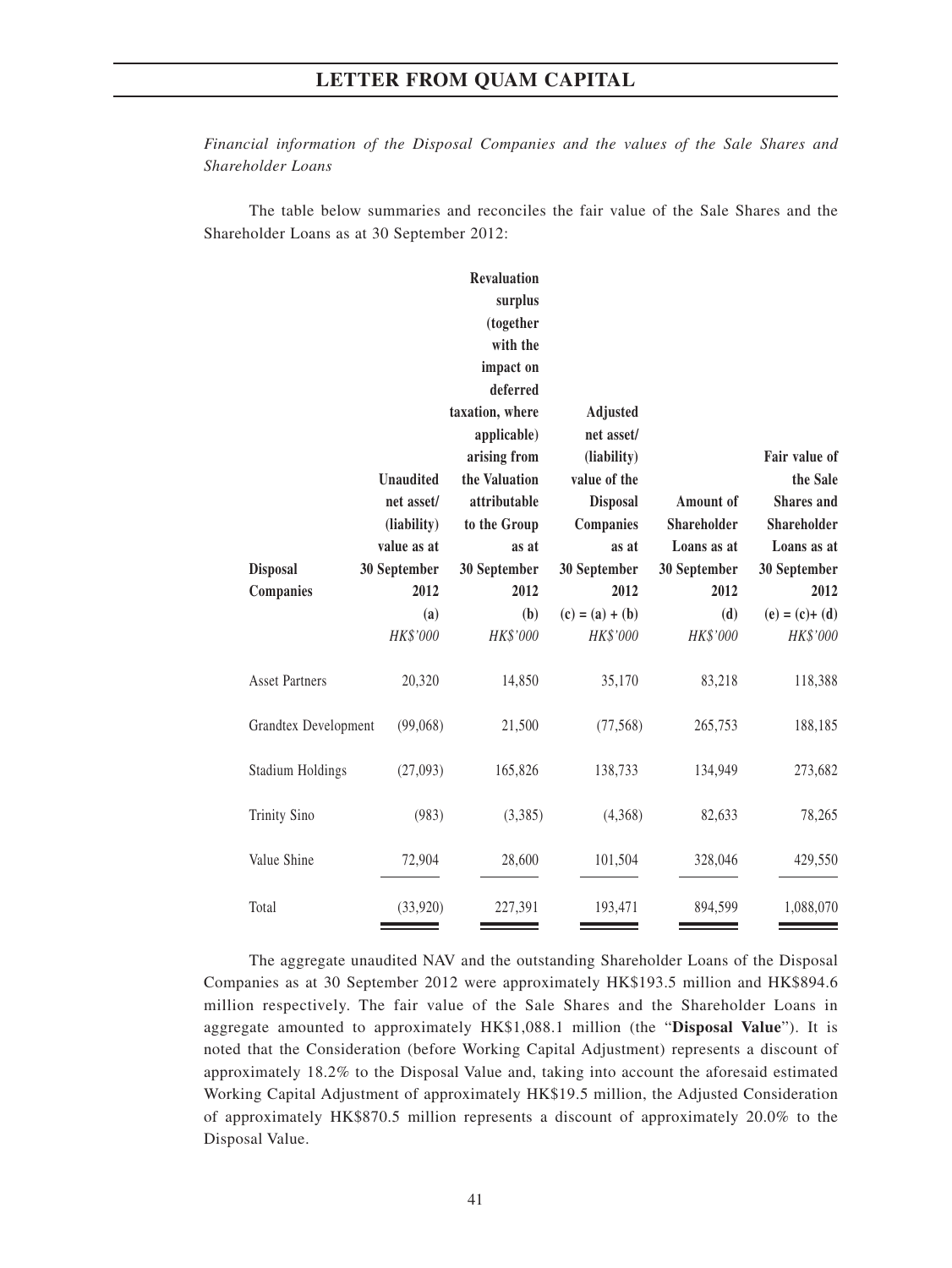In order to assess the valuation of the Properties, which are the principal assets of the Disposal Companies, we have reviewed the relevant valuation report and discussed with the Valuer on the methodologies adopted and assumptions made in arriving at the Valuation. We noted that the Valuer has applied the sales comparison approach for owner-occupied properties and the investment method of income approach for properties held for investment in the determination of the Valuation. We also noted that the Valuation is prepared in accordance with The HKIS Valuation Standards on Properties published by The Hong Kong Institute of Surveyors. Having discussed with the Valuer about the Valuation, we understand that:

- the rationale of adopting the sales comparison approach and the investment method of the income approach (or sometimes referred to as a method of the sales comparison approach for the reversionary interests and the rate of return are market-derived) as the valuation methodologies is that the former approach is the most commonly used and accepted method in the determination of the market value of the owner-occupied properties and the latter is most commonly used and accepted in the determination of the market value of the properties held for investment which are subject to existing tenancy agreement(s) and the owners could receive rental income from the tenancy agreement(s), by factoring in the element of such existing tenancy agreement(s) to the market value of the relevant properties; and
- the basis and assumptions including the market value which means the estimated amount for which a property should exchange on the date of valuation between a willing buyer and a willing seller in an arm's-length transaction after proper marketing wherein the parties had each acted knowledgeably, prudently and without compulsion.

In addition, with regard to a portion of the property numbered 1 as set out in Appendix II to the Circular which is under a connected party lease, we have noted from the announcement of the Company dated 11 September 2012 that the existing tenancy agreement with the connected party relating to the said property was entered into on normal commercial terms which were negotiated on an arm's length basis with reference to the fair market rental of the relevant property. Therefore, we consider the valuation basis for the said property is reasonable.

Having considered the above-mentioned rationale, basis and assumptions in arriving at the Valuation, we are satisfied that the methodologies applied by the Valuer are reasonable. In addition, we have discussed with the Valuer about the bulk sale discounts and understand that bulk sale discounts are commonly offered for disposal of a basket of properties in a single transaction in the property market, and thus we consider it is not unreasonable.

The Properties were valued at approximately HK\$1,109.1 million as at 30 September 2012. Based on our review and discussion with the Valuer, we have not identified any major factors which cause us to doubt the fairness and reasonableness of the methodologies adopted and the basis used in arriving at the value of the Properties. Based on the Valuation, a revaluation surplus of approximately HK\$227.4 million is recognised for the purpose of determining the fair value of the Sale Shares accordingly.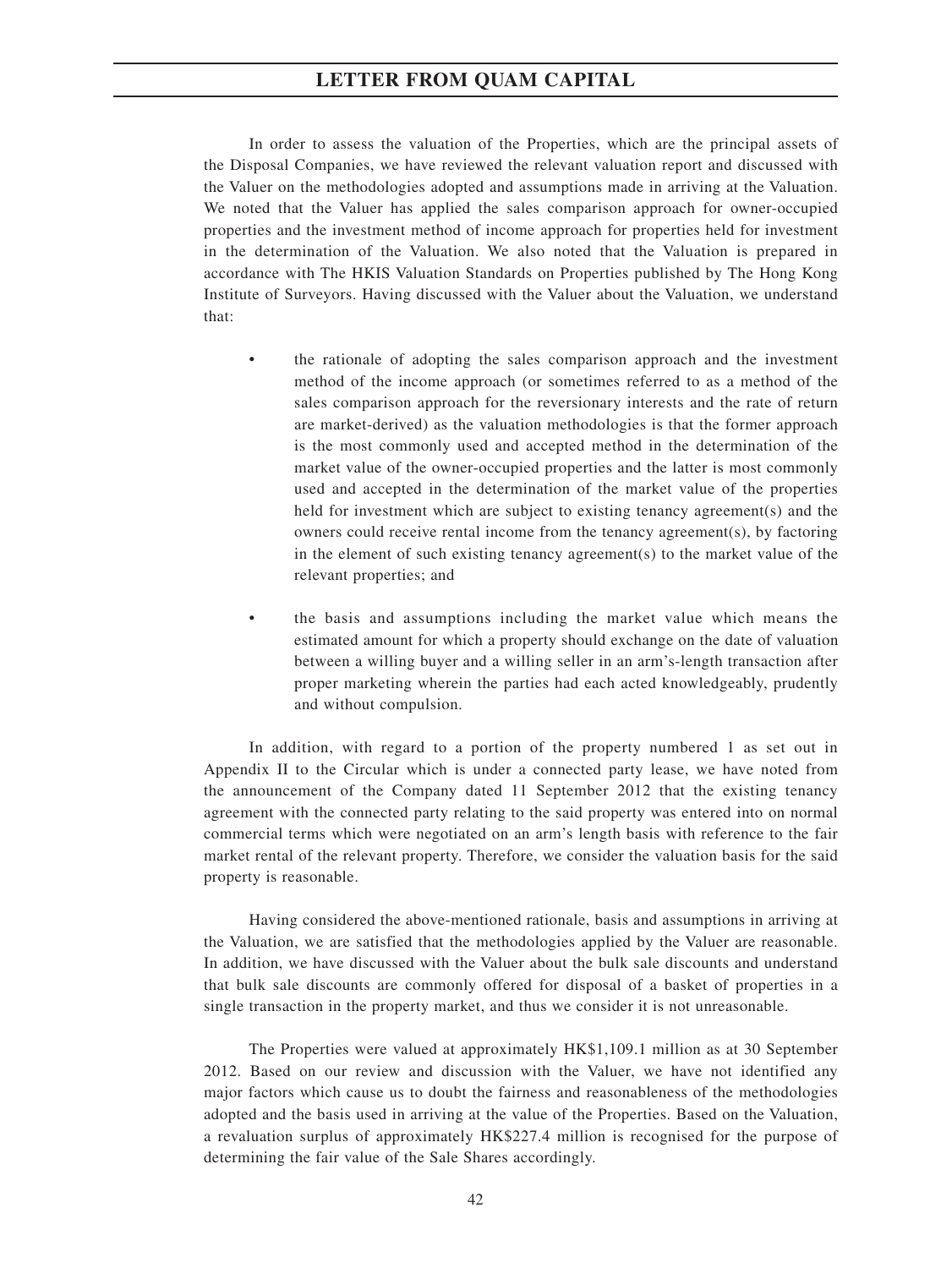As the entire Consideration will be applied towards the payment of the Cash Dividend and because of the inter-conditionality of the Disposal and the Cash Dividend, the whole arrangement mimics a privatisation of the Disposal Companies (and therefore the Properties) through buying out the Independent Shareholders' interests of the Disposal Companies by the controlling Shareholder. The additional Cash Dividend being paid on top of the Consideration represents a further return of capital to all the Shareholders on a pro rata basis. From this angle, we consider that the previous privatisation proposals of companies listed on the Stock Exchange with principal activities in property development and/or investment can serve as a reference for the purposes of comparing the level of discount to/ premium over adjusted net assets value per share. In such regards, we have, to our best efforts, identified 14 transactions which represent all the transactions involving privatisation proposals on companies listed on the Stock Exchange with principal activities in property development and/or investment announced since 1 January 2002 and up to the Latest Practicable Date (the "**Privatisation Precedents**") and performed a comparison of the level of discount to/premium over adjusted net assets value per share at which the Privatisation Precedents were made with the discount of the Adjusted Consideration to the Disposal Value. We have adopted a relatively long time horizon to obtain a reasonable number of cases.

We observed that the offer prices offered by the Privatisation Precedents ranged from a discount of approximately 55.5% to a premium of approximately 13.3% comparing to the relevant companies' respective adjusted net assets value per share. The average discount to adjusted net assets value per share for all the Privatisation Precedents is approximately 25.5%. If the unsuccessful cases are excluded, the average discount to adjusted net assets value per share is approximately 26.0%. The 20.0% discount of the Adjusted Consideration to the Disposal Value is less than the average discount to adjusted net assets value of all the Privatisation Precedents and also that of the successful Privatisation Precedents, and is within the range of the discounts/premiums of the Privatisation Precedents. It should be noted that the whole arrangement (i.e. the net proceeds from the Disposal will be applied towards the payment of the Cash Dividend, the two of which are inter-conditional) is considered to mimic a privatisation, but not a normal privatization plan. Additionally, as advised by the Company, the Capital Reorganisation is proposed to implement as a separate exercise regardless of the completion of the Disposal and the Cash Dividend.

Further, in assessing the fairness and reasonableness of the Adjusted Consideration, we have conducted a search of similar transactions for disposal of companies with principally property interest and/or properties announced by companies listed on the Stock Exchange over the last three months prior to the publication of the Announcement with market values of the relevant properties disclosed (the "**Comparable Transactions**") which to the best of our knowledge, represent a reasonable comparison to that of the Disposal as a general reference to the Independent Shareholders as to the consideration for similar transactions.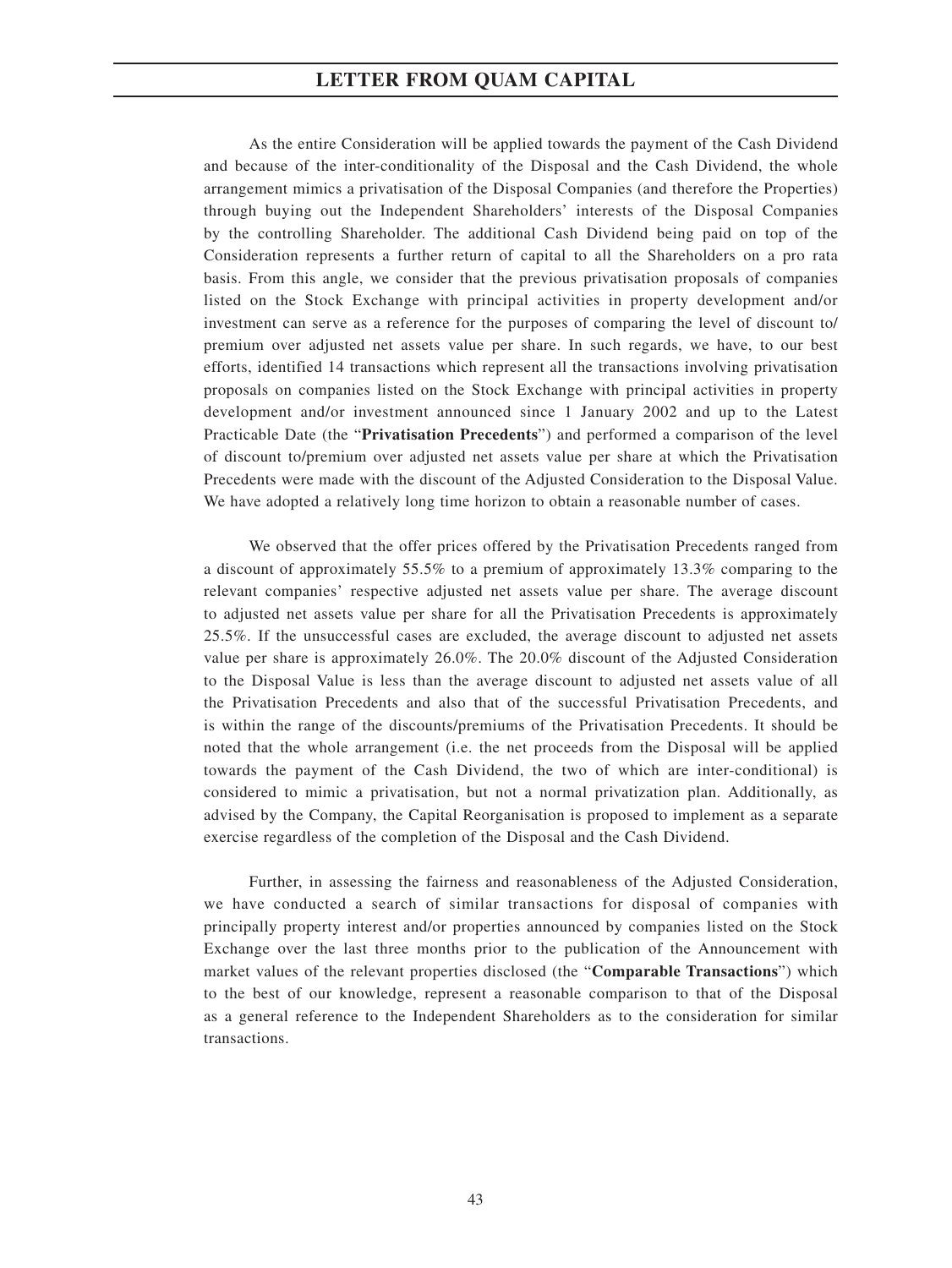|                                                                     |            |                      |                        |                                   | $%$ premium/<br>(discount) of<br>consideration<br>over/to |                                                   |
|---------------------------------------------------------------------|------------|----------------------|------------------------|-----------------------------------|-----------------------------------------------------------|---------------------------------------------------|
| Company                                                             | Stock code | Announcement<br>date | <b>Market</b><br>value | Consideration                     | market<br>value                                           | Subject<br>matter                                 |
| Foxconn International<br>Holdings Limited                           | 2038       | 3 October 2012       | NTD455,617,642         | NTD458,848,643                    | 0.7%                                                      | Land and<br>building<br>located<br>in Taiwan      |
| Symphony Holdings Ltd.                                              | 1223       | 27 September 2012    | HK\$174,700,000        | HK\$174,500,000                   | $(0.1)\%$                                                 | An industrial<br>property located<br>in the PRC   |
| Keck Seng Investments<br>(Hong Kong) Limited                        | 184        | 26 September 2012    | Yen4,780,000,000       | Yen4,900,000,000                  | 2.5%                                                      | A residential<br>property<br>located<br>in Japan  |
| Sino-Tech International<br>Holdings Limited<br>("Sino-Tech") (Note) | 724        | 25 September 2012    | HK\$320,000,000        | HK\$285,000,000                   | $(10.9)\%$                                                | A residential<br>property located<br>in Hong Kong |
| Fairson Holdings Limited                                            | 8132       | 21 September 2012    | HK\$6,300,000          | HK\$6,512,400                     | 3.4%                                                      | 3 units of a<br>factory located<br>in Hong Kong   |
| Carry Wealth Holdings<br>Limited                                    | 643        | 10 August 2012       | Rp 21,000,000,000      | Rp 21,000,000,000<br>(net of tax) | $0\%$                                                     | An industrial<br>property located<br>in Indonesia |
| <b>Maximum</b><br>Minimum<br>Average                                |            |                      |                        |                                   | 3.4%<br>$(10.9)\%$<br>$(0.7)\%$                           |                                                   |
| Average (excluding<br>Sino-Tech)                                    |            |                      |                        |                                   | $1.3\%$                                                   |                                                   |
| The Company                                                         |            |                      |                        |                                   | $(20.0)\%$                                                | The Properties                                    |

The table below sets out the details of the Comparable Transactions we have identified:

*Source: website of the Stock Exchange*

*Note:* As disclosed in the announcement of Sino-Tech dated 25 September 2012, Sino-Tech was having funding needs and facing adversities and the directors of Sino-Tech considered the disposal of the relevant property represented a good opportunity to realise its property at a reasonable price and that the proceeds from the disposal will improve the financial position of Sino-Tech.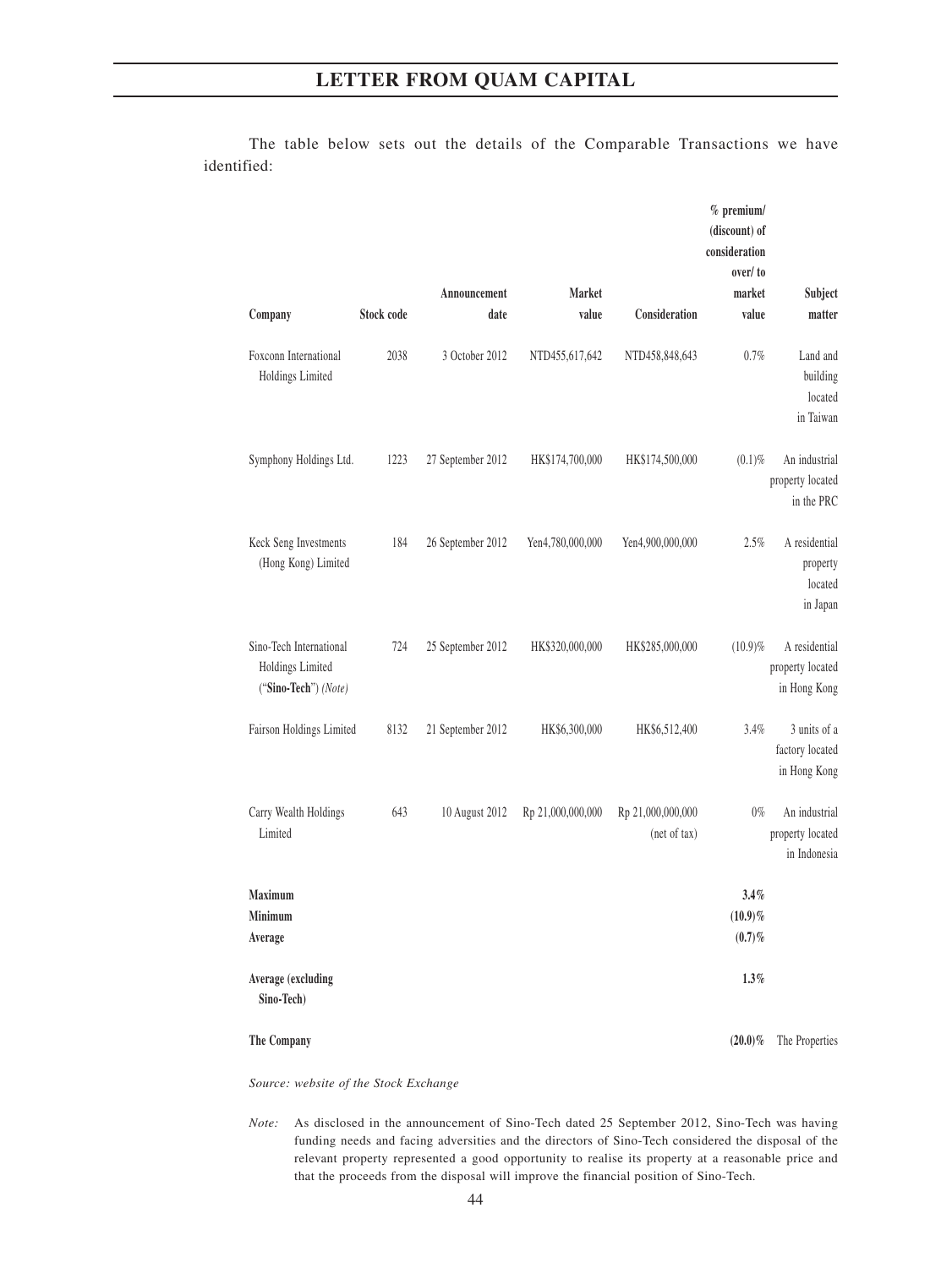Based on the above table, it is noted that the discount of the Adjusted Consideration to the Disposal Value of approximately 20.0% is higher than those of the Comparable Transactions. For illustration purpose, if the Sino-Tech's transaction is excluded from our comparison, the average premium of the Comparable Transactions would be approximately 1.3%.

However, it should be noted that the Comparable Transactions should be regarded as a general reference only and that the following differences between the Comparable Transactions and the Disposal should be taken into consideration when assessing the Consideration:

- the subject matters of most of the Comparable Transactions are individual properties, while the Properties represent a basket of residential and commercial properties;
- the subject matters of the Comparable Transactions are located in single location, while the Properties are located in Hong Kong and the PRC;
- the market sentiment and economic conditions underlying the transactions, as well as the state of affairs of the companies involved in the transactions, are not entirely the same; and
- the unique structure of the Disposal of being inter-conditional with the proposed Cash Dividend as a whole.

In view of the above differences between the Disposal and the Comparable Transactions, we consider that the Consideration under the Disposal should be assessed separately with the following factors to be emphasized and taken into consideration:

- the current conditions of the economy and the property markets in Hong Kong and Beijing as elaborated in section (2) above,;
- the policy and intention of the governments of Hong Kong and Beijing to curb the overheated local property markets as discussed in section (2) above;
- the Disposal Companies (and therefore the Properties) to be collectively disposed of in a single transaction; and
- the inter-conditional nature of the Disposal and the Cash Dividend on each other, and the benefits thereof.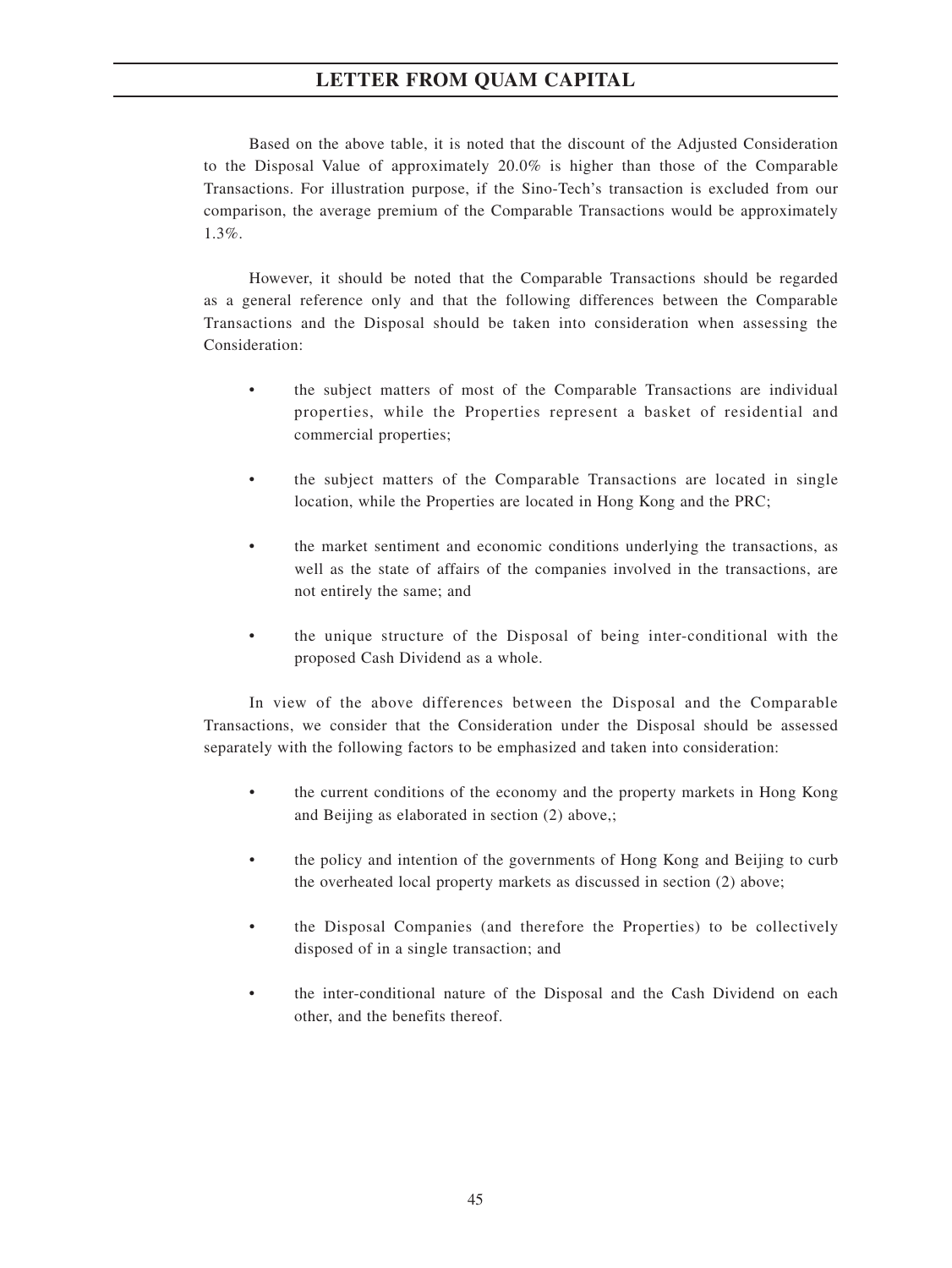Considering that (i) the global economic uncertainty intensified by the slowing economic growth in the PRC and the unresolved European debt crisis despite the property prices in the PRC and Hong Kong have remained at high levels in the past 12 months; and (ii) the uncertainty on the property markets in Hong Kong and Beijing in the near future as a result of the intention of the local governments to restrain the property price in response to the widening gap between purchasing power and property prices; (iii) the fact that the Properties represent a basket of commercial and residential properties located in Hong Kong and the PRC and thus it is time consuming and costly for the Company to locate and negotiate with each prospective buyer separately for each of the Properties; (iv) bulk sale discounts are commonly offered for disposal of a basket of properties in a single transaction; (v) there is no guarantee that the Company can sell the Disposal Companies (and therefore the Properties) at the Disposal Value; (vi) the Disposal Companies are to be disposed of at a profit to the Group; and (vii) the benefits of the Disposal and the Cash Dividend (which are inter-conditional) to the Independent Shareholders, we consider that the proposal from the Purchaser in respect of the Disposal represents a good opportunity for the Group to dispose of its investments in the Properties in one go at a profit when the property prices in Hong Kong and the PRC are at high levels, and we are of the view that the Consideration is fair and reasonable under the aforesaid circumstances.

With regard to the bulk-sale arrangement under the proposal, based on our discussion with the management of the Company, we understand that (i) such proposal is a commercial one which falls within the ordinary and usual course of business of the Company; and (ii) the Company has not made active attempt to locate and negotiate with each prospective buyer separately for each of the underlying Properties held by each Disposal Company as the management considered it time consuming and cost inefficient from commercial perspective as compared to bulk-sale and there is no guarantee that the Disposal Value can be achieved if the Properties are sold to independent third parties. Given the above, we consider the bulk-sale arrangement implied in the Disposal is commercially justifiable.

### *(ii) Settlement by the Promissory Note*

As stated in the "Letter from the Board" in the Circular, since the proposed Cash Dividend will become distributable following Disposal Completion and in order to eliminate the credit risk of the Company relating to the settlement of the Consideration, the Consideration is therefore agreed to be satisfied by the issue of the Promissory Note by the Purchaser to the Company. The principal terms of the Promissory Note are as follows:

| Principal amount: | the Consideration after the Working Capital Adjustment                                 |
|-------------------|----------------------------------------------------------------------------------------|
| Maturity date:    | the sixtieth (60th) day after the date of Disposal<br>Completion (the "Maturity Date") |
| Interest:         | $2\%$ per annum                                                                        |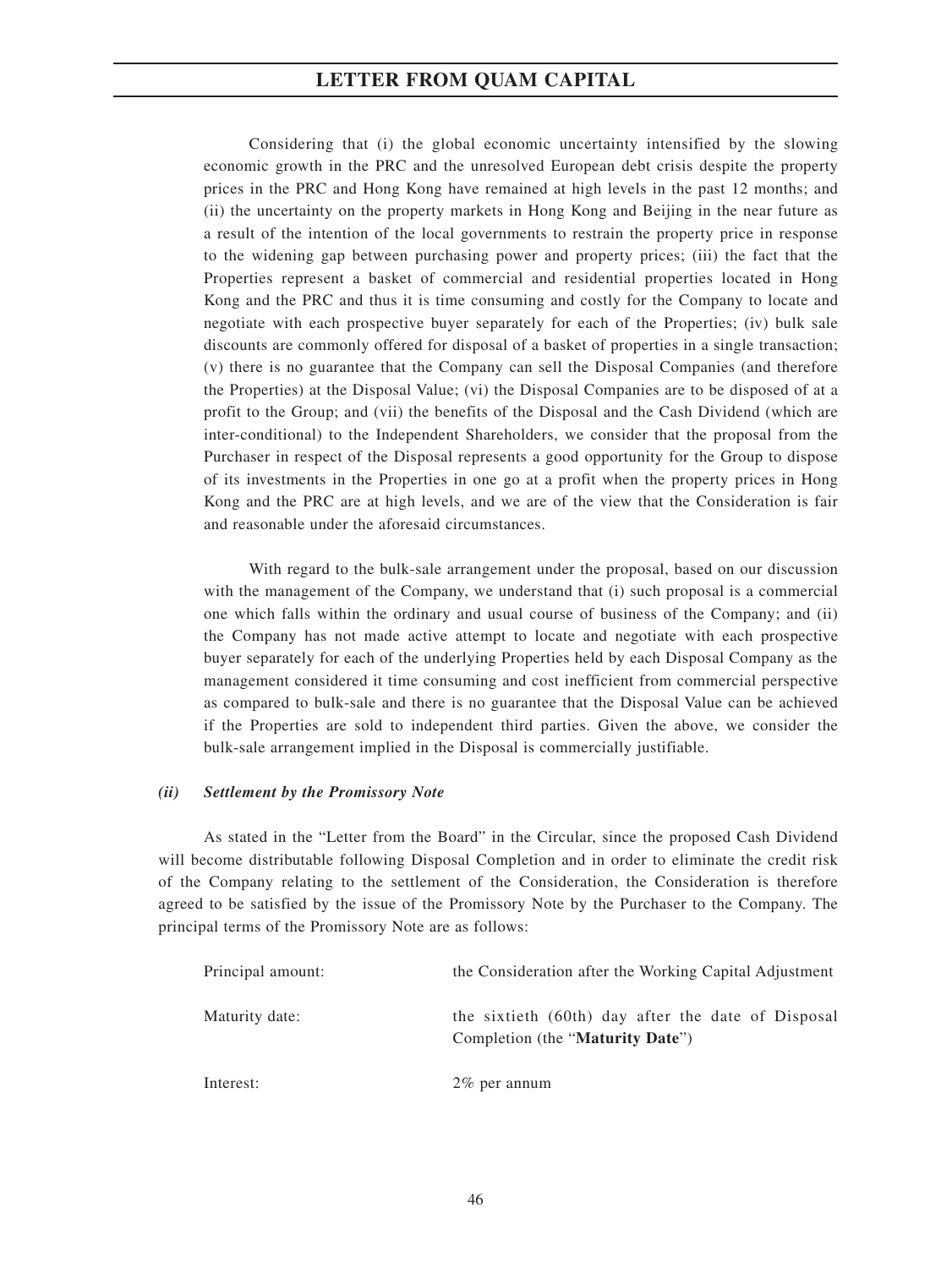Early Redemption/Repayment: In the event that payment of the Cash Dividend becomes unconditional before the Maturity Date, the Promissory Note will be automatically redeemed by the Purchaser at the date of payment of the Cash Dividend by offsetting in whole or in part (as the case may be) the Purchaser's entitlement to the Cash Dividend ("**Set-off Arrangement**") by an amount equal to the sum of the outstanding principal amount of the Promissory Note and interest thereon accrued up to such redemption date.

> The Purchaser may repay in whole or in part the outstanding principal amount of the Promissory Note at any time prior to the Maturity Date.

If the Cash Dividend is implemented, and based on the proposed Cash Dividend of HK\$0.62 per Adjusted Share and the 1,448,440,623 Shares held by the Purchaser as at the Latest Practicable Date, the Cash Dividend payable to the Purchaser will amount to approximately HK\$898 million.

As stated in the "Letter from the Board" in the Circular, given the fact that the Cash Dividend will be paid shortly following the Disposal Completion, the issue of the Promissory Note is just a way to facilitate the fund flows of the parties to the Disposal. It is estimated that the Purchaser will receive a net cash dividend after the Set-off Arrangement. In other words, the Purchaser entitlement to the Cash Dividend will exceed the face value of the Promissory Note, and thus the Purchaser is at a net receivable position under the Set-off Arrangement. As such, we consider that the credit risk of the arrangement rests with the Purchaser and the Setoff Arrangement has eliminated the Company's credit risk arising from the settlement of the Consideration. The Company is also able to completely control the process and payment of the Cash Dividend and there is no intermediary involved in the Set-off Arrangement. Based on the above, the receipt of the Promissory Note as the Consideration is virtually a risk free arrangement to the Company.

Under the arrangement of settling the Consideration with the Promissory Note instead of cash settlement by the Purchaser, we consider that Company is subject to the opportunity cost of receiving the Consideration in cash immediately after the Disposal Completion. We further consider that such opportunity cost represents the rate of return that can be generated from the amount of cash, which is equivalent to the Consideration (subject to the Working Capital Adjustment), from the Disposal Completion to the Maturity Date or the payment date of proposed Cash Dividend (as the case may be). Based on our review of the Group's treasury policy and considering that Promissory Note represents a virtually risk free investment for the Group as discussed above, we have compared the interest rate of the Promissory Note to the market rates of return of other monetary assets with minimal credit risk and similar maturity and liquidity available to the Group in order to assess the fairness and reasonableness of the interest rate of 2% per annum of the Promissory Note. We have noted that the interest rate of 2% per annum of the Promissory Note is considerably higher than (i) the interest rate on large-amount HK\$ time deposit quoted by certain commercial banks in Hong Kong of 0.5% per annum; (ii) the yield of Exchange Fund Bills of approximately 0.19% and 0.23% for 30-day maturity and 91-day maturity respectively as published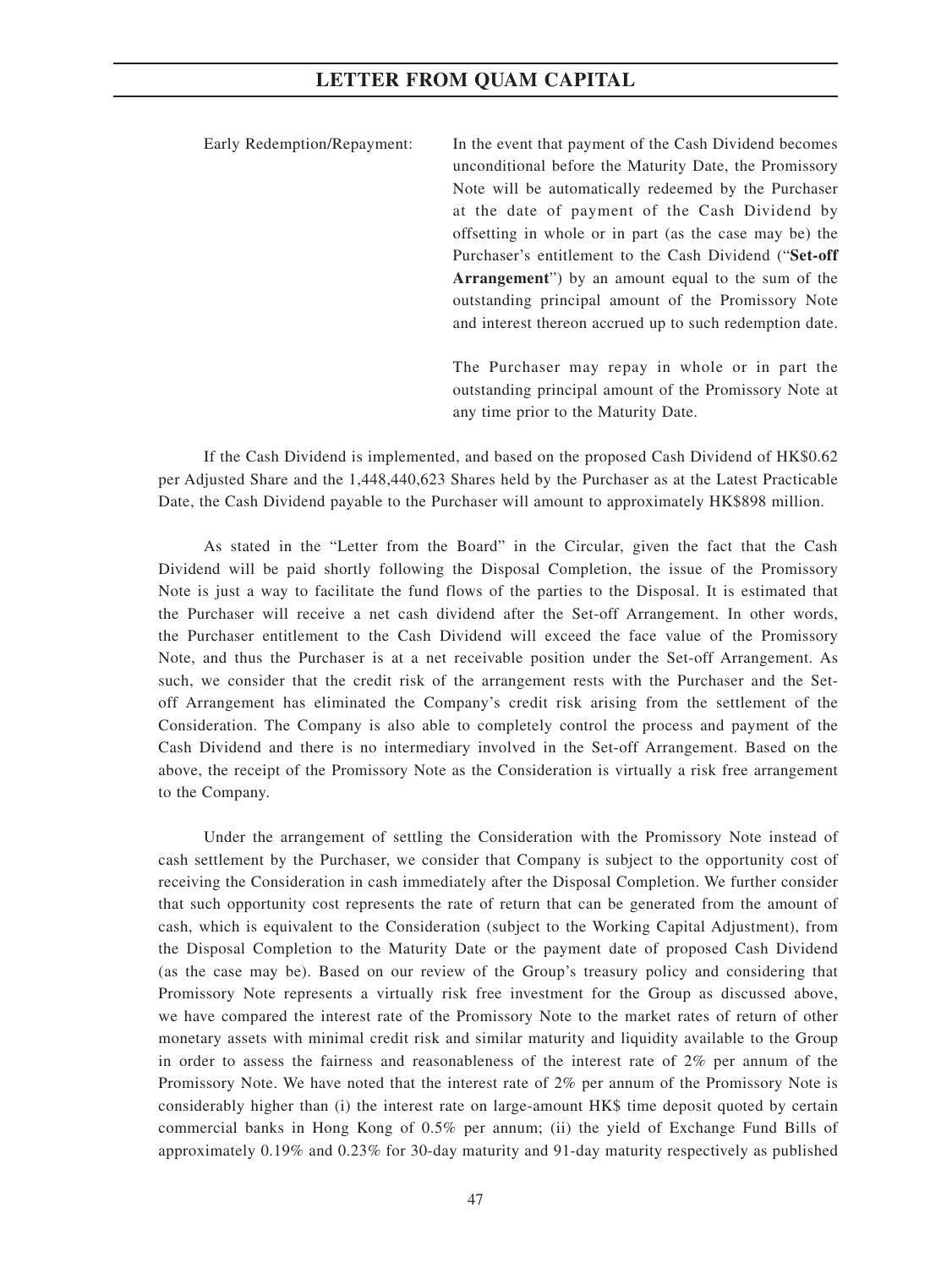in the monthly statistical bulletin issued by the Hong Kong Monetary Authority; and (iii) the actual interest rate of the Group's HK\$ time deposit as at 30 September 2012 of 0.95% to 1.23% per annum. We consider that the rate of return of time deposits with a public licensed bank, being an asset class with minimal credit risk, represents a reasonable base of comparison with the interest rate of the Promissory Note. On the other hand, lending rate, however, represents the rate of return of a loan which is an asset class with higher credit risk, and may not be an appropriate base of comparison given that credit risk premium is usually required to compensate for the higher credit risk associated. It should also be noted that rate of return of time deposits with public licensed banks, in a way, also represents a kind of lending rate since the placing of time deposits with a public licensed bank is equivalent to lending money to the public licensed bank with minimal credit risk associated. Given the above, we consider it appropriate to compare the interest rate of the Promissory Note with the time deposit rate with public licensed banks in Hong Kong.

In respect of the Maturity Date of the Promissory Note, we are advised by the management of the Company that it is to allow some degree of flexibility for the expected payment date of the proposed Cash Dividend, which is subject to the relevant conditions precedent as stated in the "Letter from the Board" in the Circular, in order to facilitate the Set-off Arrangement and the fund flow thereunder. In the event that payment of the Cash Dividend becomes unconditional before the Maturity Date, the Promissory Note will be automatically redeemed by the Purchaser at the date of payment of the Cash Dividend by offsetting in whole or in part (as the case may be) the Purchaser's entitlement to the Cash Dividend by an amount equal to the sum of the outstanding principal amount of the Promissory Note and interest thereon accrued up to such redemption date. Therefore, the maturity of the Promissory Note is effectively the shorter of 60 days commencing from the date of the Disposal Completion or the period commencing from the date of Disposal Completion and up to the payment date of the proposed Cash Dividend.

The issuance of the Promissory Note by the Purchaser to the Company constitutes a financial assistance provided by the Company to the Purchaser under the Listing Rules. Given that (i) the Promissory Note in essence is an instrument to facilitate the Set-off Arrangement and with a deadline for the Purchaser to settle the outstanding principal in the unlikely event that the Cash Dividend is not effected within 60 days after Disposal Completion due to whatever reasons; (ii) the credit risk of the Set-off Arrangement rests with the Purchaser and such arrangement has eliminated the Company's credit risk arising from the settlement of the Consideration; and (iii) the Promissory Note represents a virtually risk free investment for the Group with an interest rate of 2% per annum which is a more favourable rate of return to the Company than those of other asset classes with minimal credit risk and similar maturity and liquidity, we consider that it is in the interests of the Company and the Independent Shareholders to provide such financial assistance to the Purchaser.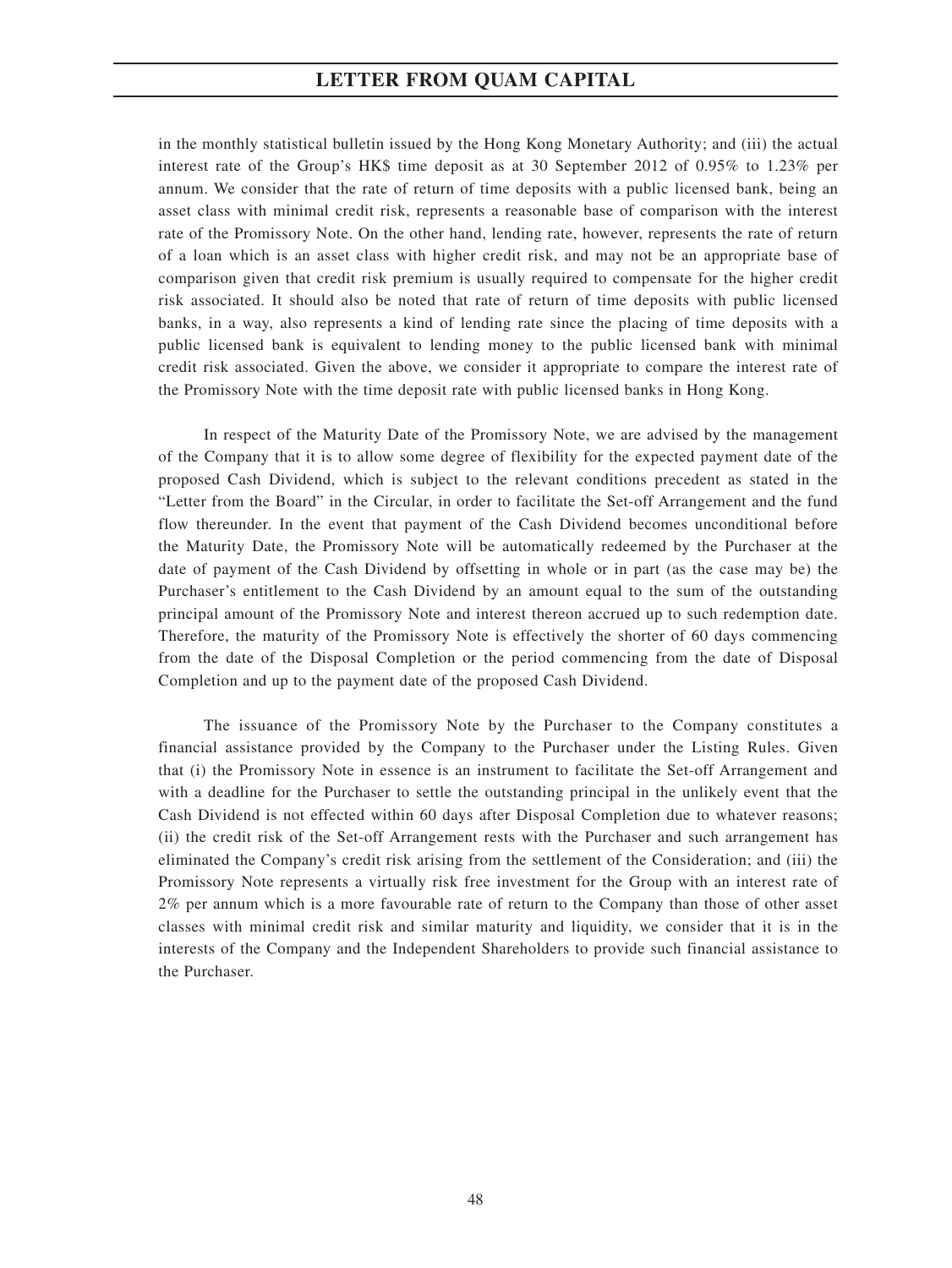Considering that (i) the reasons for the Set-off Arrangement such as the facilitation of fund flows as mentioned above; (ii) the Promissory Note represents a virtually risk free investment for the Group; (iii) the interest rate of 2% per annum represents a more favourable rate of return than those of other asset classes with minimal credit risk and similar maturity and liquidity; and (iv) the maturity of the Promissory Note is effectively the shorter of 60 days commencing from the date of Disposal Completion or the period commencing from the date of Disposal Completion and up to the payment date of the proposed Cash Dividend with an aim to facilitate the Set-off Arrangement, we concur with the Directors' view that the terms of the Promissory Note (including its interest rate), which constitutes a financial assistance provided by the Company to the Purchaser under the Listing Rules, are on normal commercial terms, fair and reasonable and in the interests of the Company and the Shareholders as a whole.

### *Conclusion*

In light of the foregoing, we are of the opinion that the principal terms of the Sale and Purchase Agreement are on normal commercial terms, fair and reasonable and in the interests of the Company and the Shareholders as a whole.

### **6. Financial effects of the Disposal on the Group**

Based on the Adjusted Consideration in an aggregate of approximately HK\$870.5 million, the aggregate unaudited net liability of the Disposal Companies as at 30 September 2012 of approximately HK\$33.9 million, the amount of Shareholder Loans as at 30 September 2012 of approximately HK\$894.6 million and the related transaction expenses of approximately HK\$3.0 million, the Group is expected to record an unaudited gain of approximately HK\$6.8 million. However, the actual gain or loss on the Disposal may be different from the expected amount as stated above, as the actual gain or loss will depend on, amongst others, the actual consolidated net asset value of each of the Disposal Companies as at the date of Disposal Completion.

Upon the Disposal Completion, each of the Disposal Companies will cease to be a subsidiary of the Company and the financial results and position of each of them will be deconsolidated from the financial statements of the Group and the turnover of the Group is expected to decrease immediately upon the Disposal Completion. Assuming the Disposal Completion and the payment of the Cash Dividend had taken place on 30 September 2012, the net assets of the Group would have decreased from approximately HK\$1,729.2 million to approximately HK\$504.3 million as a result of the deconsolidation of the Disposal Companies and the payment of the Cash Dividend of approximately HK\$1,232 million based on the total number of Shares in issue as at the Latest Practicable Date within which approximately HK\$870.5 million will set-off with the Adjusted Consideration under the Set-off Arrangement.

### **RECOMMENDATION**

Notwithstanding the discount of the Adjusted Consideration to the Disposal Value and the financial effects of the expected decreases in turnover and net assets of the Group upon the Disposal Completion, having considered the principal factors and reasons discussed above and in particular the following (which should be read in conjunction with and interpreted in the full context of this letter):

– the current condition of the property markets in Hong Kong and Beijing, the PRC as discussed in section (2) above;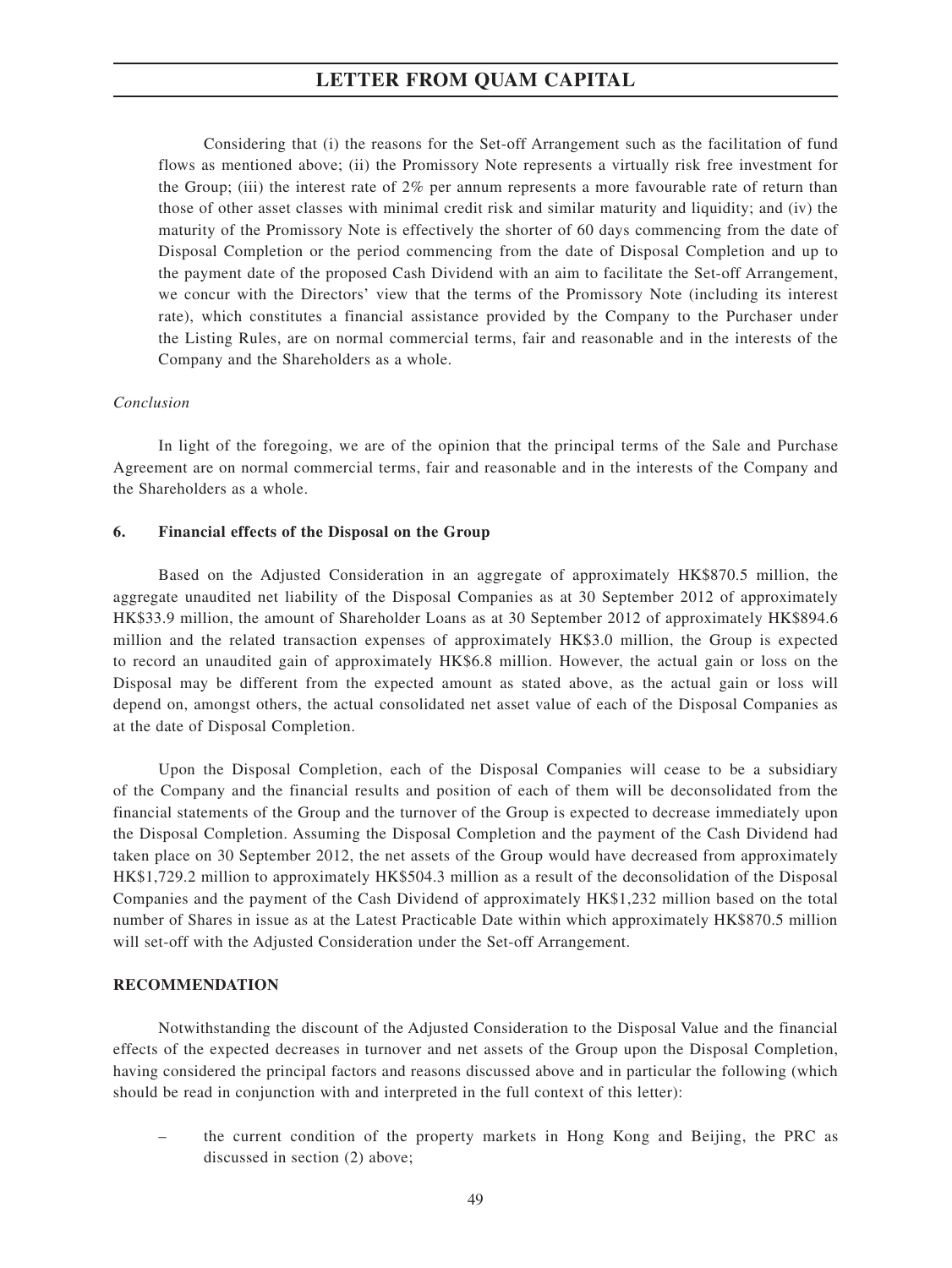- the reasons for and the benefits of the Disposal and the payment of the Cash Dividend (which are inter-conditional) as discussed in section (4) above;
- the fact that the Shares being traded at discount to the Group's NAV per Share and the low trading volume of the Shares during the Pre-announcement Period;
- the Cash Dividend of HK\$0.62 per Adjusted Share represents a premium of approximately 31.9% over the average closing price of the Shares of HK\$0.47 per Share during the Preannouncement Period;
- the structure of the Disposal, including the disposal of a basket of residential and commercial properties located in Hong Kong and the PRC collectively and the proposed Cash Dividend which is inter-conditional with the Disposal;
- that the terms of the Sale and Purchase Agreement are fair and reasonable and in the interests of the Company and the Shareholders as a whole;
- the Disposal Companies being disposed of at profit to the Group; and
- the fact that the Independent Shareholders will not be able to enjoy the benefits of the proposed Cash Dividend unless the Disposal is approved and proceeded with,

we consider that the Sale and Purchase Agreement and the transactions contemplated thereunder (including the Financial Assistance) are fair and reasonable as far as the Independent Shareholders are concerned and the Disposal is in the interests of the Company and the Shareholders as a whole.

Accordingly, we advise the Independent Shareholders, and the Independent Board Committee to recommend the Independent Shareholders, to vote in favour of the ordinary resolution to be proposed at the SGM to approve the Sale and Purchase Agreement and the transactions contemplated thereunder (including the Financial Assistance).

> Yours faithfully, For and on behalf of **Quam Capital Limited Gary Mui** *Managing Director*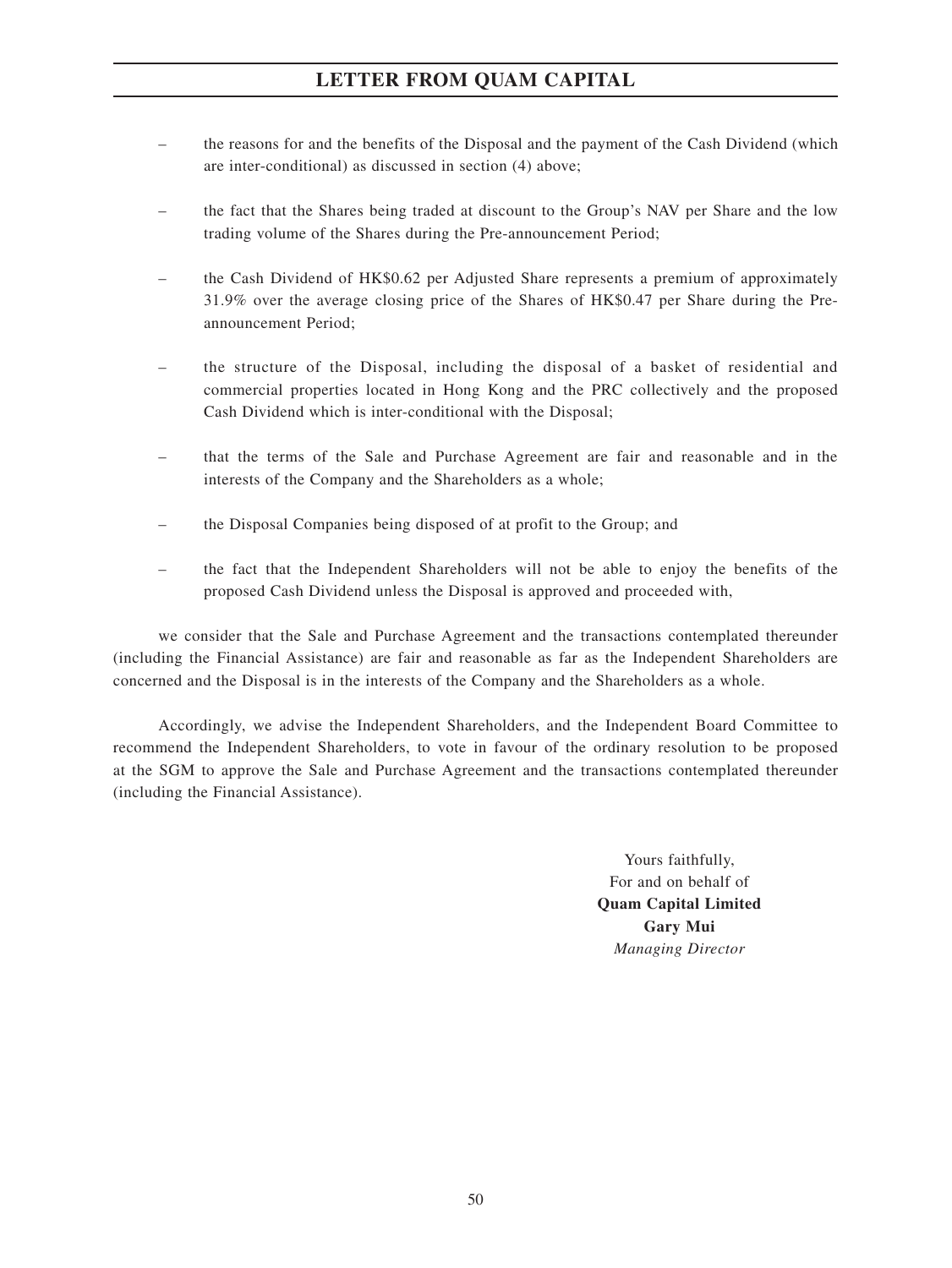## **1. FINANCIAL INFORMATION OF THE GROUP**

The published audited financial statements of the Group for each of the three years ended 31 December 2009, 2010, 2011 were set out in the Company's annual reports for the each of three years ended 31 December 2009, 2010, 2011, which can be accessed on the website of the Stock Exchange (www.hkex.com.hk) and the website of the Company (http://www.finance.thestandard.com.hk/ en/0106shenzhenhitec/index.asp). The unaudited interim financial statements of the Group for the six months ended 30 June 2012 were set out in the Company's interim report for the six months ended 30 June 2012, which can be accessed on the website of the Stock Exchange (www.hkex.com.hk) and the website of the Company (http://www.finance.thestandard.com.hk/en/0106shenzhenhitec/index.asp).

### **2. MATERIAL ADVERSE CHANGE**

The Directors confirm that there has been no material adverse change in the financial or trading position of the Group since 31 December 2011, being the date to which the latest audited financial statements of the Group were made up.

### **3. WORKING CAPITAL**

Taking into account of the Disposal Completion and the financial resources available to the Group, including the internally generated funds, the Group has, in the absence of unforeseeable circumstances, sufficient working capital for its present requirements for at least the next 12 months from the date of this circular.

### **4. INDEBTEDNESS**

At the close of business on 31 October 2012, apart from intra-group liabilities and normal trade payables, the Group did not have any debt securities issued and outstanding or agreed to be issued, any outstanding bank loans and overdrafts, mortgages, charges, debentures or other loan capital or other similar indebtedness, liabilities under acceptances or acceptance credits, hire purchase or other finance lease commitments, guarantees or other significant contingent liabilities. As at the Latest Practicable Date, the Directors were not aware of any material change in respect of the indebtedness or other contingent liabilities of the Group since 31 October 2012.

### **5. FINANCIAL AND TRADING PROSPECT OF THE REMAINING GROUP**

The Group is principally engaged in property investment in Hong Kong and the PRC, property trading, securities investment and securities trading and provision of financial services. The Group is currently in possession of various properties situated at prime commercial districts in Hong Kong and in the PRC. Following Disposal Completion, the Remaining Group will continue to be engaged in property investment in Hong Kong and the PRC, property trading, securities trading and provision of financial services and will continue to hold interests in two properties in Hong Kong and one property namely Dawning Tower in Shenzhen, the PRC. In order to maintain the prestigious status of Dawning Tower among commercial buildings in the locality, the Group will continue to enhance the management quality at Dawning Tower and maintain good relationship with its tenants. It is expected that the building's occupancy rate will maintain at a high level in 2012.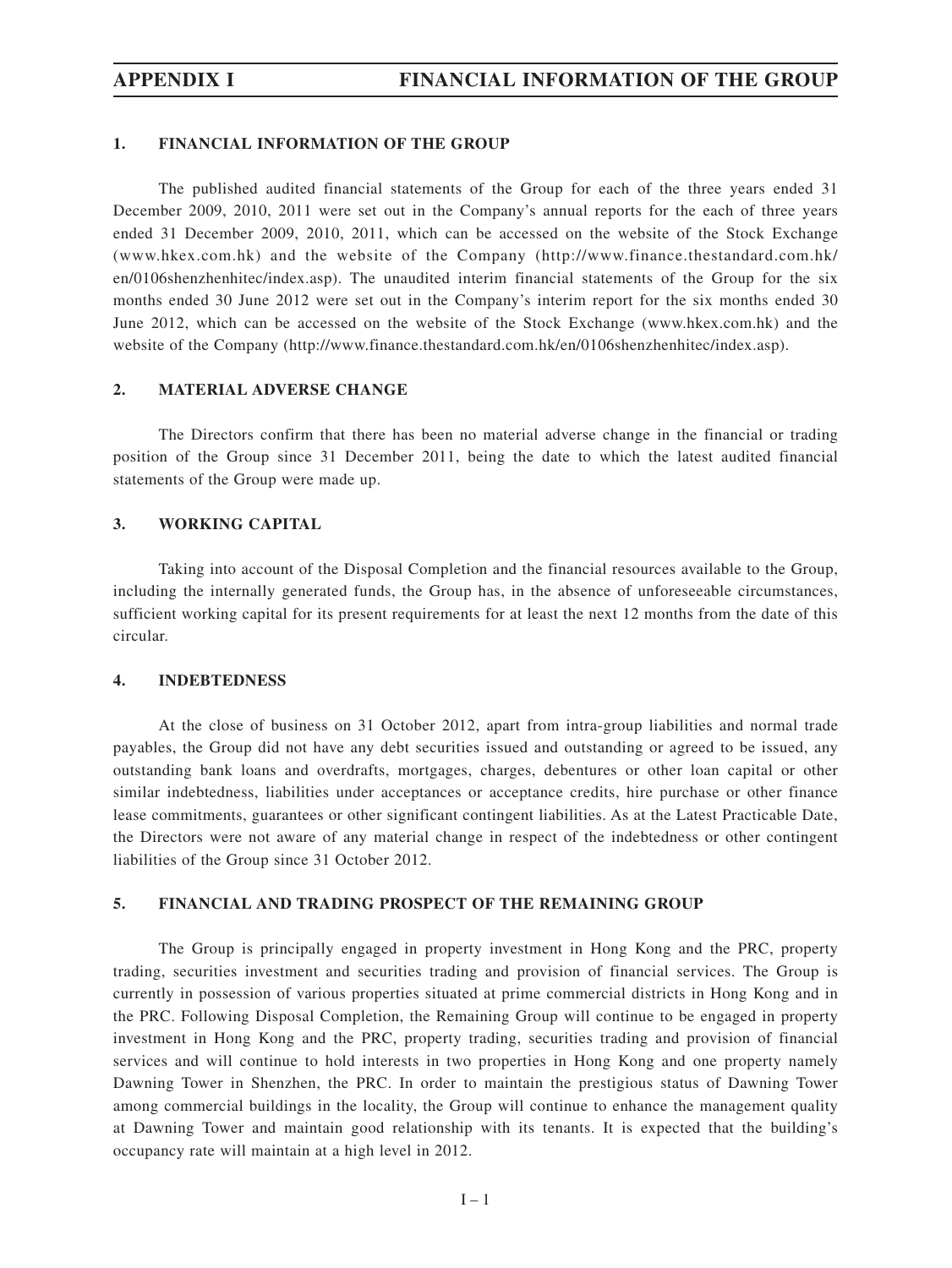Apart from its ongoing focus on the PRC and Hong Kong property investments and trading, the Group is looking for suitable investment opportunities in other business areas, in particular, projects which save stable cash inflows and simple management mechanism.

The Group will also maintain a modest operation in the provisions of financial services, namely, providing short to medium term loans to the business associates and partners of the Group. In view of the Group's sufficiency of working capital, and bank deposits rates remaining at low level, the financial services segment is expected to continue to contribute a satisfactory return to the Group.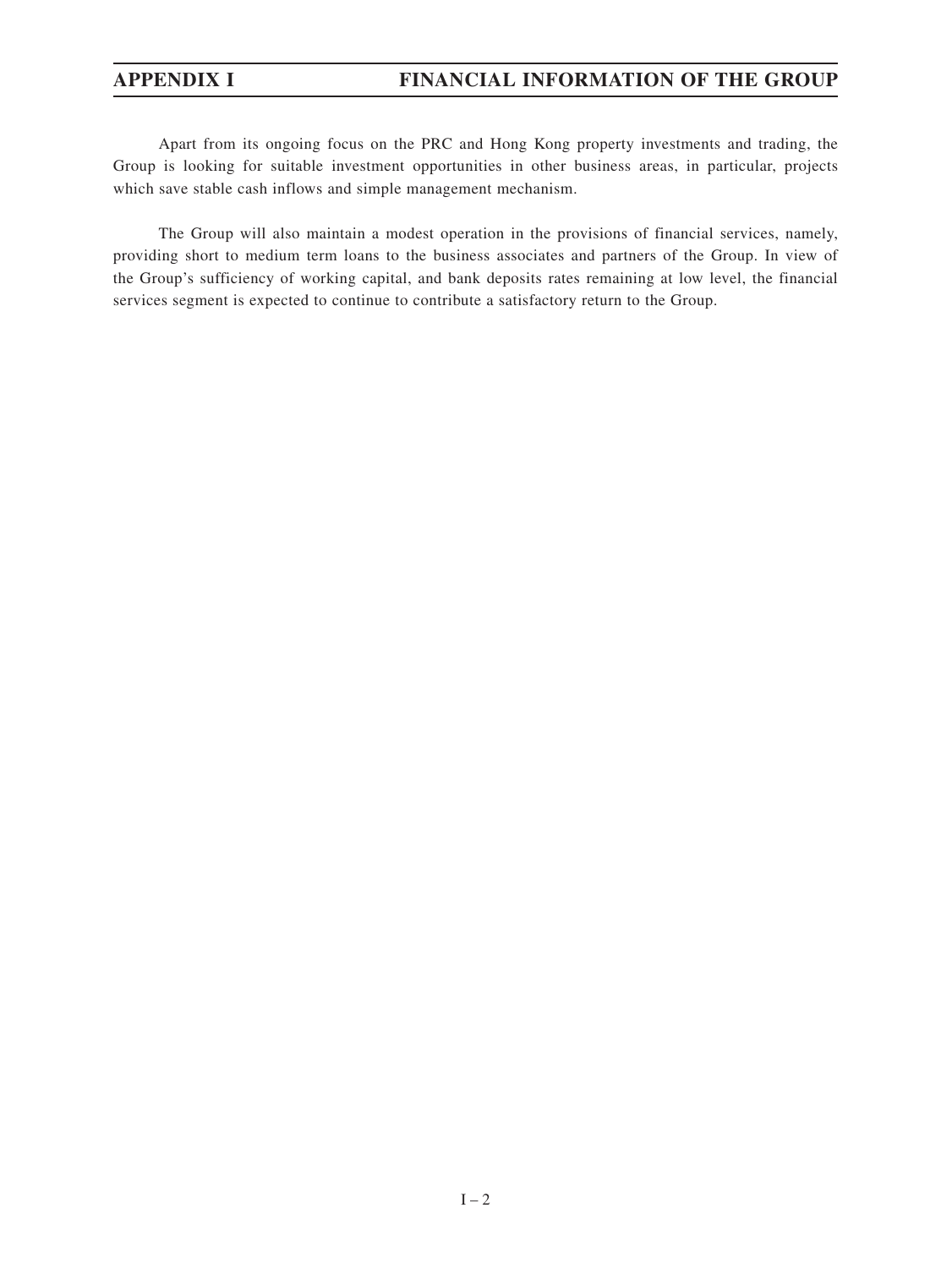*The following is the text of a valuation report prepared for the purpose of incorporation in this circular by LCH (Asia-Pacific) Surveyors Limited, an independent valuer, in connection with the market value of the Properties as at 30 September 2012.*



利駿行測量師有限公司 L C H (Asia-Pacific) Surveyors Limited PROFESSIONAL SURVEYOR PLANT AND MACHINERY VALUER BUSINESS & FINANCIAL ASSETS VALUER

*The readers are reminded that the report which follows has been prepared in accordance with the guidelines set by the International Valuation Standards 2011 (the "IVS") published by the International Valuation Standards Council as well as the HKIS Valuation Standards on Properties, First Edition, 2005 (the "HKIS Standards") published by the Hong Kong Institute of Surveyors (the "HKIS"). Both standards entitle the valuer to make assumptions which may on further investigation, for instance by the readers' legal representative, prove to be inaccurate. Any exception is clearly stated below. Headings are inserted for convenient reference only and have no effect in limiting or extending the language of the paragraphs to which they refer. Translation of terms in English or in Chinese are for reader's identification purpose only and have no legal status or implication in this report. This report was prepared and signed off in English format, translation of this report in language other than English shall only be used as a reference and should not be regarded as a substitution to this report. Piecemeal reference to this report is considered to be inappropriate and no responsibility is assumed from our part for such piecemeal reference. It is emphasised that the findings and conclusion presented below are based on the documents and facts known to the valuer at the date of this report. If additional documents and facts are made available, the valuer reserves the right to amend this report and its conclusions.*

30 November 2012

17th Floor, Champion Building 287-291 Des Voeux Road Central Hong Kong

The Board of Directors Shenzhen High-Tech Holdings Limited 17th Floor, BEA Harbour View Centre No. 56 Gloucester Road Wanchai Hong Kong

Dear Sirs,

In accordance with the instructions given to us by the management of Shenzhen High-Tech Holdings Limited (hereinafter referred to as the "Company") to value certain properties in which the Company and its subsidiaries (collectively, hereinafter together with the Company referred to as the "Group") have interests in the People's Republic of China (hereinafter referred to as the "PRC" or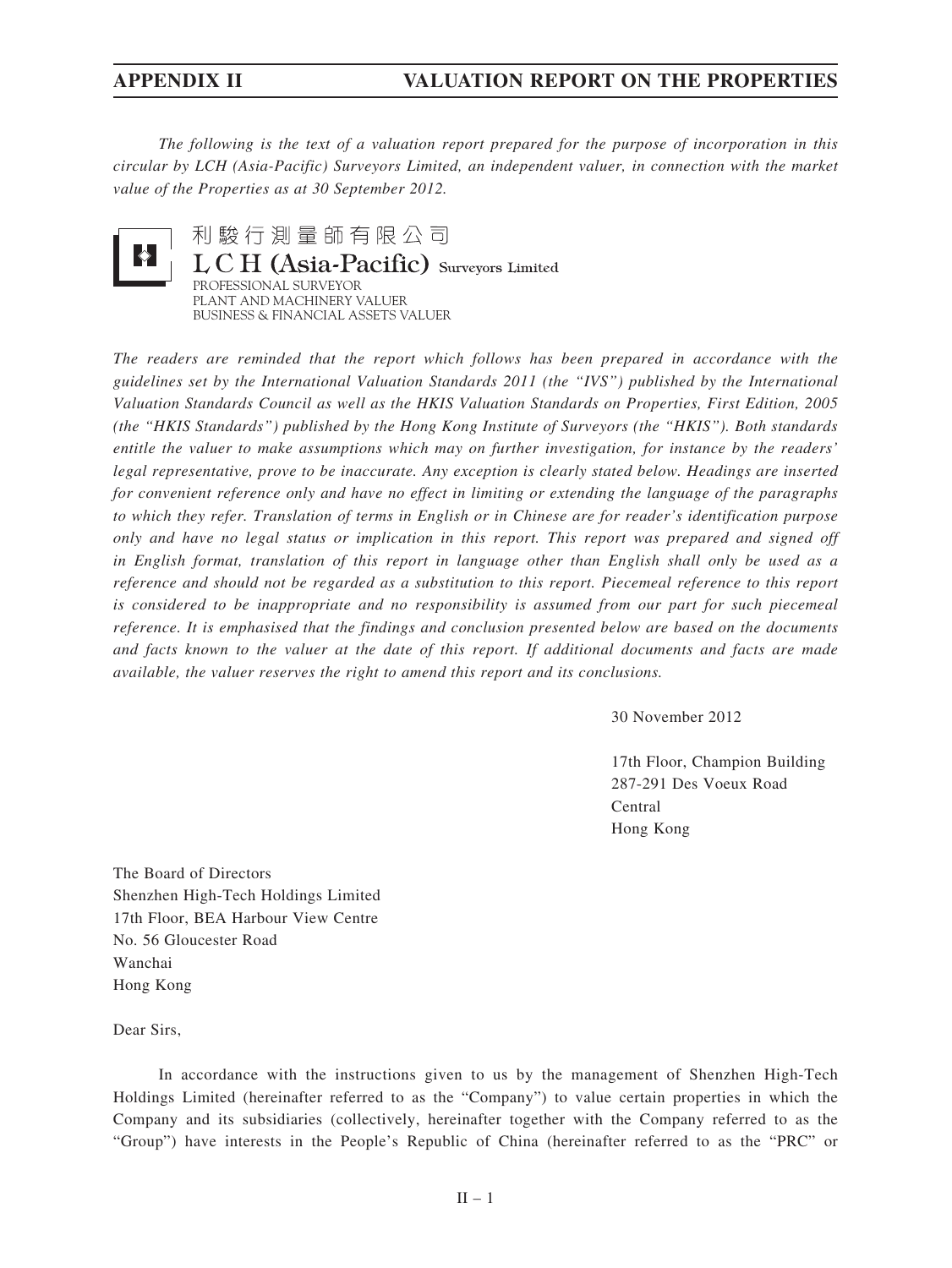"China") and Hong Kong, we confirm that we have conducted limited scope inspections, made relevant enquiries and obtained such further information as we consider necessary to support our findings and conclusion of values of the property interests as at 30 September 2012 (hereinafter referred to as the "Date of Valuation") for the instructing party's internal reference purpose.

We understand that the use of our work product (regardless of form of presentation) would form part of the instructing party's business due diligence and we have not been engaged to make specific sale or purchase recommendations, or to give opinion for financing arrangement. We further understand that the use of our work product will not supplant other due diligence which the instructing party should conduct in reaching its business decision regarding the subject property interests. Our work is designed solely to provide information that will give a reference to the management of the instructing party as part of its due diligence, and our work should not be the only factor to be referenced by the instructing party. Our findings and conclusion of values of the properties are documented in this valuation report.

### **BASIS OF VALUE AND ASSUMPTIONS**

According to the IVS which the HKIS Standards also follows, there are two valuation bases, namely market value basis and valuation bases other than market value. In this engagement, we have provided our values of the properties on market value basis.

The term "Market Value" is defined by the HKIS Standards as "the estimated amount for which a property should exchange on the date of valuation between a willing buyer and a willing seller in an arm's-length transaction after proper marketing wherein the parties had each acted knowledgeably, prudently and without compulsion".

There are three generally accepted approaches in arriving at the market value of a property on an absolute title basis, namely the Sales Comparison Approach (also referred to as the Market Approach), the Cost Approach and the Income Approach.

In valuing the property in Group I which was owner occupied, we have adopted the Sales Comparison Approach and otherwise the investment method of the Income Approach. The Sales Comparison Approach considers the sales, listings or offering of similar or substitute properties and related market data and establishes a value of a property that a reasonable investor would have to pay for a similar property of comparable utility and with an absolute title.

In valuing the properties in Groups II and III which were held for investment as at the Date of Valuation, we have adopted the investment method of the Income Approach (or sometimes referred to as a method of the Market Approach for the reversionary interests and the rate of return are market-derived) by taking into account the current rent receivable from the existing tenancy agreements and the reversionary potential of the property interests. Our opinion of value of each of the properties in these groups is subject to the existing tenancy agreement(s) and otherwise with the benefit of vacant possession.

Unless otherwise stated, in valuing the properties, we have assumed that:

1. the legally interested party in each of the properties has absolute title to its relevant property interest;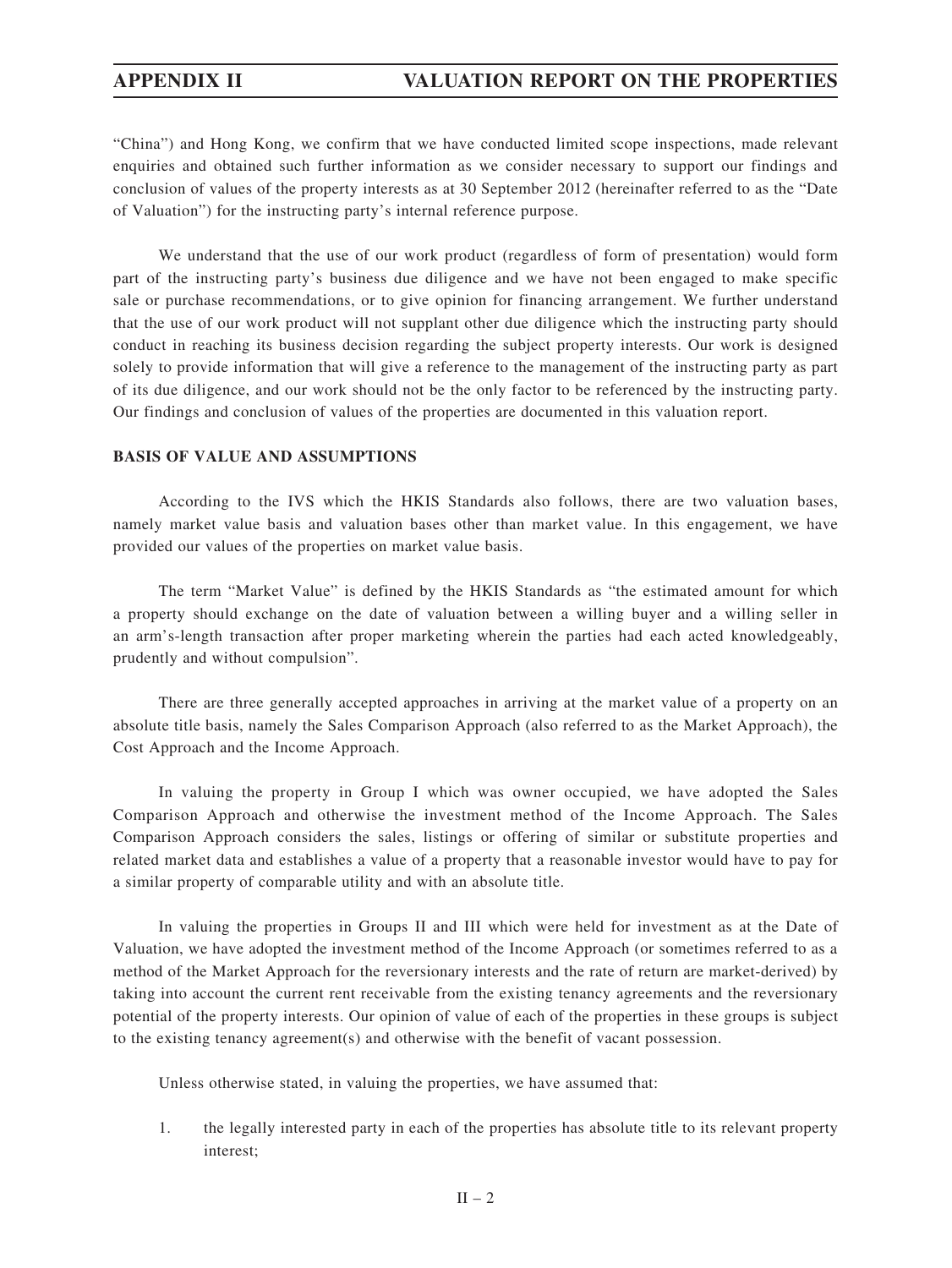- 2. the legally interested party in each of the properties sells its relevant property interest in the market in its existing state without the benefit of a deferred terms contract, leaseback, joint venture, management agreement or any other similar arrangement which would serve to increase the value of the property;
- 3. the legally interested party in each of the properties has free and uninterrupted rights to use or assign the property interest for the whole of the unexpired term as granted and any premium payable has already been fully paid;
- 4. the legally interested party in each of the properties complied with the deed of mutual covenants, sub-deed of mutual covenants, house rules or land grant contracts that governed the use of the property;
- 5. the properties have obtained relevant government's approvals for the sale of the property and is able to be disposed of and transferred free of all encumbrances (including but not limited to the cost of transaction) in the market; and
- 6. the properties can be freely disposed of and transferred free of all encumbrances at the Date of Valuation for its existing use in the market to both local and overseas purchasers without payment of any premium to the government.

Unless otherwise stated, in valuing the property in Group III, we have further assumed that:

- 1. the legally interested party in the property maintained its title to the property till the expiration of the granted land use term, and that the granted terms and conditions would remain unchanged during the residual land use term;
- 2. the legally interested party in the property maintained its right to receive rents from the property till the end of the granted land use term, and that relevant 房屋租賃許可證 Permit for Lease of Property could be obtained or renewed till the end of the granted land use term free of penalties (if any); and
- 3. the property can be leased out free of further encumbrances for its existing use in the market to both local and overseas tenants without payment of any premium or further property tax to the government.

We need to state that the reported value of each of the properties is not intended to represent the amount that might be realised from disposition of a portion or several portions of the property on further sub-divided title basis in the open market. Interested party in the properties should have their own due diligence on the issue.

Should any of the above not be the case, it will have adverse impact to our values.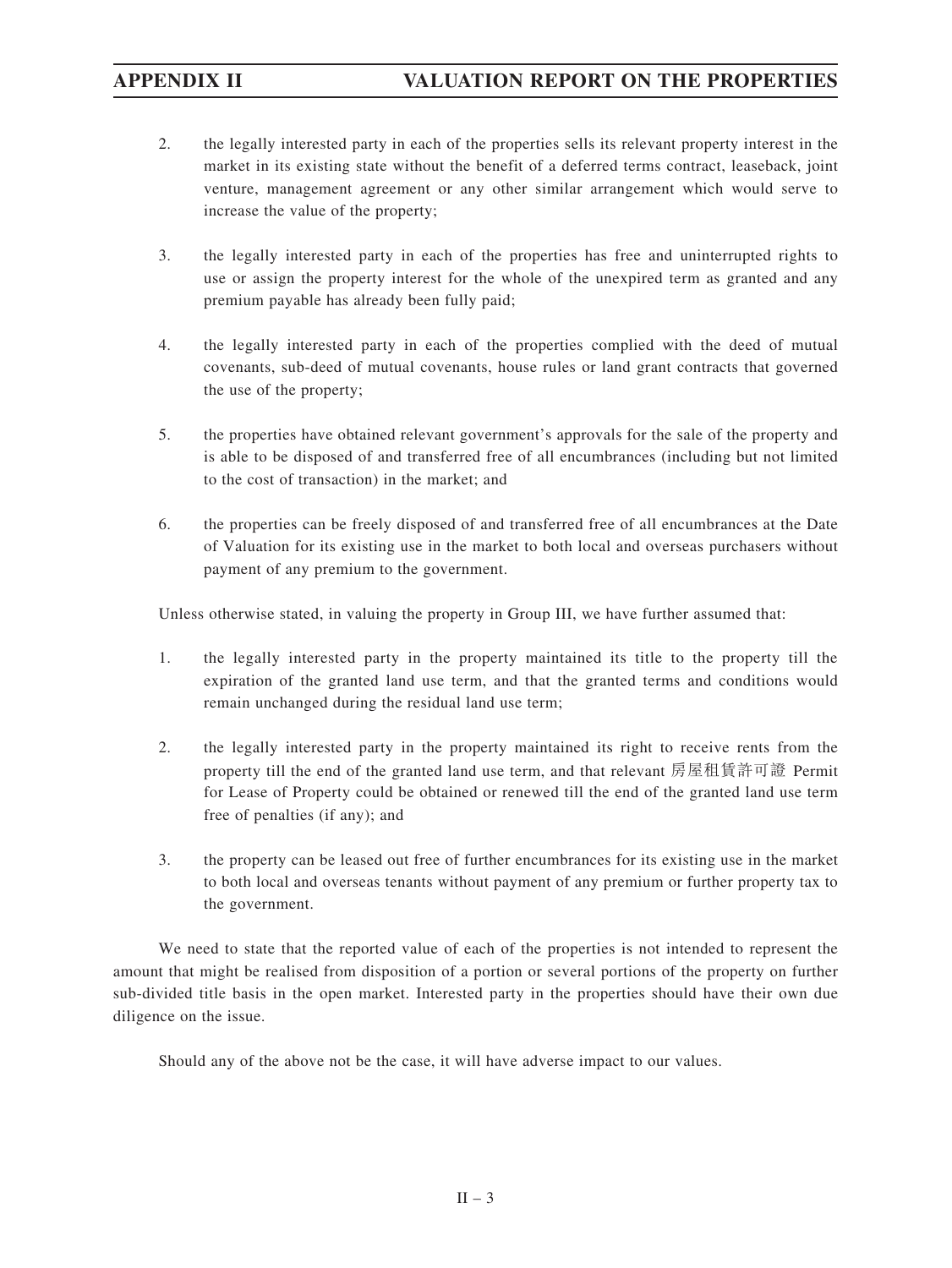## **MATTERS THAT MIGHT AFFECT THE VALUES REPORTED**

For the sake of valuation, we have adopted the areas as appeared in the copies of the documents as provided, and no further verification work has been conducted. Should it be established subsequently that the adopted areas were not the latest approved, we reserve the right to revise our report and the valuations accordingly.

No allowance has been made in our valuations for any charges, mortgages, outstanding premium or amounts owing on the properties valued nor any expenses or taxation which may be incurred in affecting a sale of the properties. Unless otherwise stated, it is assumed that the properties are free from all encumbrances, restrictions, and outgoings of an onerous nature which could affect their values.

We have assumed that the properties are able to be sold and purchased in the market without any legal impediment (especially from the regulators). Should this not be the case, it will affect the reported values significantly. The readers are reminded to have their own legal due diligence work on such issues. No responsibility or liability is assumed.

As at the Latest Practicable Date in this circular, we were unable to identify any adverse news against the properties which may affect the reported values in our report. Thus, we are not in the position to report and comment on its impact (if any) to the properties. However, should it be established subsequently that such news did exist at the Date of Valuation, we reserve the right to adjust the values reported herein.

## **ESTABLISHMENT OF TITLES**

For properties in Hong Kong in Groups I and II, we have caused searches to be made at the Land Registry of Hong Kong. However, we have not searched the original documents to ascertain ownership or to verify any amendments which may not appear on the copies handed to us, but have relied upon the information given to us by the Group in the respect of the Group's interests in the properties.

The management of the Company provided us copies of documents to support the Group's title to the property in Group III. We were given to understand that the property has free and uninterrupted rights to assign, to mortgage or to let the property at its existing use (in this instance, an absolute title) for the whole of the unexpired terms as granted free of all encumbrances, and any premiums payable have already been paid in full or outstanding procedures have been completed (if any). The land registration system of China forbids us to search the original documents of the property in Group III from the relevant authorities, and to verify legal title or any material encumbrances which may not appear on the copies handed to us. We have relied on a copy of legal opinion provided by the management of the Company and prepared by its PRC legal adviser, Tianjin Join-High Law Office, on 30 November 2012 regarding the Groups' titles to this property in the PRC. All documents disclosed (if any) are for reference only and no responsibility is assumed for any legal matters concerning the legal titles and the rights (if any) to the property analysed. Any responsibility for our misinterpretation of the documents cannot be accepted, and no responsibility or liability from our part is assumed in relation to those documents.

In valuing the property interests in Hong Kong which are held under various Government Leases expiring before 30 June 1997, we have taken account of the provisions contained in Annex III of the Joint Declaration of the Government of the United Kingdom and the Government of the PRC on the Question of Hong Kong and the New Territories Leases (Extension) Ordinance 1988 that such leases have been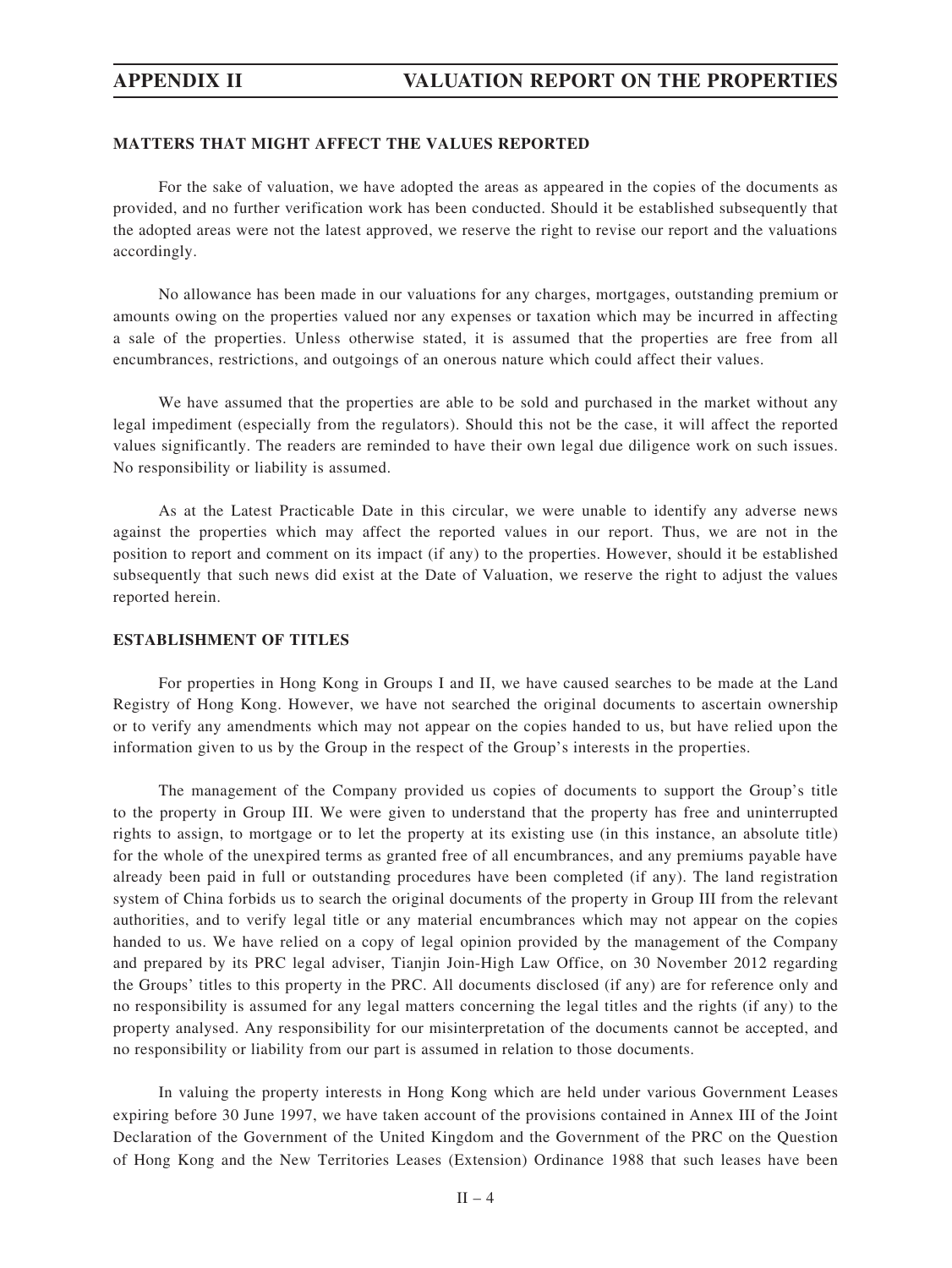extended without premium until 30 June 2047 and that rents of three per cent of the rateable value for the time being of such property interests are charged per annum from the date of extension.

Unless otherwise stated, we have assumed that the Group has the right to own and to dispose the properties, and that there would be no legal impediment (especially from the regulators) for the Group to continue such rights to the properties. Should this not be the case, it will affect our findings and conclusion of values reported in this report significantly. The readers are reminded to have their own legal due diligence work on such issues. No responsibility or liability is assumed.

## **INSPECTIONS AND INVESTIGATIONS OF THE PROPERTIES IN ACCORDANCE WITH VALUATION STANDARD 4 OF THE HKIS STANDARDS**

As instructed, no internal inspection to the properties is required for this engagement. However, we have conducted limited scope of inspections to the exterior, and where possible, the interior of the properties in respect of which we have been provided with such information as we have requested for the purpose of valuation. We have not inspected those parts of the properties which were covered, unexposed or inaccessible and such parts have been assumed to be in a reasonable condition. We cannot express an opinion about or advice upon the condition of the properties and our work product should not be taken as making any implied representation or statement about the condition of the properties. No structural survey, investigation or examination has been made, but in the course of our inspections, we did not note any serious defects in the properties inspected. We are not, however, able to report that the properties are free from rot, infestation or any other structural defects. No tests were carried out to the utilities (if any) and we are unable to identify those utilities covered, unexposed or inaccessible.

We have not carried out on-site measurements to verify the correctness of the areas of the properties, but have assumed that the areas shown on the documents and handed to us are correct. All dimensions, measurements and areas are approximations.

Our engagement and the agreed procedures to value the properties did not include an independent land survey to verify the legal boundaries of the properties. We need to state that we are not in the land survey profession, therefore, we are not in the position to verify or ascertain the correctness of the legal boundaries of such properties that appeared on the documents handed to us. No responsibility from our part is assumed. The management of the Company or interested party in the properties should conduct their own legal boundaries due diligence work to satisfy their requirement(s) (if any).

We have not arranged for any investigation to be carried out to determine whether or not any deleterious or hazardous material has been used in the construction of the properties, or has since been incorporated, and we are therefore unable to report that the properties are free from risk in this respect, and therefore we have not considered such factor in our valuations.

We are not aware of the content of any environmental audit or other environmental investigation or soil survey which may have been carried out on the properties and which may draw attention to any contamination or the possibility of any such contamination. In undertaking our work, we have been instructed to assume that no contaminative or potentially contaminative uses have ever been carried out in the properties. We have not carried out any investigation into past or present uses, either of the properties or of any neighbouring land, to establish whether there is any contamination or potential for contamination to the properties from these uses or sites, and have therefore assumed that none exists. However, should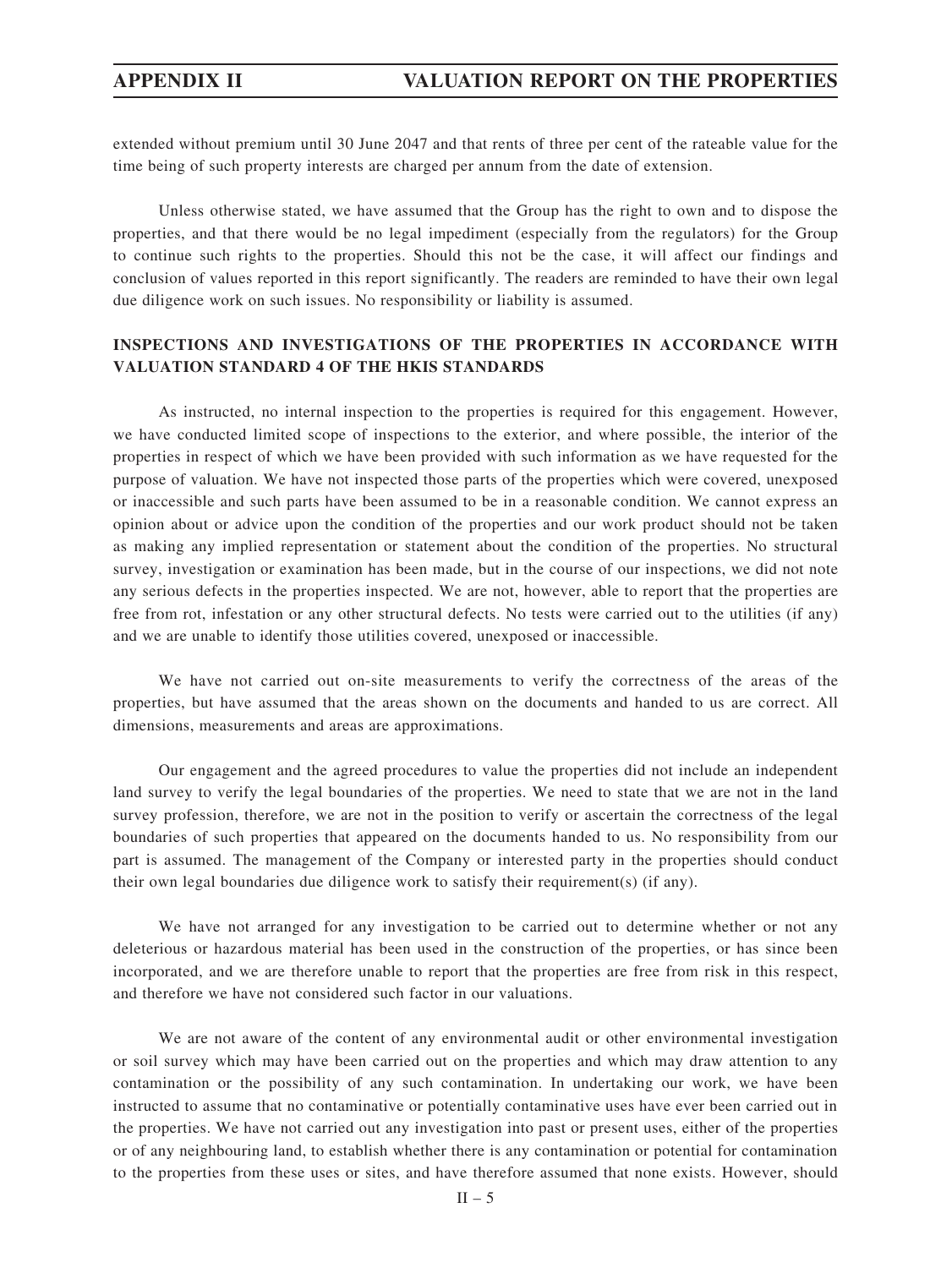it be established subsequently that contamination, seepage or pollution exists at the properties or any neighbouring land, or that the premises have been or are being put to a contaminative use, this might reduce the values now reported or affect our findings.

## **SOURCES OF INFORMATION AND ITS VERIFICATION IN ACCORDANCE WITH VALUATION STANDARD 5 OF THE HKIS STANDARDS**

In the course of our work, we have been provided with copies of the documents (including but not limited to tenancy agreements) regarding the properties, and these copies have been referenced without further verifying with the relevant bodies and/or authorities. Our procedures to value did not require us to conduct any searches or inspect the original documents to verify ownership or to verify any amendment which may not appear on the copies handed to us. We need to state that we are not legal professional, therefore, we are not in the position to advise and comment on the legality and effectiveness of the documents provided by the management of the Company.

We have relied solely on the information provided by the management of the Company or its appointed personnel without further verification and have fully accepted advice given to us on such matters as planning approvals or statutory notices, locations, titles, easements, tenure, occupation, rentals, lettings, site and floor areas and all other relevant matters.

The scope of valuation has been determined by reference to the property list provided by the instructing party. All properties on the list have been included in this report.

Our work has been made only based on the advice and information made available to us. While a limited scope of general inquiries had been made to the local property market practitioners, we are not in a position to verify and ascertain the correctness of the advice given by the relevant personnel. No responsibility or liability is assumed.

Information furnished by others, upon which all or portions of our work product are based, is believed to be reliable but has not been verified in all cases. Our procedures to value or work do not constitute an audit, review, or compilation of the information provided. Thus, no warranty is made nor liability assumed for the accuracy of any data, advice, opinions, or estimates identified as being furnished by others which have been used in formulating our work product.

When we adopted the work products from other professions, external data providers and the management of the Company in our works, the assumptions and caveats that adopted by them in arriving at their figures also applied to this report. The procedures we have taken do not provide all the evidence that would be required in an audit and, as we have not performed an audit, accordingly, we do not express an audit opinion.

We are unable to accept any responsibility for the information that has not been supplied to us by the management of the Company or its appointed personnel. Also, we have sought and received confirmation from the management of the Company or its appointed personnel that no materials factors have been omitted from the information supplied. Our analysis and valuations are based upon full disclosure between us and the Company of material and latent facts that may affect our works.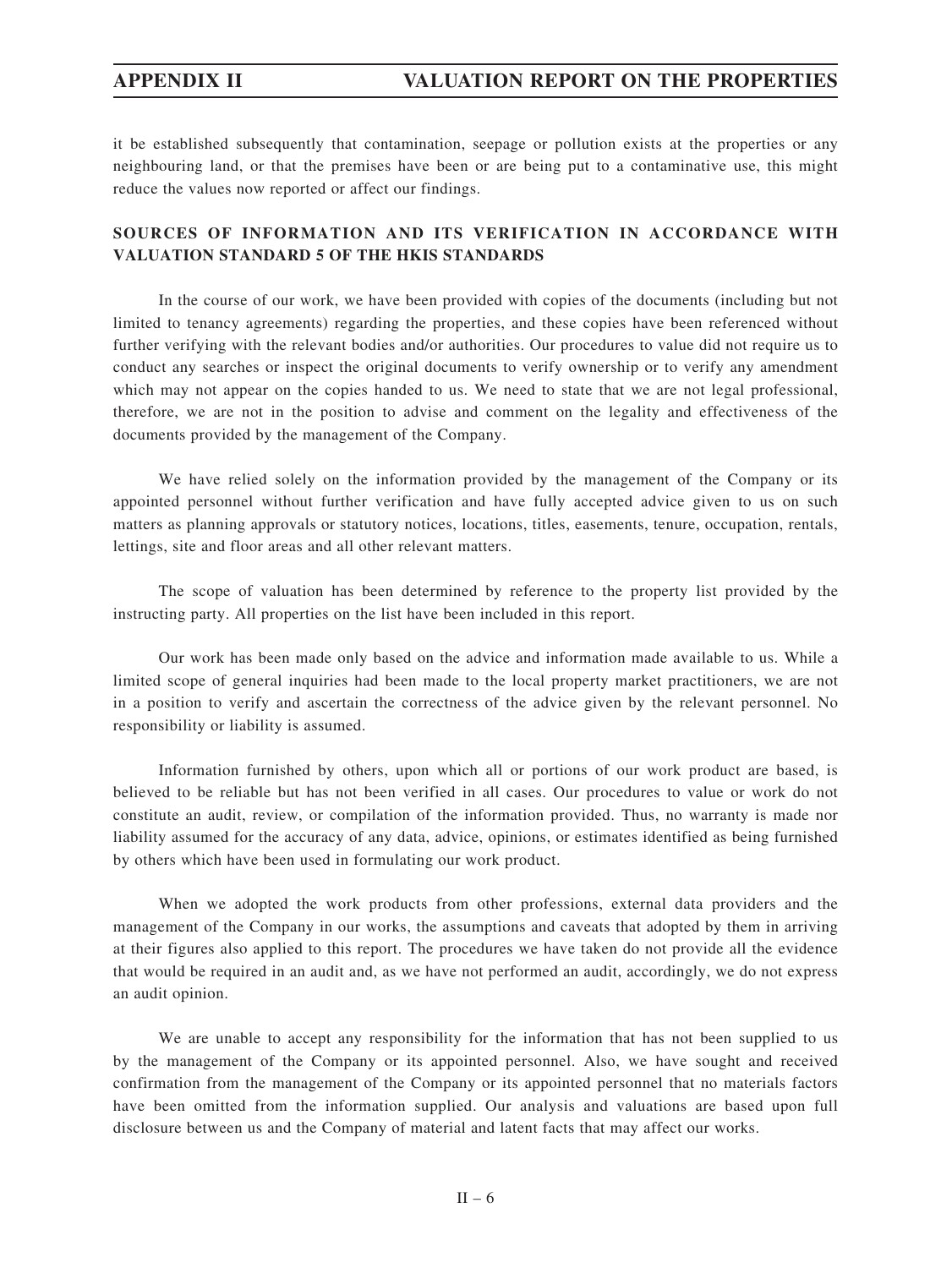We have had no reason to doubt the truth and accuracy of the information provided to us by the management of the Company or its appointed personnel. We consider that we have been provided with sufficient information to reach an informed view, and have had no reason to suspect that any material information has been withheld.

Unless otherwise stated, all monetary amounts are in Hong Kong dollars ("HK\$"). In valuing the property in Group III, the adopted exchange rate was the prevailing rate as at the Date of Valuation being Renminbi Yuan ("RMB") 1 per HK\$1.23 and no significant fluctuation in exchange rates have been found between the date and the date of this report.

## **LIMITING CONDITIONS IN THIS REPORT**

Our findings or conclusion of values of the properties in this report are valid only for the stated purpose and only for the Date of Valuation, and for the sole use of the Company. We or our personnel shall not be required to give testimony or attendance in court or to any government agency by reason of this report, and the valuer accepts no responsibility whatsoever to any other person.

Our work has been made on the assumption that no unauthorised alteration, extension or addition has been made in the properties, and that the inspection and the use of this report do not purport to be a building survey of the properties. We have assumed that the properties are free of rot and inherent danger or unsuitable materials and techniques.

No responsibility is taken for changes in market conditions and local government policy and no obligation is assumed to revise this report to reflect events or conditions, which occur or make known to us subsequent to the date hereof.

Neither the whole nor any part of this report or any reference made hereto may be included in any published documents, prospectus or statement, or published in any way, without our written approval of the form and context in which it may appear. Nonetheless, we consent to the publication of this report in this circular for the Company's shareholders' reference.

Our maximum liability relating to services rendered under this engagement (regardless of form of action, whether in contract, negligence or otherwise) shall be limited to the charges paid to us for the portion of its services or work products giving rise to liability. In no event shall we be liable for consequential, special, incidental or punitive loss, damage or expense (including without limitation, lost profits, opportunity costs, etc.), even if it has been advised of their possible existence.

It is agreed that the instructing party is required to indemnify and hold us and our personnel harmless from any claims, liabilities, costs and expenses (including, without limitation, attorney's fees and the time of our personnel involved) brought against, paid or incurred by us at a time and in any way based on the information made available in connection with our work product except to the extent any such loses, expenses, damages or liabilities are ultimately determined to be the result of gross negligence of our engagement team in conducting its work. This provision shall survive even after the termination of this engagement for any reason.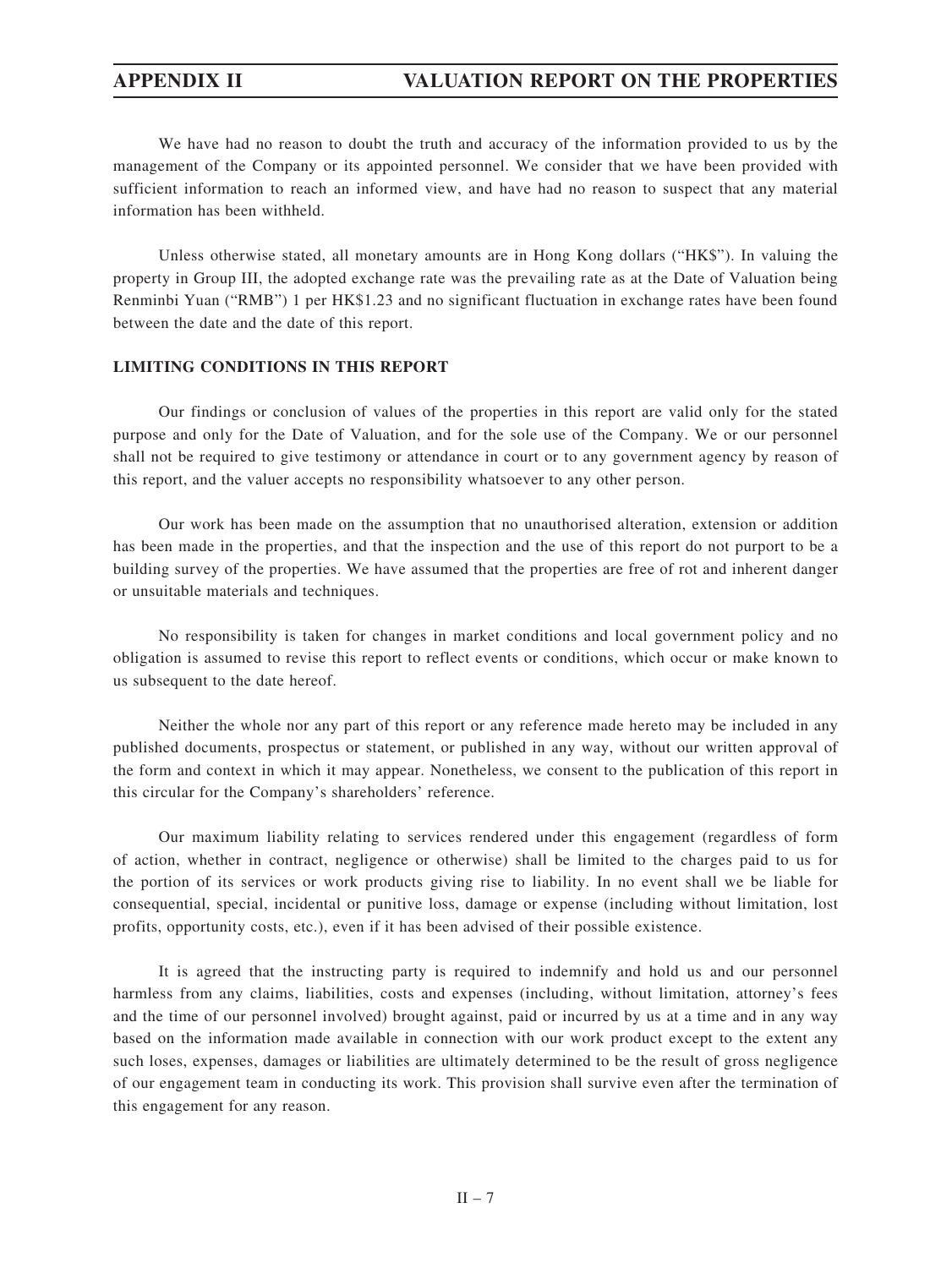## **STATEMENTS**

Our report is prepared in line with the IVS and the HKIS Standards. The valuations have been undertaken by valuer, acting as external valuer, qualified for the purpose of the valuation.

We retain a copy of this valuation report together with the data from which it was prepared, and these data and documents will, according to the Laws of Hong Kong, keep for a period of 6 years from the date of this report and to be destroyed thereafter. We considered these records confidential, and we do not permit access to them by anyone, with the exception for law enforcement authorities or court order, without the instructing party's authorisation and prior arrangement made with us. Moreover, we will add the instructing party's information into our client list for our future reference.

The analysis or valuations of the properties depend solely on the assumptions made in this report and not all of which can be easily quantified or ascertained exactly. Should some or all of the assumptions prove to be inaccurate at a later date, it will affect the reported findings and conclusion of values significantly.

We hereby certify that the fee for this service is not contingent upon our findings and conclusion of values, and we have no significant interest in the properties, the Group or the values reported.

Yours faithfully, For and on behalf of **LCH (Asia-Pacific) Surveyors Limited**

**Elsa Ng Hung Mui** *BSc MSc RPs (GP) Director*

*Note:*

Ms. Elsa Ng Hung Mui is a Registered Professional Surveyor who has been conducting valuation of real estate properties in Hong Kong since 1994 and has more than 14 years of experience in valuing properties in mainland China. She is a Member in the HKIS and a valuer on the List of Property Valuers for Undertaking Valuation for Incorporation or Reference in Listing Particulars and Circulars and Valuations in Connection with Takeovers and Mergers published by the HKIS.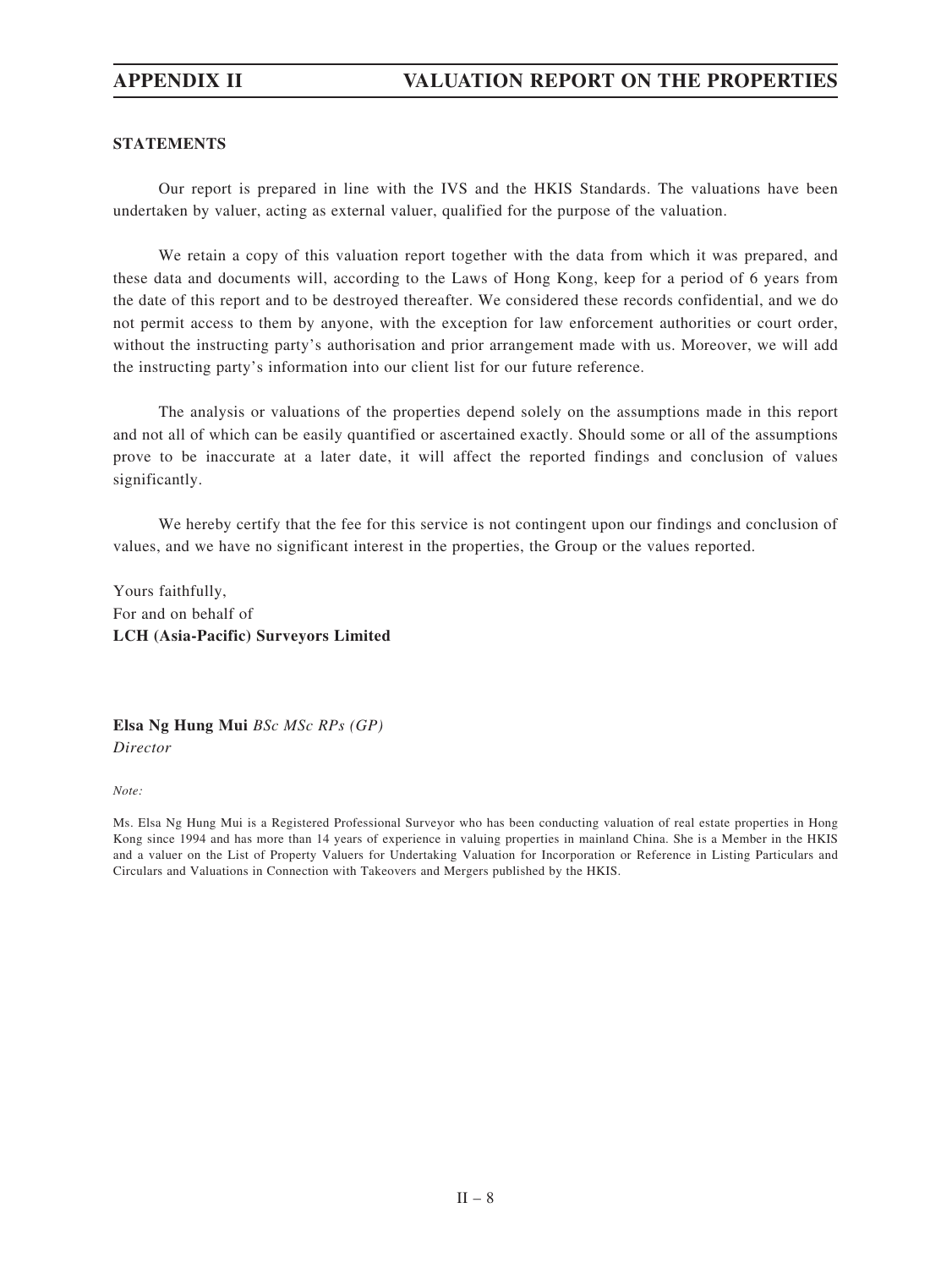# **SUMMARY OF VALUES**

| <b>Group I</b>  | Property owned and occupied by the Group in Hong Kong and valued on market<br>$-$<br>value basis                                                               |           |                                                                                                                                          |
|-----------------|----------------------------------------------------------------------------------------------------------------------------------------------------------------|-----------|------------------------------------------------------------------------------------------------------------------------------------------|
|                 | <b>Property</b>                                                                                                                                                |           | Amount of valuation in its existing<br>state with 100 per cent. interest<br>attributable to the Group<br>as at 30 September 2012<br>HK\$ |
| 1.              | 17th Floor and Car Parking Space Nos. 18, 19 and<br>20 on 2nd Floor<br>Bank of East Asia Harbour View Centre<br>No. 56 Gloucester Road<br>Wanchai<br>Hong Kong |           | 125,000,000                                                                                                                              |
|                 |                                                                                                                                                                | Sub-total | HK\$125,000,000                                                                                                                          |
| <b>Group II</b> | - Properties owned by the Group in Hong Kong for investment and valued on market<br>value basis                                                                |           |                                                                                                                                          |
|                 | <b>Property</b>                                                                                                                                                |           | Amount of valuation in its existing<br>state with 100 per cent. interest<br>attributable to the Group as<br>at 30 September 2012<br>HK\$ |
| 2.              | Flat A on 23rd Floor, Block 2 and<br>Car Parking Space No. 31 on 2nd Basement<br>Ronsdale Garden<br>No. 25 Tai Hang Drive<br>Jardine's Lookout<br>Hong Kong    |           | 13,400,000                                                                                                                               |
| 3.              | Office Space on 30th Floor<br><b>United Centre</b><br>No. 95 Queensway<br>Admiralty<br>Hong Kong                                                               |           | 276,600,000                                                                                                                              |
| 4.              | Office Units 1 and 2 (excluding Property No. 5 below)<br>on 24th Floor<br>World-Wide House<br>No. 19 Des Voeux Road Central<br>Hong Kong                       |           | 359,300,000                                                                                                                              |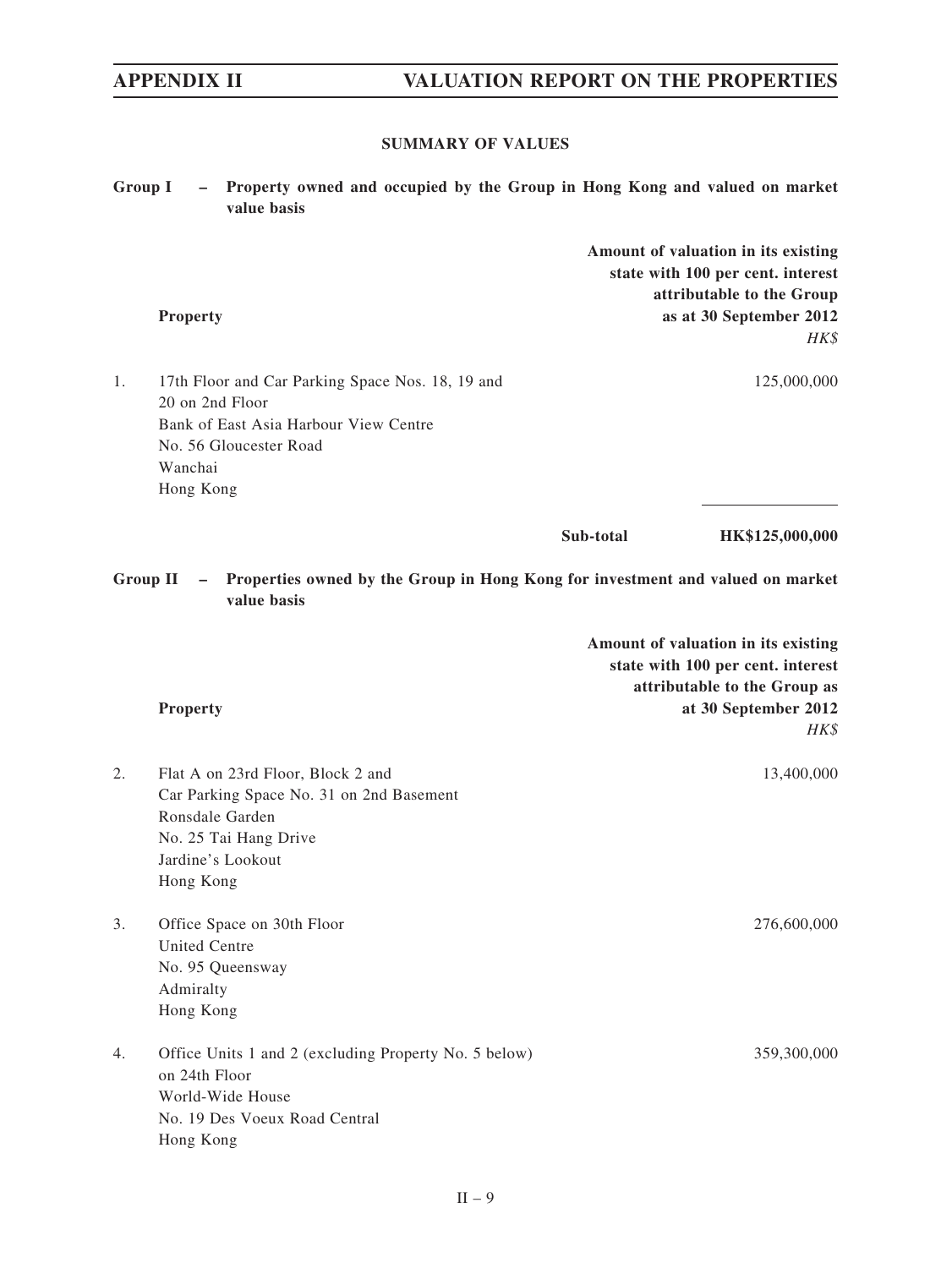|    | <b>Property</b>                                                                                                                                                                                                                                                                                     |           | Amount of valuation in its existing<br>state with 100 per cent. interest<br>attributable to the Group as<br>at 30 September 2012<br>HK\$ |
|----|-----------------------------------------------------------------------------------------------------------------------------------------------------------------------------------------------------------------------------------------------------------------------------------------------------|-----------|------------------------------------------------------------------------------------------------------------------------------------------|
| 5. | Portion of Office Unit 2 (also referred by the Company<br>as Unit 2406) on 24th Floor<br>World-Wide House<br>No. 19 Des Voeux Road Central<br>Hong Kong                                                                                                                                             |           | 19,700,000                                                                                                                               |
| 6. | Portion A of Office No. 805 and Office No. 806<br>(formerly known as Portion B of Office No. 805)<br>on 8th Floor<br>World-Wide House<br>No. 19 Des Voeux Road Central<br>Hong Kong                                                                                                                 |           | 63,200,000                                                                                                                               |
| 7. | Units A with Rear Yard, B with Rear Yard, C, D, E<br>with Rear Yard and F with Rear Yard on Ground Floor,<br>Units 1 and 3 on 1st Floor, Unit 2 on 1st Floor together<br>with A/C Plinth on 2nd Floor, and Advertising Space<br>Glory Rise<br>No. 128 Chun Yeung Street<br>North Point<br>Hong Kong |           | 78,500,000                                                                                                                               |
| 8. | Shops 4 and 5 on Ground Floor, Flats 1, 2, 3, 4, 5, 6, 7<br>and 8 on 1st Floor, Flats 3 and 4 on 2nd Floor<br>South Wall Mansion<br>Nos. 63, 63A, 65, 67, 69 and 71 South Wall Road<br>Kowloon City, Kowloon<br>Hong Kong                                                                           |           | 39,700,000                                                                                                                               |
|    |                                                                                                                                                                                                                                                                                                     | Sub-total | HK\$850,400,000                                                                                                                          |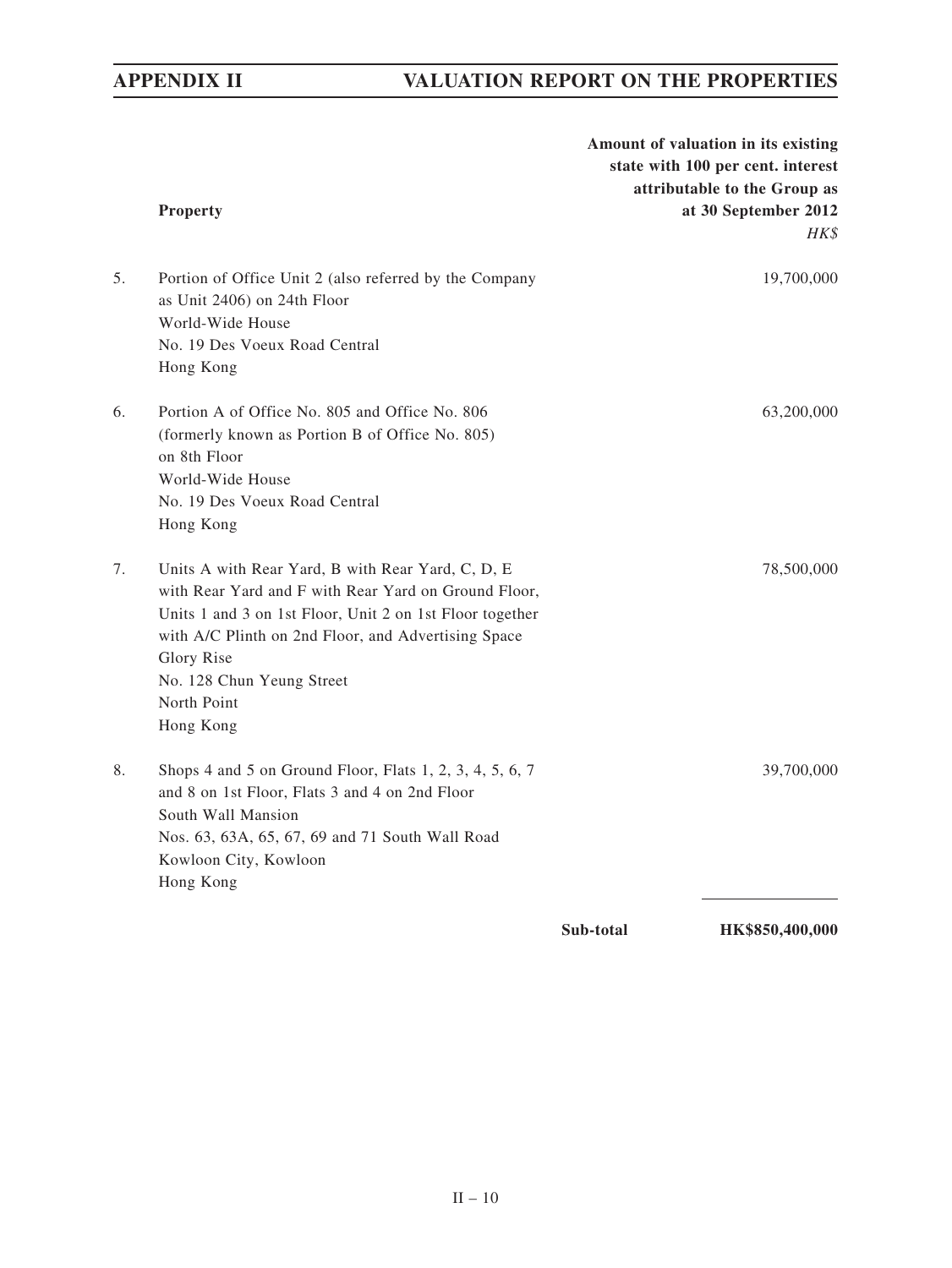**Group III – Property held by the Group under long-term title certificates in the PRC for investment and valued on market value basis**

| 9.<br>The whole of Level 4 and Units 501-506 on<br>Level 5<br>Block B, Beijing East Gate Plaza<br>No. 29 Dong Zhong Street<br>Dong Cheng District<br>Beijing<br>The PRC<br>Sub-total | <b>Property</b> | Amount of valuation in its existing<br>state with 100 per cent. interest<br>attributable to the Group as<br>at 30 September 2012<br>HK\$ |
|--------------------------------------------------------------------------------------------------------------------------------------------------------------------------------------|-----------------|------------------------------------------------------------------------------------------------------------------------------------------|
|                                                                                                                                                                                      |                 | 133,700,000                                                                                                                              |
|                                                                                                                                                                                      |                 |                                                                                                                                          |
|                                                                                                                                                                                      |                 |                                                                                                                                          |
|                                                                                                                                                                                      |                 |                                                                                                                                          |
|                                                                                                                                                                                      |                 |                                                                                                                                          |
|                                                                                                                                                                                      |                 |                                                                                                                                          |
|                                                                                                                                                                                      |                 |                                                                                                                                          |
|                                                                                                                                                                                      |                 | HK\$133,700,000                                                                                                                          |

 **Grand total HK\$1,109,100,000**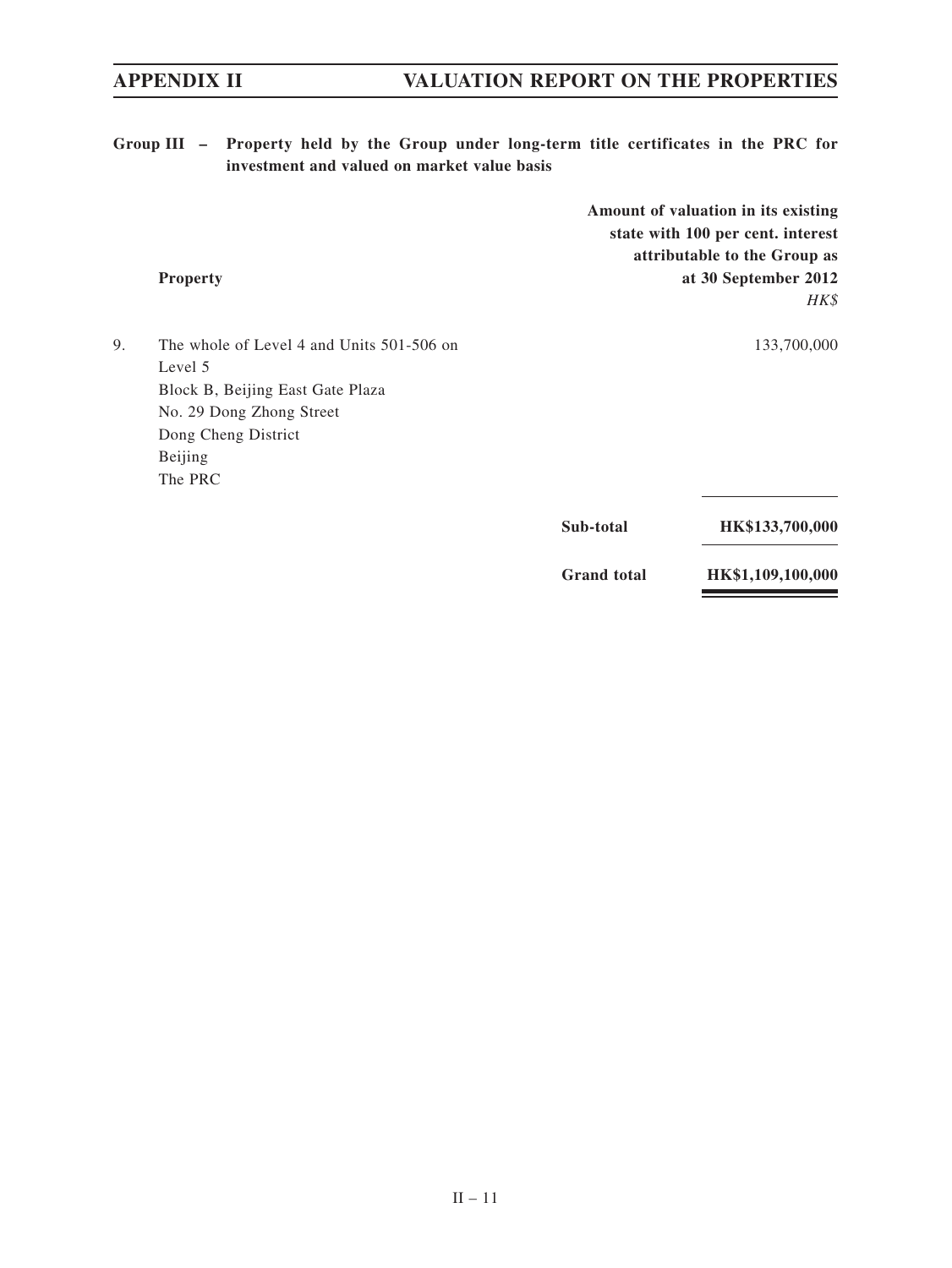**Amount of valuation in its** 

## **VALUATION CERTIFICATE**

## **Group I – Property owned and occupied by the Group in Hong Kong and valued on market value basis**

|    | <b>Property</b>                                                                                                                                                                                                                                                                            | <b>Description and tenure</b>                                                                                                                                                                                                                                                                                                                                                                                                                                                                        | Particulars of occupancy                                                                                                                                                                                                                                                                                                                                                                                    | existing state<br>with 100 per<br>cent. interest<br>attributable to<br>the Group as at<br>30 September 2012 |
|----|--------------------------------------------------------------------------------------------------------------------------------------------------------------------------------------------------------------------------------------------------------------------------------------------|------------------------------------------------------------------------------------------------------------------------------------------------------------------------------------------------------------------------------------------------------------------------------------------------------------------------------------------------------------------------------------------------------------------------------------------------------------------------------------------------------|-------------------------------------------------------------------------------------------------------------------------------------------------------------------------------------------------------------------------------------------------------------------------------------------------------------------------------------------------------------------------------------------------------------|-------------------------------------------------------------------------------------------------------------|
| 1. | 17th Floor and Car<br>Parking Space Nos.<br>18, 19 and 20 on 2nd<br>Floor<br>Bank of East Asia<br>Harbour View Centre<br>No. 56 Gloucester<br>Road<br>Wanchai<br>Hong Kong<br>725,672/19,581,678th<br>parts or shares of and<br>in The Remaining<br>Portion of Inland<br>Lot No. 2818, The | The property comprises the<br>whole of the 17th Floor and<br>three covered car parking spaces<br>on the 2nd Floor of a 30-storey<br>office building (with the lowest<br>5 floors designated for shops,<br>loading/unloading spaces, lobby<br>and carpark usages) which was<br>completed in 1990.<br>The gross floor area of the<br>office floor is approximately<br>729.9 sq.m. (7,857 sq.ft.) and<br>the saleable area of the property<br>is approximately 567.4 sq.m.<br>$(6,107 \text{ sq.ft.}).$ | We were advised that a<br>portion of the property was<br>occupied by the Company<br>for office purpose and the<br>remaining portion of the<br>property was subject to<br>a connected party lease<br>arrangement as at the<br>Date of Valuation. The<br>term of the lease is from<br>11 September 2012 to 30<br>September 2014 and at an<br>all inclusive monthly rental<br>of HK\$140,000. (See Note<br>(2) | HK\$125,000,000                                                                                             |
|    | Remaining Portion of<br>Section D of Inland<br>Lot No. 2818, The<br>Remaining Portion of<br>Section F of Inland<br>Lot No. 2817 and<br>Section M of Inland<br>Lot No. 2817 (the<br>"Lots")                                                                                                 | The Lots are held under two<br>various Government Leases for a<br>term of 99 years renewable for a<br>further term of 99 years from 26<br>March 1929 and 25 May 1929,<br>respectively. The annual total<br>government rent payable is of<br>HK\$329 as shown on the copies<br>of land searches.                                                                                                                                                                                                      |                                                                                                                                                                                                                                                                                                                                                                                                             |                                                                                                             |

### *Notes:*

1. The registered owner of the property is Grandtex Development Limited ("Grandtex").

2. As advised, more than half of the property was subject to a connected party lease arrangement made between Grandtex and Junny Diamond Co., Limited (a company owned by the Chairman and an executive director of the Company) as at the Date of Valuation. We were advised that Grandtex is a wholly-owned subsidiary of the Company. Our valuation is made with the benefit of vacant possession and otherwise subject to the existing tenancy agreement.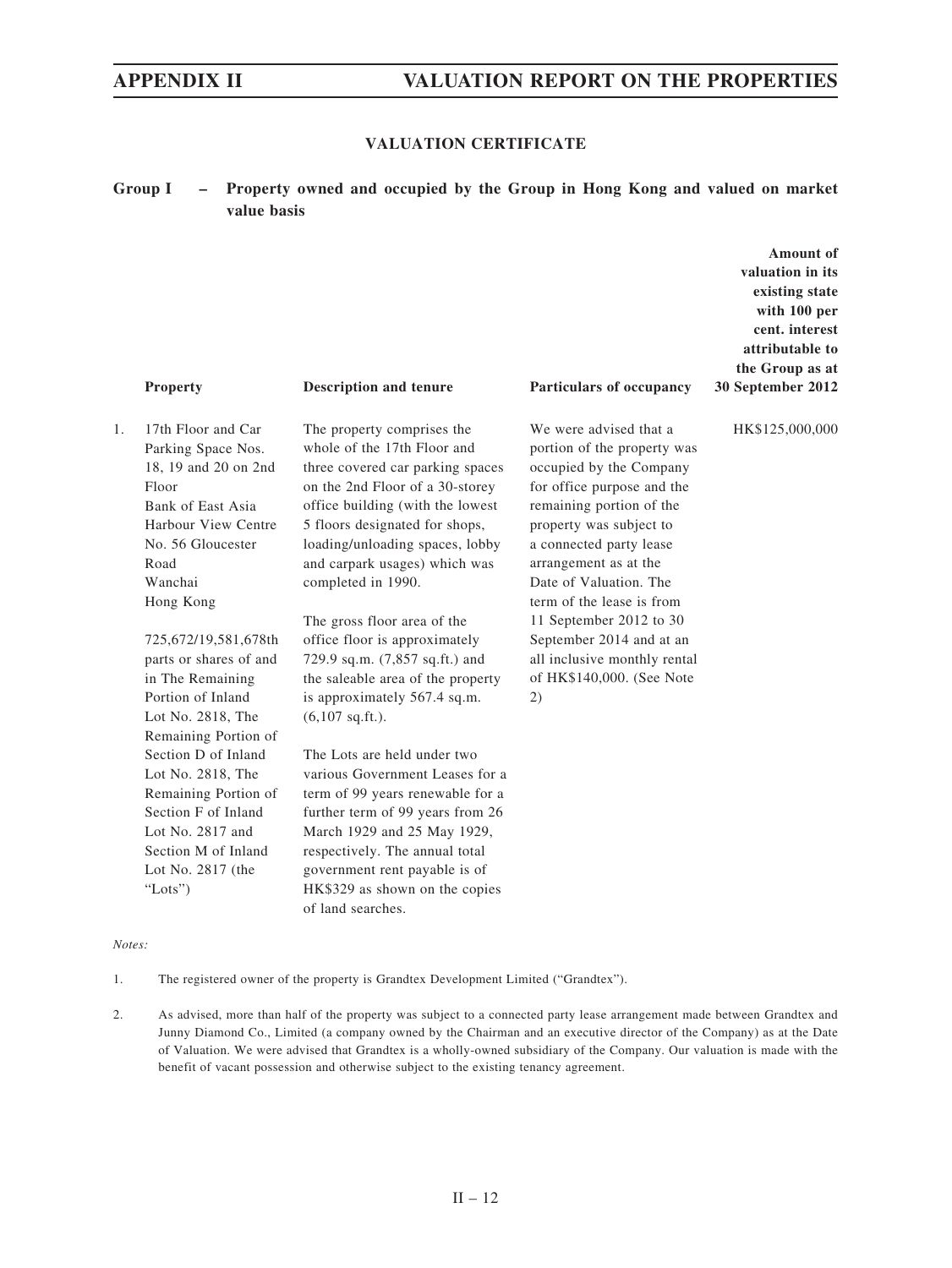**Group II – Properties owned by the Group in Hong Kong for investment and valued on market value basis**

|        | Property                                                                                                                                                                                                                                                                                                                    | <b>Description and tenure</b>                                                                                                                                                                                                                                                                                                                                                                                                                                                                                                                                                                                                                                                                                                                                                                                                                                                                                                 | Particulars of occupancy                                                                                                                                                                                                                                                                                    | Amount of<br>valuation in its<br>existing state<br>with 100 per<br>cent. interest<br>attributable to<br>the Group as at<br>30 September 2012 |
|--------|-----------------------------------------------------------------------------------------------------------------------------------------------------------------------------------------------------------------------------------------------------------------------------------------------------------------------------|-------------------------------------------------------------------------------------------------------------------------------------------------------------------------------------------------------------------------------------------------------------------------------------------------------------------------------------------------------------------------------------------------------------------------------------------------------------------------------------------------------------------------------------------------------------------------------------------------------------------------------------------------------------------------------------------------------------------------------------------------------------------------------------------------------------------------------------------------------------------------------------------------------------------------------|-------------------------------------------------------------------------------------------------------------------------------------------------------------------------------------------------------------------------------------------------------------------------------------------------------------|----------------------------------------------------------------------------------------------------------------------------------------------|
| 2.     | Flat A on 23rd Floor<br>Block 2 and<br>Car Parking Space<br>No. 31 on 2nd<br><b>Basement</b><br>Ronsdale Garden<br>No. 25 Tai Hang<br>Drive<br>Jardine's Lookout<br>Hong Kong<br>$15/5,379$ th parts or<br>shares of and in The<br>Remaining Portion of<br>Inland Lot No. 5710<br>and The Extension<br>thereto (the "Lots") | Ronsdale Garden (the<br>"development") comprises two<br>33-storey residential blocks<br>erected over a 6-levels (with<br>split ground level) common<br>utilities and recreation podium/<br>carpark which was completed in<br>1986.<br>The property comprises a<br>residential unit on the 23rd<br>Floor of Block 2 and a covered<br>car parking space on the 2nd<br>Basement of the development.<br>The gross floor area of the<br>residential unit is approximately<br>112.3 sq.m. (1,209 sq.ft.) and<br>the saleable area of the property<br>is approximately 89.4 sq.m.<br>(962 sq.ft.) and a bay window<br>area of approximately 1.5 sq.m.<br>$(16$ sq.ft.).<br>The Lots are held under<br>Conditions of Sale No. 4015<br>for a term of 75 years from 13<br>November 1939 renewable for<br>a further term of 75 years at an<br>annual total government rent<br>of HK\$1,000 as shown on the<br>previous valuation report. | We were advised that the<br>property was subject to<br>a connected party lease<br>arrangement as at the Date<br>of Valuation. The term of<br>the lease is from 1 January<br>2012 to 31 December<br>2013 and at an all<br>inclusive monthly rental of<br>HK\$26,717 for residential<br>purpose. (See Note 2) | HK\$13,400,000                                                                                                                               |
| Notes: |                                                                                                                                                                                                                                                                                                                             |                                                                                                                                                                                                                                                                                                                                                                                                                                                                                                                                                                                                                                                                                                                                                                                                                                                                                                                               |                                                                                                                                                                                                                                                                                                             |                                                                                                                                              |

1. The registered owner of the property is Yue Tin Development Limited.

2. As advised, the property was subject to a connected party lease arrangement made between Yue Tin Development Limited (a wholly-owned subsidiary of the Company) and Junny Diamond Co., Limited (a company owned by the Chairman and an executive director of the Company) as at the Date of Valuation.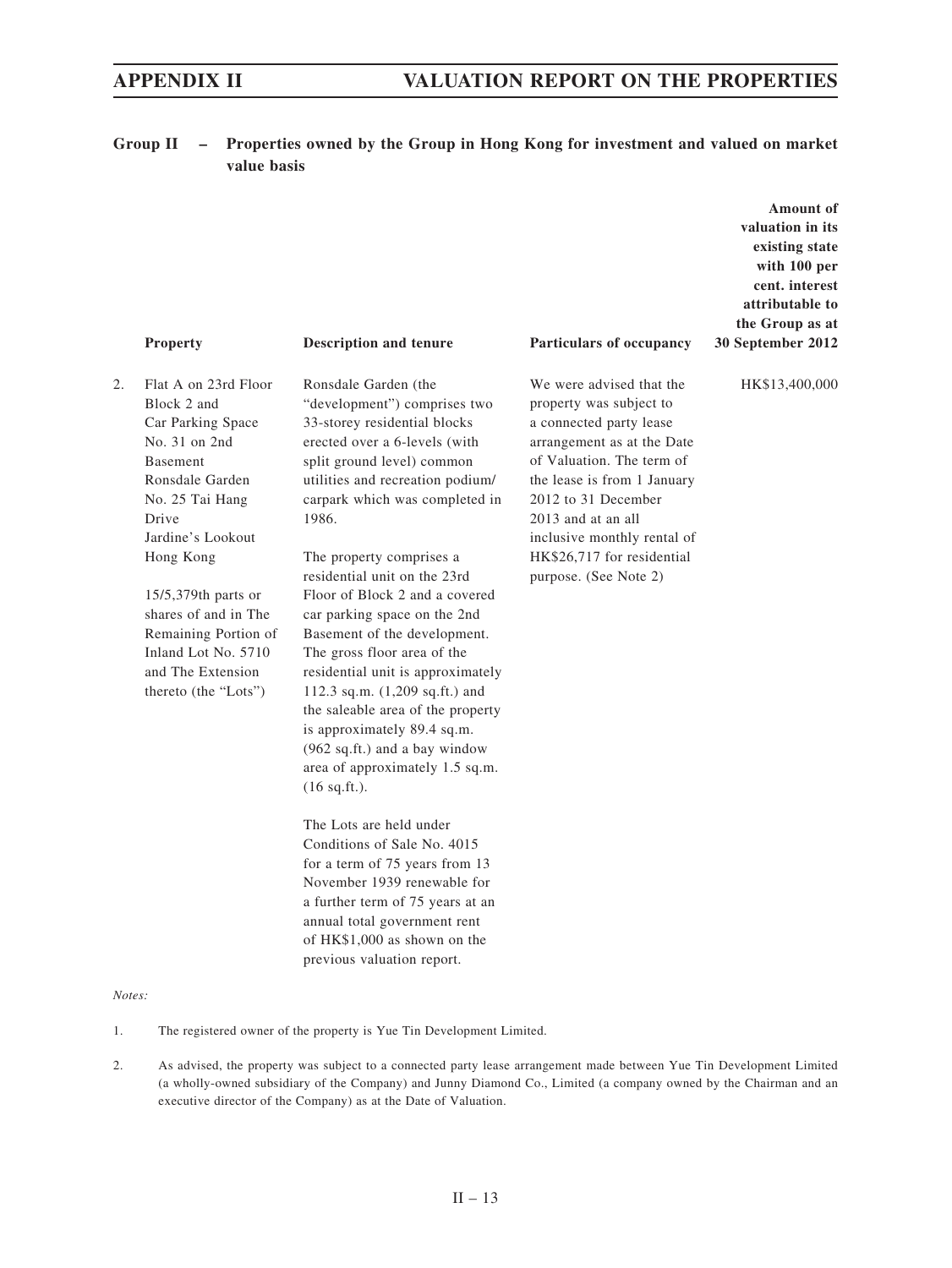|    | Property                                                                                            | <b>Description and tenure</b>                                                                                                                                                                                                                         | Particulars of occupancy                                                                                                                                                           | <b>Amount</b> of<br>valuation in its<br>existing state<br>with 100 per<br>cent. interest<br>attributable to<br>the Group as at<br>30 September 2012 |
|----|-----------------------------------------------------------------------------------------------------|-------------------------------------------------------------------------------------------------------------------------------------------------------------------------------------------------------------------------------------------------------|------------------------------------------------------------------------------------------------------------------------------------------------------------------------------------|-----------------------------------------------------------------------------------------------------------------------------------------------------|
| 3. | Office Space on 30th<br>Floor<br><b>United Centre</b><br>No. 95 Queensway<br>Admiralty<br>Hong Kong | The property comprises the<br>whole of 30th Floor of a<br>37-storey commercial/office<br>building which was completed in<br>1981. There is a bus terminus on<br>the Ground Floor of the building.                                                     | The property was subject<br>to a registered tenancy<br>agreement for a term<br>of 5 years commencing<br>from 31 March 2009 and<br>expiring on 30 March<br>2014 at a monthly rental | HK\$276,600,000                                                                                                                                     |
|    | 1,742/74,554th parts<br>or shares of and in<br>Inland Lot No. 8469<br>(the "Lot")                   | The gross floor area of the<br>property is approximately<br>1,903.5 sq.m. (20,489 sq.ft.) and<br>the saleable area of the property<br>is approximately 1,663 sq.m.<br>$(17,900$ sq.ft.).                                                              | of HK\$594,181 for the<br>first three years and<br>HK\$680,234.80 for the<br>remaining two years for<br>office premises usage.                                                     |                                                                                                                                                     |
|    |                                                                                                     | The Lot is held under Conditions<br>of Sale No. UB11233 for a term<br>of 75 years from 4 August 1978<br>renewable for a further term<br>of 75 years at an annual total<br>government rent of HK\$1,000<br>as shown on the copies of land<br>searches. |                                                                                                                                                                                    |                                                                                                                                                     |

### *Notes:*

- 1. The registered owner of the property is Stadium Holdings Limited.
- 2. The property is subject to a registered first legal charge in favour of Cathay Holdings Limited, a wholly owned subsidiary of the Company, for all monies on 9 February 2010.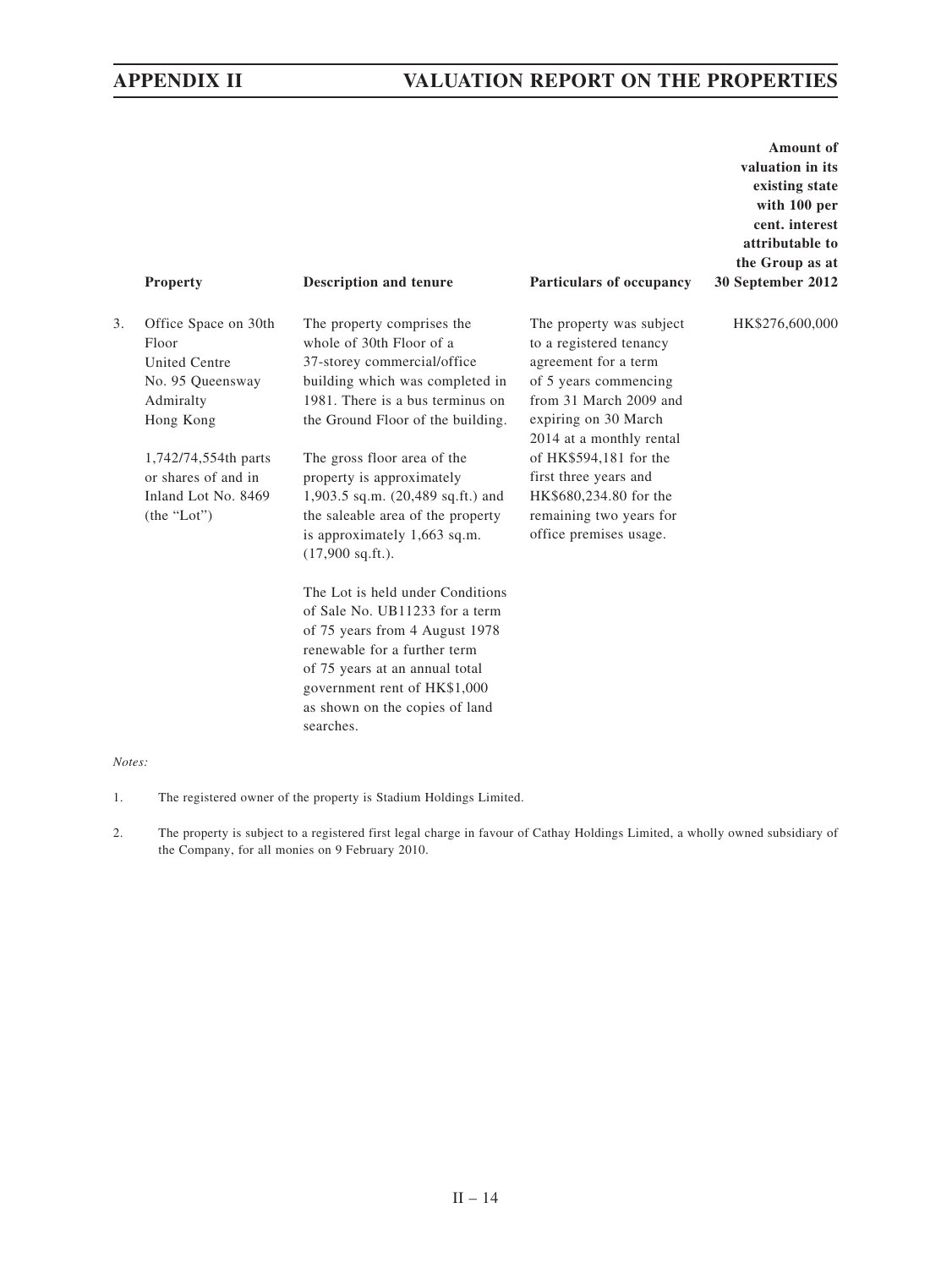A portion of Office Unit 1 and a portion of Office Unit 2 were available for lease as at the Date of Valuation whilst the remaining portions of the property were subject to various tenancy agreements for office premises usage. (See

Note 2)

**Amount of valuation in its existing state with 100 per cent. interest attributable to the Group as at 30 September 2012**

HK\$359,300,000

### **Property Description and tenure Particulars of occupancy**

4. Office Units 1 and 2 (excluding Property No. 5 below) on 24th Floor World-Wide House No. 19 Des Voeux Road Central Hong Kong

> Certain equal undivided parts or shares of 2,003/123,000th parts or shares of and in Inland Lot No. 8432 (the "Lot")

The property comprises two office units (excluding a small portion in the middle part of the floor) on the 24th Floor of a 28-storey office building erected on a MTRC Station Complex (with the lowest 4 floors designated for lobby, office and commercial usages) which was

Based on the updated information provided by the Company and a certification of sub-division plan, the lettable area of the property is approximately 1,735.3 sq. m. (18,679 sq. ft.) and the saleable area of the property is approximately 1,142.9 sq. m. (12,302 sq. ft.).

completed in 1980.

The Lot is held under Conditions of Grant No. UB11187 for a term of 75 years from 15 April 1978 renewable for a further term of 75 years at an annual total government rent of HK\$1,000 as shown on the copies of land searches.

*Notes:*

- 1. The registered owner of the property is Yue Tin Development Limited.
- 2. The remaining portions of the property was subject to various tenancy agreements with the earlier to be expired on 31 January 2013 and the latest to be expired on 2 July 2015. The total monthly rental received as at the Date of Valuation was approximately HK\$565,925 excluding rates and management fee.
- 3. The Company confirmed that the tenants are independent third parties to the Group.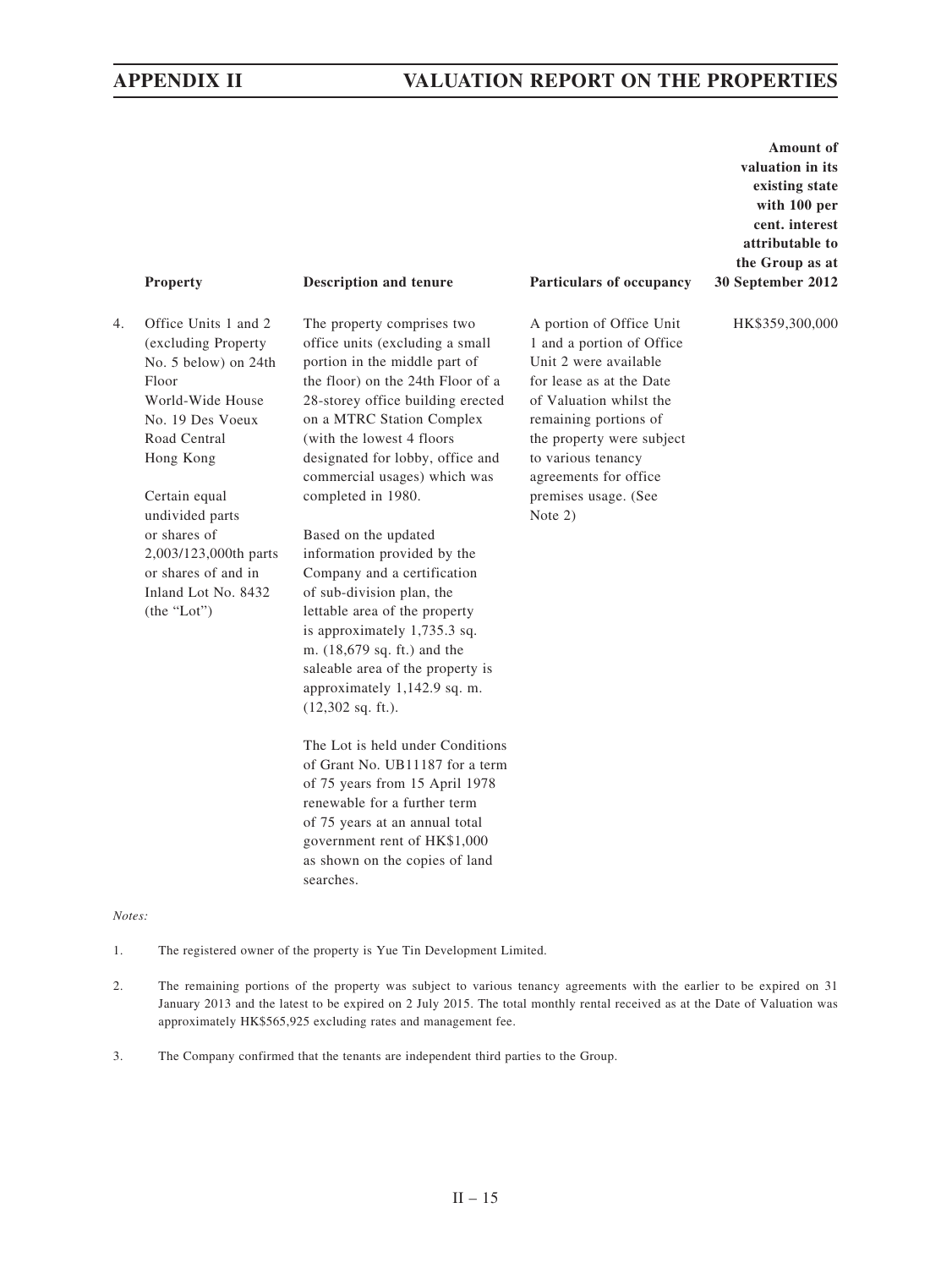**Amount of valuation in its existing state with 100 per cent. interest attributable to the Group as at 30 September 2012**

HK\$19,700,000

| ог<br>æг |  |
|----------|--|
|----------|--|

### **Particulars of occupancy Particulars of occupancy**

5. Portion of Office Unit 2 (also referred by the Company as Office Unit 2406) on 24th Floor World-Wide House No. 19 Des Voeux Road Central Hong Kong

> Certain equal undivided parts or shares of 2,003/123,000th parts or shares of and in Inland Lot No. 8432 (the "Lot")

*Notes:*

The property comprises an enclosed office unit on the 24th Floor of a 28-storey office building erected on a MTRC Station Complex (with the lowest 4 floors designated for lobby, office and commercial usages) which was completed in 1980.

Based on the updated information provided by the Company and a certification of sub-division plan, the lettable area of the property is approximately 101.5 sq. m. (1,093 sq. ft.) and the saleable area of the property is approximately 66 sq. m. (710 sq. ft.).

The Lot is held under Conditions of Grant No. UB11187 for a term of 75 years from 15 April 1978 renewable for a further term of 75 years at an annual total government rent of HK\$1,000 as shown on the copies of land searches.

1. The registered owner of the property is Yue Tin Development Limited.

2. The Company confirmed that the tenant is independent third party to the Group.

The property was subject to a registered tenancy agreement for a term of 2 years from 15 March 2012 to 14 March 2014 with an option to renew for a further term of 1 year at an exclusive monthly rental of HK\$81,975 as at the Date of Valuation.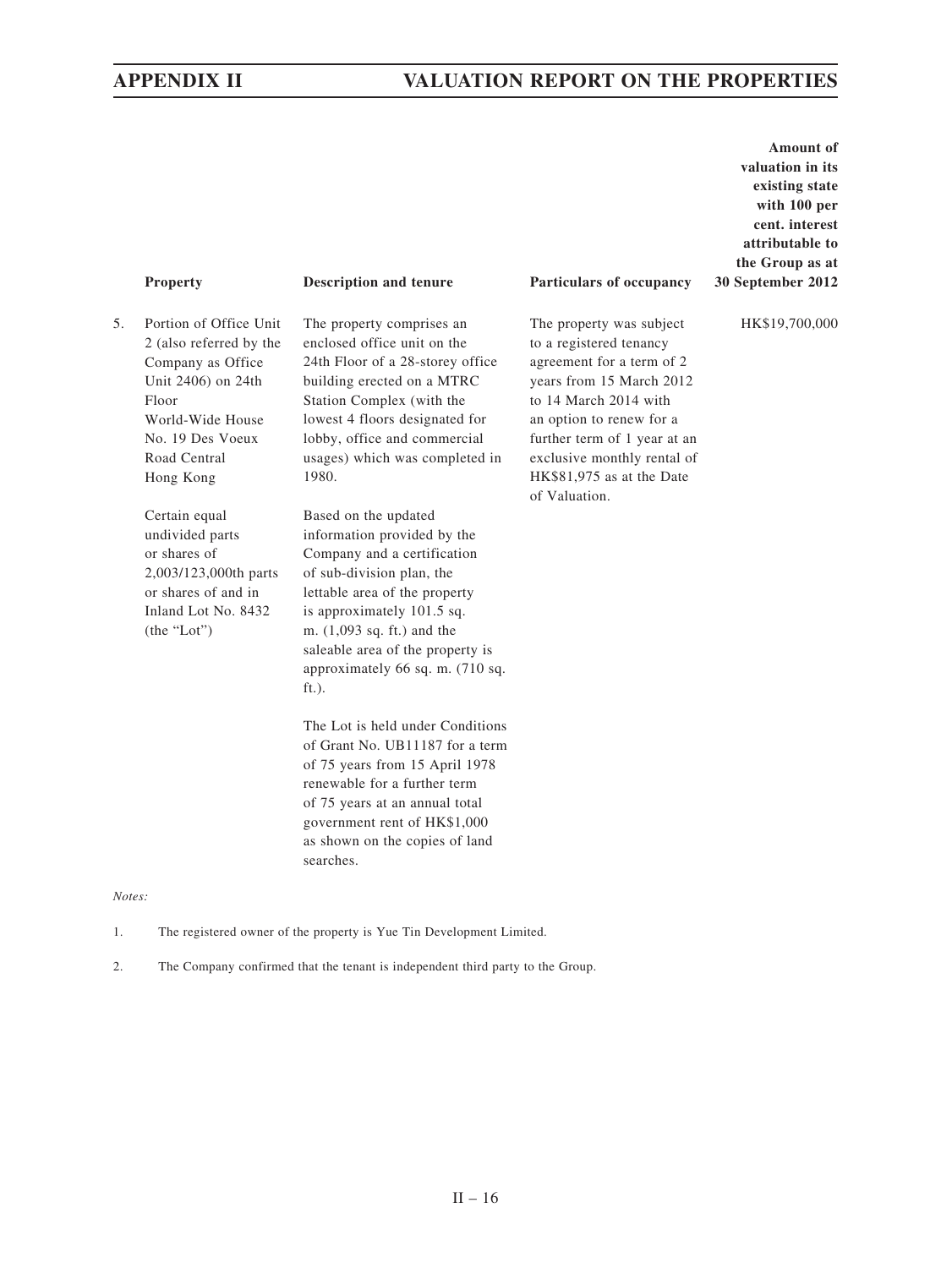**Amount of valuation in its existing state with 100 per cent. interest attributable to the Group as at 30 September 2012**

HK\$63,200,000

|    | <b>Property</b>                                                                                                                                                                                 | <b>Description and tenure</b>                                                                                                                                                                                                                                          | Particulars of occupancy                                                 | 30 |
|----|-------------------------------------------------------------------------------------------------------------------------------------------------------------------------------------------------|------------------------------------------------------------------------------------------------------------------------------------------------------------------------------------------------------------------------------------------------------------------------|--------------------------------------------------------------------------|----|
| 6. | Portion A of Office<br>No. 805 and Office<br>No. 806 (formerly<br>known as Portion B<br>of Office No. 805) on<br>8th Floor<br>World-Wide House<br>No. 19 Des Voeux<br>Road Central<br>Hong Kong | The property comprises two<br>adjoining office units on the<br>8th Floor of a 28-storey office<br>building erected on a MTRC<br>Station Complex (with the<br>lowest 4 floors designated for<br>lobby, office and commercial<br>usages) which was completed in<br>1980. | The property was available.<br>for lease as at the Date of<br>Valuation. |    |
|    | 343/123,000th parts<br>or shares of and in<br>Inland Lot No. 8432<br>(the "Lot")                                                                                                                | Based on the information<br>provided by the Company,<br>the lettable area of the property<br>is approximately 324.3<br>sq.m. $(3,491 \text{ sq.fit.})$ and the<br>saleable area of the property<br>is approximately 199.5 sq.m.<br>$(2,147 \text{ sq.ft.}).$           |                                                                          |    |
|    |                                                                                                                                                                                                 | The Lot is held under Conditions<br>of Grant No. UB11187 for a term<br>of 75 years from 15 April 1978<br>renewable for a further term<br>of 75 years at an annual total                                                                                                |                                                                          |    |

*Note:* The registered owner of the property is Grandtex Development Limited.

search.

government rent of HK\$1,000 as shown on the copies of land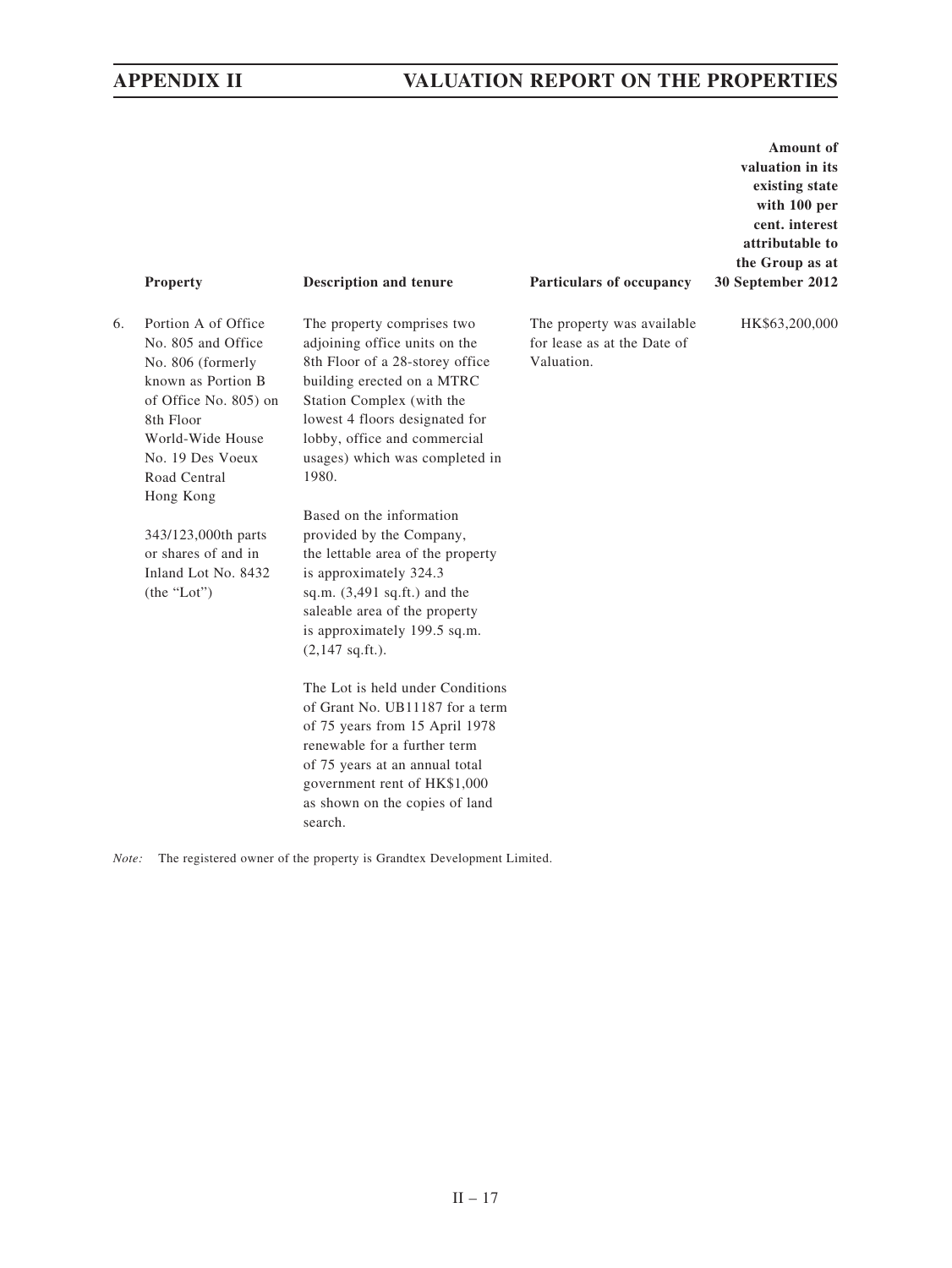7. Units A with Rear Yard, B with Rear Yard, C, D, E with Rear Yard and F with Rear Yard on Ground Floor, Units 1 and 3 on 1st Floor, Unit 2 on 1st Floor together with A/C Plinth on 2nd Floor, and Advertising Space Glory Rise No. 128 Chun Yeung Street North Point Hong Kong

> 7,116/43,500th parts or shares of and in Inland Lot Nos. 6715, 6716, 6717 and 6718 (the "Lots")

The property comprises the whole of the Ground Floor, the whole of the 1st Floor together with an A/C plinth on the 2nd Floor and the advertising space on the external walls of the 2nd Floor of a 26-storey composite building which was completed in 2003. The lower two floors of the building are designated for non-domestic uses whilst the upper floors are designated for domestic uses. The 2nd Floor of the building is used for covered landscape areas and play area for non-domestic use.

Based on the information provided to us, the Ground Floor of the property has a gross floor area of approximately 3,549 sq.ft. (329.7 sq.m.) and the area of the yards is approximately 254 sq.ft. (23.6 sq.m.), and the gross floor area of the 1st Floor of the property is approximately 3,537 sq.ft. (328.6 sq.m.).

The Lots are held under various Government Leases all for a term of 75 years commencing from 5 September 1921 renewable for a further term of 75 at a government rent of HK\$90 per annum.

### **Property Description and tenure Particulars of occupancy**

As advised by the Company, Units A, B, C and D on the Ground Floor of the property were subject to 4 various tenancy agreements and the remaining portions of the property were vacant as at the Date of Valuation. (See Note 2)

**Amount of valuation in its existing state with 100 per cent. interest attributable to the Group as at 30 September 2012**

HK\$78,500,000

*Notes:*

1. The registered owner of the property is Trinity Sino Limited.

- 2. Units A, B, C and D on the Ground Floor were subject to 4 various tenancy agreements with the earlier to be expired on 10 October 2012 and the latest to be expired on 14 January 2015. The total monthly rental received as at the Date of Valuation was approximately HK\$101,500 excluding rates and management fee.
- 3. The Company confirmed that the tenants are independent third parties to the Group.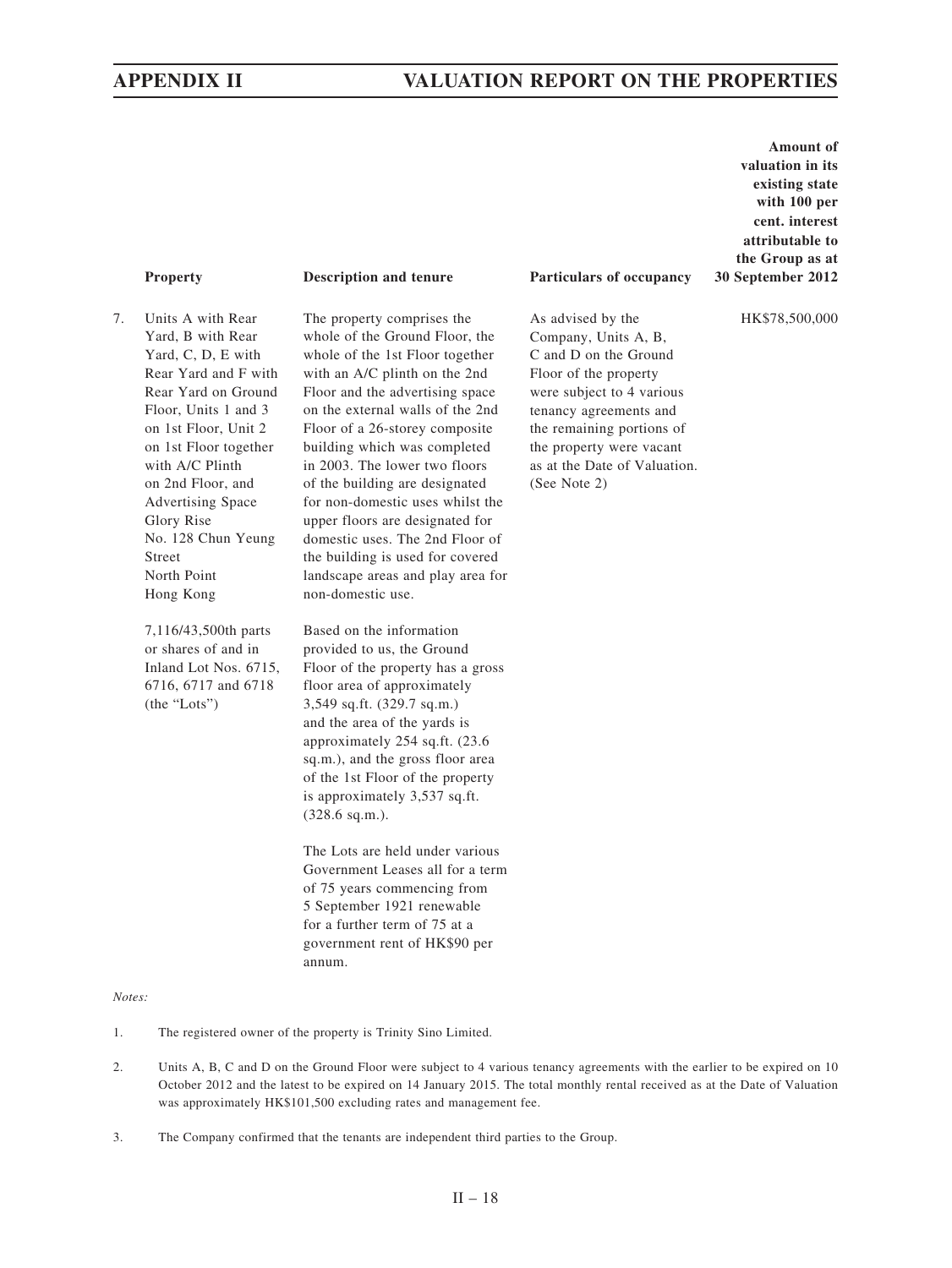# **APPENDIX II VALUATION REPORT ON THE PROPERTIES**

8. Shops 4 and 5 on Ground Floor, Flats 1, 2, 3, 4, 5, 6, 7 and 8 on 1st Floor, Flats 3 and 4 on 2nd Floor South Wall Mansion Nos. 63, 63A, 65, 67, 69 and 71 South Wall Road Kowloon City Kowloon Hong Kong (See Note 1)

> 12/79th parts or shares of and in The Remaining Portion of New Kowloon Inland Lot No. 1933, The Remaining Portion of New Kowloon Inland Lot No. 2156, The Remaining Portion of New Kowloon Inland Lot No. 2157, The Remaining Portion of New Kowloon Inland Lot No. 2158 and The Remaining Portion of New Kowloon Inland Lot No. 2159 (the "Lots")

The property comprises two commercial units on the Ground Floor, the whole of the 1st Floor and two adjoining residential units on the 2nd Floor of a 10-storey composite building which was completed in 1966. The property is currently used as a residential care home for the elderly.

Based on the previous valuation report, the saleable area of the property is approximately 557.13 sq.m. (5,997 sq.ft.) with approximately 150.6 sq.m. (1,621 sq.ft.) attributable to the Ground Floor. From the plan made available to us, there should have two open yards on the Ground Floor with a total area of approximately 15.8 sq.m. (170 sq. ft.).

The Lots are held under various Government Leases all for a term of 75 years commencing from 1 July 1898 renewable for a further term of 24 years less the last 3 days and has been extended to 30 June 2047 at a government rent of three percent of the Rateable Value for the time being of the Lots.

#### **Property Description and tenure Particulars of occupancy**

The property was subject to a tenancy agreement for a term of 2 years commencing from 20 April 2012 and expiring on 19 April 2014 at an exclusive monthly rental of HK\$87,000 for permitted usage. (See Note 3)

**Amount of valuation in its existing state with 100 per cent. interest attributable to the Group as at 30 September 2012**

HK\$39,700,000

#### *Notes:*

- 1. Also known as the Ground Floor of Nos. 67 and 69 South Wall Road, the whole of the First Floor (comprising the Front and the Rear Portions thereof) of Nos.63, 65, 67 and 69 South Wall Road, the Front Portion of the Second Floor of No. 67 South Wall Road and the Front Portion of the Second Floor of No. 69 South Wall Road of South Wall Mansion, Nos.63-71 South Wall Road, Kowloon City, Kowloon, Hong Kong.
- 2. The registered owner of the property is Yue Tin Development Limited.
- 3. From the copies of land searches, we were given to understand that the permitted usage of the property has been changed from commercial (Ground Floor), restaurant (1st Floor) and residential (2nd Floor) to residential care home for the elderly under a document known as BD23/4167/63 and dated 22 May 1998 from the Buildings Department.
- 4. Our external inspection revealed that the property is alternated to form a single residential care home for the elderly. Given that no internal inspection has been arranged, we are unable to report any unauthorized alternation or addition may be made in the property (if any).
- 5. The Company confirmed that the tenant is independent third party to the Group.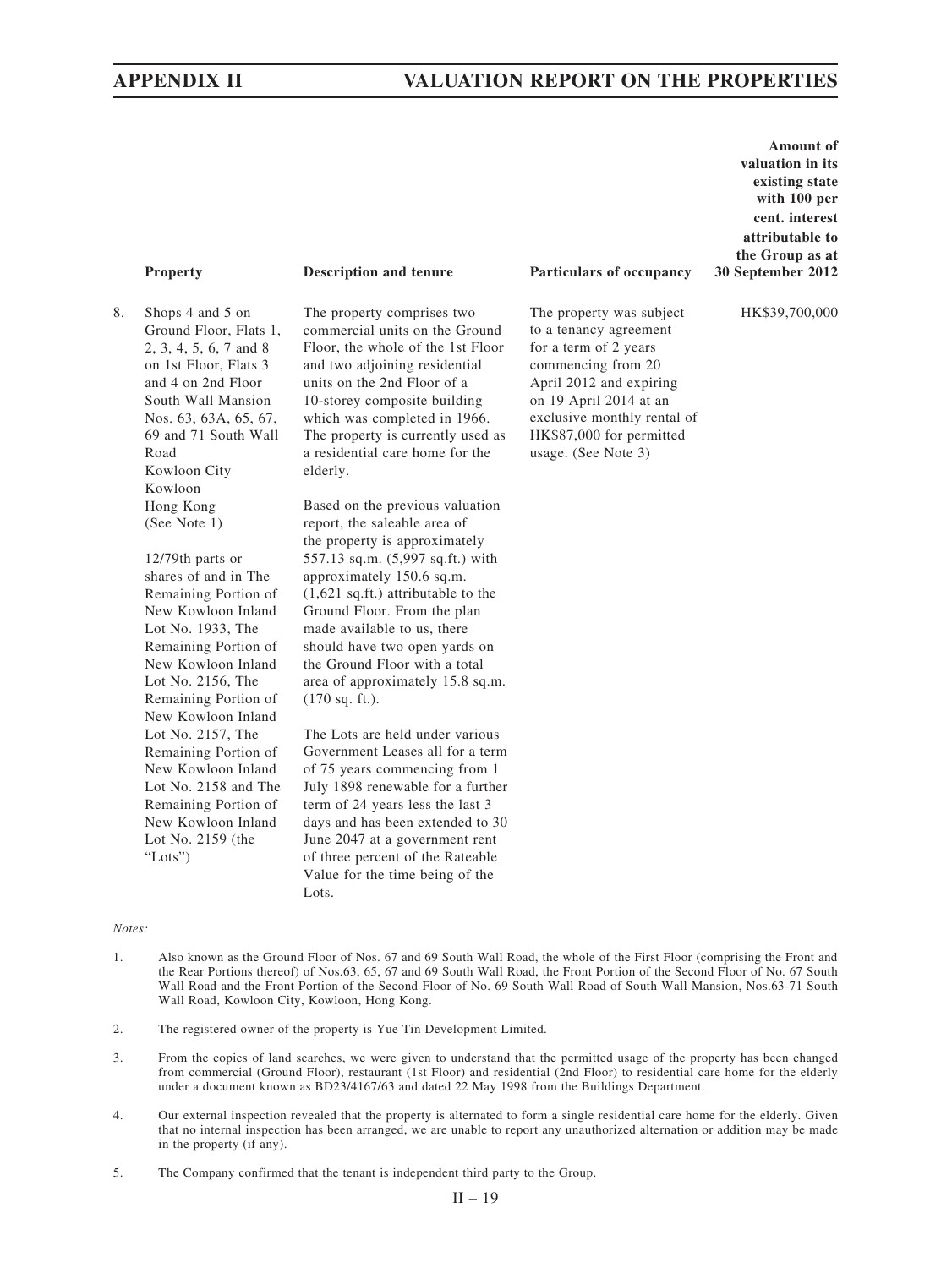# **Group III – Property held by the Group under long-term title certificates in the PRC for investment and valued on market value basis**

|       | <b>Property</b>                                                                                                                        | <b>Description and tenure</b>                                                                                                                                                                                | Particulars of occupancy                                                                                                                  | Amount of<br>valuation in its<br>existing state<br>with 100 per<br>cent. interest<br>attributable to<br>the Group as at<br>30 September 2012 |
|-------|----------------------------------------------------------------------------------------------------------------------------------------|--------------------------------------------------------------------------------------------------------------------------------------------------------------------------------------------------------------|-------------------------------------------------------------------------------------------------------------------------------------------|----------------------------------------------------------------------------------------------------------------------------------------------|
| 9.    | The whole of Level 4<br>and Units 501-506 on<br>Level 5<br><b>Block B</b><br>Beijing East Gate<br>Plaza<br>No. 29 Dong Zhong<br>Street | Beijing East Gate Plaza is a<br>composite complex comprises<br>two apartment blocks and two<br>office blocks intermingled with a<br>commercial/entertainment/<br>restaurant arcade and carpark<br>basements. | The property was subject<br>to various tenancy<br>agreements for office<br>premises usage as at the<br>Date of Valuation. (See<br>Note 2) | HK\$133,700,000                                                                                                                              |
|       | Dong Cheng District<br>Beijing<br>The PRC                                                                                              | The property comprises the<br>whole of Level 4, and 6<br>adjoining office units on Level 5<br>of a low-rise office block which<br>was completed in approximately<br>1998.                                    |                                                                                                                                           |                                                                                                                                              |
|       |                                                                                                                                        | The total gross floor area of<br>the property is approximately<br>5,181.45 sq.m. (55,773 sq.ft.).                                                                                                            |                                                                                                                                           |                                                                                                                                              |
|       |                                                                                                                                        | The property is subject to a<br>land use rights for a term to be<br>expired on 24 December 2043<br>for office usage.                                                                                         |                                                                                                                                           |                                                                                                                                              |
| Note: |                                                                                                                                        |                                                                                                                                                                                                              |                                                                                                                                           |                                                                                                                                              |

1. Pursuant to 7 various State-owned Land Use Rights certificates and 7 various Realty Title Certificates issued by the Beijing Municipal Administration of Land, Resources and Real Estate all dated 3 July 2001, the interested parties in the property are:

Whole of Level 4 – 京房權證市東港澳臺字第1890001號 Jing Fang Quan Zheng Shi Dong Gang Ao Tai Zi Di 1890001 Hao and 京市東港澳臺國用(2001出)字第1890001號 Jing Shi Dong Gang Ao Tai Guo Yong (2001 Zhu) Zi Di 1890001 Hao in favour of Goldseed Developments Limited (佳思發展有限公司);

Unit 501 on Level 5 – 京房權證市東涉外字第1890002號 Jing Fang Quan Zheng Shi Dong She Wai Zi Di 1890002 Hao and 京市東涉外國用(2001出)字第1890002號 Jing Shi Dong She Wai Guo Yong (2001 Zhu) Zi Di 1890002 Hao in favour of Master Joyce Limited (萬采有限公司);

Unit 502 on Level 5 – 京房權證市東涉外字第1890003號 Jing Fang Quan Zheng Shi Dong She Wai Zi Di 1890003 Hao and 京市東涉外國用(2001出)字第1890003號 Jing Shi Dong She Wai Guo Yong (2001 Zhu) Zi Di 1890003 Hao in favour of Gold Result Developments Limited (金績發展有限公司);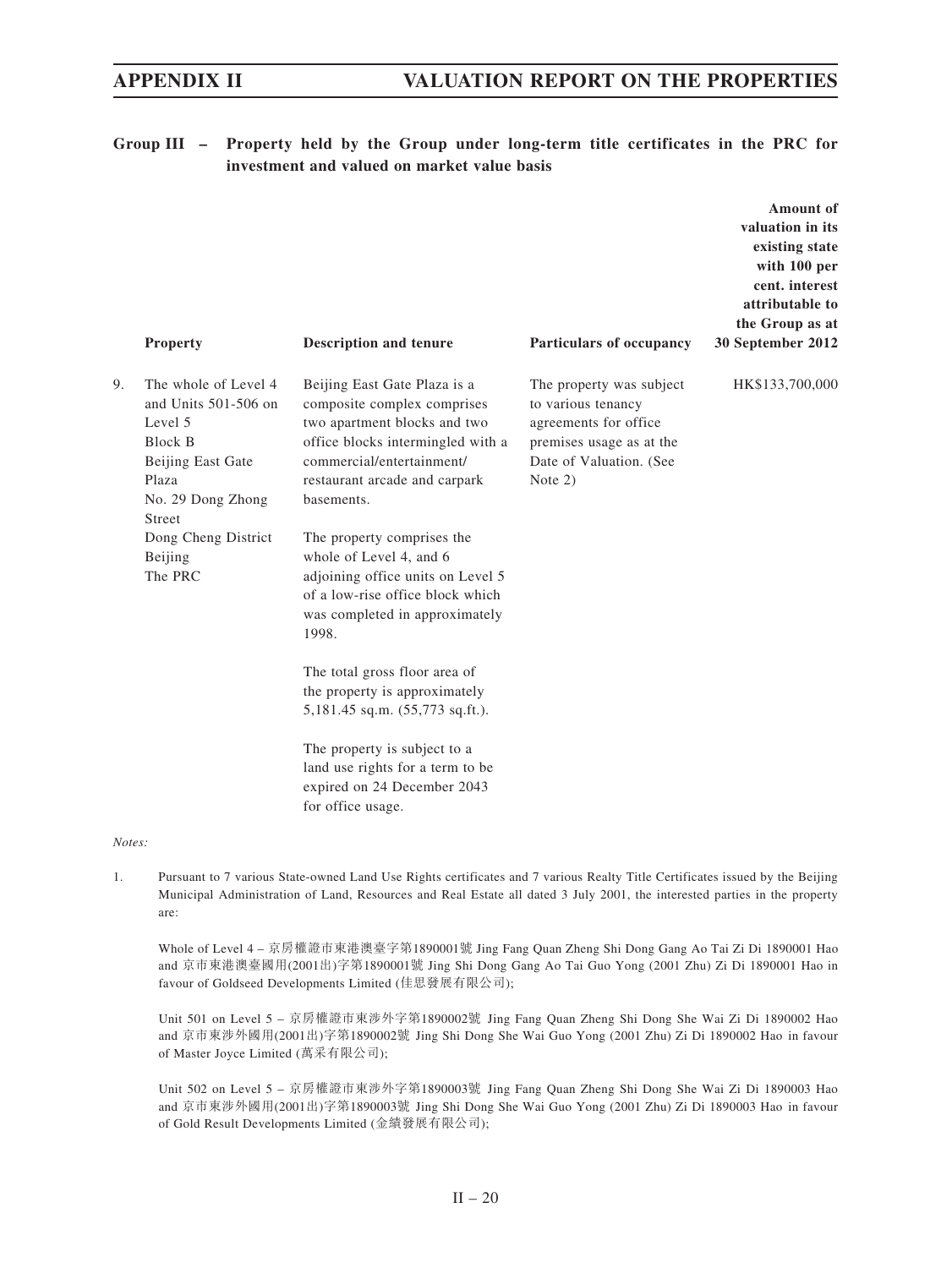# **APPENDIX II VALUATION REPORT ON THE PROPERTIES**

Unit 503 on Level 5 – 京房權證市東涉外字第1890004號 Jing Fang Quan Zheng Shi Dong She Wai Zi Di 1890004 Hao and 京市東涉外國用(2001出)字第1890004號 Jing Shi Dong She Wai Guo Yong (2001 Zhu) Zi Di 1890004 Hao in favour of Hottentot Enterprises Limited (浩騰企業有限公司);

Unit 504 on Level 5 – 京房權證市東涉外字第1890005號 Jing Fang Quan Zheng Shi Dong She Wai Zi Di 1890005 Hao and 京市東涉外國用(2001出)字第1890005號 Jing Shi Dong She Wai Guo Yong (2001 Zhu) Zi Di 1890005 Hao in favour of Moiselle Enterprises Limited (茂鍚企業有限公司);

Unit 505 on Level 5 – 京房權證市東涉外字第1890006號 Jing Fang Quan Zheng Shi Dong She Wai Zi Di 1890006 Hao and 京市東涉外國用(2001出)字第1890006號 Jing Shi Dong She Wai Guo Yong (2001 Zhu) Zi Di 1890006 Hao in favour of Zamora Enterprises Limited (盛茂企業有限公司); and

Unit 506 on Level 5 – 京房權證市東涉外字第1890007號 Jing Fang Quan Zheng Shi Dong She Wai Zi Di 1890007 Hao and 京市東涉外國用(2001出)字第1890007號 Jing Shi Dong She Wai Guo Yong (2001 Zhu) Zi Di 1890007 Hao in favour of True Reality Investments Limited (實盈投資有限公司).

We were advised that the interested parties in the property are wholly owned subsidiaries of the Company.

- 2. The property was subject to various tenancy agreements with the earlier to be expired on 30 November 2012 and the latest to be expired on 15 July 2015. The total monthly rental received as at the Date of Valuation was approximately RMB769,480 excluding property tax and management fee. The Company confirmed that the tenants are independent third parties to the Group.
- 3. According to the provided copy of legal opinion, the following opinions are noted:
	- (i) the Group legally owns the land use rights of the property and building ownership of the property absolutely; and
	- (ii) the property is not subject to any mortgages.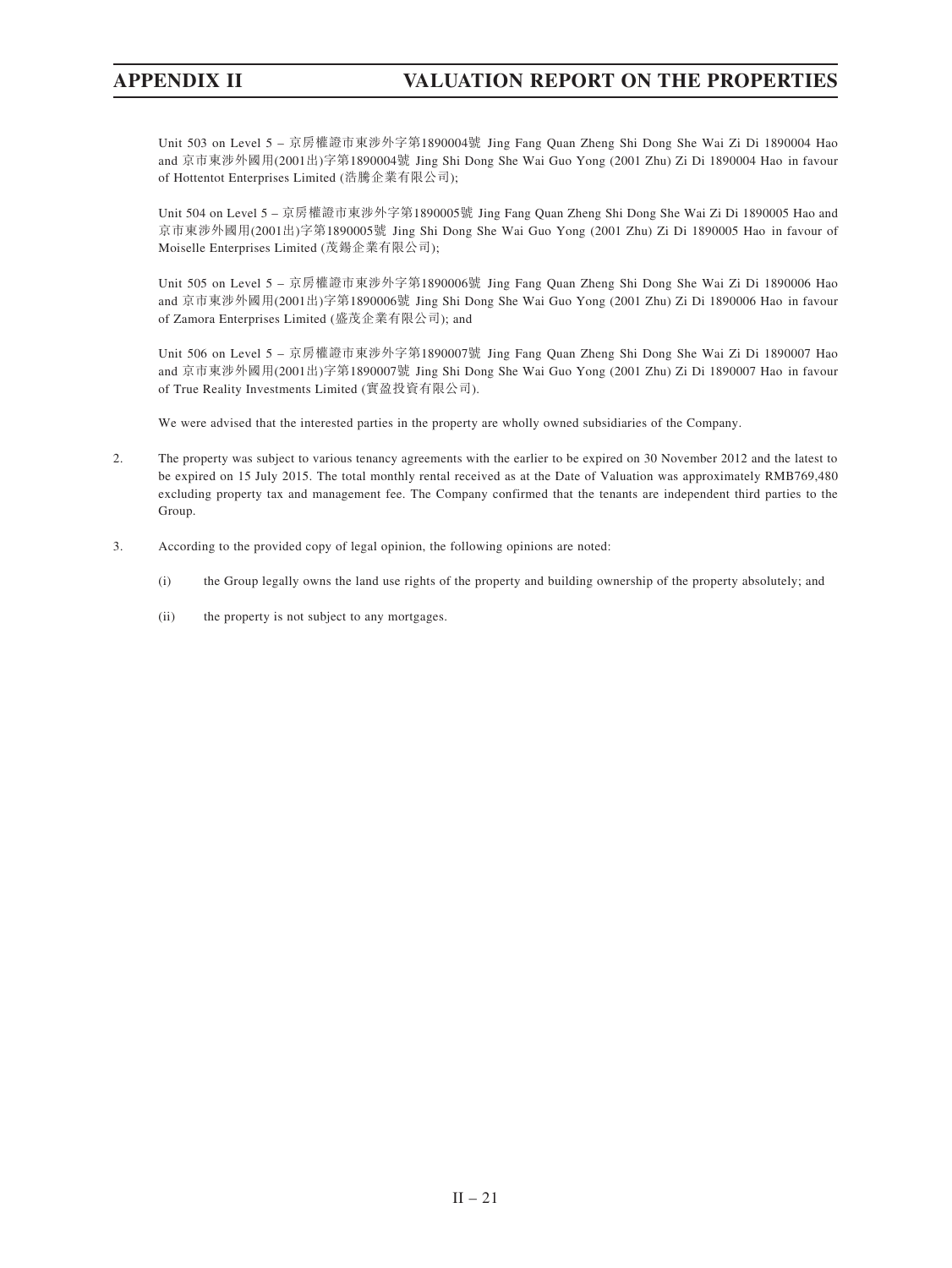## **1. RESPONSIBILITY STATEMENT**

This circular, for which the Directors collectively and individually accept full responsibility, includes particulars given in compliance with the Listing Rules for the purpose of giving information with regard to the Company. The Directors having made all reasonable enquiries, confirm that to the best of their knowledge and belief the information contained in this circular is accurate and complete in all material respects and not misleading or deceptive, and there are no other matters the omission of which would make any statement herein or this circular misleading.

# **2. DIRECTORS' AND CHIEF EXECUTIVES' INTERESTS AND SHORT POSITIONS IN SHARES, UNDERLYING SHARES AND DEBENTURES OF THE COMPANY AND ANY ASSOCIATED CORPORATION**

(a) As at the Latest Practicable Date, the following Director of the Company had interests or short positions in the Shares, underlying Shares or debentures of the Company and its associated corporations (within the meaning of Part XV of the SFO which were required (a) to be notified to the Company and Stock Exchange pursuant to Divisions 7 and 8 of Part XV of the SFO (including interests or short positions which each of them has taken or deemed to have taken under the provisions of the SFO); or (b) pursuant to section 352 of the SFO, to be entered into in the register referred to therein; or (c) pursuant to the Model Code for Securities Transactions by Directors of Listed Issuers (the "Model Code") to be notified to the Company and the Stock Exchange:

Long positions of the Directors' interests in the Shares and underlying Shares of the Company:

| <b>Name of Director</b> | <b>Number of Shares</b>   | <b>Nature of interest</b>             | Approximate<br>percentage of<br>issued share<br>capital $(\% )$<br>(Note 1) |
|-------------------------|---------------------------|---------------------------------------|-----------------------------------------------------------------------------|
| Mr. Wong                | 1,448,440,623<br>(Note 2) | Interest of controlled<br>corporation | 72.9                                                                        |

*Notes:*

<sup>1.</sup> The percentage of issued share capital had been arrived at on the basis of a total of 1,986,606,059 Shares in issued as at the Latest Practicable Date.

<sup>2.</sup> These Shares are held by the Purchaser, which is wholly-owned by Mr. Wong. Therefore, Mr. Wong is deemed to be interested in the 1,448,440,623 Shares held by the Purchaser under the SFO.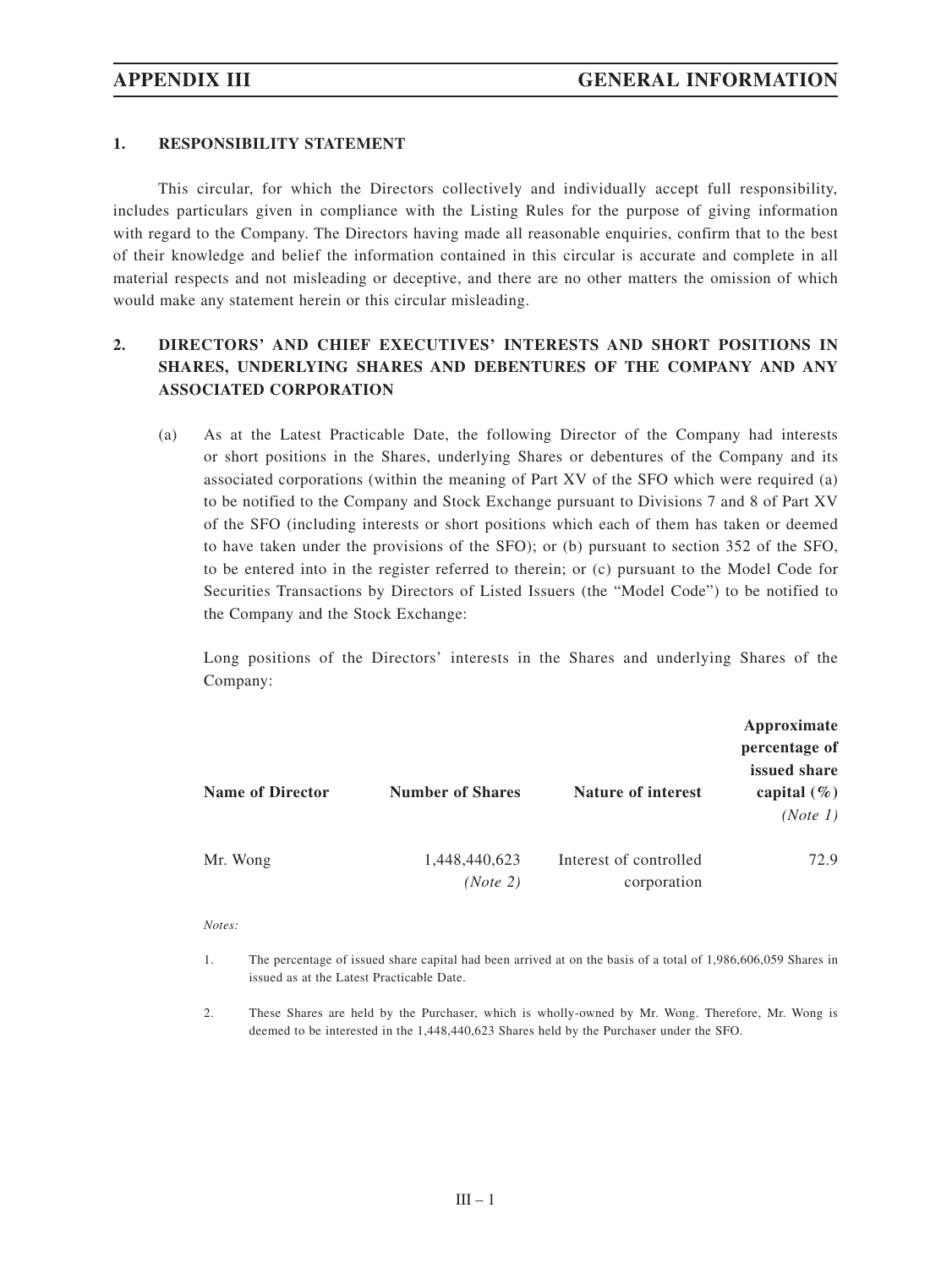Save as disclosed above, as at the Latest Practicable Date, none of the Directors and chief executive of the Company had any interests or short positions in the Shares, underlying Shares and debentures of the Company or any associated corporations (within the meaning of Part XV of the SFO) which were required to be notified to the Company and the Stock Exchange pursuant to the Divisions 7 and 8 of Part XV of the SFO (including interests or short positions which they were taken or deemed to have under such provisions of the SFO), or the Model Code or were required to be entered into the register required to be kept under section 352 of the SFO.

## **3. SUBSTANTIAL SHAREHOLDERS**

So far as is known to the Directors or the chief executive of the Company, as at the Latest Practicable Date, companies and persons who had interests or short positions in the shares or underlying shares of the Company which would fall to be disclosed to the Company under the provisions of Divisions 2 and 3 of Part XV of the SFO, or which were recorded in the register required to be kept by the Company pursuant to section 336 of the SFO were as follows:

| Name of<br>substantial<br><b>Shareholder</b> | <b>Number of Shares</b>   | <b>Nature of interest</b>             | Approximate<br>percentage of<br>issued share<br>capital $(\% )$<br>(Note 1) |
|----------------------------------------------|---------------------------|---------------------------------------|-----------------------------------------------------------------------------|
| Mr. Wong                                     | 1,448,440,623<br>(Note 2) | Interest of controlled<br>corporation | 72.9                                                                        |

*Notes:*

1. The percentage of issued share capital had been arrived at on the basis of a total of 1,986,606,059 Shares in issued as at the Latest Practicable Date.

2. These Shares are held by the Purchaser, which is wholly-owned by Mr. Wong. Therefore, Mr. Wong is deemed to be interested in the 1,448,440,623 Shares held by the Purchaser under the SFO.

Save as disclosed above, as at the Latest Practicable Date, so far as the Directors or chief executive of the Company is aware, no person was interested in or had a short position in the shares, underlying shares or debentures of the Company which would fall to be disclosed to the Company under Divisions 2 and 3 of Part XV of the SFO and none of the Directors is a director or employee of a company which has an interest or short position in the Shares and underlying Shares which would fall to be disclosed to the Company under the provisions of Divisions 2 and 3 of Part XV of the SFO.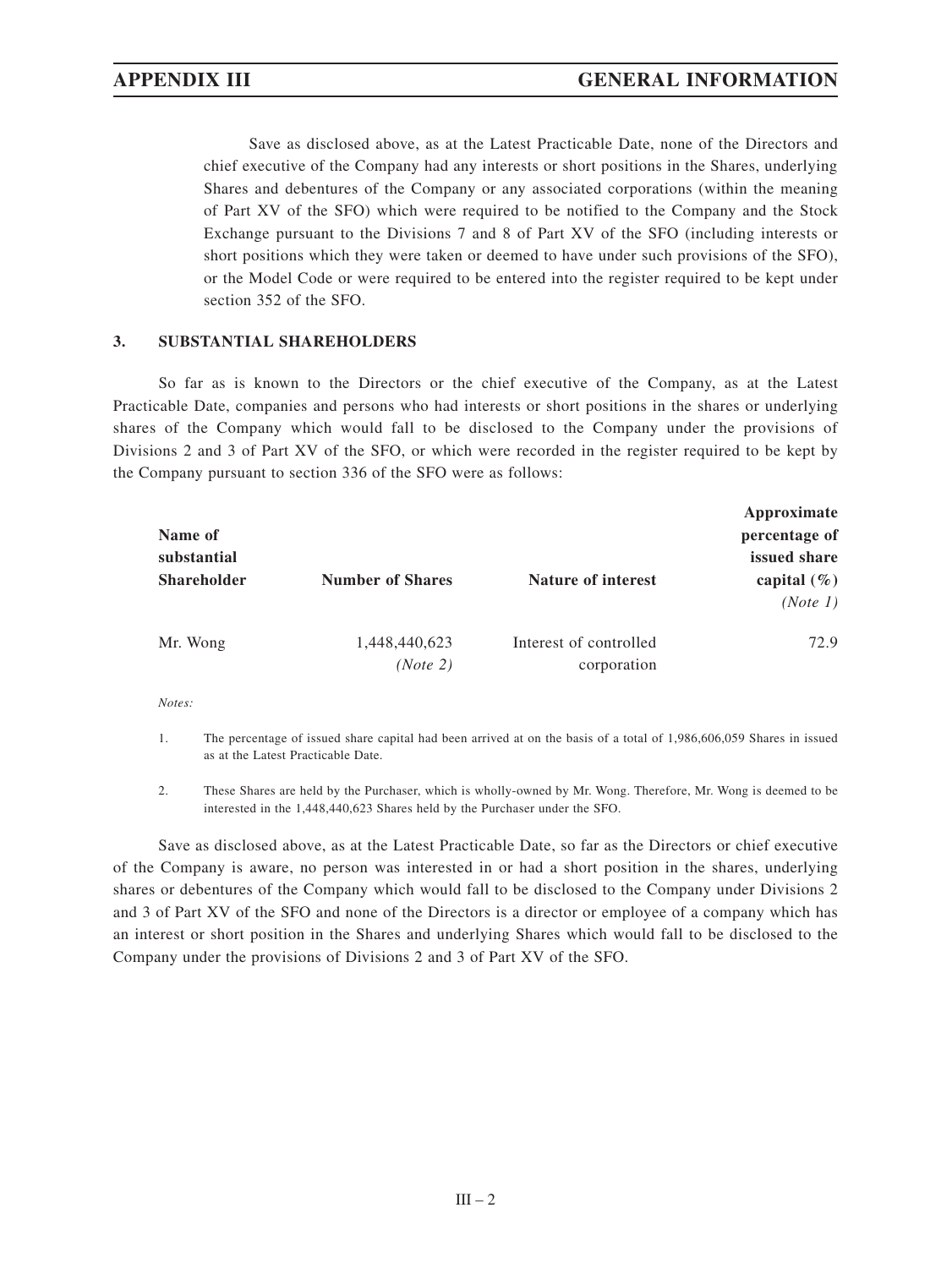### **4. DISCLOSURE OF OTHER INTERESTS**

### **(i) Interests in contract or arrangement**

Save for the Sale and Purchase Agreement, none of the Directors was materially interested in any contract or arrangement entered into by any member of the Group which was subsisting as at the Latest Practicable Date and which was significant in relation to the business of the Group.

## **(ii) Interests in assets**

Save for the interests in the Disposal Companies to be transacted under the Sale and Purchase Agreement, none of the Directors had any direct or indirect interests in any assets which had been acquired or disposed of by, or leased to, or which were proposed to be acquired or disposed of by, or leased to, any member of the Group since 31 December 2011, being the date to which the latest published audited accounts of the Group were made up.

#### **(iii) Interests in competing business**

As at the Latest Practicable Date, none of the Directors and their respective associates had any business which competes or is likely to compete, either directly or indirectly, with the business of the Group.

### **5. DIRECTORS' SERVICE CONTRACTS**

As at the Latest Practicable Date, none of the Directors had entered, or proposed to enter, into a service contract with any member of the Group.

### **6. MATERIAL CONTRACTS**

Save for the Sale and Purchase Agreement, none of the member of the Group had entered into any contracts (not being contracts entered into in the ordinary course of business) within the two years immediately preceding the date of this circular that are or may be material.

# **7. QUALIFICATIONS AND CONSENT OF EXPERTS**

The following are the qualifications of the experts who have given their opinions and advice which are included in this circular:

| <b>Name</b>                                     | <b>Oualification</b>                                                                                                     |
|-------------------------------------------------|--------------------------------------------------------------------------------------------------------------------------|
| LCH (Asia-Pacific) Surveyors Limited<br>("LCH") | Independent professional surveyor                                                                                        |
| Quam Capital                                    | a licensed corporation to carry out Type 6 (advising<br>on corporate finance) regulated activity under the<br><b>SFO</b> |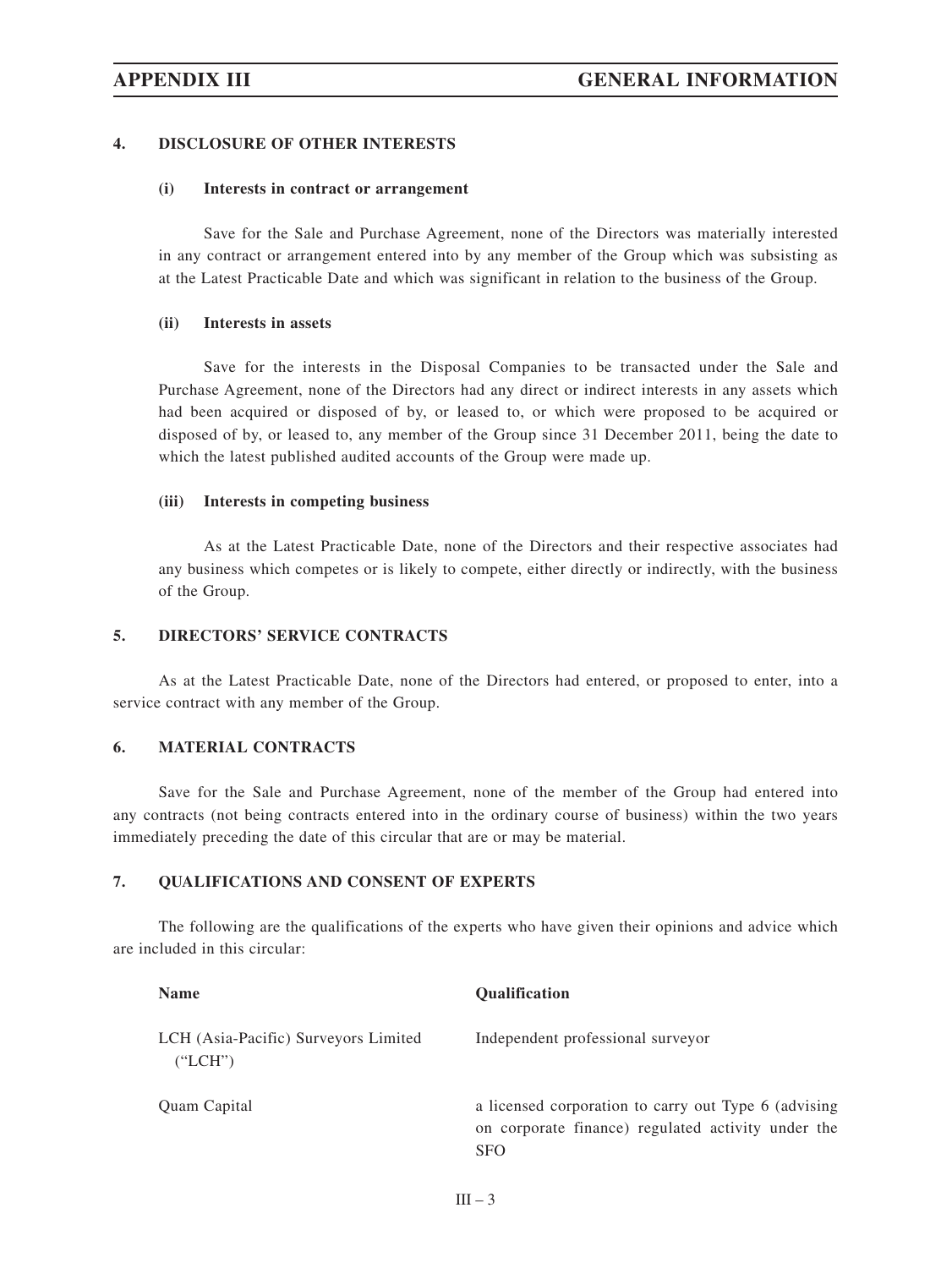Each of LCH and Quam Capital has given and has not withdrawn its written consent to the issue of this circular with the inclusion of its letter or reports and the references to its name in the form and context in which they respectively appear.

None of the above experts had any interests in any Shares or shares in any member of the Group, or any right or option (whether legally enforceable or not) to subscribe for or nominate persons to subscribe for any securities in any member of the Group as at the Latest Practicable Date.

As at the Latest Practicable Date, none of LCH and Quam Capital had any direct or indirect interests in any assets which have since 31 December 2011 (being the date to which the latest published audited financial statements of the Group were made up) been acquired or disposed of by or leased to or by any member of the Group, or was proposed to be acquired or disposed of by or leased to or by any member of the Group.

### **8. LITIGATION**

As at the Latest Practicable Date, no member of the Group was engaged in any litigation or arbitration of material importance and there was no litigation or claim of material importance known to the Directors to be pending or threatened against any member of the Group.

## **9. GENERAL**

- (a) The secretary of the Company is Ms. Chan Yuen Ying, Stella ("**Ms. Chan**"). Ms. Chan is an associate member of The Institute of Chartered Secretaries and Administrators and an associate member of The Hong Kong Institute of Company Secretaries. She is also a member of the Hong Kong Institute of Directors.
- (b) The share registrar and transfer office of the Company is Computershare Hong Kong Investor Services Limited at Shops 1712-1716, 17th Floor, Hopewell Centre, 183 Queen's Road East, Wanchai, Hong Kong.
- (c) The English text of this circular and the accompanying form of proxy shall prevail over the Chinese text.

### **10. DOCUMENTS AVAILABLE FOR INSPECTION**

Copies of the following documents are available for inspection during normal business hours on any weekday (public holidays excepted) at the head office and principal place of business in Hong Kong of the Company in Hong Kong at 17/F, BEA Harbour View Centre, 56 Gloucester Road, Wanchai, Hong Kong up to and including the date of the SGM:

- (a) the memorandum of association and bye-laws of the Company;
- (b) the annual reports of the Company for each of the two years ended 31 December 2010 and 2011;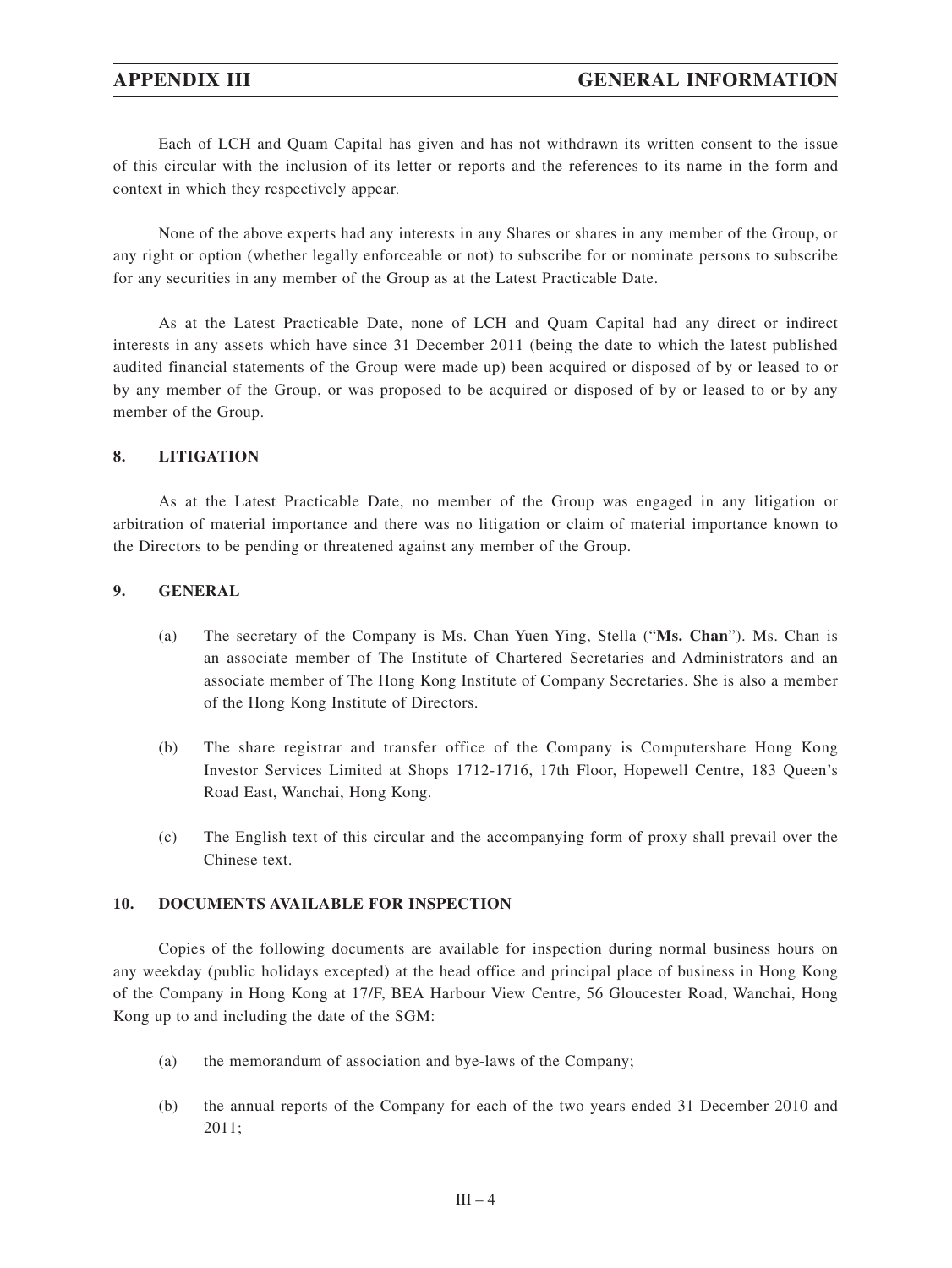- (c) the interim report of the Company for the six months ended 30 June 2012;
- (d) letter from the Independent Board Committee as set out on page 24 of this circular;
- (e) the letter from Quam Capital to the Independent Board Committee and the Independent Shareholders as set out on pages 25 to 50 of this circular;
- (f) the valuation report on the Properties prepared by LCH as set out in Appendix II to this circular;
- (g) the written consents referred to in the paragraph headed "Qualification and consent of experts" in this Appendix;
- (h) the Sale and Purchase Agreement; and
- (i) this circular.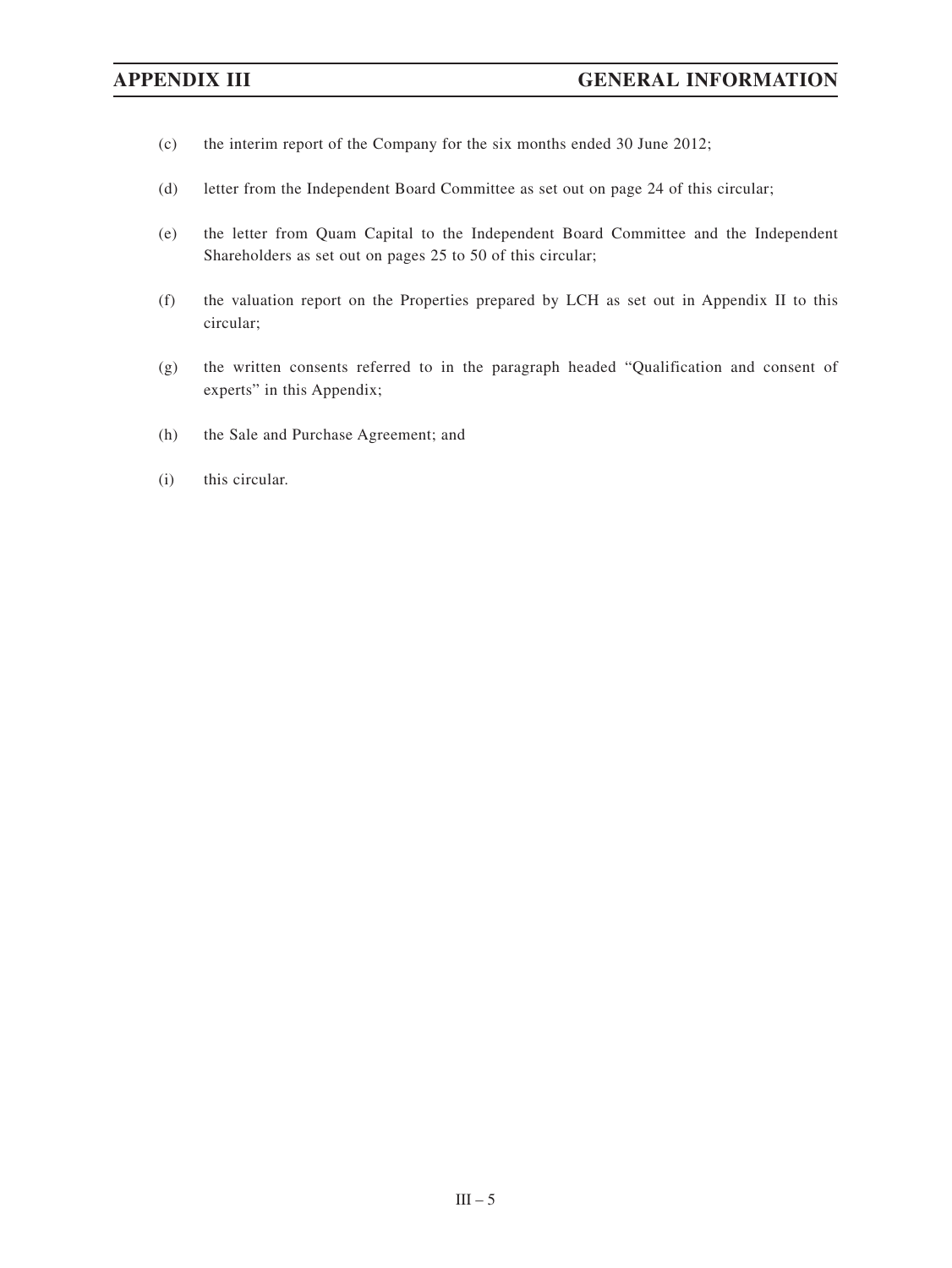**NOTICE OF SPECIAL GENERAL MEETING**



**NOTICE IS HEREBY GIVEN** that a special general meeting (the "**Meeting**") of Shenzhen High-Tech Holdings Limited (the "**Company**") will be held at Room 302, 3/F., Pico Tower, 66 Gloucester Road, Wanchai, Hong Kong on Monday, 24 December 2012 at 9:30 a.m. for the purpose of considering and, if thought fit, passing with or without modifications, the following resolutions:

### **SPECIAL RESOLUTION**

- 1. "**THAT** conditional upon compliance by the Company with all relevant legal procedures and requirements under Bermuda laws and the Rules Governing the Listing of Securities on The Stock Exchange of Hong Kong Limited (the "**Listing Rules**") to effect the Capital Reorganisation (as defined below), and with effect from the business day (as defined in the Listing Rules) immediately following the day of passing this resolution ("**Effective Date**"):
	- (a) a reduction of the nominal value of every issued and unissued shares of the Company from HK\$0.20 to HK\$0.01 so as to form a new share with nominal value of HK\$0.01 each ("**Adjusted Share**") (the aforesaid capital reduction to be referred to as the "**Reduction of Share Capital**");
	- (b) the entire sum standing to the credit of the Company's share premium account as at the Effective Date be cancelled (the aforesaid cancellation of the entire sum standing to the credit of the Company's share premium account to be referred to as the "**Share Premium Reduction**", together with the Reduction of Share Capital, the "**Capital Reorganisation**");
	- (c) the credit arising from the Reduction of Share Capital and the Share Premium Reduction be transferred to the contributed surplus account of the Company and the directors of the Company be and are hereby authorised to apply the entire amount standing to the credit of the contributed surplus account of the Company in such manner as they consider appropriate from time to time (the "**Authorisation**"); and
	- (d) any one director of the Company be and is hereby authorised to do all acts and things and execute all such documents, including under seal where applicable, or make arrangement as he may consider appropriate, necessary or desirable to give effect to or in connection with the Capital Reorganisation and the Authorisation."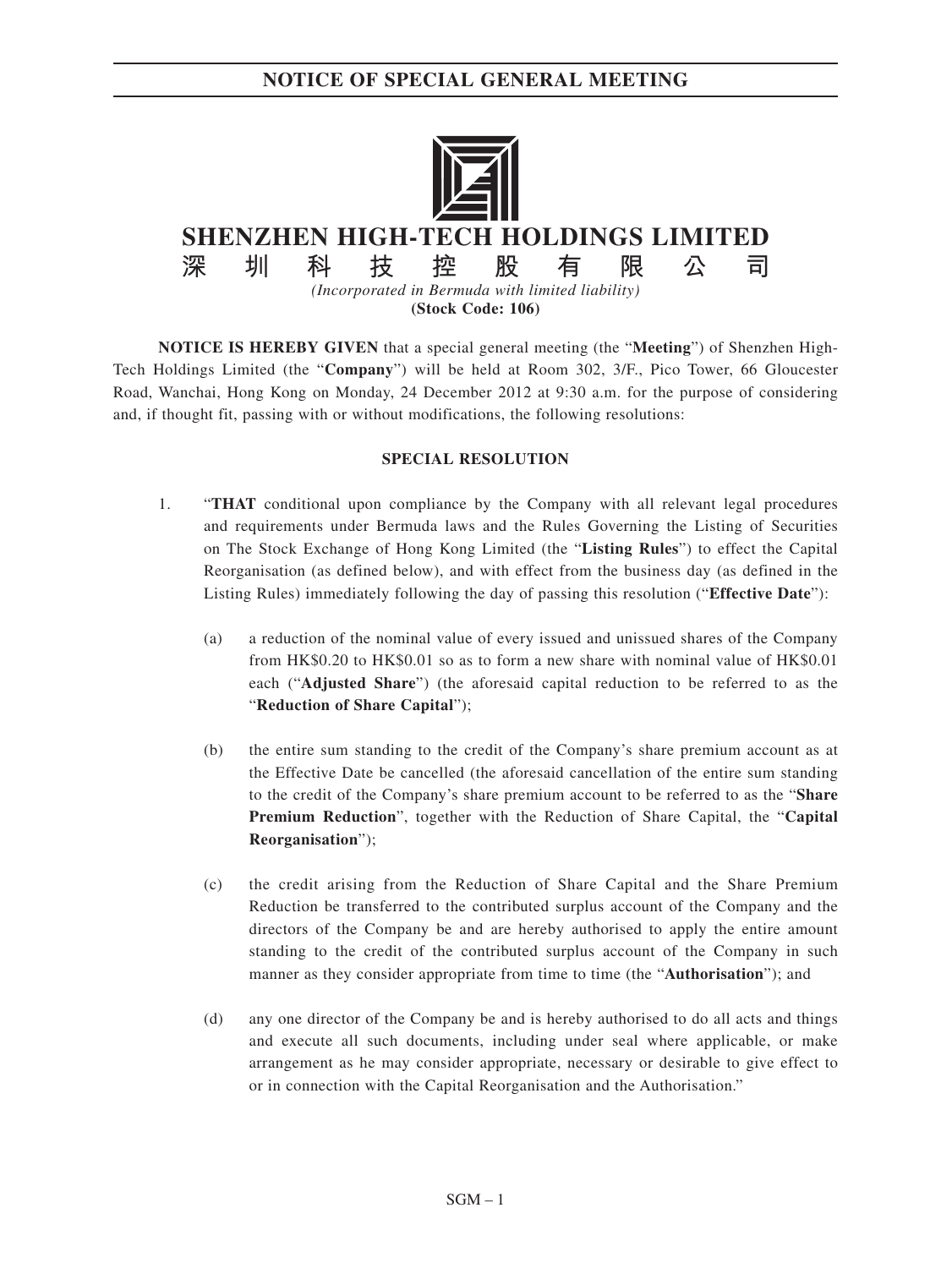# **NOTICE OF SPECIAL GENERAL MEETING**

### **ORDINARY RESOLUTIONS**

# 2. "**THAT**:

- (a) the execution of the conditional sale and purchase agreement dated 23 October 2012 (the "**Agreement**") entered into by and among (i) the Company as vendor; (ii) Thing On Group Limited (the "**Purchaser**") as purchaser; and (iii) Wong Chung Tak, Richard as purchaser guarantor (a copy of which has been produced to the Meeting marked "A" and signed by the chairman of the Meeting for the purpose of identification) in relation to the disposal (the "**Disposal**") by the Company to the Purchaser of the Company's entire 100% equity interests in Asset Partners Group Limited, Grandtex Development Limited, Stadium Holdings Limited, Trinity Sino Limited and Value Shine Limited (together, the "**Disposal Companies**") and the sale and assignment of the shareholder loans advanced to the Disposal Companies by the Company at the consideration which will be satisfied by the issue of a promissory note by the Purchaser and subject to and upon the terms and conditions contained in the Agreement be and is hereby approved, confirmed and ratified;
- (b) all the transactions contemplated under the Agreement be and are hereby approved; and
- (c) any one director of the Company be and is hereby authorised to do all acts and things and execute all documents or make such arrangement as he may consider to be appropriate, necessary or desirable to give effect to or in connection with the Agreement and the transactions contemplated thereunder, and to agree to such variation, amendment, supplement or waiver of matters relating thereto as are, in the opinion of such director, in the interest of the Company and its shareholders as a whole."
- 3. "**THAT** subject to the Capital Reorganisation becoming effective and completion of the Disposal, a special dividend of HK\$0.62 per Adjusted Share be paid out of the contributed surplus account of the Company to the shareholders of the Company whose names appear on the register of members of the Company on Wednesday, 2 January 2013."

By Order of the Board **Shenzhen High-Tech Holdings Limited Chan Yuen Ying, Stella** *Company Secretary*

Hong Kong, 30 November 2012